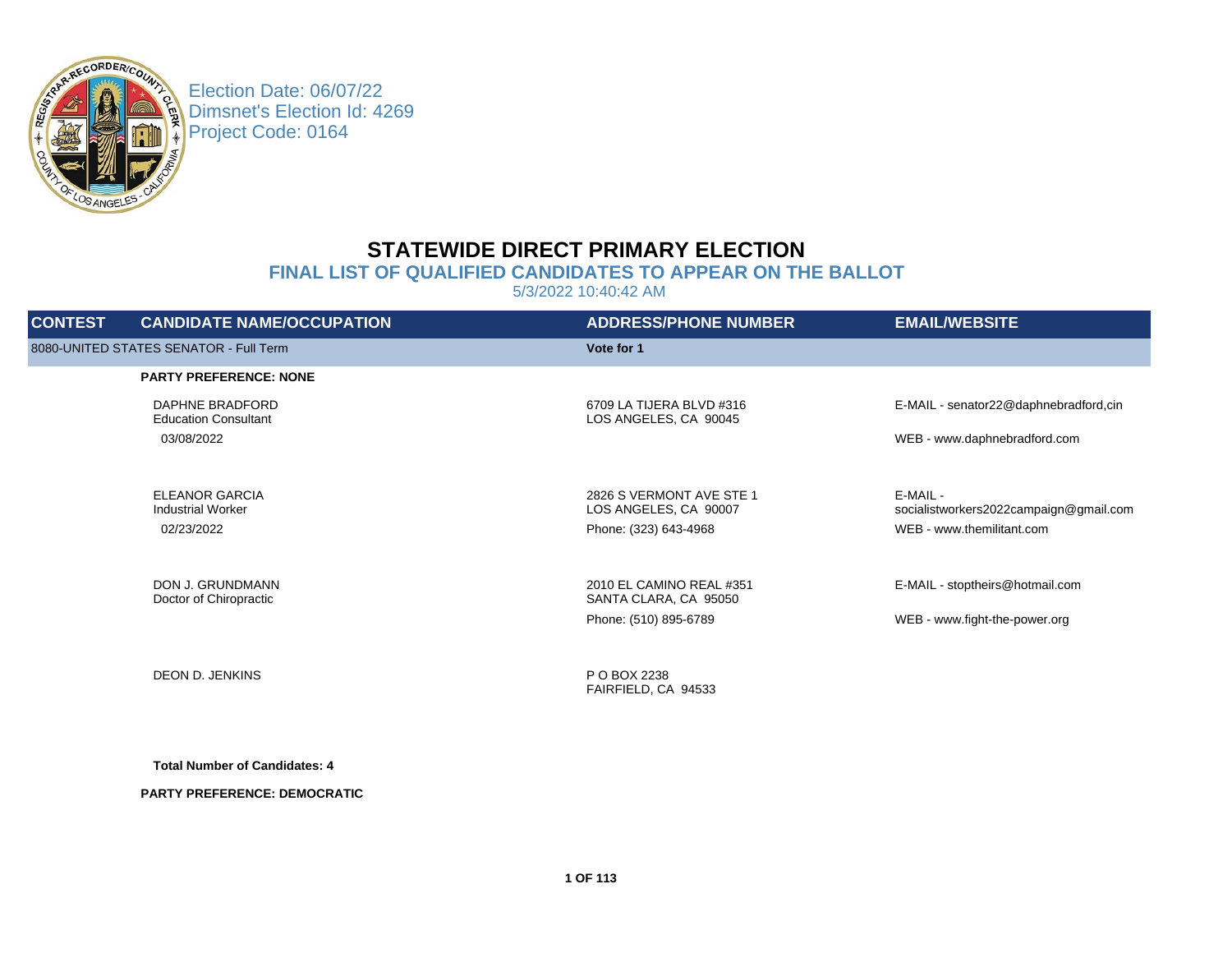| <b>CONTEST</b> | <b>CANDIDATE NAME/OCCUPATION</b>                            | <b>ADDRESS/PHONE NUMBER</b>                                  | <b>EMAIL/WEBSITE</b>                                           |
|----------------|-------------------------------------------------------------|--------------------------------------------------------------|----------------------------------------------------------------|
|                | 8080-UNITED STATES SENATOR - Full Term                      | Vote for 1                                                   |                                                                |
|                | *ALEX PADILLA<br>Appointed United States Senator            | 777 S FIGUEROA ST STE 4050<br>LOS ANGELES, CA 90017          | E-MAIL - info@alex-padilla.com                                 |
|                | 02/22/2022                                                  | Phone: (213) 342-6869                                        | WEB - www.alex-padilla.com                                     |
|                | OBAIDUL HUQ PIRJADA<br>Attorney                             | 38 ZABILA ST<br>RANCHO MISSION VIEJO, CA 92694               | E-MAIL - obaidul.pirjada@gmail.com                             |
|                |                                                             | Phone: (949) 292-5257                                        | WEB - www.sitesgoogle.com                                      |
|                | <b>DOUGLAS HOWARD PIERCE</b><br>Missing Children's Advocate | P O BOX 17814<br>BEVERLY HILLS, CA 90209                     | E-MAIL - piercesenate@pm.me                                    |
|                | 03/08/2022                                                  | Phone: (202) 424-3469                                        | WEB - www.piercesenate.com                                     |
|                | <b>AKINYEMI AGBEDE</b><br>Mathematician                     | 1439 N HIGHLAND AVE #254<br>LOS ANGELES, CA 90028            | E-MAIL - yemibode@hotmail.com                                  |
|                | 02/14/2022                                                  | Phone: (213) 509-7673                                        | WEB-<br>www.dr.akinyemiagbedeforunitedstatessenat<br>e2022.com |
|                | <b>TIMOTHY J URSICH</b><br>Doctor                           | 28633 S WESTERN AVE STE 200<br>RANCHO PALOS VERDES, CA 90275 | E-MAIL - timjr@marinassportsmed.com                            |
|                | 03/11/2022                                                  | Phone: (310) 339-9620                                        |                                                                |
|                | DAN O'DOWD                                                  | 30 W SOLA ST<br>SANTA BARBARA, CA 93101                      |                                                                |
|                |                                                             |                                                              |                                                                |
|                | <b>Total Number of Candidates: 6</b>                        |                                                              |                                                                |
|                | <b>PARTY PREFERENCE: REPUBLICAN</b>                         |                                                              |                                                                |
|                | ROBERT GEORGE LUCERO, JR                                    | P O BOX 1183                                                 | E-MAIL - robert@lucero4ca.com                                  |

03/10/2022 Phone: (626) 379-7467 WEB - www.lucero4ca.com

CULVER CITY, CA 90232

Executive Business Consultant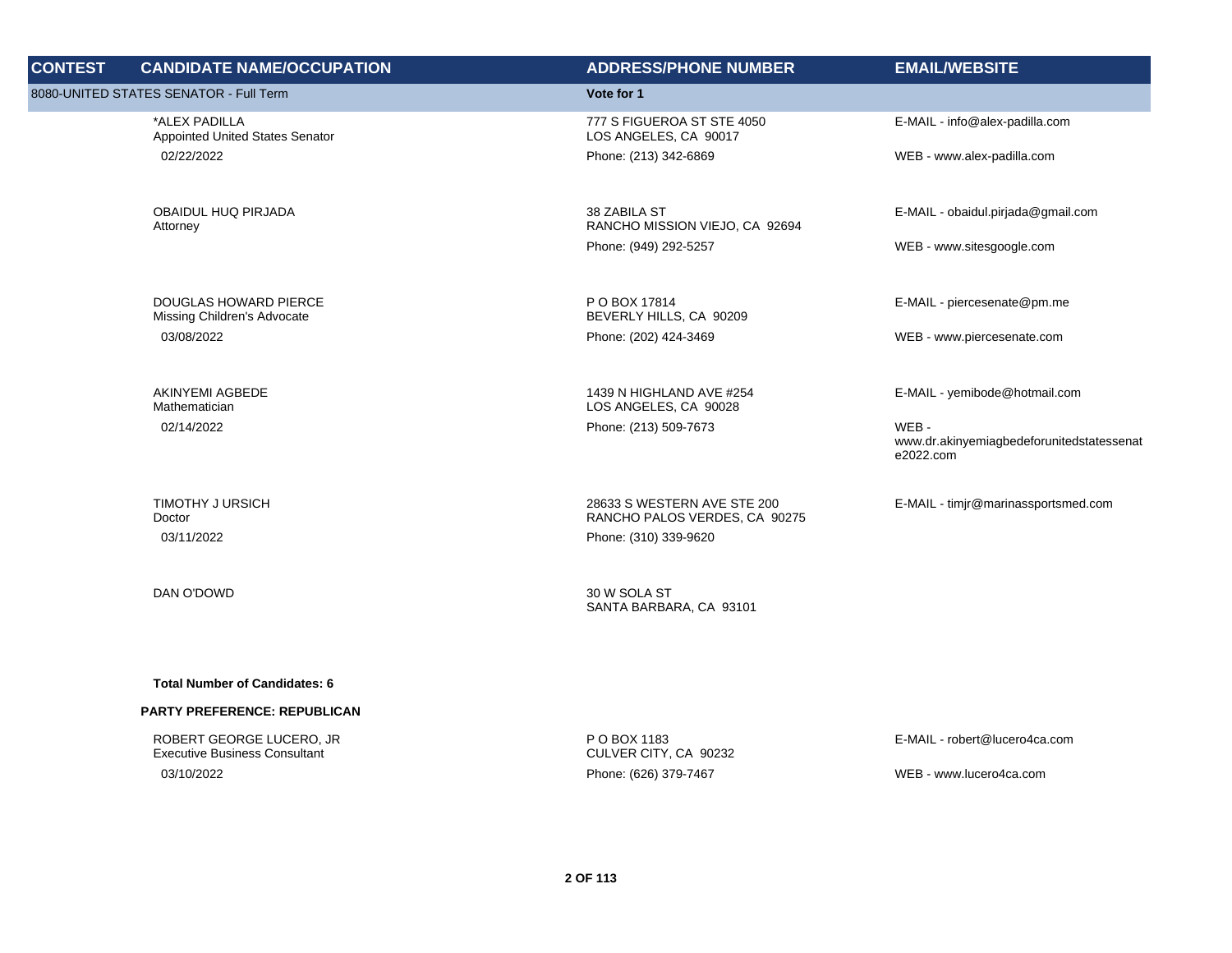| <b>CONTEST</b> | <b>CANDIDATE NAME/OCCUPATION</b>                               | <b>ADDRESS/PHONE NUMBER</b>                         | <b>EMAIL/WEBSITE</b>                     |
|----------------|----------------------------------------------------------------|-----------------------------------------------------|------------------------------------------|
|                | 8080-UNITED STATES SENATOR - Full Term                         | Vote for 1                                          |                                          |
|                | MARK P. MEUSER<br><b>Constitutional Attorney</b>               | 9070 IRVINE CENTER DR #150<br>IRVINE, CA 92618      | E-MAIL - contact@markmeuser.com          |
|                | 03/01/2022                                                     | Phone: (209) 763-8737                               | WEB - www.markmeuser.com                 |
|                | JAMES P. BRADLEY<br><b>CEO/Business Owner</b>                  | 30902 CLUB HOUSE DR #16E<br>LAGUNA NIGUEL, CA 92677 |                                          |
|                | <b>JON ELIST</b><br><b>Small Business Owner</b>                | 8500 WILSHIRE BLVD<br>BEVERLY HILLS, CA 90211       | E-MAIL - tim@venturestrategic.com        |
|                | 03/09/2022                                                     | Phone: (714) 676-4317                               | WEB - www.elistforsenate.com             |
|                | <b>MYRON L. HALL</b><br>Podiatric Physician                    | P.O. BOX 1531<br>BEVERLY HILLS, CA 90213            | E-MAIL - info@drhallforsenate.com        |
|                | 03/09/2022                                                     | Phone: (424) 294-4994                               | WEB - www.drhallforsenate.com            |
|                | <b>SARAH SUN LIEW</b><br>Entrepreneur/Non-Profit Director      | P O BOX 597<br>VICTORVILLE, CA 92395                | E-MAIL - info@drsarahliewforcongress.com |
|                |                                                                |                                                     | WEB - www.drsarahliewforcongress.com     |
|                | <b>ENRIQUE PETRIS</b><br>Businessman/Investor                  | 1010 AZALEA ST<br>OXNARD, CA 93036                  | E-MAIL - enrique.petris@yahoo.com        |
|                | <b>CHUCK SMITH</b><br><b>Retired Law Enforcement</b>           | 3509 YORKTOWN DR<br>YUBA CITY, CA 95993             | E-MAIL - chucksmith4ussenate@gmail.com   |
|                |                                                                | Phone: (279) 203-5982                               | WEB - www.chucksmithforussenate.com      |
|                | <b>CARLOS GUILLERMO TAPIA</b><br><b>Business Owner/Realtor</b> | 330 PALOMAR ST #A5<br>CHULA VISTA, CA 91911         |                                          |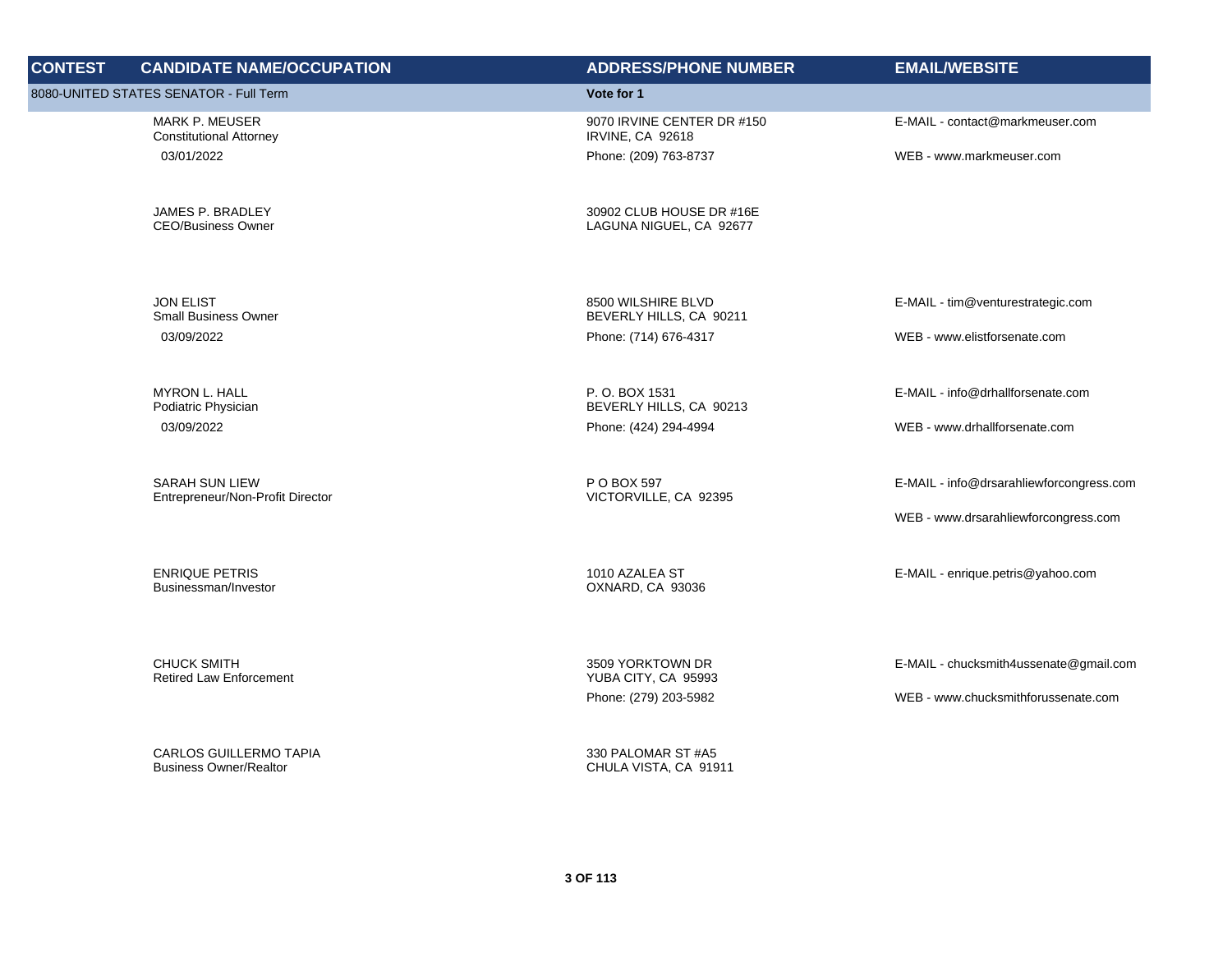| <b>CONTEST</b> | <b>CANDIDATE NAME/OCCUPATION</b>                                                | <b>ADDRESS/PHONE NUMBER</b>                                   | <b>EMAIL/WEBSITE</b>                     |
|----------------|---------------------------------------------------------------------------------|---------------------------------------------------------------|------------------------------------------|
|                | 8080-UNITED STATES SENATOR - Full Term                                          | Vote for 1                                                    |                                          |
|                | <b>CORDIE WILLIAMS</b><br>Doctor/Business Owner                                 | 1818 MARRON RD #103<br>CARLSBAD, CA 92008                     | E-MAIL - cordie@cordie4senate.com        |
|                |                                                                                 |                                                               | WEB - www.cordie4senate.com              |
|                | <b>Total Number of Candidates: 10</b>                                           |                                                               |                                          |
|                | <b>PARTY PREFERENCE: GREEN</b>                                                  |                                                               |                                          |
|                | <b>JAMES "HENK" CONN</b><br>Teacher                                             | 2303 SUMMER ST #3<br>EUREKA, CA 95501                         |                                          |
|                | PAMELA ELIZONDO<br>Marijuana Plastic Entrepreneur                               | P O BOX 104<br>LAYTONVILLE, CA 95454<br>Phone: (707) 354-1498 | E-MAIL - pamelizondo@hotmail.com         |
|                | <b>Total Number of Candidates: 2</b>                                            |                                                               |                                          |
|                | <b>PARTY PREFERENCE: PEACE AND FREEDOM</b>                                      |                                                               |                                          |
|                | <b>JOHN THOMPSON PARKER</b><br>Social Justice Advocate                          | 5278 W PICO BLVD<br>LOS ANGELES, CA 90019                     | E-MAIL - socialjusticecenterla@gmail.com |
|                | 03/11/2022                                                                      | Phone: (323) 899-2003                                         | WEB - www.strugglelalucha.org            |
|                | <b>Total Number of Candidates: 1</b>                                            |                                                               |                                          |
|                | <b>Total Number of Candidates for this Contest: 23</b>                          |                                                               |                                          |
|                | 8154-UNITED STATES SENATOR - Short Term (Unexpired term ending January 3, 2023) | Vote for 1                                                    |                                          |
|                | <b>PARTY PREFERENCE: NONE</b>                                                   |                                                               |                                          |
|                | <b>DAPHNE BRADFORD</b><br><b>Education Consultant</b>                           | 6709 LA TIJERA BLVD #316<br>LOS ANGELES, CA 90045             | E-MAIL - senator22@daphnebradford.com    |

03/08/2022 Phone: (323) 350-7878 WEB - www.daphnebradford.com

**Total Number of Candidates: 1**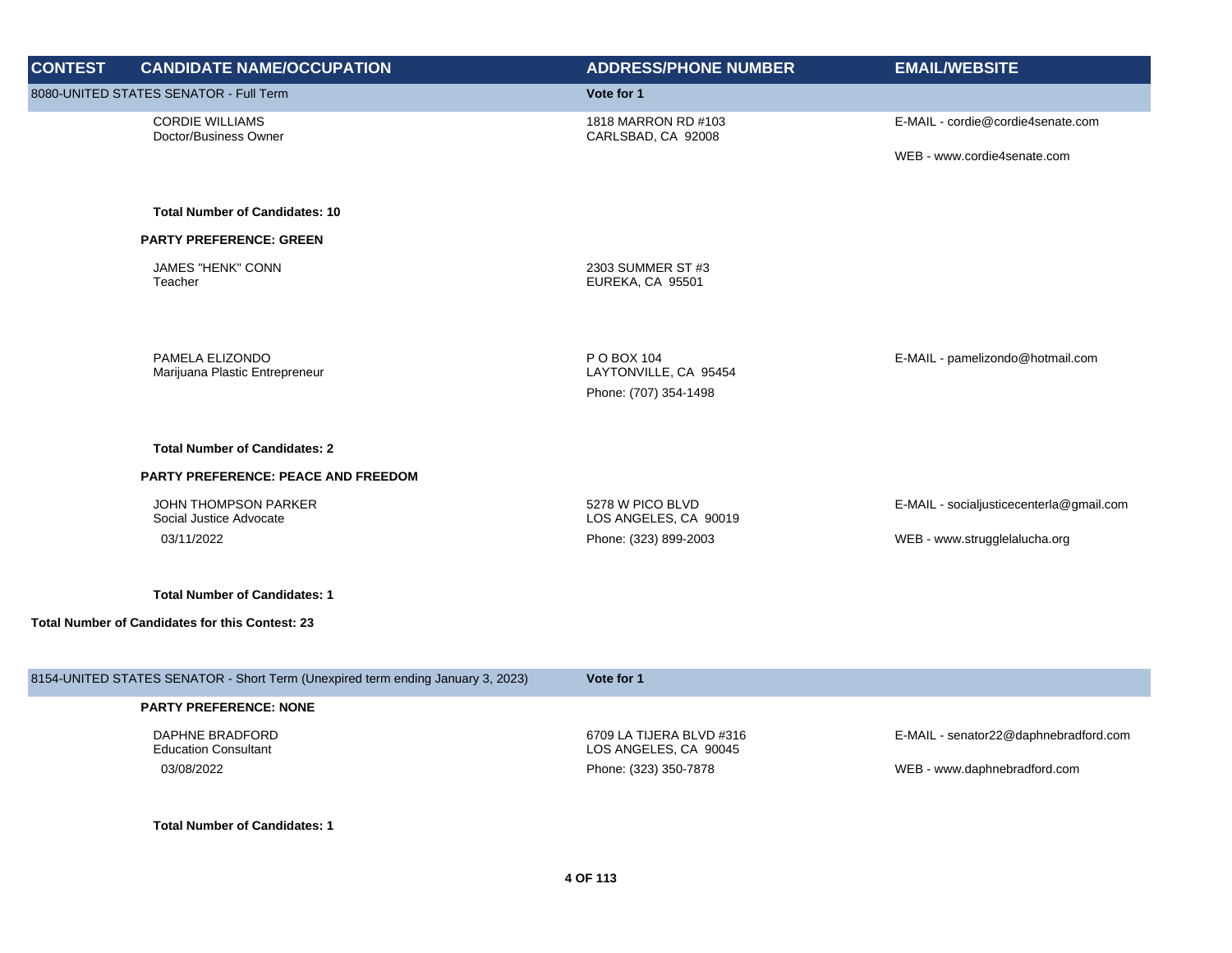\*ALEX PADILLA Appointed United States Senator

TIMOTHY URSICH JR. Doctor 03/11/2022 Phone: (310) 339-9620

DAN O'DOWD 30 WEST SOLA ST

777 S FIGUEROA ST STE 4050 LOS ANGELES, CA 90017 02/22/2022 Phone: (213) 342-6869 WEB - www.alex-padilla.com

> 28633 S WESTERN AVE STE 200 RANCHO PALOS VERDES, CA 90275

E-MAIL - info@alex-padilla.com

E-MAIL - timjr@marinassportsmed.com

SANTA BARBARA, CA 93101

#### **Total Number of Candidates: 3**

#### **PARTY PREFERENCE: REPUBLICAN**

MARK P. MEUSER Constitutional Attorney

JAMES P. BRADLEY CEO/Business Owner

JON ELIST Small Business Owner

MYRON L. HALL Podiatric Physician

**Total Number of Candidates: 4**

**Total Number of Candidates for this Contest: 8**

9070 IRVINE CENTER DR #150 IRVINE, CA 92618 03/01/2022 Phone: (209) 763-8737 WEB - www.markmeuser.com

> 30902 CLUB HOUSE DR #16E LAGUNA NIGUEL, CA 92677

8500 WILSHIRE BLVD BEVERLY HILLS, CA 90211 03/09/2022 Phone: (714) 676-4317 WEB - www.elistforsenate.com

E-MAIL - tim@venturestrategic.com

E-MAIL - contact@markmeuser.com

P.O. BOX 1531 BEVERLY HILLS, CA 90213

E-MAIL - info@drhallforsenate.com

03/09/2022 Phone: (424) 294-4994 WEB - www.drhallforsenate.com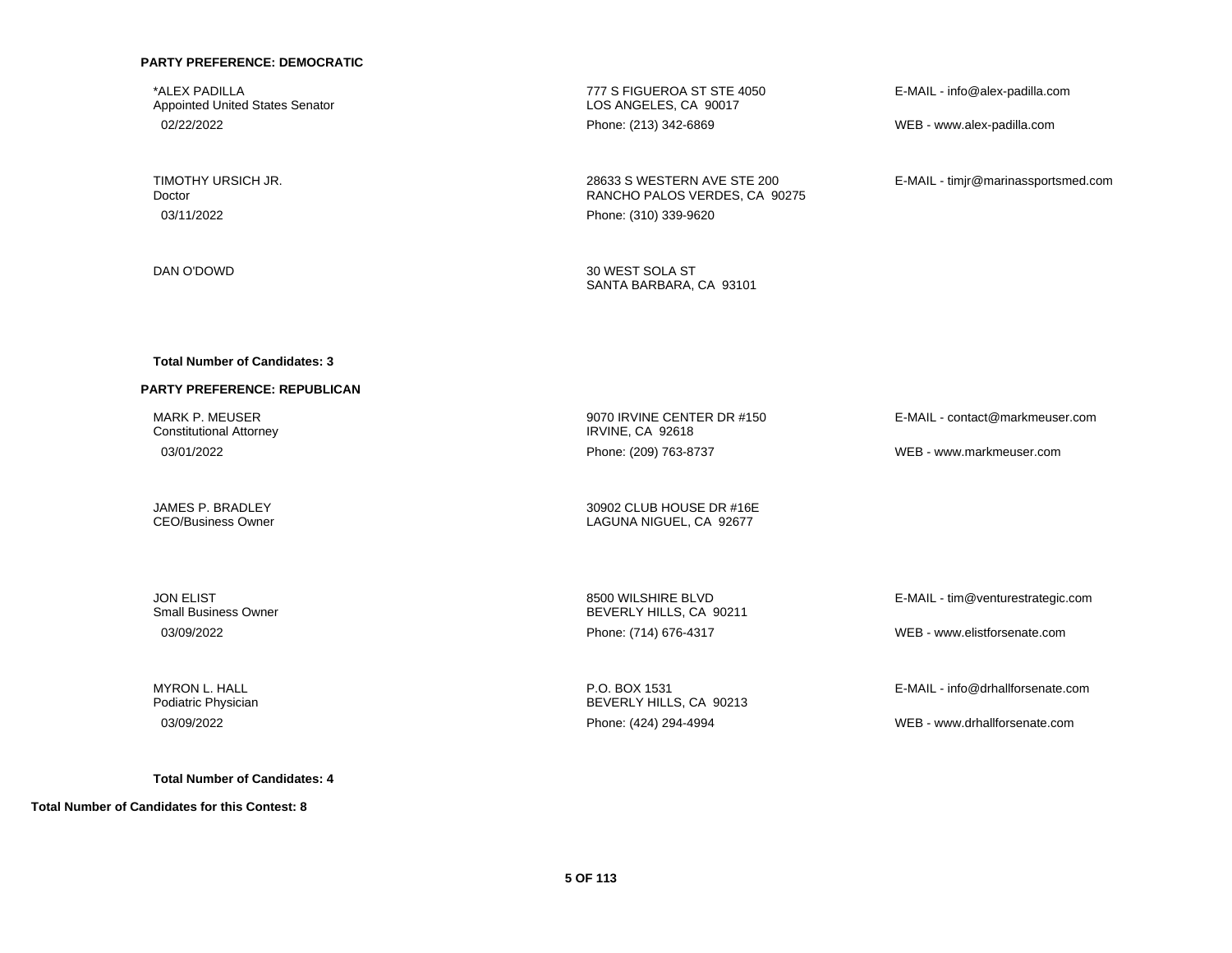| <b>CONTEST</b> | <b>CANDIDATE NAME/OCCUPATION</b>                                                              | <b>ADDRESS/PHONE NUMBER</b>                | <b>EMAIL/WEBSITE</b>                                                        |
|----------------|-----------------------------------------------------------------------------------------------|--------------------------------------------|-----------------------------------------------------------------------------|
|                | 8060-UNITED STATES REPRESENTATIVE, 23rd District                                              | Vote for 1                                 |                                                                             |
|                | PARTY PREFERENCE: DEMOCRATIC                                                                  |                                            |                                                                             |
|                | BLANCA A. GÓMEZ<br>City of Victorville Councilwoman                                           | P O BOX 2346<br>VICTORVILLE, CA 92393      | E-MAIL - gomblan12@gmail.com                                                |
|                |                                                                                               |                                            | WEB - www.voteblancaforcongress.com                                         |
|                | <b>DEREK MARSHALL</b><br><b>Community Organizer</b>                                           | P O BOX 2836<br>VICTORVILLE, CA 92395      | E-MAIL - d.william.marshall@gmail.com                                       |
|                |                                                                                               |                                            | WEB - www.derekmarshallca.com                                               |
|                | <b>Total Number of Candidates: 2</b>                                                          |                                            |                                                                             |
|                | <b>PARTY PREFERENCE: REPUBLICAN</b>                                                           |                                            |                                                                             |
|                | <b>JAY OBERNOLTE</b><br>Congressman/Business Owner                                            | 18368 COCOPAH RD<br>APPLE VALLEY, CA 92307 | E-MAIL - info@electjay.com                                                  |
|                |                                                                                               |                                            | WEB - www.electjay.com                                                      |
|                | <b>Total Number of Candidates: 1</b><br><b>Total Number of Candidates for this Contest: 3</b> |                                            |                                                                             |
|                | 8062-UNITED STATES REPRESENTATIVE, 26th District                                              | Vote for 1                                 |                                                                             |
|                | <b>PARTY PREFERENCE: NONE</b>                                                                 |                                            |                                                                             |
|                | DAVE GOODMAN<br><b>Businessman</b>                                                            | 3401 W 5TH ST 210<br>OXNARD, CA 93030      | E-MAIL -<br>info@davegoodmanforcongress.com<br>WEB - www.daveforamerica.com |
|                | <b>Total Number of Candidates: 1</b>                                                          |                                            |                                                                             |
|                | PARTY PREFERENCE: DEMOCRATIC                                                                  |                                            |                                                                             |
|                | <b>JULIA BROWNLEY</b><br>Congresswoman                                                        | P O BOX 2018<br>THOUSAND OAKS, CA 91358    | E-MAIL - info@juliabrownley.com                                             |
|                |                                                                                               | Phone: (805) 330-1070                      | WEB - www.juliabrownley.com                                                 |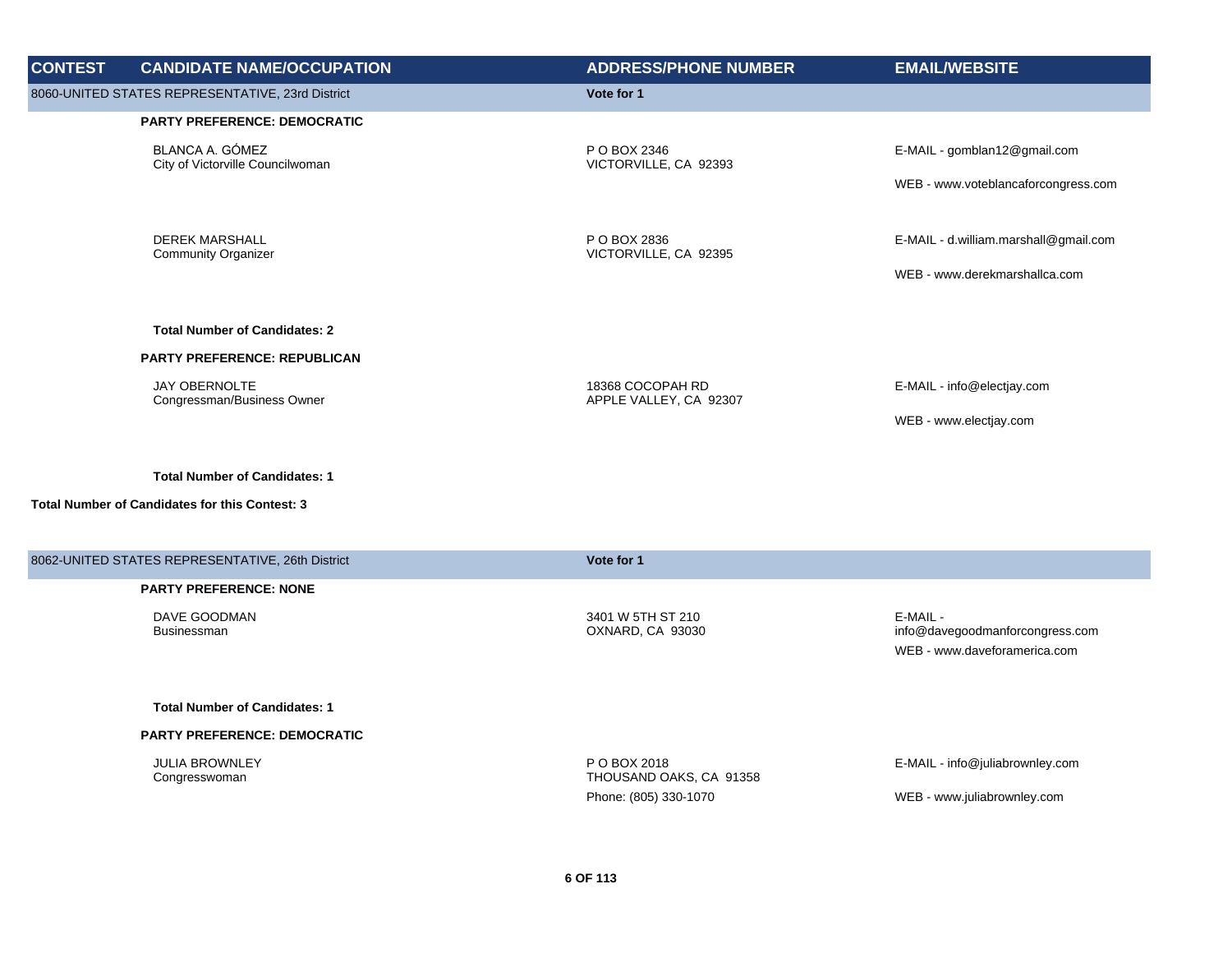| <b>CONTEST</b> | <b>CANDIDATE NAME/OCCUPATION</b>                           | <b>ADDRESS/PHONE NUMBER</b>                                                    | <b>EMAIL/WEBSITE</b>                                                                    |
|----------------|------------------------------------------------------------|--------------------------------------------------------------------------------|-----------------------------------------------------------------------------------------|
|                | 8062-UNITED STATES REPRESENTATIVE, 26th District           | Vote for 1                                                                     |                                                                                         |
|                | <b>Total Number of Candidates: 1</b>                       |                                                                                |                                                                                         |
|                | <b>PARTY PREFERENCE: REPUBLICAN</b>                        |                                                                                |                                                                                         |
|                | <b>FADDE MIKHAIL</b><br><b>Professional Sports Agent</b>   | 5627 KANAN RD 308<br>AGOURA HILLS, CA 91301                                    | E-MAIL - info@faddemikhail.com                                                          |
|                | 03/03/2022                                                 | Phone: (310) 740-2115                                                          | WEB - www.faddemikhail.com                                                              |
|                | <b>MATT JACOBS</b><br><b>Federal Prosecutor/Father</b>     | 1362 THOUSAND OAKS BLVD<br>THOUSAND OAKS, CA 91362<br>Phone: (805) 601-7504    | E-MAIL - info@mattjacobsforcongress.com<br>WEB-<br>www.info@mattjacobsforcongress.com   |
|                | <b>PAUL NATHAN TAYLOR</b><br>Father/Businessman/Consultant | 920 HAMPSHIRE RD STE A8<br>WESTLAKE VILLAGE, CA 91361<br>Phone: (805) 795-1955 | E-MAIL -<br>paultaylor@paultaylorforcongress.com<br>WEB - www.paultaylorforcongress.com |

| 8063-UNITED STATES REPRESENTATIVE, 27th District                             | Vote for 1                                                                    |                                                                          |
|------------------------------------------------------------------------------|-------------------------------------------------------------------------------|--------------------------------------------------------------------------|
| <b>PARTY PREFERENCE: DEMOCRATIC</b>                                          |                                                                               |                                                                          |
| RUTH LUEVANOS<br>Teacher<br>03/03/2022                                       | P O BOX 495<br>SIMI VALLEY, CA 93062                                          | E-MAIL - ruth@ruthluevanosforcongress.com                                |
| <b>CHRISTY SMITH</b><br>California Environmental Councilmember<br>03/09/2022 | 24307 MAGIC MOUNTAIN PKWY #301<br>VALENCIA, CA 91355<br>Phone: (818) 351-6457 | E-MAIL - info@christyforcongress.org<br>WEB - www.christyforcongress.org |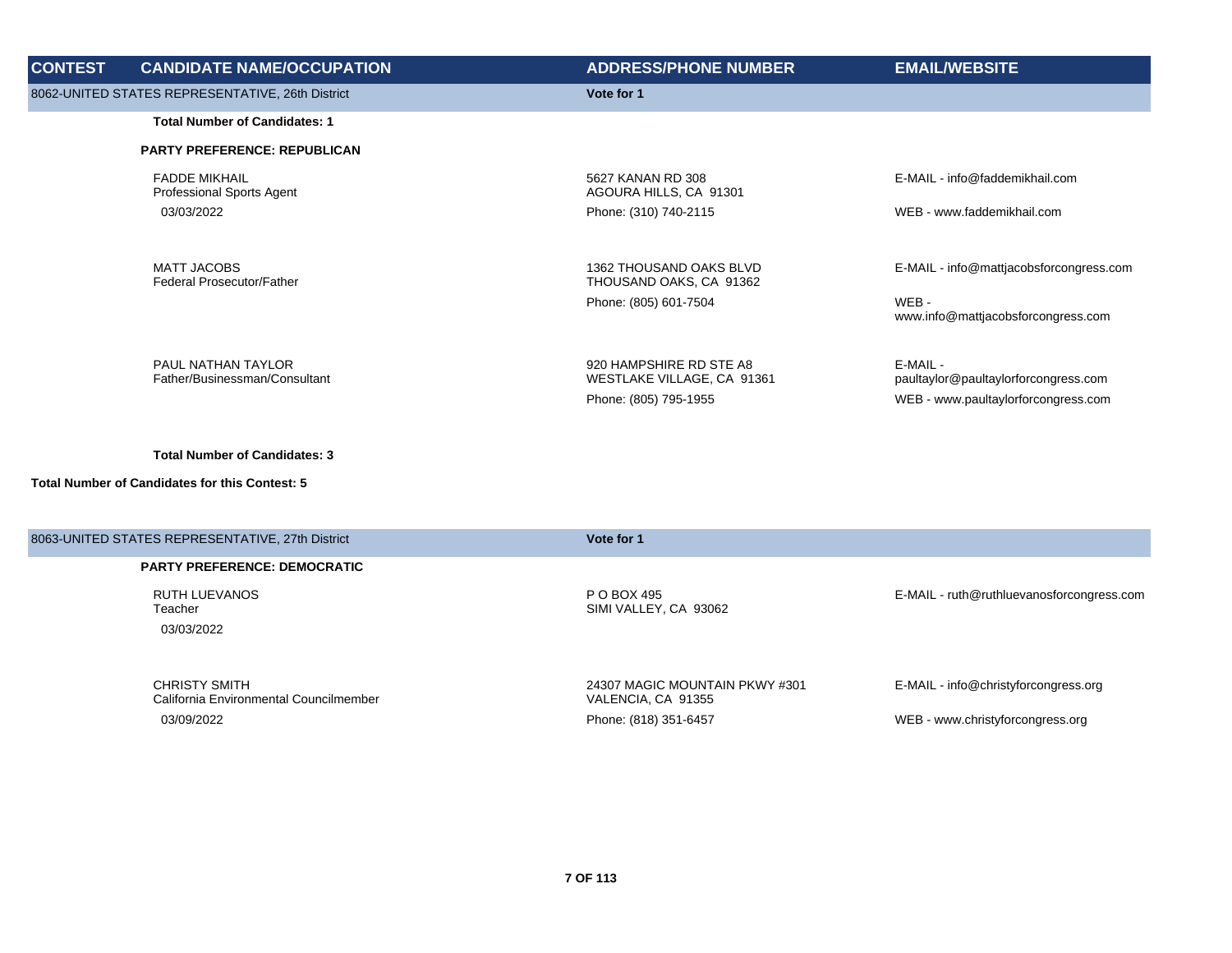| <b>CONTEST</b> | <b>CANDIDATE NAME/OCCUPATION</b>                               | <b>ADDRESS/PHONE NUMBER</b>                         | <b>EMAIL/WEBSITE</b>                 |
|----------------|----------------------------------------------------------------|-----------------------------------------------------|--------------------------------------|
|                | 8063-UNITED STATES REPRESENTATIVE, 27th District               | Vote for 1                                          |                                      |
|                | <b>QUAYE QUARTEY</b><br><b>Small Business Owner</b>            | P O BOX 801177<br>SANTA CLARITA, CA 91380           | E-MAIL - info@quarteyforcongress.com |
|                | 03/03/2022                                                     |                                                     | WEB - www.quarteyforcongress.com     |
|                | <b>Total Number of Candidates: 3</b>                           |                                                     |                                      |
|                | <b>PARTY PREFERENCE: REPUBLICAN</b>                            |                                                     |                                      |
|                | <b>MIKE GARCIA</b><br>Congressman/Father                       | 23890 COPPER HILL DR 365<br>SANTA CLARITA, CA 91354 | E-MAIL - info@electmikegarcia.com    |
|                | 03/04/2022                                                     | Phone: (844) 353-2864                               | WEB - www.electmikegarcia.com        |
|                | <b>DAVID RUDNICK</b><br><b>Business Owner</b>                  | 1752 E AVE J<br>LANCASTER, CA 93535                 | E-MAIL - fdr@rudnickforcongress.com  |
|                | 03/11/2022                                                     | Phone: (661) 456-5917                               | WEB - www.rudnickforcongress.com     |
|                | <b>MARK PIERCE</b><br>Federal Employees' Trainer<br>03/09/2022 | 232 EAST AVENUE P-5<br>PALMDALE, CA 93550           |                                      |
|                | <b>Total Number of Candidates: 3</b>                           |                                                     |                                      |
|                | <b>Total Number of Candidates for this Contest: 6</b>          |                                                     |                                      |

| 8064-UNITED STATES REPRESENTATIVE, 28th District | Vote for 1                                            |                          |  |
|--------------------------------------------------|-------------------------------------------------------|--------------------------|--|
| <b>PARTY PREFERENCE: NONE</b>                    |                                                       |                          |  |
| GIULIANO "GIO" DEPAOLIS                          | 80 W SIERRA MADRE BLVD #323<br>SIERRA MADRE, CA 91024 | $E$ -MAIL - gio@ca28.org |  |
| 02/16/2022                                       | Phone: (323) 369-3363                                 | WEB - www.ca28.org       |  |
|                                                  |                                                       |                          |  |
| <b>Total Number of Candidates: 1</b>             |                                                       |                          |  |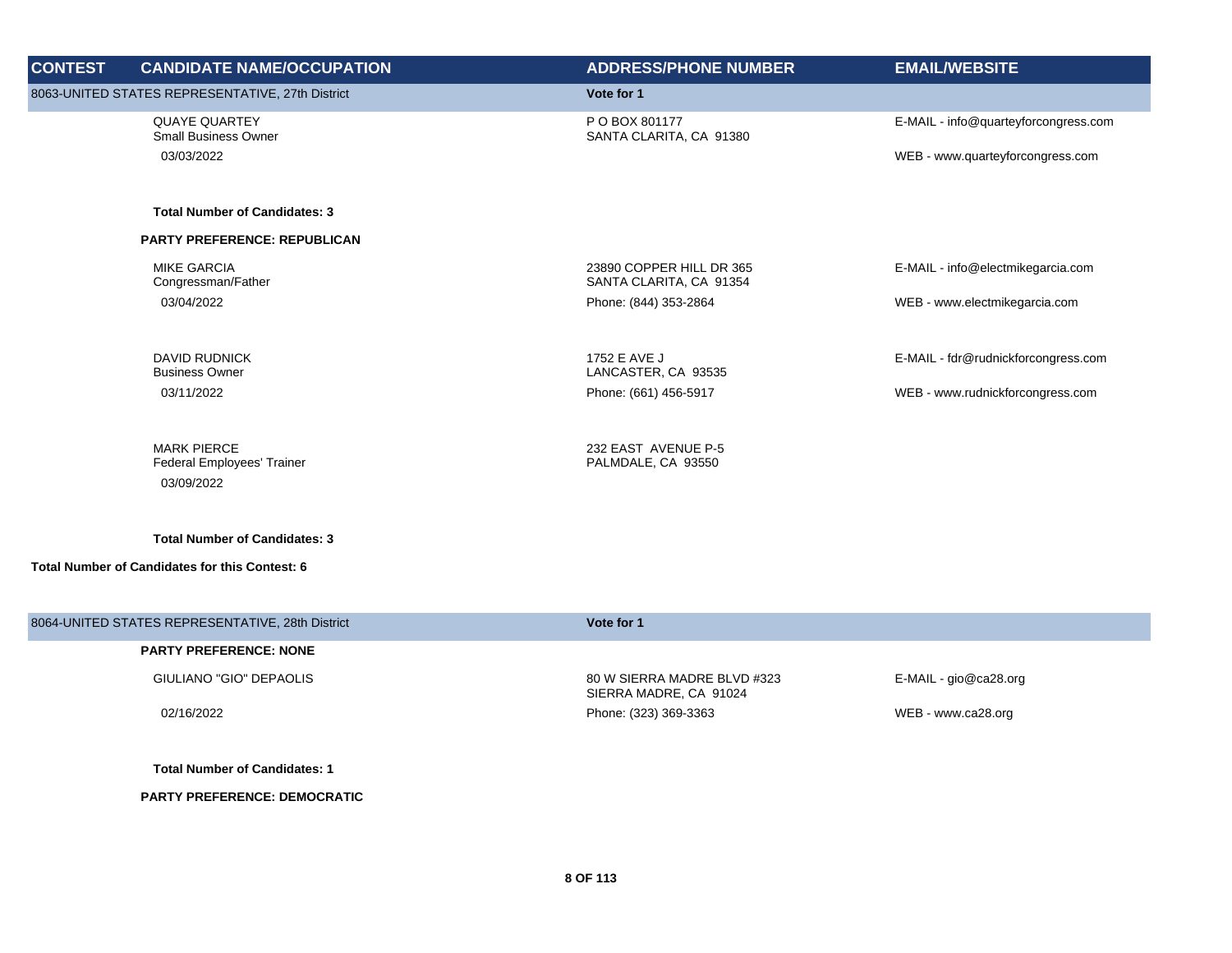| <b>CONTEST</b> | <b>CANDIDATE NAME/OCCUPATION</b>                 | <b>ADDRESS/PHONE NUMBER</b>               | <b>EMAIL/WEBSITE</b>                    |
|----------------|--------------------------------------------------|-------------------------------------------|-----------------------------------------|
|                | 8064-UNITED STATES REPRESENTATIVE, 28th District | Vote for 1                                |                                         |
|                | <b>JUDY CHU</b><br>United States Representative  | 1531 PURDUE AVE<br>LOS ANGELES, CA 90025  | E-MAIL - chuforcongress@gmail.com       |
|                | 02/25/2022                                       | Phone: (310) 477-8081                     | WEB - www.judychu.org                   |
|                | DOROTHY CARONNA                                  | 4623 AMBROSE AVE<br>LOS ANGELES, CA 90027 | E-MAIL - dccaronna@gmail.com            |
|                | 03/10/2022                                       | Phone: (504) 344-3482                     | WEB - www.dorothycaronnaforcongress.com |
|                | <b>Total Number of Candidates: 2</b>             |                                           |                                         |
|                | <b>PARTY PREFERENCE: REPUBLICAN</b>              |                                           |                                         |
|                | <b>WES HALLMAN</b><br>Nonprofit VP/Father        | 946 N GLENDORA AVE<br>GLENDORA, CA 91741  |                                         |
|                | 03/08/2022                                       | Phone: (626) 566-1948                     |                                         |
|                |                                                  |                                           |                                         |

## **Total Number of Candidates for this Contest: 4**

| 8065-UNITED STATES REPRESENTATIVE, 29th District    | Vote for 1                                        |                                       |
|-----------------------------------------------------|---------------------------------------------------|---------------------------------------|
| <b>PARTY PREFERENCE: DEMOCRATIC</b>                 |                                                   |                                       |
| ANGÉLICA MARÍA DUEÑAS<br>Mother/Community Organizer | P O BOX 854<br>SUN VALLEY, CA 91352               | E-MAIL - angelica4congress@gmail.com  |
| 03/03/2022                                          | Phone: (818) 962-8392                             | WEB - www.angelica4congress.com       |
| <b>TONY CARDENAS</b><br>U.S. Representative         | 1024 N MACLAY AVE STE B<br>SAN FERNANDO, CA 91340 | E-MAIL - cardenas4congress@gmail.com  |
| 03/03/2022                                          | Phone: (818) 650-1059                             | WEB - www.tonycardenasforcongress.com |
|                                                     |                                                   |                                       |

**Total Number of Candidates: 2**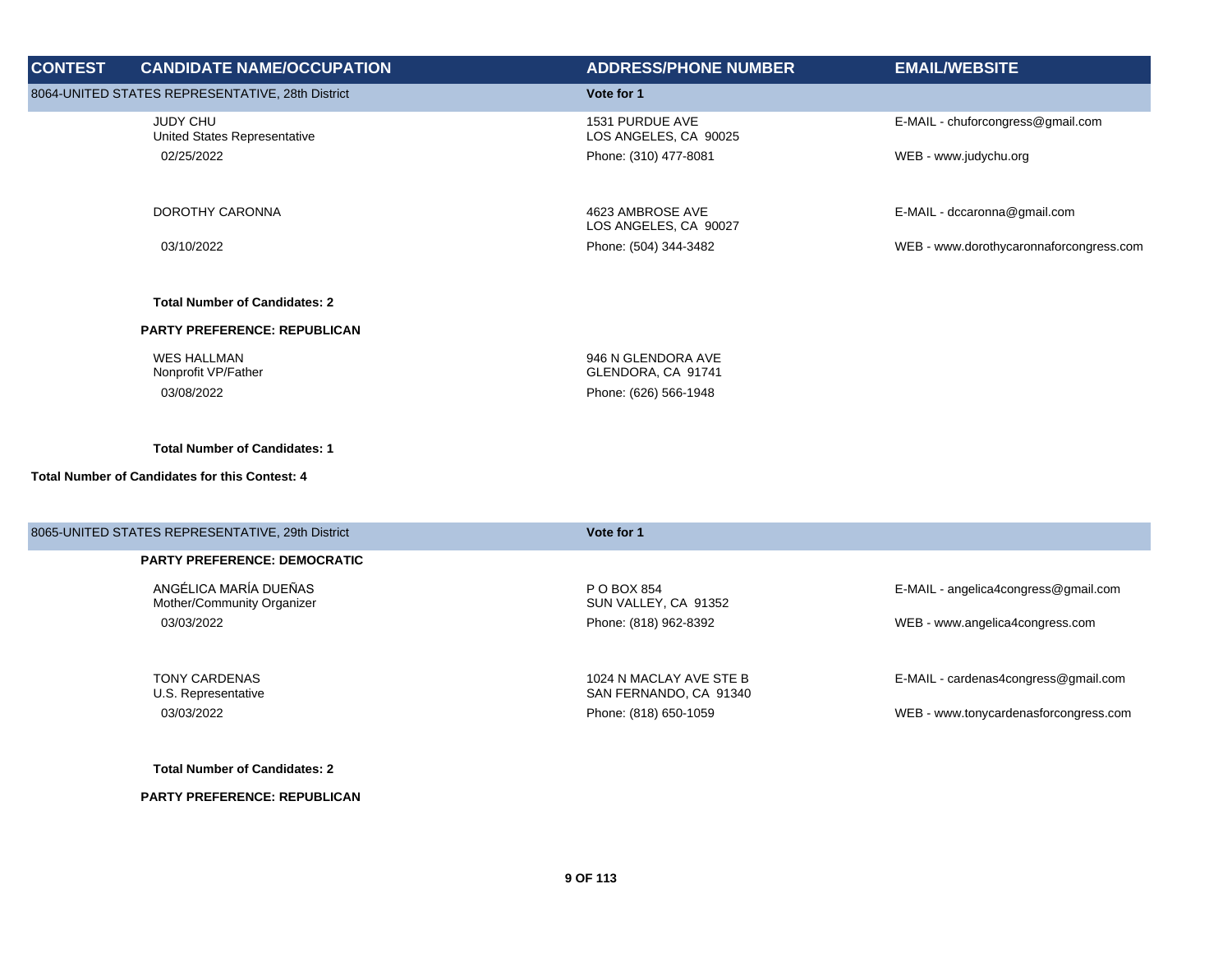| <b>CONTEST</b> | <b>CANDIDATE NAME/OCCUPATION</b>                                       | <b>ADDRESS/PHONE NUMBER</b>                                  | <b>EMAIL/WEBSITE</b>                |
|----------------|------------------------------------------------------------------------|--------------------------------------------------------------|-------------------------------------|
|                | 8065-UNITED STATES REPRESENTATIVE, 29th District                       | Vote for 1                                                   |                                     |
|                | MARGARITA MARIA CARRANZA<br><b>Retired Administrator</b><br>02/14/2022 | 12651 AMBOY AVE<br>SYLMAR, CA 91342<br>Phone: (909) 789-2507 | E-MAIL - margiearmine2021@gmail.com |
|                | <b>RUDY MELENDEZ</b><br>Laborer/Artist                                 | 11304 CHANDLER BLVD #22<br>NORTH HOLLYWOOD, CA 91601         | E-MAIL - rudy@rudymelendez.com      |
|                | 02/23/2022                                                             | Phone: (818) 761-1773                                        | WEB - www.rudymelendez.com          |
|                | ANDY MIRANDA<br>Actor                                                  | P O BOX 341692<br>ARLETA, CA 91334                           | E-MAIL - an.d.miranda@outlook.com   |
|                | 02/16/2022                                                             | Phone: (818) 835-2519                                        | WEB - www.wethe29th.com             |
|                |                                                                        |                                                              |                                     |

### **Total Number of Candidates for this Contest: 5**

| 8066-UNITED STATES REPRESENTATIVE, 30th District                 | Vote for 1                                   |                                         |
|------------------------------------------------------------------|----------------------------------------------|-----------------------------------------|
| <b>PARTY PREFERENCE: DEMOCRATIC</b>                              |                                              |                                         |
| G "MAEBE A. GIRL" PUDLO<br>Silver Lake Neighborhood Councilwoman | P O BOX 292500<br>LOS ANGELES, CA 90029      | E-MAIL - vote@maebeagirlforcongress.org |
| 03/04/2022                                                       |                                              | WEB - www.maebeagirlforcongress.org     |
|                                                                  |                                              |                                         |
| ADAM B. SCHIFF<br>United States Representative                   | 150 E OLIVE AVE STE 208<br>BURBANK, CA 91502 | E-MAIL - adamschiffcd30@gmail.com       |
| 03/08/2022                                                       | Phone: (818) 841-2828                        | WEB - www.adamschiff.com                |
|                                                                  |                                              |                                         |
| SAL GENOVESE<br><b>Community Services Director</b>               | 938 N KINGSLEY DR<br>LOS ANGELES, CA 90029   |                                         |
| 03/04/2022                                                       |                                              | WEB - www.salgenoveseforcongress.com    |
|                                                                  |                                              |                                         |

**Total Number of Candidates: 3**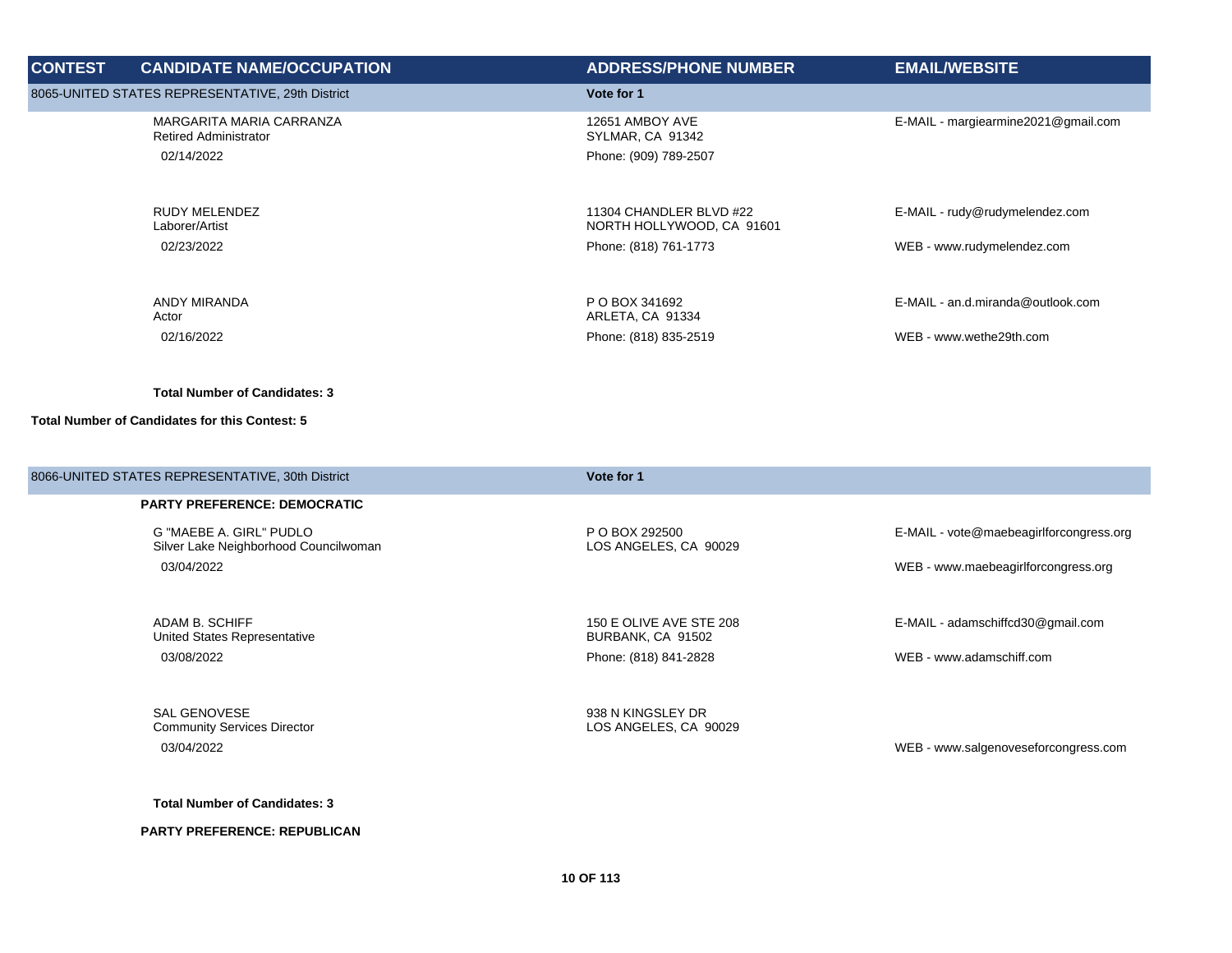| <b>CONTEST</b> | <b>CANDIDATE NAME/OCCUPATION</b>                                     | <b>ADDRESS/PHONE NUMBER</b>                                 | <b>EMAIL/WEBSITE</b>                              |
|----------------|----------------------------------------------------------------------|-------------------------------------------------------------|---------------------------------------------------|
|                | 8066-UNITED STATES REPRESENTATIVE, 30th District                     | Vote for 1                                                  |                                                   |
|                | RONDA KENNEDY<br>Civil Rights Attorney                               | 4607 LAKEVIEW CANYON RD #522<br>WEST LAKE VILLAGE, CA 91361 | E-MAIL - info@rondakennedy.com                    |
|                | 03/08/2022                                                           | Phone: (805) 665-3991                                       | WEB - www.rondakennedy.com                        |
|                | JOHNNY J. NALBANDIAN<br>Food Industry Businessman                    | 1229 S CENTRAL AVE #17<br>GLENDALE, CA 91204                | E-MAIL - info@votejohnny.us                       |
|                | 02/25/2022                                                           | Phone: (323) 404-5002                                       | WEB - www.votejohnny.us                           |
|                | PATRICK LEE GIPSON<br>Deputy Sheriff/Instructor                      | 20259 W BENTLEY WAY<br>PORTER RANCH, CA 91326               | E-MAIL -<br>admin@patrickleegipsonforcongress.com |
|                | 03/04/2022                                                           | Phone: (818) 515-7623                                       |                                                   |
|                | PALOMA ZUNIGA                                                        | 7095 HOLLYWOOD BLVD #1124<br>HOLLYWOOD, CA 90028            | E-MAIL - palomalosangeles@gmail.com               |
|                | 03/07/2022                                                           | Phone: (310) 496-7850                                       | WEB - www.palomaforcongress.com                   |
|                | <b>Total Number of Candidates: 4</b>                                 |                                                             |                                                   |
|                | PARTY PREFERENCE: AMERICAN INDEPENDENT                               |                                                             |                                                   |
|                | <b>TONY RODRIGUEZ</b><br><b>Construction Recruiter</b><br>02/28/2022 | 7670 GROVE ST<br>TUJUNGA, CA 91042<br>Phone: (661) 310-8652 | E-MAIL - tony.rodriguezd28@gmail.com              |
|                | <b>Total Number of Candidates: 1</b>                                 |                                                             |                                                   |
|                | <b>PARTY PREFERENCE: GREEN</b>                                       |                                                             |                                                   |
|                | <b>WILLIAM "GUNNER" MEURER</b><br><b>Business Owner</b>              | 701 LINDA VISTA AVE<br>PASADENA, CA 91105                   | E-MAIL - william@gogreensolutions.com             |
|                | 03/07/2022                                                           | Phone: (626) 460-8528                                       | WEB - www.gunner4congress.org                     |
|                | <b>Total Number of Candidates: 1</b>                                 |                                                             |                                                   |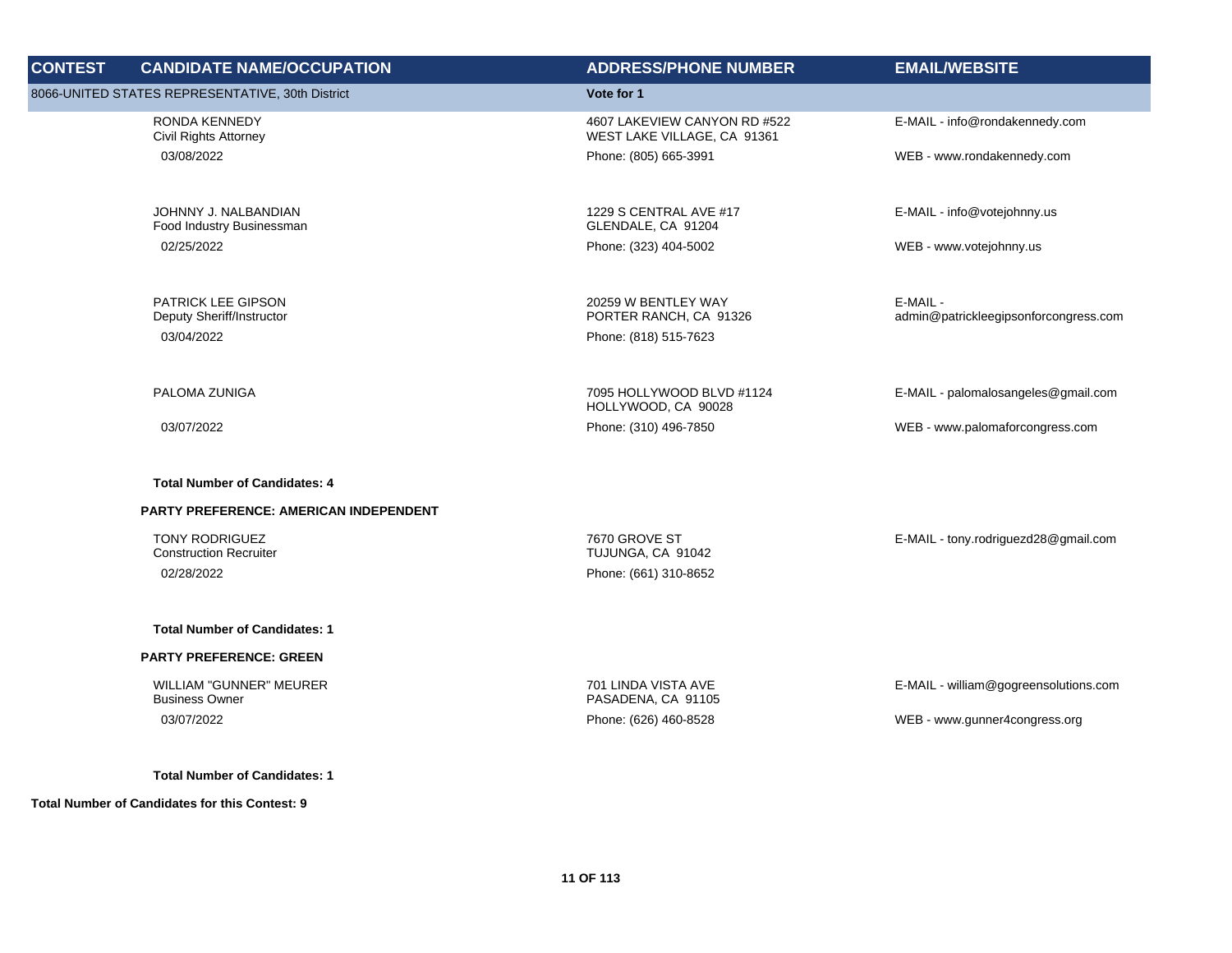| <b>CONTEST</b> | <b>CANDIDATE NAME/OCCUPATION</b>                             | <b>ADDRESS/PHONE NUMBER</b>                  | <b>EMAIL/WEBSITE</b>                            |
|----------------|--------------------------------------------------------------|----------------------------------------------|-------------------------------------------------|
|                | 8334-UNITED STATES REPRESENTATIVE, 31st District             | Vote for 1                                   |                                                 |
|                | <b>PARTY PREFERENCE: DEMOCRATIC</b>                          |                                              |                                                 |
|                | <b>GRACE F. NAPOLITANO</b><br>US Representative              | P O BOX 5119<br>EL MONTE, CA 91734           | E-MAIL - napolitanoforcongress@gmail.com        |
|                | 02/16/2022                                                   | Phone: (562) 503-6682                        | WEB - www.napolitanoforcongress.com             |
|                | ROCCO ANTHONY DE LUCA<br><b>Construction Project Manager</b> | 1138 N SAN GABRIEL AVE<br>AZUSA, CA 91702    | E-MAIL - roccofor31st@gmail.com                 |
|                | 03/11/2022                                                   | Phone: (626) 771-7179                        | WEB - www.roccofor31st.com                      |
|                | <b>Total Number of Candidates: 2</b>                         |                                              |                                                 |
|                | PARTY PREFERENCE: REPUBLICAN                                 |                                              |                                                 |
|                | DANIEL BOCIC MARTINEZ<br>Attorney/Entrepreneur/Educator      | 1891 N EUCLID AVE<br>UPLAND, CA 91784        | E-MAIL -<br>prometheus@danmartinez4congress.com |
|                | 03/11/2022                                                   | Phone: (949) 829-2929                        | WEB - www.danmartinez4congress.com              |
|                | <b>Total Number of Candidates: 1</b>                         |                                              |                                                 |
|                | <b>Total Number of Candidates for this Contest: 3</b>        |                                              |                                                 |
|                | 8067-UNITED STATES REPRESENTATIVE, 32nd District             | Vote for 1                                   |                                                 |
|                | <b>PARTY PREFERENCE: DEMOCRATIC</b>                          |                                              |                                                 |
|                | AARIKA SAMONE RHODES<br>Teacher                              | 9423 RESEDA BLVD 417<br>NORTHRIDGE, CA 91324 | E-MAIL - aarika@aarikaforcongress.com           |
|                | 02/15/2022                                                   |                                              | WEB - www.aarikaforcongress.com                 |
|                | SHERVIN AAZAMI                                               |                                              | E-MAIL - info@shervin4thevalley.com             |

Non-Profit Legislative Director

03/10/2022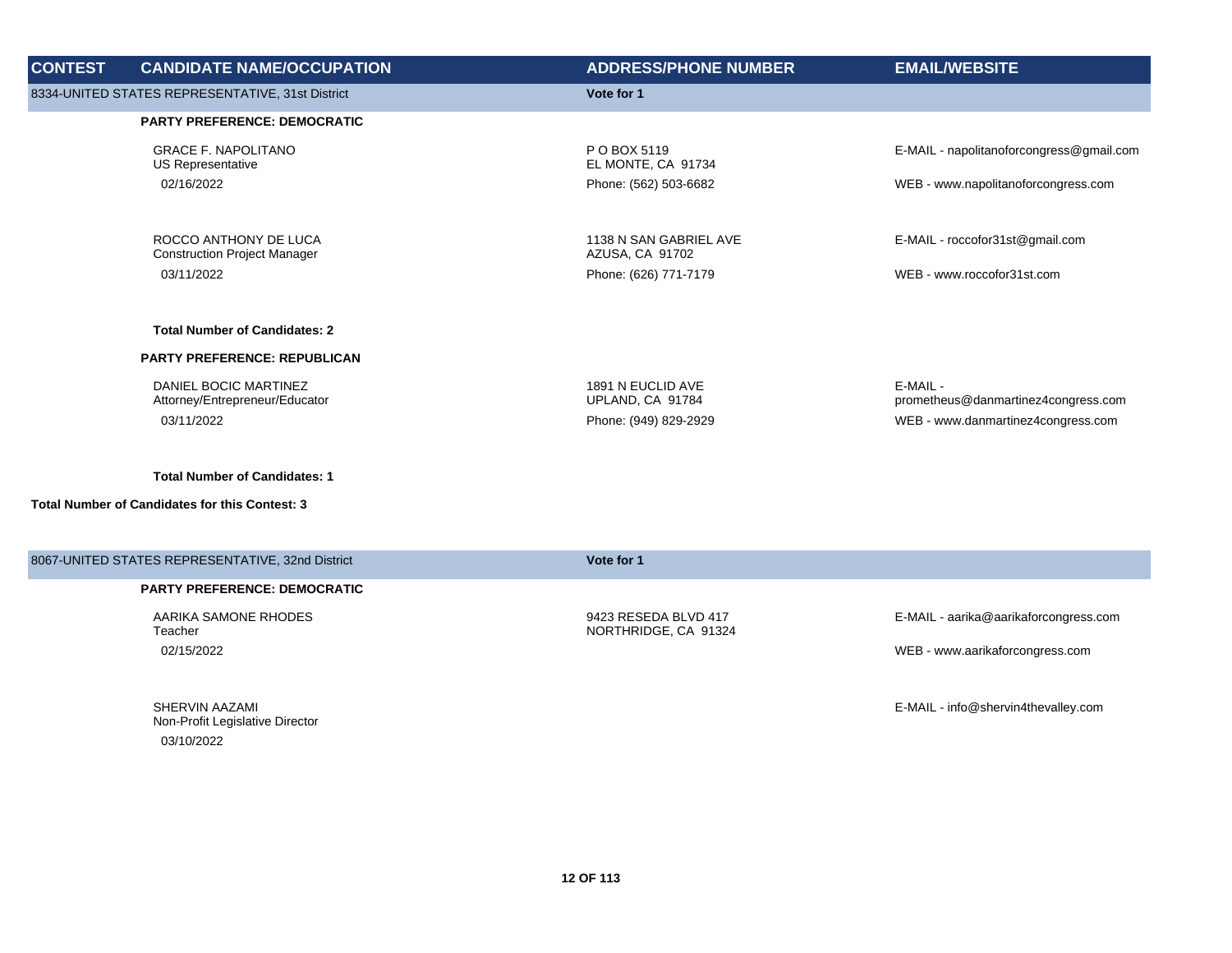| <b>CONTEST</b> | <b>CANDIDATE NAME/OCCUPATION</b>                      | <b>ADDRESS/PHONE NUMBER</b>                                               | <b>EMAIL/WEBSITE</b>                |
|----------------|-------------------------------------------------------|---------------------------------------------------------------------------|-------------------------------------|
|                | 8067-UNITED STATES REPRESENTATIVE, 32nd District      | Vote for 1                                                                |                                     |
|                | <b>RAJI RAB</b>                                       | 22736 VANOWEN ST STE 105 CAMPAIGN SECTION E-MAIL - rab@rabforcongress.com |                                     |
|                | Aviator/Educator/Entrepreneur                         | WEST HILLS, CA 91307                                                      |                                     |
|                | 02/18/2022                                            | Phone: (818) 793-9900                                                     | WEB - www.rabforcongress.com        |
|                |                                                       |                                                                           |                                     |
|                | <b>JASON POTELL</b><br>Consultant/Community Organizer | 9534 RESEDA BLVD P O BOX 280-363<br>NORTHRIDGE, CA 91328                  | E-MAIL - info@potellforcongress.com |
|                | 02/28/2022                                            |                                                                           | WEB - www.potellforcongress.com     |
|                |                                                       |                                                                           |                                     |
|                | <b>BRAD SHERMAN</b>                                   | 15030 VENTURA BLVD #636                                                   | E-MAIL - brad@bradsherman.com       |
|                | Member, United States Congress<br>02/28/2022          | SHERMAN OAKS, CA 91403<br>Phone: (818) 817-9555                           | WEB - www.bradsherman.com           |
|                |                                                       |                                                                           |                                     |
|                | <b>Total Number of Candidates: 5</b>                  |                                                                           |                                     |
|                | <b>PARTY PREFERENCE: REPUBLICAN</b>                   |                                                                           |                                     |
|                | <b>MELISSA TOOMIM</b>                                 | 1112 MONTANA AVE #3-88                                                    |                                     |
|                | Investigative Journalist<br>03/11/2022                | SANTA MONICA, CA 90403<br>Phone: (310) 593-3987                           | WEB - www.toomim4congress.com       |
|                |                                                       |                                                                           |                                     |
|                | LUCIE LAPOINTE VOLOTZKY                               | 21704 DEVONSHIRE ST #255                                                  | E-MAIL - voteforlucie@gmail.com     |
|                | Mother/Business Owner                                 | CHATSWORTH, CA 91311                                                      | WEB - www.voteforlucie.com          |
|                | 02/25/2022                                            | Phone: (747) 285-0803                                                     |                                     |
|                | <b>Total Number of Candidates: 2</b>                  |                                                                           |                                     |
|                | <b>Total Number of Candidates for this Contest: 7</b> |                                                                           |                                     |

8069-UNITED STATES REPRESENTATIVE, 34th District **Vote for 1 Vote for 1**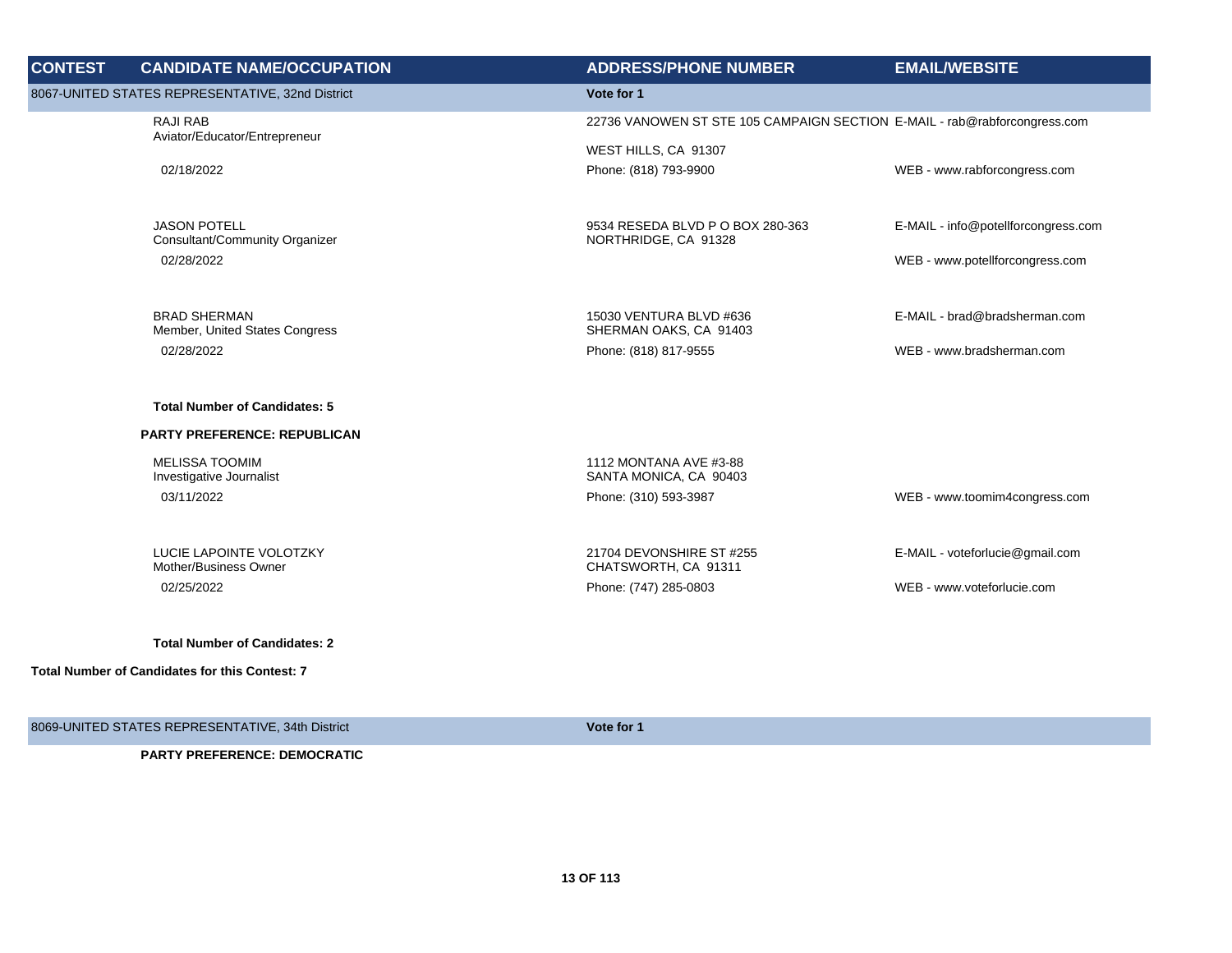| <b>CONTEST</b> | <b>CANDIDATE NAME/OCCUPATION</b>                           | <b>ADDRESS/PHONE NUMBER</b>                    | <b>EMAIL/WEBSITE</b>                    |
|----------------|------------------------------------------------------------|------------------------------------------------|-----------------------------------------|
|                | 8069-UNITED STATES REPRESENTATIVE, 34th District           | Vote for 1                                     |                                         |
|                | DAVID KIM<br>Immigration Attorney                          |                                                | E-MAIL - david@davidkimforca.com        |
|                | 03/08/2022                                                 | Phone: (510) 381-4406                          | WEB - www.davidkimforca.com             |
|                | <b>JIMMY GOMEZ</b>                                         | 3756 W AVE 40 STE K 117                        | E-MAIL - info@jimmygomezforcongress.com |
|                | Congressmember<br>03/02/2022                               | LOS ANGELES, CA 90065<br>Phone: (213) 557-1348 | WEB - www.jimmygomezforcongress.com     |
|                |                                                            |                                                |                                         |
|                | <b>Total Number of Candidates: 2</b>                       |                                                |                                         |
|                | <b>PARTY PREFERENCE: REPUBLICAN</b>                        |                                                |                                         |
|                | CLIFTON RIO TORRADO VONBUCK<br><b>Small Business Owner</b> |                                                | E-MAIL - Clifton@cliftonforcongress.com |
|                | 03/11/2022                                                 | Phone: (213) 453-2329                          | WEB - www.cliftonforcongress.com        |

## **Total Number of Candidates for this Contest: 3**

| 8070-UNITED STATES REPRESENTATIVE, 35th District    | Vote for 1                                           |                                                                      |
|-----------------------------------------------------|------------------------------------------------------|----------------------------------------------------------------------|
| <b>PARTY PREFERENCE: DEMOCRATIC</b>                 |                                                      |                                                                      |
| NORMA J. TORRES<br>Member of Congress<br>02/15/2022 | 3200 INLAND EMPIRE BLVD STE 210<br>ONTARIO, CA 91764 | WEB - www.normatorres.com                                            |
| LLOYD A. STEVENS<br><b>Systems Analyst</b>          | P O BOX 6608<br>CRESTLINE, CA 92325                  | E-MAIL - info@stevens4congress.org<br>WEB - www.stevens4congress.org |

**Total Number of Candidates: 2**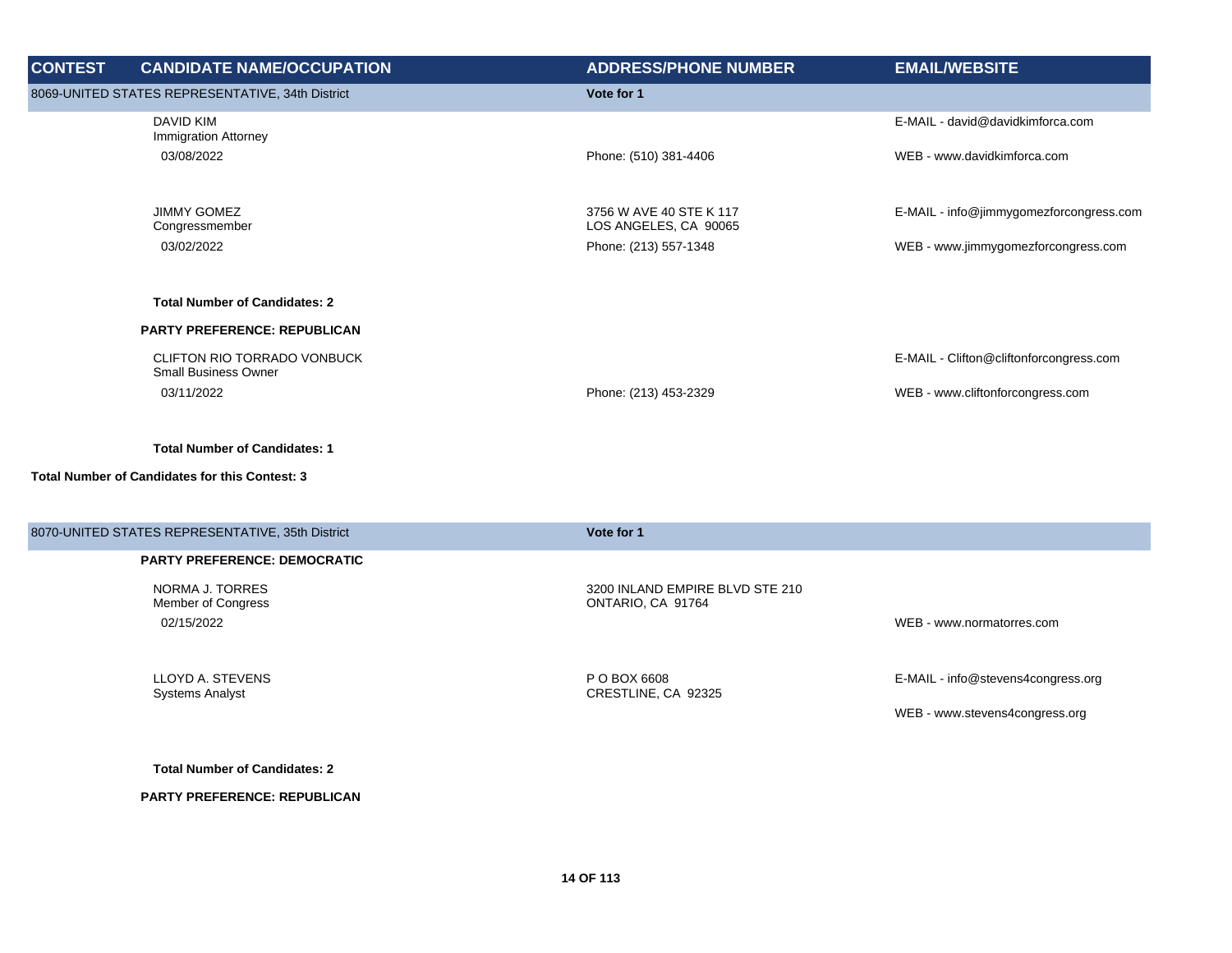| <b>CONTEST</b> | <b>CANDIDATE NAME/OCCUPATION</b>                   | <b>ADDRESS/PHONE NUMBER</b>                            | <b>EMAIL/WEBSITE</b>                    |
|----------------|----------------------------------------------------|--------------------------------------------------------|-----------------------------------------|
|                | 8070-UNITED STATES REPRESENTATIVE, 35th District   | Vote for 1                                             |                                         |
|                | <b>MIKE CARGILE</b><br>Independent Businessman     | 2063 RANCHO VALLEY DR STE 320 #300<br>POMONA, CA 91766 | E-MAIL - mike.cargile@outlook.com       |
|                | 03/04/2022                                         | Phone: (818) 640-8146                                  | WEB - www.cargileforcongress.com        |
|                | RAFAEL CARCAMO<br>Physician/Educator/Businessman   | P O BOX 1376<br>GUASTI, CA 91743                       | E-MAIL - carcamodrrafael@protonmail.com |
|                |                                                    |                                                        | WEB - www.drrafaelforcongress.com       |
|                | <b>BOB ERBST</b><br>Educator/Parent                | 4971 S GRAPEVINE TRL<br>ONTARIO, CA 91762              | E-MAIL - boberbst@gmail.com             |
|                | <b>Total Number of Candidates: 3</b>               |                                                        |                                         |
|                | Total Number of Candidates for this Contest: 5     |                                                        |                                         |
|                | 8335-UNITED STATES REPRESENTATIVE, 36th District   | Vote for 1                                             |                                         |
|                | <b>PARTY PREFERENCE: NONE</b>                      |                                                        |                                         |
|                | MATTHEW VINCENT JESUELE<br>Software Engineer       | 2229 4TH ST<br>SANTA MONICA, CA 90405                  | E-MAIL - matt@mvj.fyi                   |
|                | 03/08/2022                                         | Phone: (213) 700-4741                                  | WEB - www.mvj.fyi                       |
|                | <b>STEVE WILLIAMS</b><br><b>Real Estate Broker</b> | 318 AVENUE I STE 724<br>REDONDO BEACH, CA 90277        | E-MAIL - steve@steve4congress.org       |
|                | 03/11/2022                                         | Phone: (424) 326-3300                                  | WEB - www.steve4congress.org            |
|                | <b>Total Number of Candidates: 2</b>               |                                                        |                                         |
|                | PARTY PREFERENCE: DEMOCRATIC                       |                                                        |                                         |
|                | TED W. LIEU<br>Congressman                         | P O BOX 1309<br>TORRANCE, CA 90505                     | E-MAIL - info@tedlieu.com               |
|                | 03/01/2022                                         |                                                        | WEB - www.tedlieu.com                   |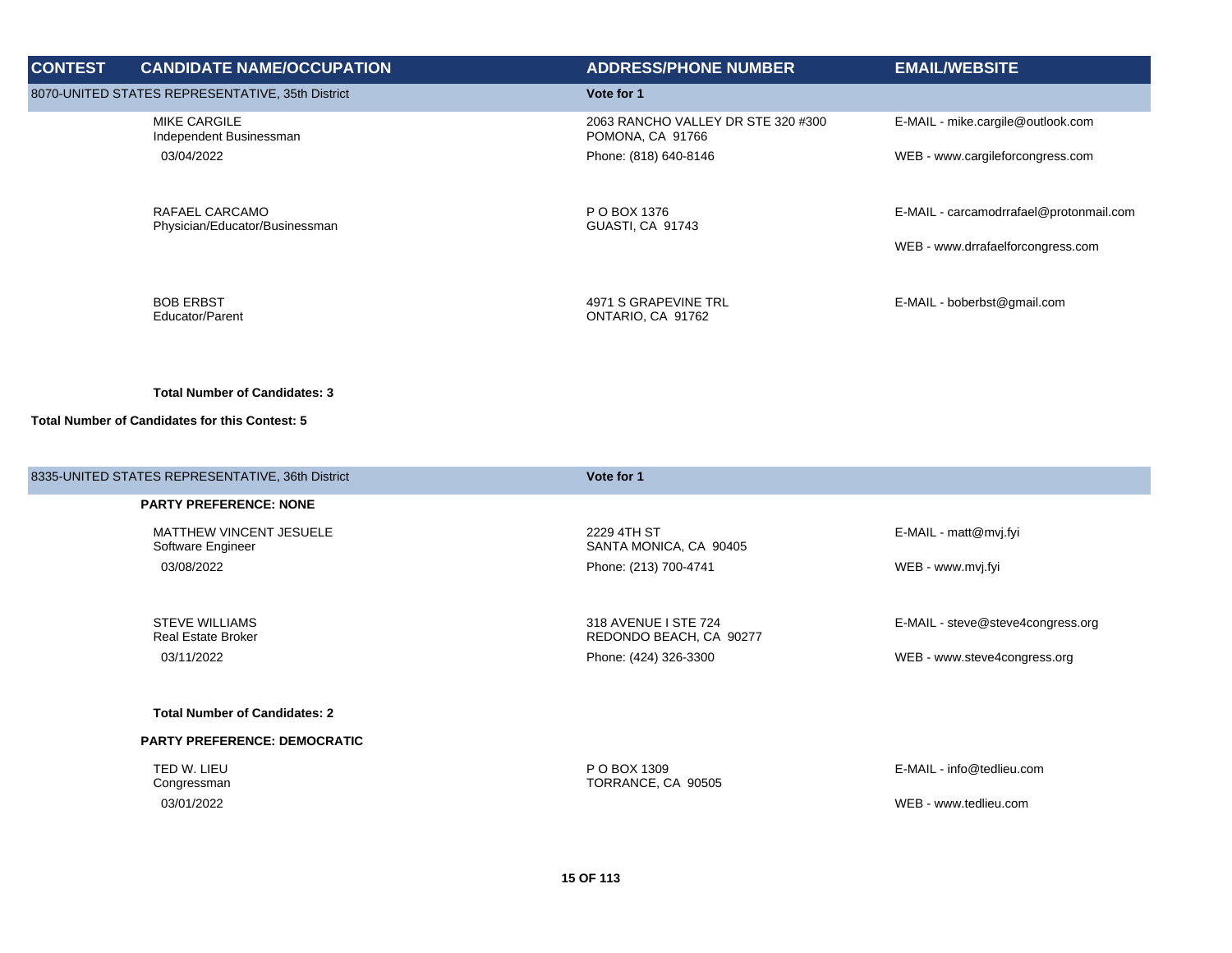| <b>CONTEST</b> | <b>CANDIDATE NAME/OCCUPATION</b>                        | <b>ADDRESS/PHONE NUMBER</b>                                         | <b>EMAIL/WEBSITE</b>                     |
|----------------|---------------------------------------------------------|---------------------------------------------------------------------|------------------------------------------|
|                | 8335-UNITED STATES REPRESENTATIVE, 36th District        | Vote for 1                                                          |                                          |
|                | <b>COLIN KILPATRICK OBRIEN</b><br>Writer                | 15427 CATALINA AVE<br>GARDENA, CA 90247                             |                                          |
|                | 03/10/2022                                              |                                                                     | WEB - www.ob4me.com                      |
|                | <b>Total Number of Candidates: 2</b>                    |                                                                     |                                          |
|                | <b>PARTY PREFERENCE: REPUBLICAN</b>                     |                                                                     |                                          |
|                | <b>DERRICK R. GATES</b><br>Pastor                       | 29230 BEACHSIDE DR<br>RANCHO PALOS VERDES, CA 90275                 | E-MAIL - officialderrickgates@gmail.com  |
|                | 03/10/2022                                              | Phone: (424) 414-8461                                               | WEB - www.officialderrickgates.com       |
|                | JOE E. COLLINS III<br><b>Retired Navy Sailor</b>        | 5777 W CENTURY BLVD STE 1110-143, 1110-143<br>LOS ANGELES, CA 90045 | E-MAIL - joe@joecollinsforcongress.com   |
|                | 02/23/2022                                              | Phone: (858) 882-7712                                               | WEB - www.joecollinsforcongress.com      |
|                | ARIANA HAKAMI<br><b>Financial Advisor</b><br>03/04/2022 |                                                                     | E-MAIL - arianah968@yahoo.com            |
|                | <b>CLAIRE RAGGE</b><br><b>Small Business Owner</b>      | 2118 WILSHIRE BLVD STE 1004<br>SANTA MONICA, CA 90403               | E-MAIL - info@claireraggeforcongress.com |
|                | 02/28/2022                                              | Phone: (424) 465-1776                                               | WEB - www.claireraggeforcongress.com     |
|                | <b>Total Number of Candidates: 4</b>                    |                                                                     |                                          |
|                | Total Number of Candidates for this Contest: 8          |                                                                     |                                          |
|                | 8071-UNITED STATES REPRESENTATIVE, 37th District        | Vote for 1                                                          |                                          |
|                | <b>PARTY PREFERENCE: DEMOCRATIC</b>                     |                                                                     |                                          |
|                | SYDNEY KAMLAGER                                         | 419 N LARCHMONT BLVD #37                                            | E-MAIL - runskd@gmail.com                |

CA State Senator

LOS ANGELES, CA 90004 03/07/2022 Phone: (916) 213-6058 WEB - www.sydneykamlager.com

E-MAIL - runskd@gmail.com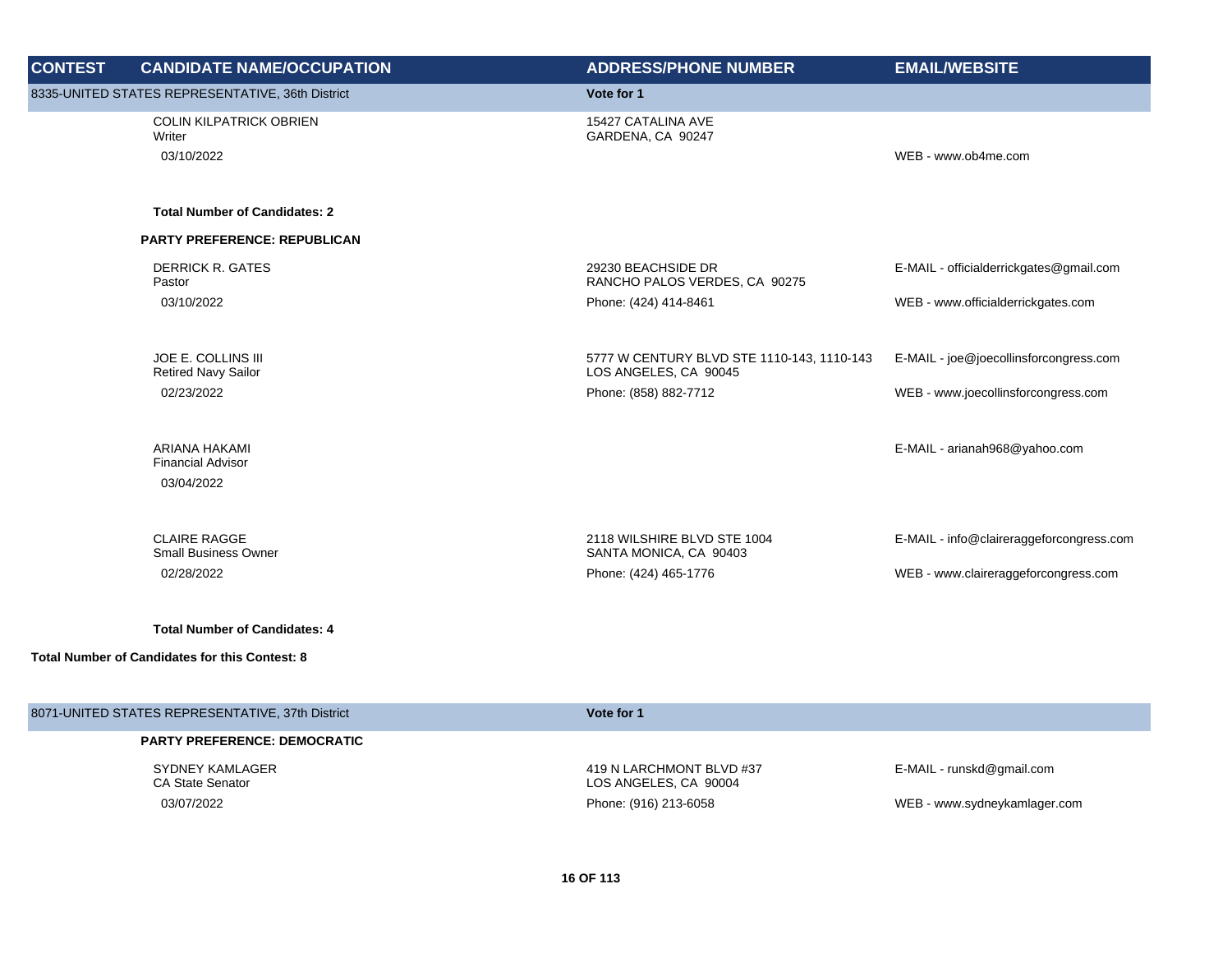| <b>CONTEST</b> | <b>CANDIDATE NAME/OCCUPATION</b>                             | <b>ADDRESS/PHONE NUMBER</b>                                                    | <b>EMAIL/WEBSITE</b>                               |
|----------------|--------------------------------------------------------------|--------------------------------------------------------------------------------|----------------------------------------------------|
|                | 8071-UNITED STATES REPRESENTATIVE, 37th District             | Vote for 1                                                                     |                                                    |
|                | DANIEL W. LEE<br>Mayor of Culver City<br>03/11/2022          | 5445 MADISON AVE<br>SACRAMENTO, CA 95841                                       | E-MAIL - team@danielwaynelee.com                   |
|                | JAN C. PERRY<br><b>Community Investment Executive</b>        | 6755 SPRINGPARK AVE<br>LOS ANGELES, CA 90056                                   | E-MAIL - janperry@janperry.com                     |
|                | 03/09/2022                                                   | Phone: (213) 300-7952                                                          | WEB - www.janperry.com                             |
|                | SANDRA MENDOZA<br>Commissioner                               | 3972 S DENKER AVE<br>LOS ANGELES, CA 90062                                     | E-MAIL - sandraforcongress@gmail.com               |
|                | 03/08/2022                                                   | Phone: (323) 825-9225                                                          |                                                    |
|                | <b>MICHAEL SHURE</b><br>Journalist                           | 9696 CULVER BLVD #301<br>CULVER CITY, CA 90232                                 | E-MAIL -<br>michaelshure@shureforcongress.com      |
|                | 03/11/2022                                                   |                                                                                | WEB - www.shureforcongress.com                     |
|                | <b>Total Number of Candidates: 5</b>                         |                                                                                |                                                    |
|                | <b>PARTY PREFERENCE: REPUBLICAN</b>                          |                                                                                |                                                    |
|                | BALTAZAR "BONG" FEDALIZO<br>Private Equity Investor          | 1952 W 39TH ST<br>LOS ANGELES, CA 90062                                        | E-MAIL - bfedalizo@gmail.com                       |
|                | 03/11/2022                                                   | Phone: (888) 278-5152 Ext. 800                                                 | WEB - www.baltazarbiz.com                          |
|                | <b>CHRIS CHAMPION</b><br><b>Business Owner</b><br>03/16/2022 | 24307 MAGIC MOUNTAIN PKY APT 20<br>VALENCIA, CA 91355<br>Phone: (310) 420-7983 | E-MAIL -<br>chrischampionforcongress2022@gmail.com |
|                | <b>Total Number of Candidates: 2</b>                         |                                                                                |                                                    |
|                | <b>Total Number of Candidates for this Contest: 7</b>        |                                                                                |                                                    |
|                | 8072-UNITED STATES REPRESENTATIVE, 38th District             | Vote for 1                                                                     |                                                    |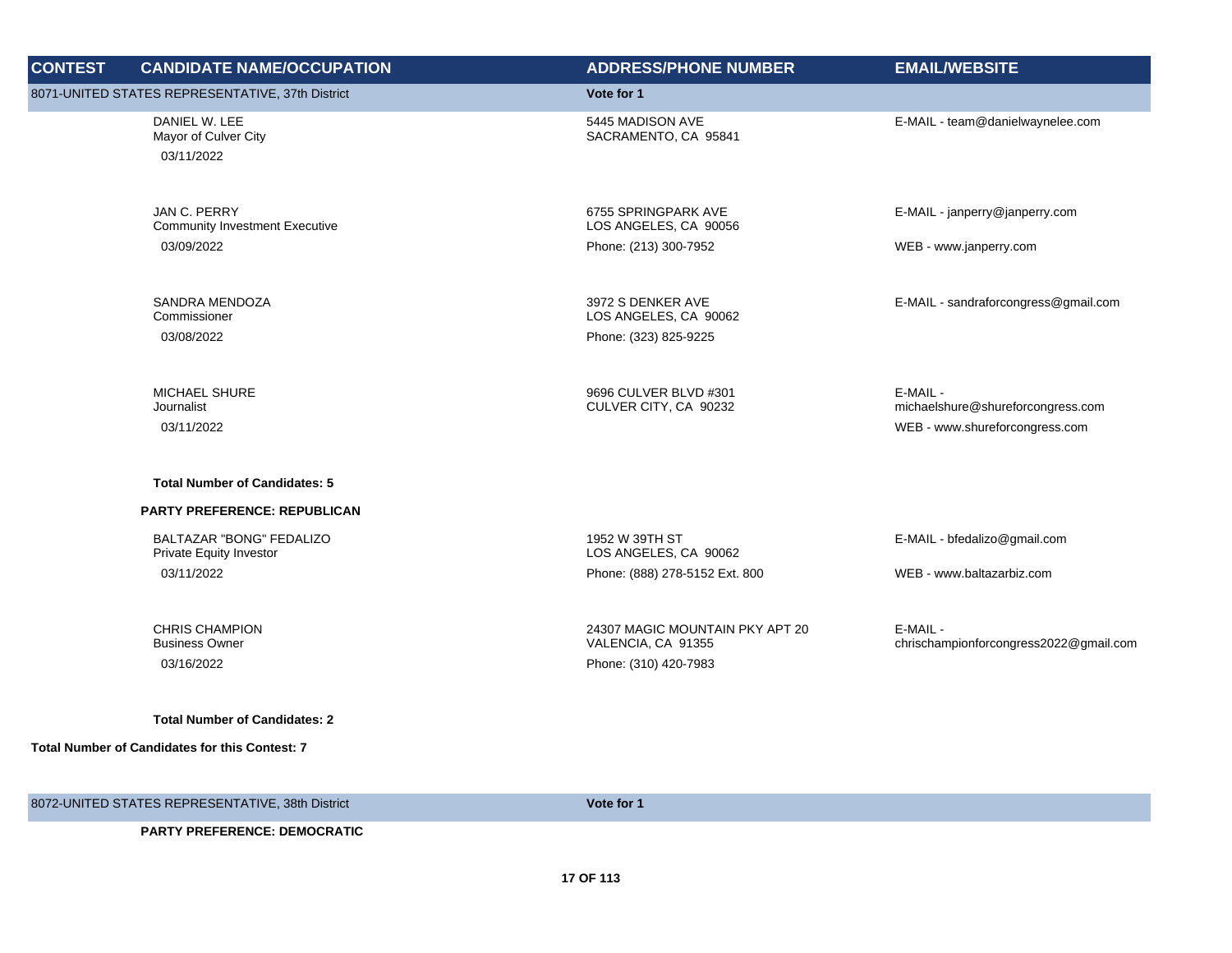| <b>CONTEST</b> | <b>CANDIDATE NAME/OCCUPATION</b>                           | <b>ADDRESS/PHONE NUMBER</b>               | <b>EMAIL/WEBSITE</b>                  |
|----------------|------------------------------------------------------------|-------------------------------------------|---------------------------------------|
|                | 8072-UNITED STATES REPRESENTATIVE, 38th District           | Vote for 1                                |                                       |
|                | LINDA T. SÁNCHEZ<br>Mom/Congresswoman                      | P O BOX 59660<br>NORWALK, CA 90652        | E-MAIL - info@voteforlinda.com        |
|                | 02/24/2022                                                 | Phone: (562) 281-5322                     | WEB - www.voteforlinda.com            |
|                | <b>Total Number of Candidates: 1</b>                       |                                           |                                       |
|                | <b>PARTY PREFERENCE: REPUBLICAN</b>                        |                                           |                                       |
|                | <b>ERIC J. CHING</b><br>Mayor, City of Walnut/Entrepreneur | 22077 E SNOW CREEK DR<br>WALNUT, CA 91789 | E-MAIL - ericching4congress@gmail.com |
|                | 03/03/2022                                                 | Phone: (626) 926-1988                     | WEB - www.ericchingforcongress.com    |
|                | <b>JOHN SAREGA</b><br>Pastor/Business Owner                |                                           |                                       |
|                | 03/11/2022                                                 |                                           |                                       |
|                | <b>Total Number of Candidates: 2</b>                       |                                           |                                       |
|                | <b>Total Number of Candidates for this Contest: 3</b>      |                                           |                                       |
|                | 8336-UNITED STATES REPRESENTATIVE, 42nd District           | Vote for 1                                |                                       |
|                | <b>PARTY PREFERENCE: DEMOCRATIC</b>                        |                                           |                                       |
|                | <b>CRISTINA GARCIA</b><br>Assemblymember/Math Teacher      | P O BOX 2534<br>BELL GARDENS, CA 90202    | E-MAIL - info@cristina4congress.com   |
|                | 03/07/2022                                                 | Phone: (562) 250-4580                     | WEB - www.cristina4congress.com       |

PETER MATHEWS Professor, American Government 02/28/2022 Phone: (562) 234-3319 WEB - www.petermathewsforcongress.org

JOAQUÍN BELTRÁN Engineer/Community Organizer 03/11/2022

P O BOX 50174 LONG BEACH, CA 90815

P O BOX 669 DOWNEY, CA 90241 E-MAIL - go2mathews@msn.com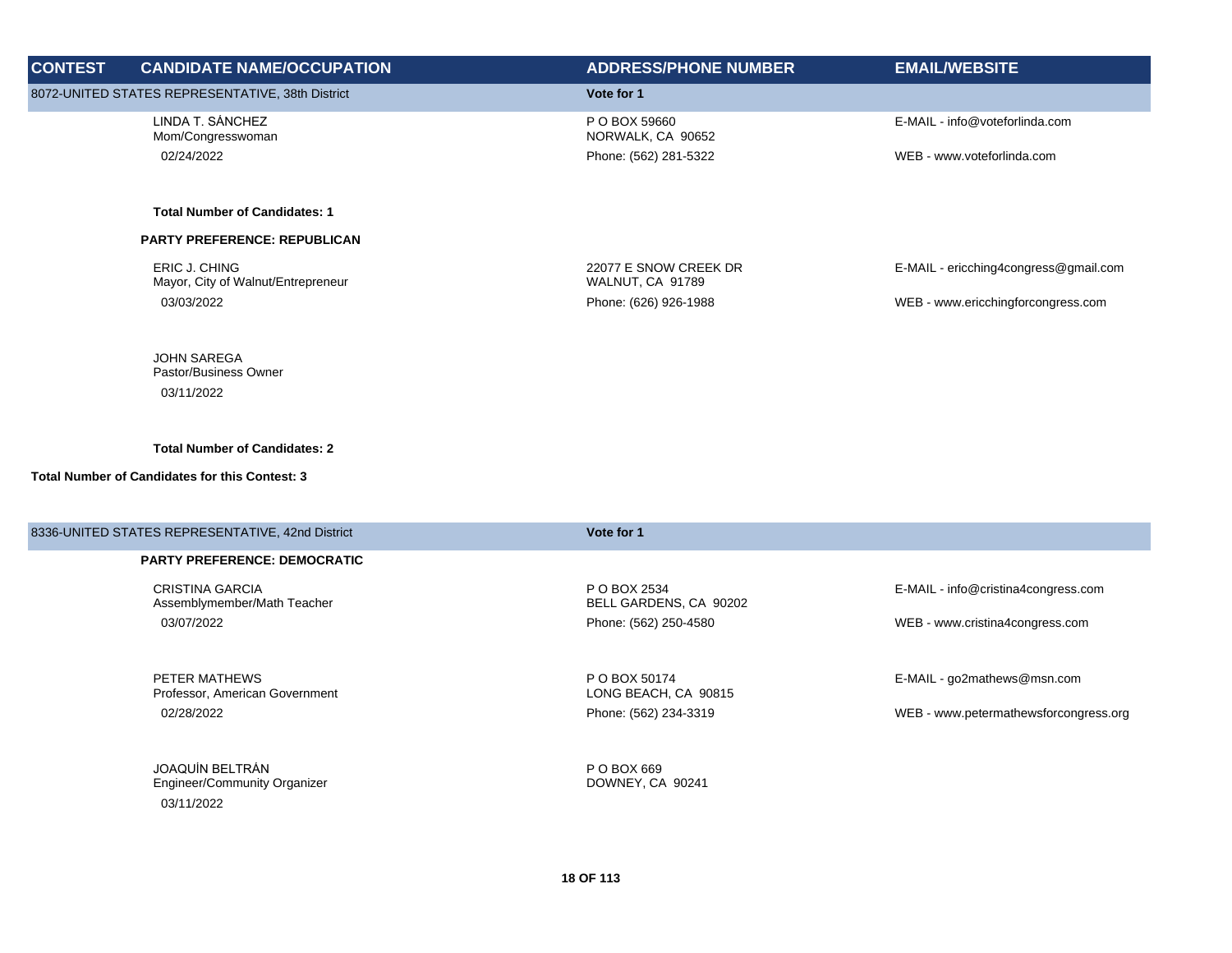| <b>CONTEST</b> | <b>CANDIDATE NAME/OCCUPATION</b>                                                           | <b>ADDRESS/PHONE NUMBER</b>                      | <b>EMAIL/WEBSITE</b>                            |
|----------------|--------------------------------------------------------------------------------------------|--------------------------------------------------|-------------------------------------------------|
|                | 8336-UNITED STATES REPRESENTATIVE, 42nd District                                           | Vote for 1                                       |                                                 |
|                | J. NICOLE LOPEZ<br>Non-profit Organization Employee<br>03/07/2022                          | P O BOX 1505<br>DOWNEY, CA 90240                 | WEB - www.nicolelopezforcongress.com            |
|                | <b>ROBERT GARCIA</b><br>Mayor of Long Beach                                                | 65 PINE AVE 348<br>LONG BEACH, CA 90802          | E-MAIL - robert@robertgarcia.com                |
|                | 03/07/2022                                                                                 | Phone: (562) 509-9740                            | WEB - www.robertgarcia.com                      |
|                | WILLIAM MOSES SUMMERVILLE<br>Pastor/Hospice Chaplain                                       | 4508 ATLANTIC AVE #206<br>LONG BEACH, CA 90807   | E-MAIL -<br>annemohr@summervilleforcongress.com |
|                | 03/11/2022                                                                                 |                                                  | WEB - www.summervilleforcongress.com            |
|                | <b>Total Number of Candidates: 6</b>                                                       |                                                  |                                                 |
|                | PARTY PREFERENCE: REPUBLICAN                                                               |                                                  |                                                 |
|                | <b>JOHN BRISCOE</b><br>Governing Board Member, Ocean View School District of Orange County | 375 ATLANTIC AVE STE 101<br>LONG BEACH, CA 90802 | E-MAIL - john@johnbriscoe.us                    |
|                | 03/10/2022                                                                                 | Phone: (714) 658-2245                            | WEB - www.johnbriscoe.us                        |
|                | <b>Total Number of Candidates: 1</b>                                                       |                                                  |                                                 |
|                | <b>PARTY PREFERENCE: GREEN</b>                                                             |                                                  |                                                 |
|                | <b>JULIO CESAR FLORES</b><br>Education Administrator/Entrepreneur                          | P O Box 40242<br>Downey, CA 90239                | E-MAIL - juliocesar4congress@gmail.com          |
|                | 03/11/2022                                                                                 | Phone: (323) 510-8079                            | WEB - www.JulioCesar4Congress.com               |
|                | <b>Total Number of Candidates: 1</b>                                                       |                                                  |                                                 |
|                | <b>Total Number of Candidates for this Contest: 8</b>                                      |                                                  |                                                 |
|                | 8075-UNITED STATES REPRESENTATIVE, 43rd District                                           | Vote for 1                                       |                                                 |
|                | <b>PARTY PREFERENCE: DEMOCRATIC</b>                                                        |                                                  |                                                 |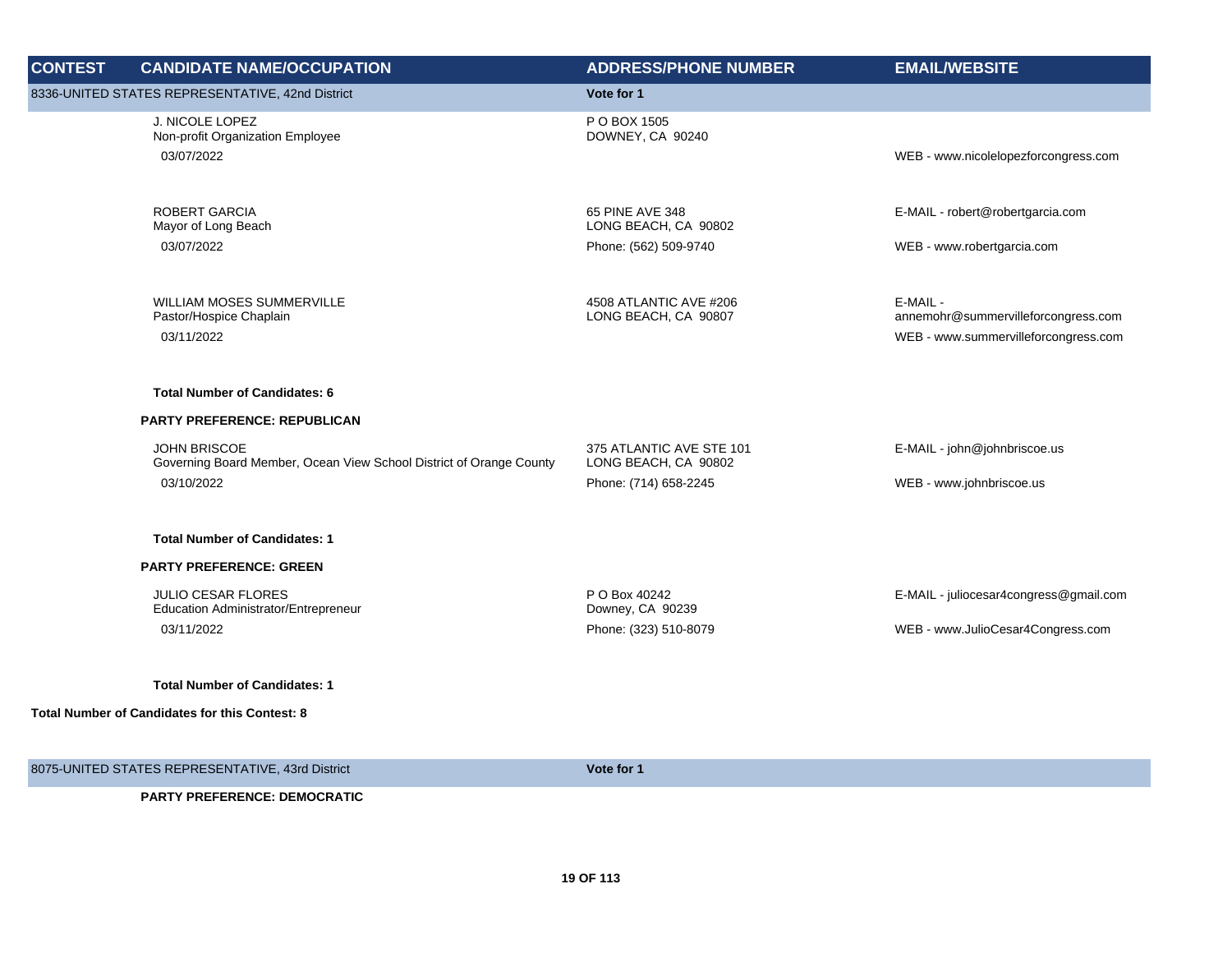| <b>CONTEST</b> | <b>CANDIDATE NAME/OCCUPATION</b>                                 | <b>ADDRESS/PHONE NUMBER</b>                                              | <b>EMAIL/WEBSITE</b>                                           |
|----------------|------------------------------------------------------------------|--------------------------------------------------------------------------|----------------------------------------------------------------|
|                | 8075-UNITED STATES REPRESENTATIVE, 43rd District                 | Vote for 1                                                               |                                                                |
|                | JEAN M. MONESTIME<br>Laborer<br>02/24/2022                       | 4240 W EL SEGUNDO BLVD<br>HAWTHORNE, CA 90250<br>Phone: (323) 287-5114   | E-MAIL - gojeantablue@gmail.com                                |
|                | <b>MAXINE WATERS</b><br>United States Congresswoman              | 12501 IMPERIAL HWY STE 200<br>NORWALK, CA 90650                          | E-MAIL - citizensforwatersgotv@gmail.com                       |
|                | 03/07/2022                                                       | Phone: (213) 351-0028                                                    | WEB - www.maxinewatersforcongress.com                          |
|                | <b>Total Number of Candidates: 2</b>                             |                                                                          |                                                                |
|                | <b>PARTY PREFERENCE: REPUBLICAN</b>                              |                                                                          |                                                                |
|                | <b>ALLISON PRATT</b><br>Youth Advocate/Mother<br>03/11/2022      | 3212 W 85TH ST UNIT 2191<br>INGLEWOOD, CA 90305<br>Phone: (213) 290-2749 | E-MAIL - allison.pratt4congress@gmail.com                      |
|                | <b>OMAR NAVARRO</b><br><b>Small Business Owner</b><br>03/01/2022 | 21213 HAWTHORNE BLVD B<br>TORRANCE, CA 90503                             | E-MAIL - campaign@omarnavarro.com<br>WEB - www.omarnavarro.com |
|                | <b>Total Number of Candidates: 2</b>                             |                                                                          |                                                                |

| 8076-UNITED STATES REPRESENTATIVE, 44th District      | Vote for 1                                        |                                          |
|-------------------------------------------------------|---------------------------------------------------|------------------------------------------|
| <b>PARTY PREFERENCE: DEMOCRATIC</b>                   |                                                   |                                          |
| <b>MORRIS FALLS GRIFFIN</b><br>Maintenance Technician | 300 E HILL BLVD #4494<br>INGLEWOOD, CA 90301-9996 | E-MAIL - bigmoneygriff7@gmail.com        |
| 03/10/2022                                            | Phone: (310) 256-1713                             | WEB - www.mgriffinforcongress.com        |
| NANETTE DIAZ BARRAGAN<br>United States Congressmember | 1840 S GAFFEY ST #421<br>SAN PEDRO, CA 90731      | E-MAIL - nanette@barraganforcongress.com |
| 02/16/2022                                            | Phone: (424) 206-3963                             | WEB - www.barraganforcongress.com        |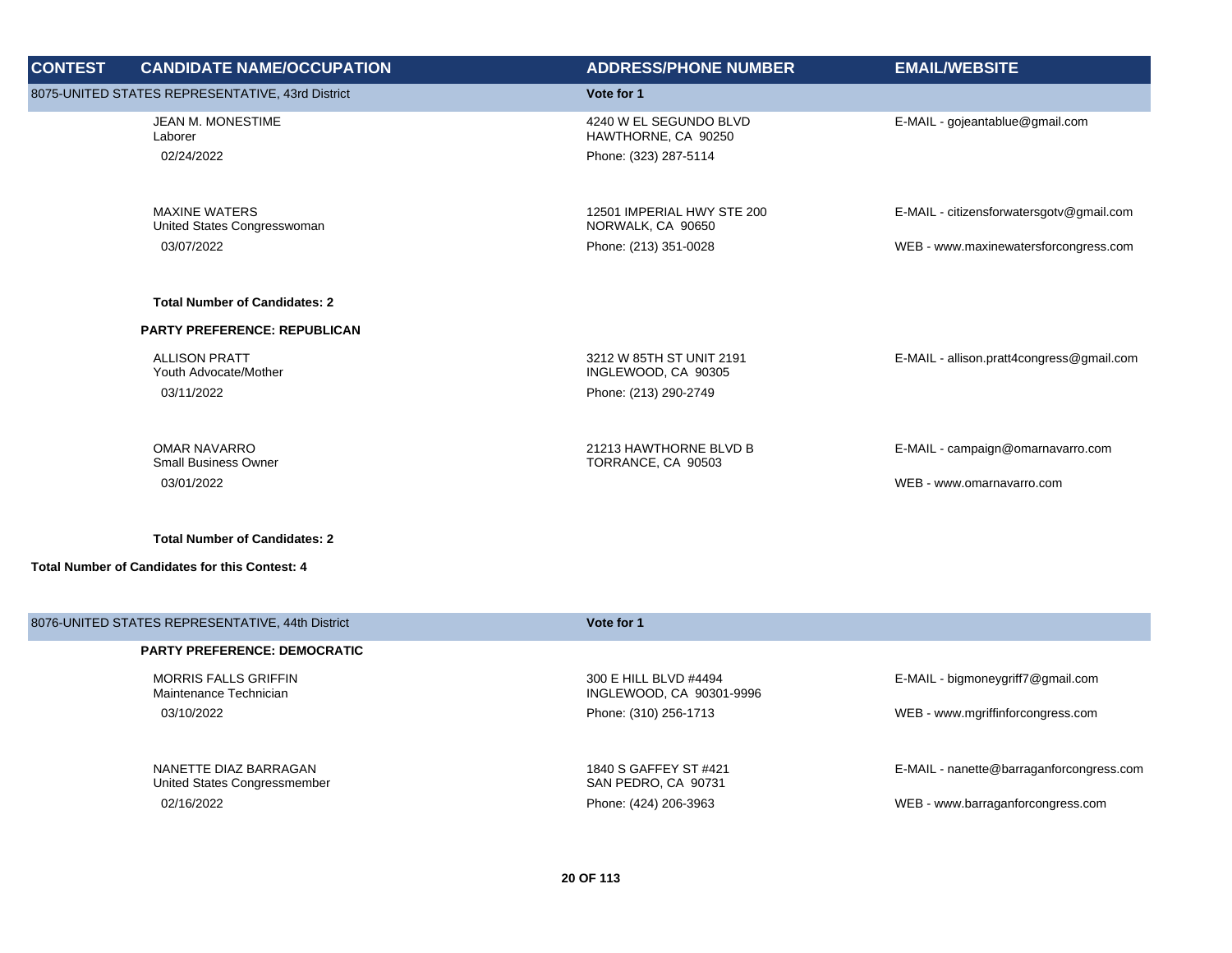| <b>CONTEST</b> | <b>CANDIDATE NAME/OCCUPATION</b>                      | <b>ADDRESS/PHONE NUMBER</b> | <b>EMAIL/WEBSITE</b>                                                                     |
|----------------|-------------------------------------------------------|-----------------------------|------------------------------------------------------------------------------------------|
|                | 8076-UNITED STATES REPRESENTATIVE, 44th District      | Vote for 1                  |                                                                                          |
|                | <b>Total Number of Candidates: 2</b>                  |                             |                                                                                          |
|                | <b>PARTY PREFERENCE: REPUBLICAN</b>                   |                             |                                                                                          |
|                | <b>PAUL JONES</b><br>Minister<br>02/22/2022           | Phone: (562) 278-2842       | E-MAIL -<br>pauljonesforcongress2022@gmail.com<br>WEB - www.pauljonesforcongress2022.com |
|                | <b>Total Number of Candidates: 1</b>                  |                             |                                                                                          |
|                | <b>Total Number of Candidates for this Contest: 3</b> |                             |                                                                                          |
|                |                                                       |                             |                                                                                          |
|                | 0227 UNITED CTATEC DEDDECENTATIVE AFth Dictrict       | $V0$ is $\sim 1$            |                                                                                          |

| 8337-UNITED STATES REPRESENTATIVE, 45th District | Vote for 1                                        |                                   |
|--------------------------------------------------|---------------------------------------------------|-----------------------------------|
| <b>PARTY PREFERENCE: DEMOCRATIC</b>              |                                                   |                                   |
| JAY F. CHEN<br>Lieutenant Commander/Businessman  | 3201 YORBA LINDA BLVD #139<br>FULLERTON, CA 92831 | E-MAIL - info@chenforcongress.com |
| 03/09/2022                                       | Phone: (714) 696-6048                             | WEB - www.chenforcongress.com     |

## **PARTY PREFERENCE: REPUBLICAN**

MICHELLE STEEL U.S. Representative

LONG K PHAM Businessman/Nuclear Engineer

9460 DAISY AVE FOUNTAIN VALLEY, CA 92708 Phone: (949) 500-9887 WEB - www.phamforcongress.com

E-MAIL - long1pham@aol.com

**Total Number of Candidates: 2**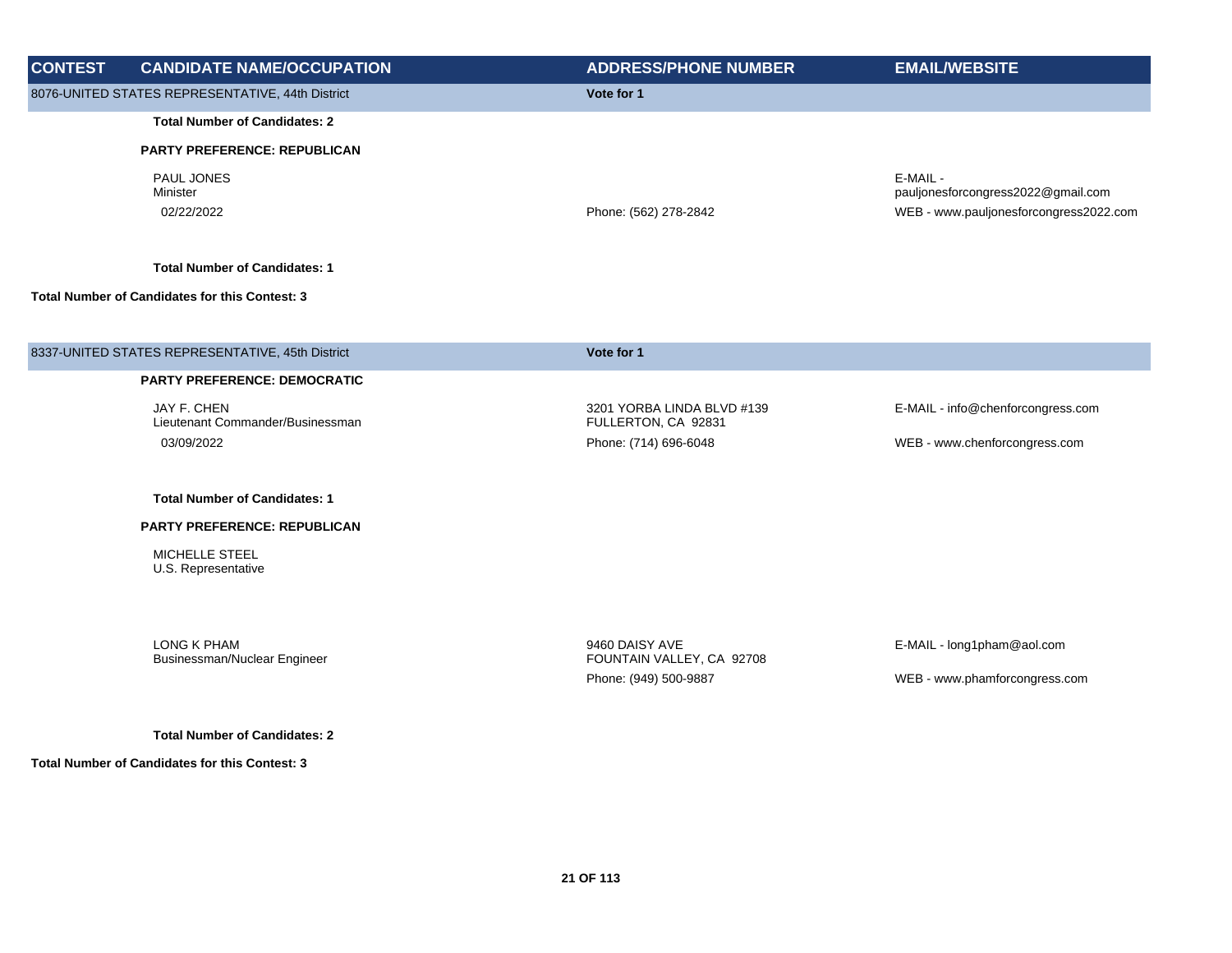| <b>CONTEST</b> | <b>CANDIDATE NAME/OCCUPATION</b>                                       | <b>ADDRESS/PHONE NUMBER</b>                                             | <b>EMAIL/WEBSITE</b>                                                       |
|----------------|------------------------------------------------------------------------|-------------------------------------------------------------------------|----------------------------------------------------------------------------|
|                | 8025-STATE SENATOR, 20th District                                      | Vote for 1                                                              |                                                                            |
|                | <b>PARTY PREFERENCE: DEMOCRATIC</b>                                    |                                                                         |                                                                            |
|                | <b>CAROLINE MENJIVAR</b><br>Non-profit Program Director<br>03/03/2022  | 400 CAPITOL MALL #1545<br>SACRAMENTO, CA 95814                          | WEB - www.carolinemenjivar.com                                             |
|                | DANIEL HERTZBERG<br>Businessman<br>03/08/2022                          | 211 W VERDUGO AVE 205<br>BURBANK, CA 91502                              | E-MAIL - daniel@hertzbergforsenate.com<br>WEB - www.hertzbergforsenate.com |
|                | SEYDI ALEJANDRA MORALES<br>Attorney/Businesswoman/Parent<br>03/07/2022 | 7547 GARDEN GROVE AVE<br>RESEDA, CA 91335                               | E-MAIL - seydimorales4senate@gmail.com                                     |
|                | <b>Total Number of Candidates: 3</b>                                   |                                                                         |                                                                            |
|                | PARTY PREFERENCE: REPUBLICAN                                           |                                                                         |                                                                            |
|                | ELY DE LA CRUZ AYAO<br><b>Real Estate Broker</b><br>03/11/2022         | 8560 DORRINGTON AVE<br>PANORAMA CITY, CA 91402<br>Phone: (818) 335-5919 | E-MAIL - elyayao@gmail.com                                                 |
|                | <b>Total Number of Candidates: 1</b>                                   |                                                                         |                                                                            |
|                | Total Number of Candidates for this Contest: 4                         |                                                                         |                                                                            |
|                | 8026-STATE SENATOR, 22nd District                                      | Vote for 1                                                              |                                                                            |

SUSAN RUBIO State Senator/Teacher

14624 VIA EL CAMINO BALDWIN PARK, CA 91706 03/08/2022 Phone: (916) 803-6981

E-MAIL - gustavo.teamrubio@gmail.com

**Total Number of Candidates: 1**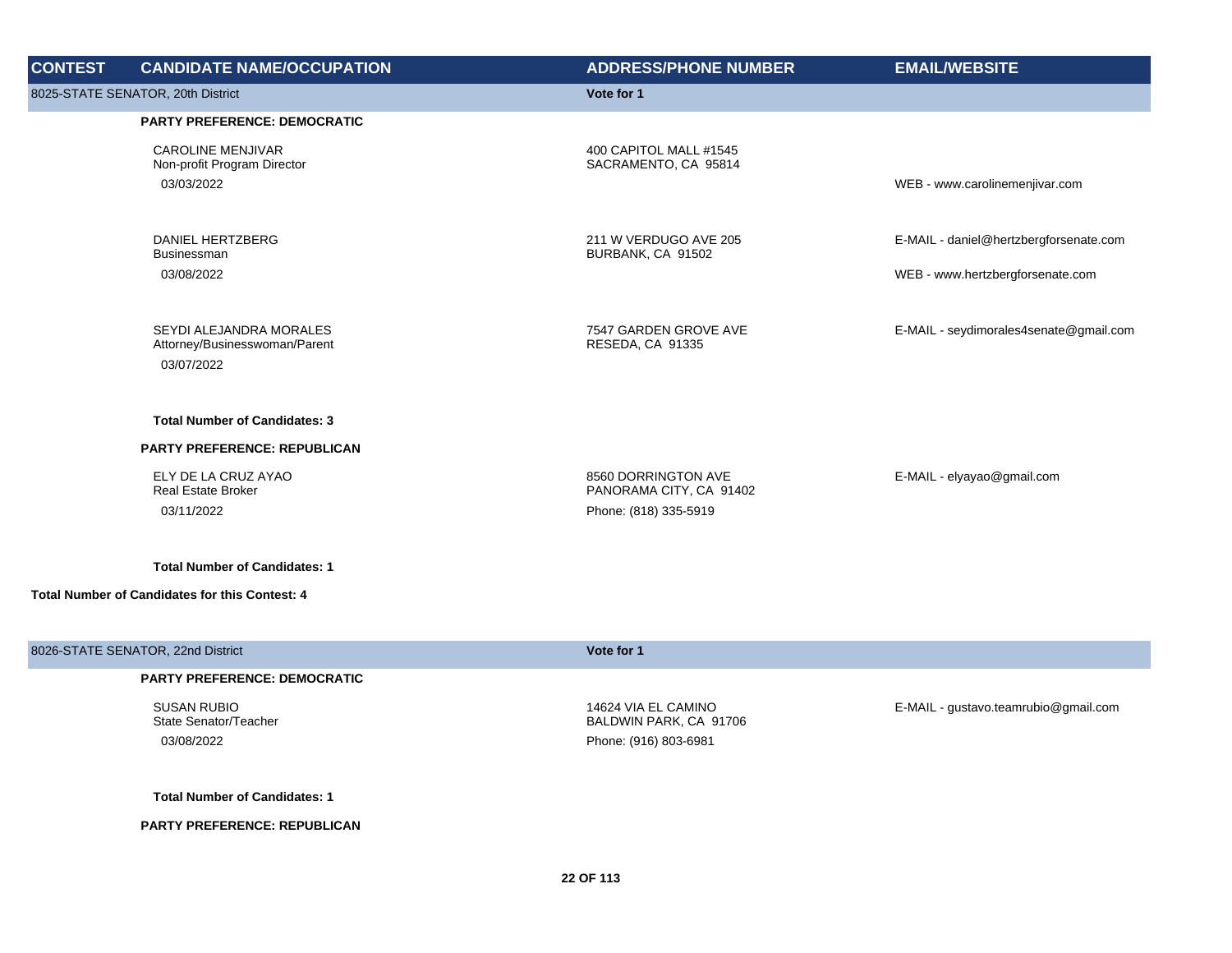| <b>CONTEST</b> | <b>CANDIDATE NAME/OCCUPATION</b>                             | <b>ADDRESS/PHONE NUMBER</b>                                           | <b>EMAIL/WEBSITE</b>                                     |
|----------------|--------------------------------------------------------------|-----------------------------------------------------------------------|----------------------------------------------------------|
|                | 8026-STATE SENATOR, 22nd District                            | Vote for 1                                                            |                                                          |
|                | <b>VINCENT TSAI</b><br>Deputy Sheriff<br>03/11/2022          | P O BOX 2146<br>UPLAND, CA 91785<br>Phone: (909) 579-1610             | E-MAIL - vhtsai@protonmail.com                           |
|                | <b>KIMO MATEO</b><br>Father/Operations Manager<br>03/04/2022 | 5375 WALNUT AVE UNIT 2542<br>CHINO, CA 91708<br>Phone: (949) 212-0474 | E-MAIL - mateo4senate@gmail.com                          |
|                | <b>Total Number of Candidates: 2</b>                         |                                                                       |                                                          |
|                | Total Number of Candidates for this Contest: 3               |                                                                       |                                                          |
|                | 8027-STATE SENATOR, 24th District                            | Vote for 1                                                            |                                                          |
|                | <b>PARTY PREFERENCE: DEMOCRATIC</b>                          |                                                                       |                                                          |
|                | <b>BEN ALLEN</b><br>California State Senator<br>03/04/2022   | 777 S FIGUEROA ST #4050<br>LOS ANGELES, CA 90015                      | E-MAIL - info@benallenca.com<br>WEB - www.benallenca.com |
|                | <b>Total Number of Candidates: 1</b>                         |                                                                       |                                                          |
|                | Total Number of Candidates for this Contest: 1               |                                                                       |                                                          |
|                | 8028-STATE SENATOR, 26th District                            | Vote for 1                                                            |                                                          |
|                | <b>PARTY PREFERENCE: DEMOCRATIC</b>                          |                                                                       |                                                          |
|                | MARIA ELENA DURAZO<br><b>State Senator</b>                   | 777 S FIGUEROA ST #4050<br>LOS ANGELES, CA 90017                      | E-MAIL - medforsenate2022@gmail.com                      |
|                | 02/24/2022                                                   | Phone: (213) 792-2770                                                 | WEB - www.mariaelenadurazo.com                           |
|                | <b>Total Number of Candidates: 1</b>                         |                                                                       |                                                          |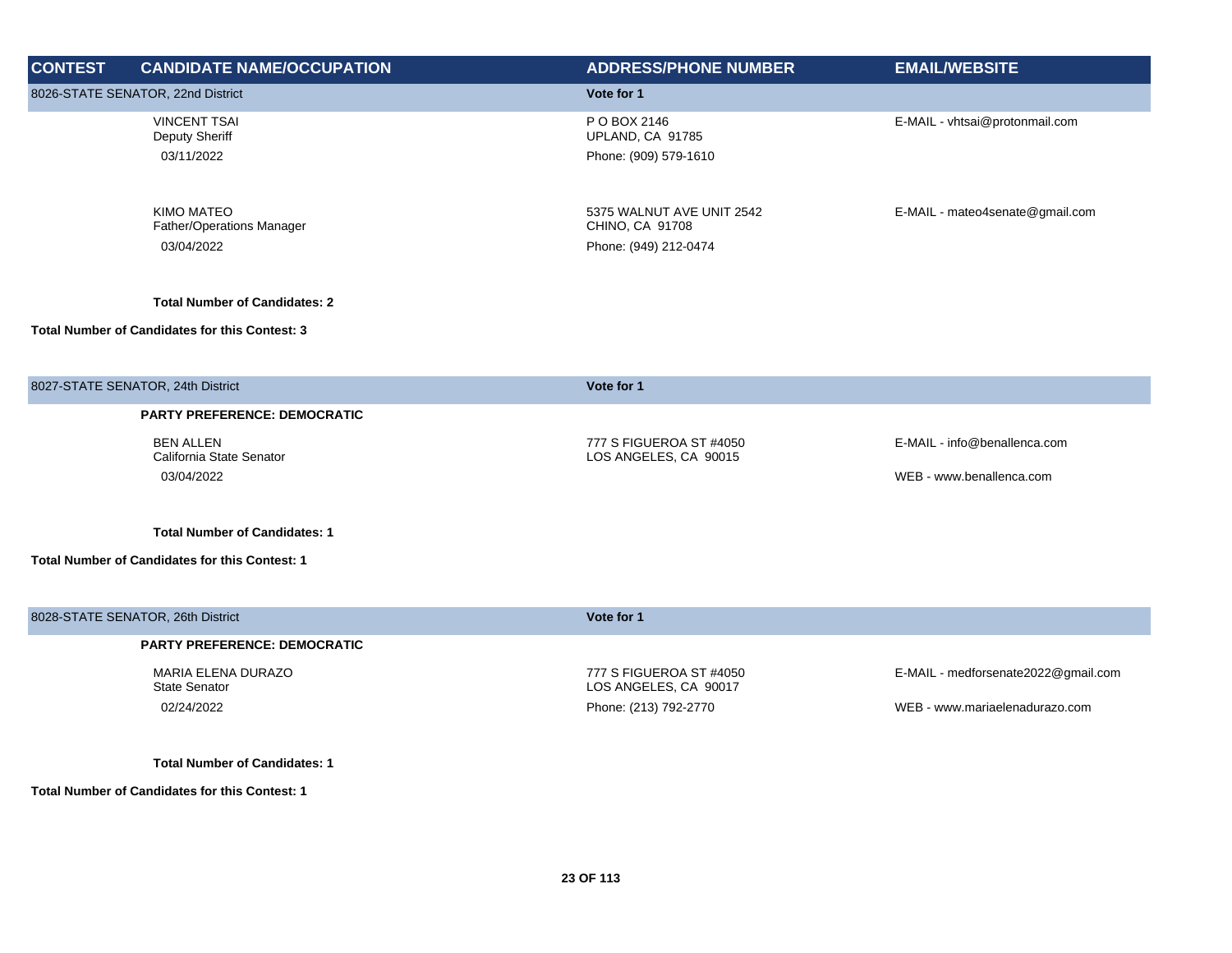| <b>CONTEST</b> | <b>CANDIDATE NAME/OCCUPATION</b>                                    | <b>ADDRESS/PHONE NUMBER</b>                                                 | <b>EMAIL/WEBSITE</b>                                                          |
|----------------|---------------------------------------------------------------------|-----------------------------------------------------------------------------|-------------------------------------------------------------------------------|
|                | 8338-STATE SENATOR, 28th District                                   | Vote for 1                                                                  |                                                                               |
|                | <b>PARTY PREFERENCE: DEMOCRATIC</b>                                 |                                                                             |                                                                               |
|                | CHERYL C. TURNER<br>Civil Rights Lawyer<br>03/07/2022               | 445 S FIGUEROA ST 31ST FL<br>LOS ANGELES, CA 90071<br>Phone: (213) 612-7757 | E-MAIL - turnerforsenate@gmail.com                                            |
|                | JAMAAL A. GULLEDGE<br><b>Public Servant</b><br>03/11/2022           | P O BOX 43877<br>LOS ANGELES, CA 90043<br>Phone: (323) 391-6044             | E-MAIL -<br>jamaalgulledge@jamaalgulledge.com<br>WEB - www.jamaalgulledge.com |
|                | LOLA SMALLWOOD-CUEVAS<br>Educator/Community Organizer<br>03/10/2022 | 1 W MANCHESTER BLVD<br>INGLEWOOD, CA 90301                                  | WEB - www.lolaforca.com                                                       |
|                | KAMILAH VICTORIA MOORE                                              | 325 N MAPLE DR STE 150<br>BEVERLY HILLS, CA 90210-9998                      | E-MAIL - kamilahvm@gmail.com                                                  |
|                | 03/11/2022                                                          | Phone: (510) 899-4425                                                       |                                                                               |
|                | <b>Total Number of Candidates: 4</b>                                |                                                                             |                                                                               |
|                | <b>PARTY PREFERENCE: REPUBLICAN</b>                                 |                                                                             |                                                                               |
|                | <b>JOE LISUZZO</b><br>Los Angeles Businessman                       | 8950 W OLYMPIC BLVD 708<br>BEVERLY HILLS, CA 90211                          | E-MAIL - info@joelisuzzo.com                                                  |
|                | 03/01/2022                                                          | Phone: (310) 890-1969                                                       | WEB - www.joelisuzzo.com                                                      |
|                | <b>Total Number of Candidates: 1</b>                                |                                                                             |                                                                               |
|                | Total Number of Candidates for this Contest: 5                      |                                                                             |                                                                               |

8029-STATE SENATOR, 30th District **Vote for 1**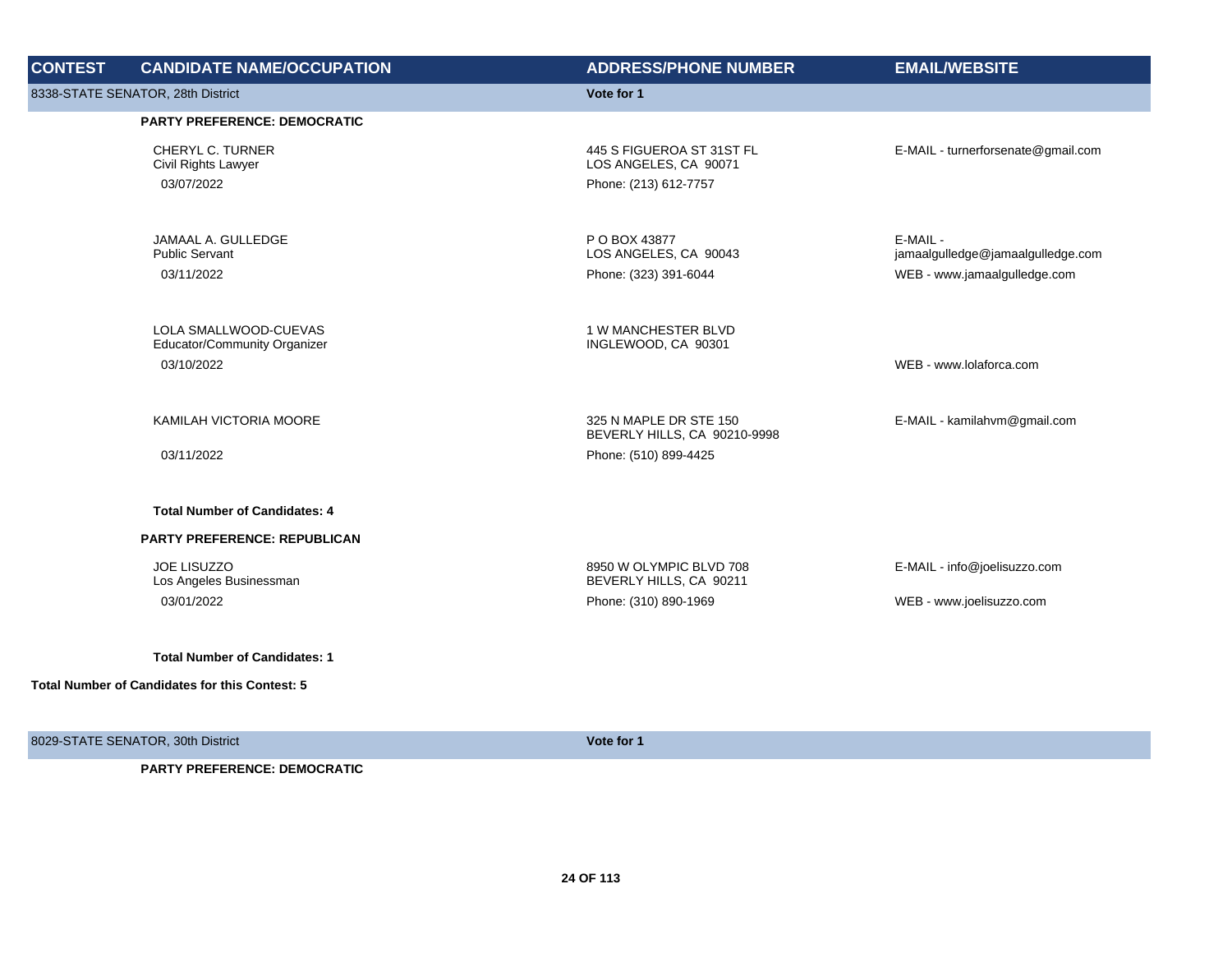| <b>CONTEST</b> | <b>CANDIDATE NAME/OCCUPATION</b>                                                                                                      | <b>ADDRESS/PHONE NUMBER</b>                                 | <b>EMAIL/WEBSITE</b>                                              |
|----------------|---------------------------------------------------------------------------------------------------------------------------------------|-------------------------------------------------------------|-------------------------------------------------------------------|
|                | 8029-STATE SENATOR, 30th District                                                                                                     | Vote for 1                                                  |                                                                   |
|                | <b>BOB ARCHULETA</b><br>California State Senator<br>02/25/2022                                                                        | 3124 W BEVERLY BLVD<br>MONTEBELLO, CA 90640                 | WEB - www.bobarchuletaforsenate2022.com                           |
|                | <b>HENRY BOUCHOT</b><br>Councilmember, City of Whittier<br>03/09/2022                                                                 | P O BOX 787<br>WHITTIER, CA 90608                           | E-MAIL - henry@henryforsenate.com<br>WEB - www.henryforsenate.com |
|                | <b>MARTHA CAMACHO RODRIGUEZ</b><br>Teacher/Water Advocate<br>03/02/2022                                                               | 9402 PELLET ST<br>DOWNEY, CA 90241<br>Phone: (562) 274-5979 | E-MAIL - martha4senate2022@gmail.com                              |
|                | <b>Total Number of Candidates: 3</b><br>PARTY PREFERENCE: REPUBLICAN<br><b>MITCH CLEMMONS</b><br>Plumber/Business Owner<br>03/11/2022 | Phone: (562) 547-9981                                       |                                                                   |
|                | <b>Total Number of Candidates: 1</b><br><b>Total Number of Candidates for this Contest: 4</b>                                         |                                                             |                                                                   |

| 8031-STATE SENATOR, 34th District          | Vote for 1                               |                          |
|--------------------------------------------|------------------------------------------|--------------------------|
| <b>PARTY PREFERENCE: DEMOCRATIC</b>        |                                          |                          |
| TOM UMBERG<br>Senator/Small Businessperson | 405 N BROADWAY #B<br>SANTA ANA, CA 92701 | E-MAIL - Ibperez@usc.edu |
|                                            | Phone: (714) 746-4243                    |                          |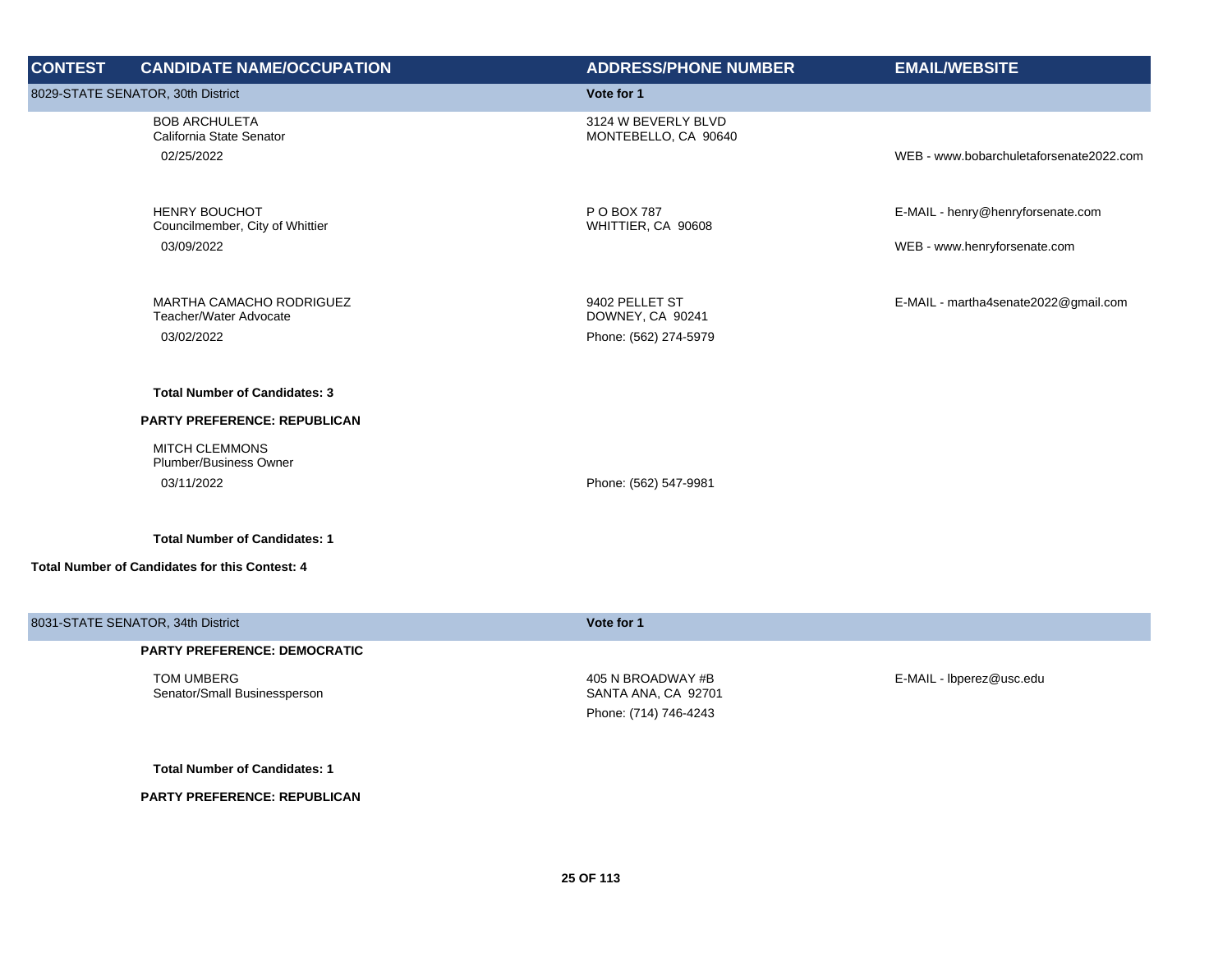## **CONTEST CANDIDATE NAME/OCCUPATION ADDRESS/PHONE NUMBER EMAIL/WEBSITE** 8031-STATE SENATOR, 34th District **Vote for 1** RHONDA SHADER Mayor/Small Businesswoman E-MAIL - rshader@sbcglobal.net

**Total Number of Candidates: 1**

## **Total Number of Candidates for this Contest: 2**

| 8339-STATE SENATOR, 36th District                              | Vote for 1                                       |                               |
|----------------------------------------------------------------|--------------------------------------------------|-------------------------------|
| <b>PARTY PREFERENCE: DEMOCRATIC</b>                            |                                                  |                               |
| <b>KIM CARR</b><br>City of Huntington Beach Councilmember      | 412 Olive Ave #191<br>Huntington Beach, CA 92648 | E-MAIL - kim@votekimcarr.com  |
|                                                                | Phone: (714) 906-4716                            | WEB - www.kim@votekimcarr.com |
| <b>Total Number of Candidates: 1</b>                           |                                                  |                               |
| <b>PARTY PREFERENCE: REPUBLICAN</b>                            |                                                  |                               |
| <b>JANET NGUYEN</b><br>California Assemblymember/Businesswoman | 12866 Main St #202<br>GARDEN GROVE, CA 92840     | E-MAIL - info@janetnguyen.com |
|                                                                | Phone: (714) 786-8800                            | WEB - www.janet2022.com       |
| <b>Total Number of Candidates: 1</b>                           |                                                  |                               |
|                                                                |                                                  |                               |
| <b>Total Number of Candidates for this Contest: 2</b>          |                                                  |                               |

| 8340-MEMBER OF THE STATE ASSEMBLY, 34th District | Vote for 1                                      |                                 |
|--------------------------------------------------|-------------------------------------------------|---------------------------------|
| <b>PARTY PREFERENCE: NONE</b>                    |                                                 |                                 |
| ROGER LAPLANTE<br>Veterans' Advocate             | 11393 COUNTRY CLUB DR<br>APPLE VALLEY, CA 92308 | E-MAIL - laplante2022@yahoo.com |
|                                                  |                                                 | WEB - www.onamission.com        |
|                                                  |                                                 |                                 |

**Total Number of Candidates: 1**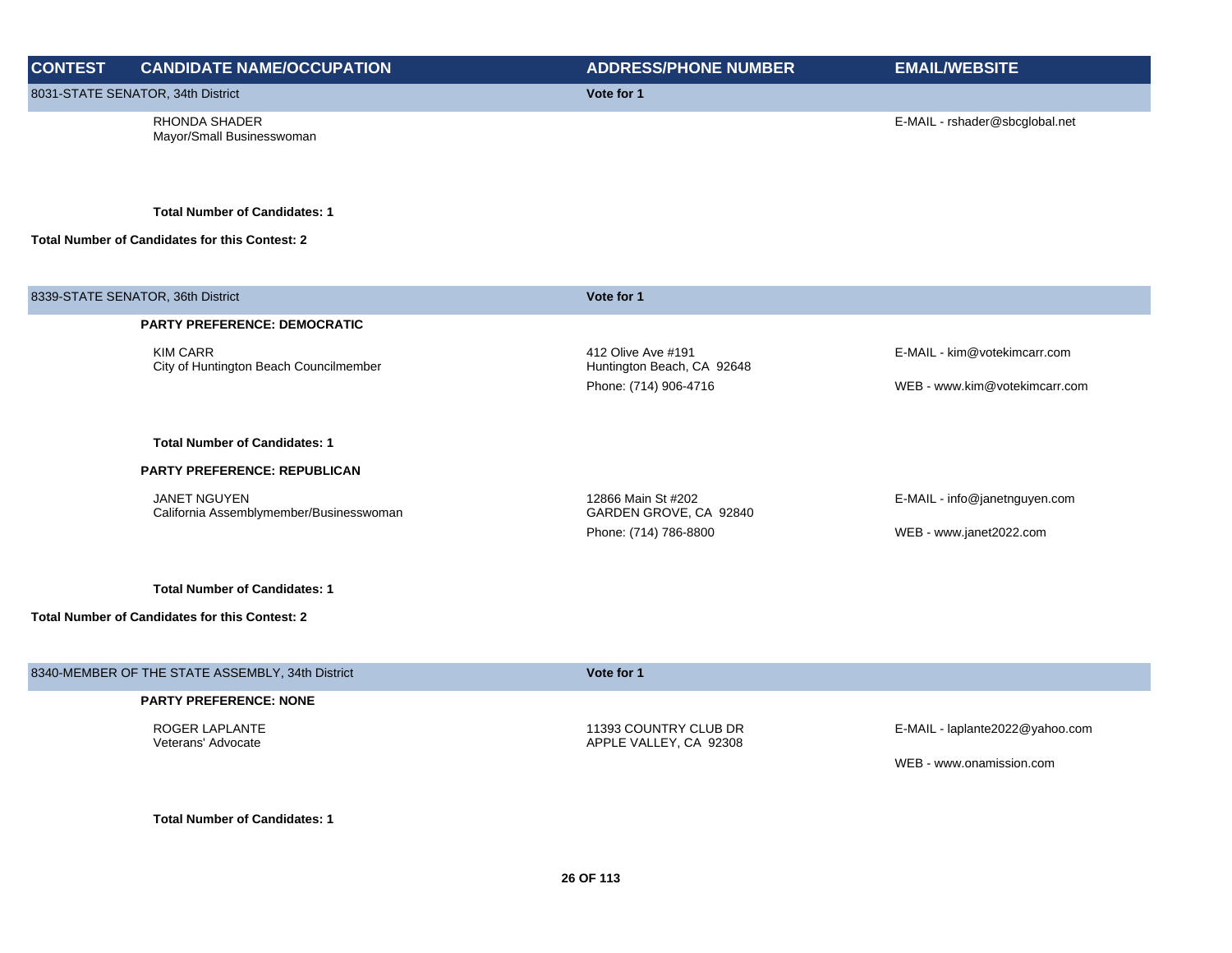RAJ KAHLON Real Estate Investor

RITA RAMIREZ DEAN Retired Professor

2307 CANDYTUFT LN PALMDALE, CA 93551

03/07/2022 Phone: (661) 917-5082 WEB - www.rajkahlon@live.com

72796 TWO MILE RD TWENTYNINE PALMS, CA 92277 E-MAIL - deanrita404@gmail.com

#### **Total Number of Candidates: 2**

#### **PARTY PREFERENCE: REPUBLICAN**

TOM LACKEY High Desert Assemblyman 02/22/2022 Phone: (760) 503-4834

43759 15TH ST WEST #27 LANCASTER, CA 93534

E-MAIL - info@lackeyforassembly.com

THURSTON "SMITTY" SMITH Assemblyman/Small Businessman

PAUL FOURNIER Homelessness Solutions Coordinator

**Total Number of Candidates: 3**

#### **Total Number of Candidates for this Contest: 6**

## 8038-MEMBER OF THE STATE ASSEMBLY, 39th District **Vote for 1**

#### **PARTY PREFERENCE: DEMOCRATIC**

STEVE G. FOX Attorney/Educator

42156 10TH ST WEST STE 103 LANCASTER, CA 93534

03/07/2022 Phone: (661) 726-5151

E-MAIL - foxlegalav@gmail.com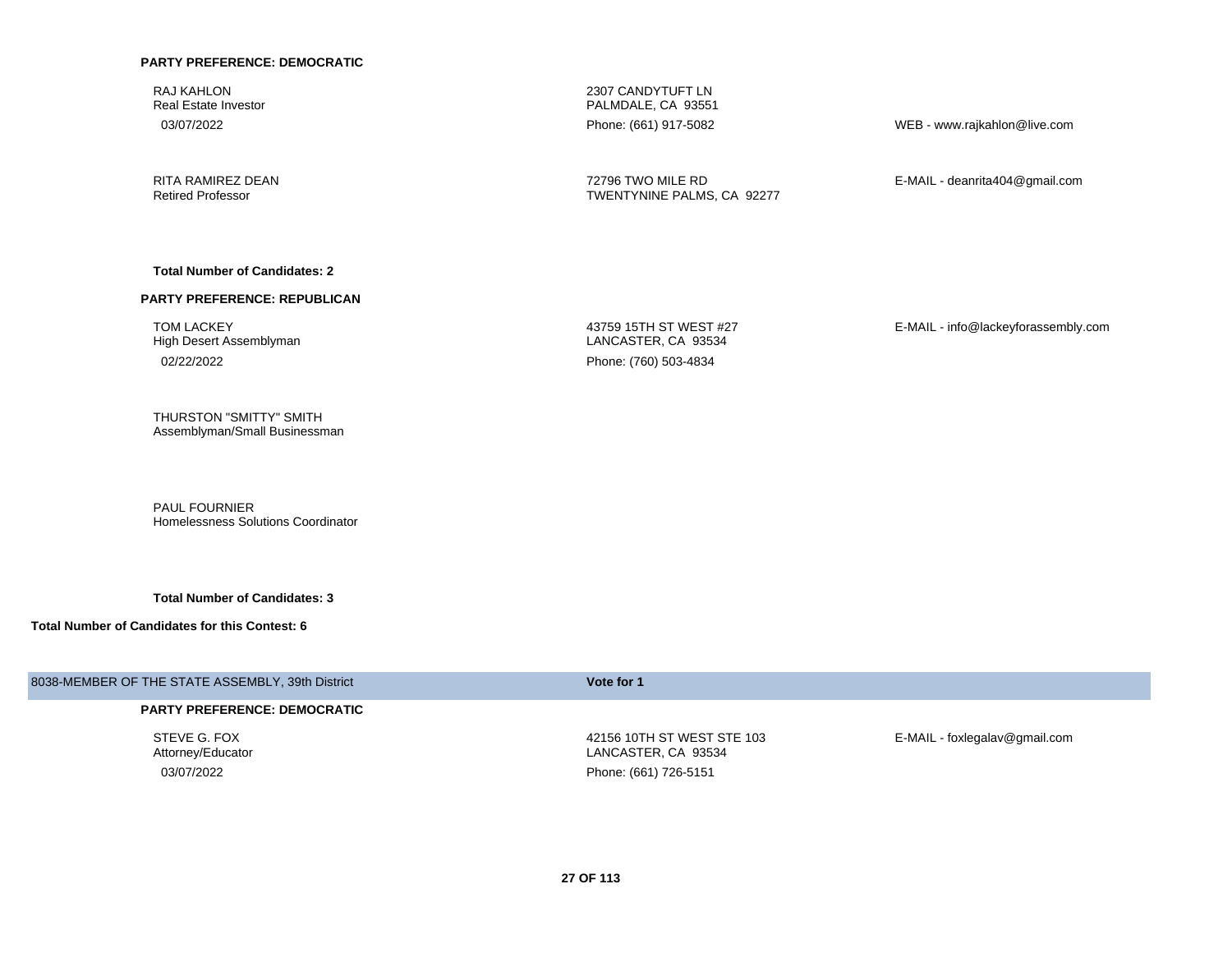| <b>CONTEST</b>                                                                                | <b>CANDIDATE NAME/OCCUPATION</b>                        | <b>ADDRESS/PHONE NUMBER</b>          | <b>EMAIL/WEBSITE</b>                |
|-----------------------------------------------------------------------------------------------|---------------------------------------------------------|--------------------------------------|-------------------------------------|
|                                                                                               | 8038-MEMBER OF THE STATE ASSEMBLY, 39th District        | Vote for 1                           |                                     |
|                                                                                               | ANDREA ROSENTHAL<br>Housing Affordability Organizer     | P O BOX 902251<br>PALMDALE, CA 93590 | E-MAIL - info@andreaforassembly.com |
|                                                                                               | 03/10/2022                                              |                                      | WEB - www.andreaforassembly.com     |
|                                                                                               | <b>JUAN CARRILLO</b><br>Councilmember, City of Palmdale | 6455 SHAYNA CT<br>PALMDALE, CA 93552 | E-MAIL - architectillo@yahoo.com    |
|                                                                                               | 03/11/2022                                              | Phone: (661) 349-3554                | WEB - www.votejuancarrillo.com      |
|                                                                                               | <b>Total Number of Candidates: 3</b>                    |                                      |                                     |
|                                                                                               | <b>PARTY PREFERENCE: REPUBLICAN</b>                     |                                      |                                     |
| PAUL ANDRE MARSH<br>P O BOX 272<br><b>Community Services Liaison</b><br>VICTORVILLE, CA 92393 | E-MAIL - info@paulmarshforassembly.com                  |                                      |                                     |
|                                                                                               |                                                         |                                      | WEB - www.paulmarshforassembly.com  |

## **Total Number of Candidates for this Contest: 4**

| 8341-MEMBER OF THE STATE ASSEMBLY, 40th District | Vote for 1                    |
|--------------------------------------------------|-------------------------------|
| <b>PARTY PREFERENCE: DEMOCRATIC</b>              |                               |
| PILAR SCHIAVO                                    | E-MAIL - contact@pilar4ca.com |
| Nurses Advocate/Businessperson                   | 21606 DEVONSHIRE ST #5648     |
| 03/10/2022                                       | CHATSWORTH, CA 91311          |
| ANNIE E. CHO                                     | 10940 WILSHIRE BLVD STE 2000  |
| Businesswoman                                    | LOS ANGELES, CA 90024         |
| 03/07/2022                                       | Phone: (310) 576-1233         |

**Total Number of Candidates: 2**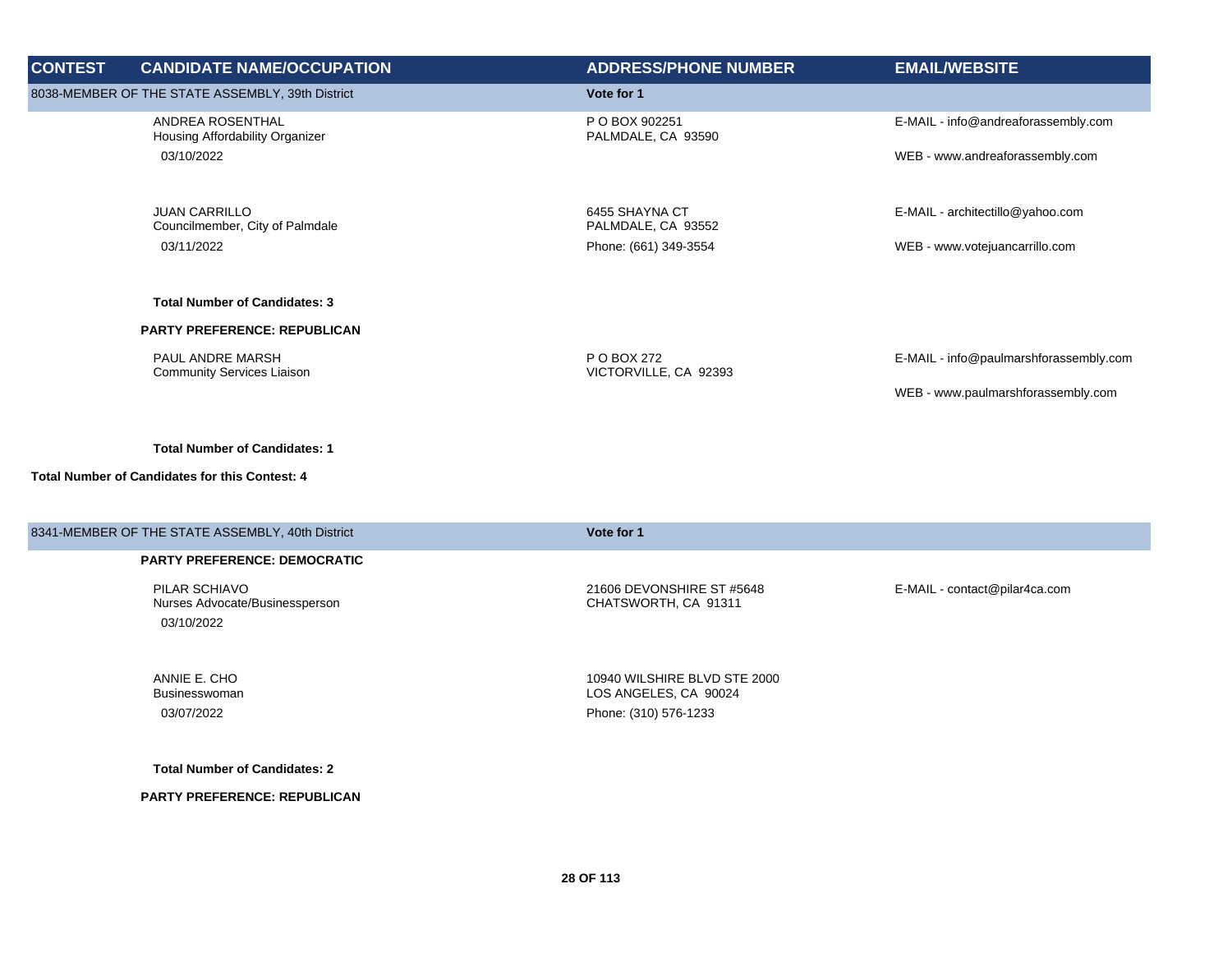| <b>CONTEST</b> | <b>CANDIDATE NAME/OCCUPATION</b>                      | <b>ADDRESS/PHONE NUMBER</b>                           | <b>EMAIL/WEBSITE</b>                  |
|----------------|-------------------------------------------------------|-------------------------------------------------------|---------------------------------------|
|                | 8341-MEMBER OF THE STATE ASSEMBLY, 40th District      | Vote for 1                                            |                                       |
|                | SUZETTE MARTINEZ VALLADARES<br>Assemblywoman/Educator | 24355 CREEKSIDE RD #802072<br>SANTA CLARITA, CA 91355 | E-MAIL - info@suzettevalladares.com   |
|                | 03/08/2022                                            | Phone: (661) 312-6279                                 | WEB - www.suzettevalladares.com       |
|                | <b>Total Number of Candidates: 1</b>                  |                                                       |                                       |
|                | <b>Total Number of Candidates for this Contest: 3</b> |                                                       |                                       |
|                | 8039-MEMBER OF THE STATE ASSEMBLY, 41st District      | Vote for 1                                            |                                       |
|                | <b>PARTY PREFERENCE: DEMOCRATIC</b>                   |                                                       |                                       |
|                | <b>CHRIS HOLDEN</b><br>Assemblymember                 | 777 S FIGUEROA ST STE 4050<br>LOS ANGELES, CA 90017   | E-MAIL - info@holdenforassembly.com   |
|                | 03/09/2022                                            | Phone: (626) 535-0710                                 | WEB - www.holdenforassembly.com       |
|                | <b>Total Number of Candidates: 1</b>                  |                                                       |                                       |
|                | <b>Total Number of Candidates for this Contest: 1</b> |                                                       |                                       |
|                | 8342-MEMBER OF THE STATE ASSEMBLY, 42nd District      | Vote for 1                                            |                                       |
|                | <b>PARTY PREFERENCE: DEMOCRATIC</b>                   |                                                       |                                       |
|                | <b>JACQUI IRWIN</b><br>State Assemblymember           | P O BOX 378<br>CAMARILLO, CA 93011                    | E-MAIL - vote@jacquiirwin.com         |
|                |                                                       | Phone: (805) 358-1268                                 | WEB - www.jacquiirwin.com             |
|                | <b>Total Number of Candidates: 1</b>                  |                                                       |                                       |
|                | <b>PARTY PREFERENCE: REPUBLICAN</b>                   |                                                       |                                       |
|                | <b>LORI MILLS</b><br>Businesswoman                    | 1145 RAMBLING RD<br>SIMI VALLEY, CA 93065             | E-MAIL - lorimills@me.com             |
|                |                                                       | Phone: (805) 405-7573                                 | WEB - www.lorimills4stateassembly.com |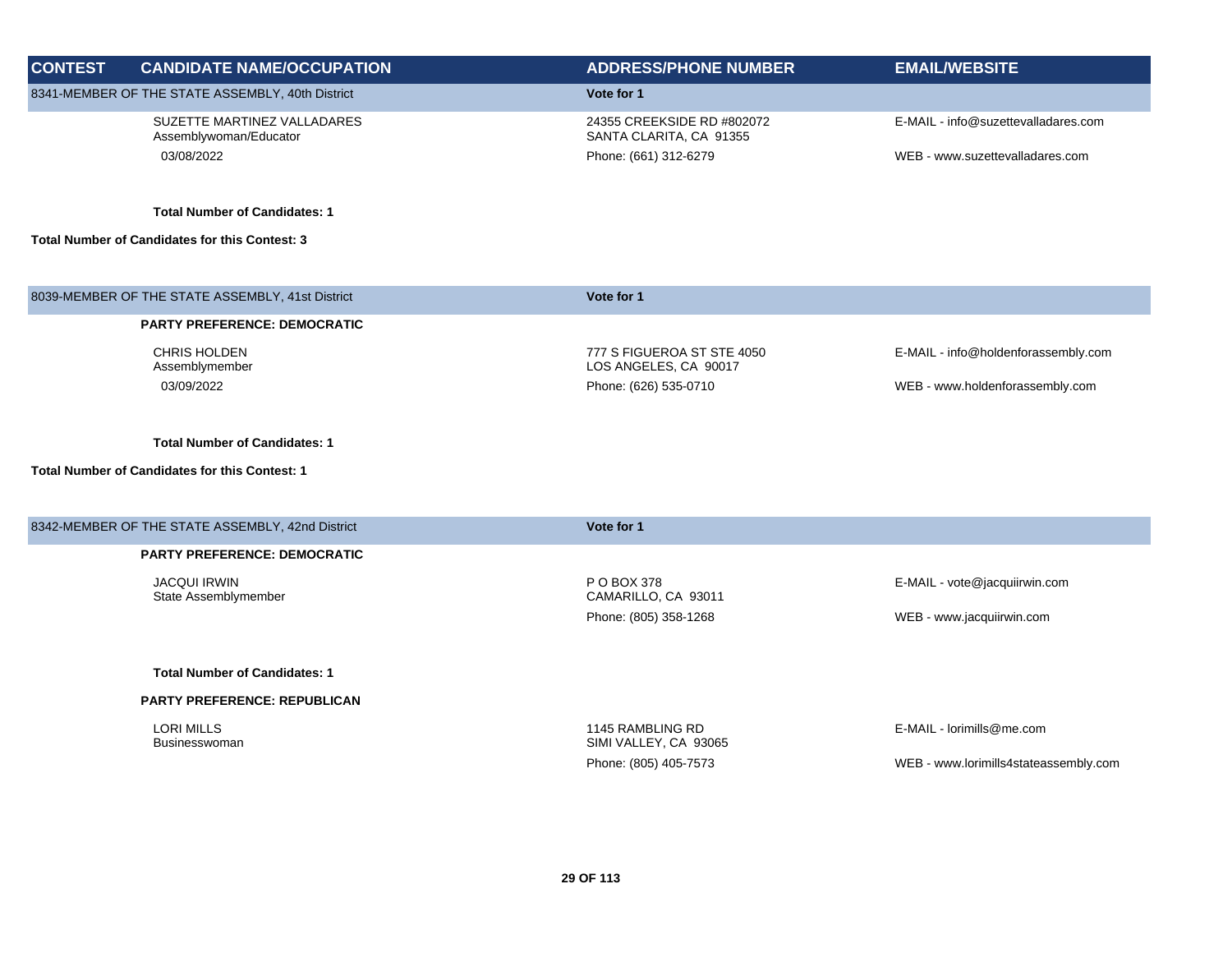| <b>CONTEST</b> | <b>CANDIDATE NAME/OCCUPATION</b>                         | <b>ADDRESS/PHONE NUMBER</b>                    | <b>EMAIL/WEBSITE</b>                |
|----------------|----------------------------------------------------------|------------------------------------------------|-------------------------------------|
|                | 8342-MEMBER OF THE STATE ASSEMBLY, 42nd District         | Vote for 1                                     |                                     |
|                | TED NORDBLUM<br><b>Small Business Owner</b>              | P O BOX 7746<br>THOUSAND OAKS, CA 91362        |                                     |
|                | <b>Total Number of Candidates: 2</b>                     |                                                |                                     |
|                | Total Number of Candidates for this Contest: 3           |                                                |                                     |
|                | 8040-MEMBER OF THE STATE ASSEMBLY, 43rd District         | Vote for 1                                     |                                     |
|                | <b>PARTY PREFERENCE: DEMOCRATIC</b>                      |                                                |                                     |
|                | <b>LUZ MARIA RIVAS</b><br>Assemblywoman/Science Educator | P O BOX 6262<br>NORTH HOLLYWOOD, CA 91603      | E-MAIL - info@luzforassembly.com    |
|                | 02/25/2022                                               |                                                | WEB - www.luzforassembly.com        |
|                | <b>Total Number of Candidates: 1</b>                     |                                                |                                     |
|                | <b>Total Number of Candidates for this Contest: 1</b>    |                                                |                                     |
|                | 8041-MEMBER OF THE STATE ASSEMBLY, 44th District         | Vote for 1                                     |                                     |
|                | <b>PARTY PREFERENCE: DEMOCRATIC</b>                      |                                                |                                     |
|                | <b>LAURA FRIEDMAN</b><br>Member of the State Assembly    | 1009 N PACIFIC AVE #4451<br>GLENDALE, CA 91222 | E-MAIL - info@votelaurafriedman.com |
|                | 02/28/2022                                               | Phone: (818) 253-4623                          | WEB - www.votelaurafriedman.com     |
|                | <b>Total Number of Candidates: 1</b>                     |                                                |                                     |
|                | <b>PARTY PREFERENCE: REPUBLICAN</b>                      |                                                |                                     |
|                | <b>BARRY CURTIS JACOBSEN</b><br><b>Business Owner</b>    | 11167 KLING ST<br>TOLUCA LAKE, CA 91602        | E-MAIL - barrycjacobsen@gmail.com   |
|                | 03/10/2022                                               | Phone: (951) 852-2779                          |                                     |
|                | <b>Total Number of Candidates: 1</b>                     |                                                |                                     |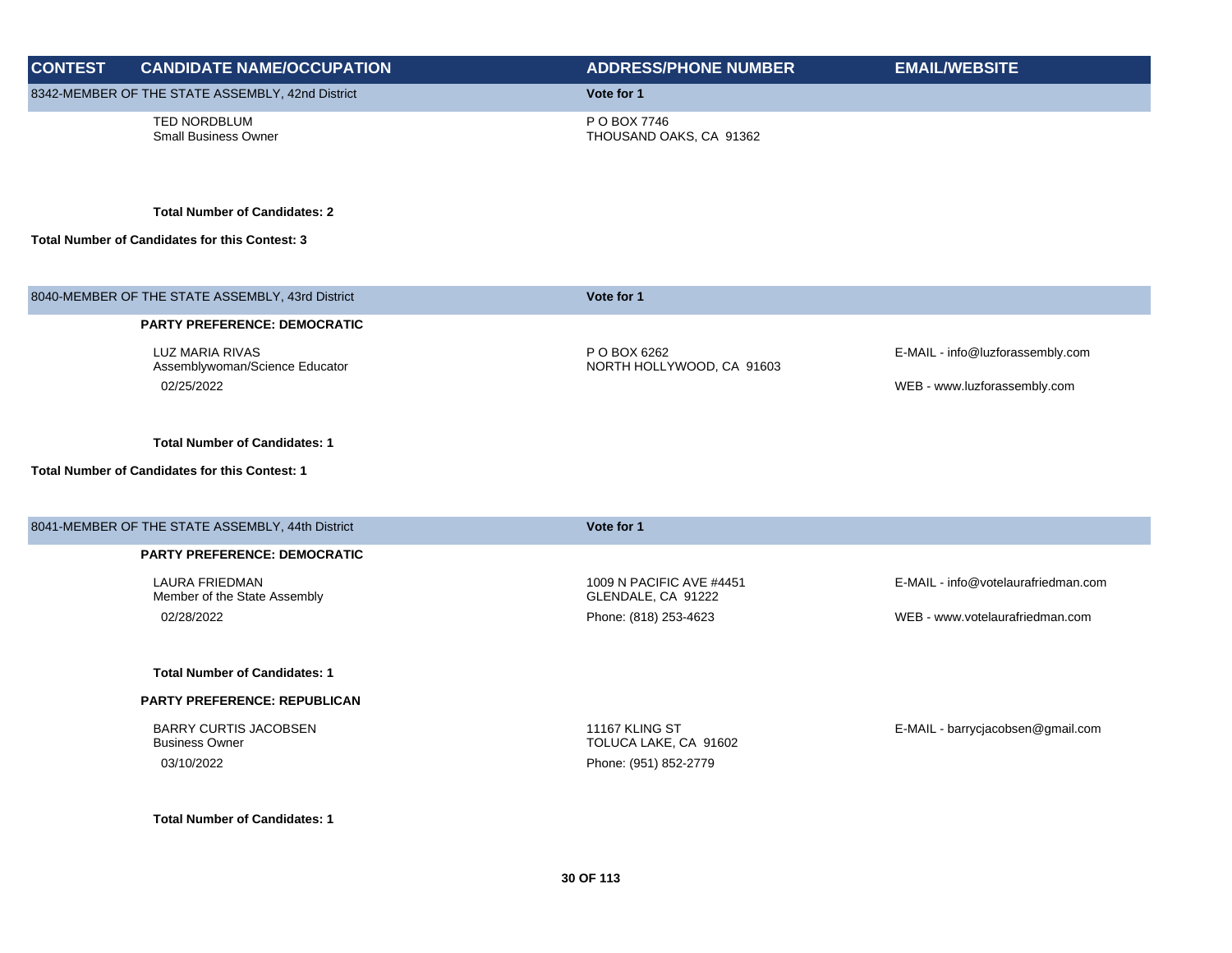**CONTEST CANDIDATE NAME/OCCUPATION ADDRESS/PHONE NUMBER EMAIL/WEBSITE**

| 8043-MEMBER OF THE STATE ASSEMBLY, 46th District                | Vote for 1                             |                                |
|-----------------------------------------------------------------|----------------------------------------|--------------------------------|
| <b>PARTY PREFERENCE: DEMOCRATIC</b>                             |                                        |                                |
| <b>JESSE GABRIEL</b><br>Member of the California State Assembly | P O BOX 260861<br>ENCINO, CA 91426     | E-MAIL - info@jessegabriel.com |
| 02/25/2022                                                      | Phone: (818) 697-1486                  | WEB - www.jessegabriel.com     |
| <b>Total Number of Candidates: 1</b>                            |                                        |                                |
| <b>PARTY PREFERENCE: REPUBLICAN</b>                             |                                        |                                |
| <b>DANA CARUSO</b><br><b>Retired Assistant Principal</b>        | 17735 BULLOCK ST<br>ENCINO, CA 91316   | E-MAIL - dfc9412@gmail.com     |
| 03/10/2022                                                      | Phone: (818) 489-5521                  |                                |
| <b>Total Number of Candidates: 1</b>                            |                                        |                                |
| <b>Total Number of Candidates for this Contest: 2</b>           |                                        |                                |
| 8044-MEMBER OF THE STATE ASSEMBLY, 48th District                | Vote for 1                             |                                |
| <b>PARTY PREFERENCE: DEMOCRATIC</b>                             |                                        |                                |
| <b>BLANCA RUBIO</b><br>Assemblywoman/Teacher<br>03/04/2022      | P O BOX 1336<br>BALDWIN PARK, CA 91706 |                                |
| <b>Total Number of Candidates: 1</b>                            |                                        |                                |
| <b>Total Number of Candidates for this Contest: 1</b>           |                                        |                                |
| 8045-MEMBER OF THE STATE ASSEMBLY, 49th District                | Vote for 1                             |                                |
| <b>PARTY PREFERENCE: DEMOCRATIC</b>                             |                                        |                                |
|                                                                 |                                        |                                |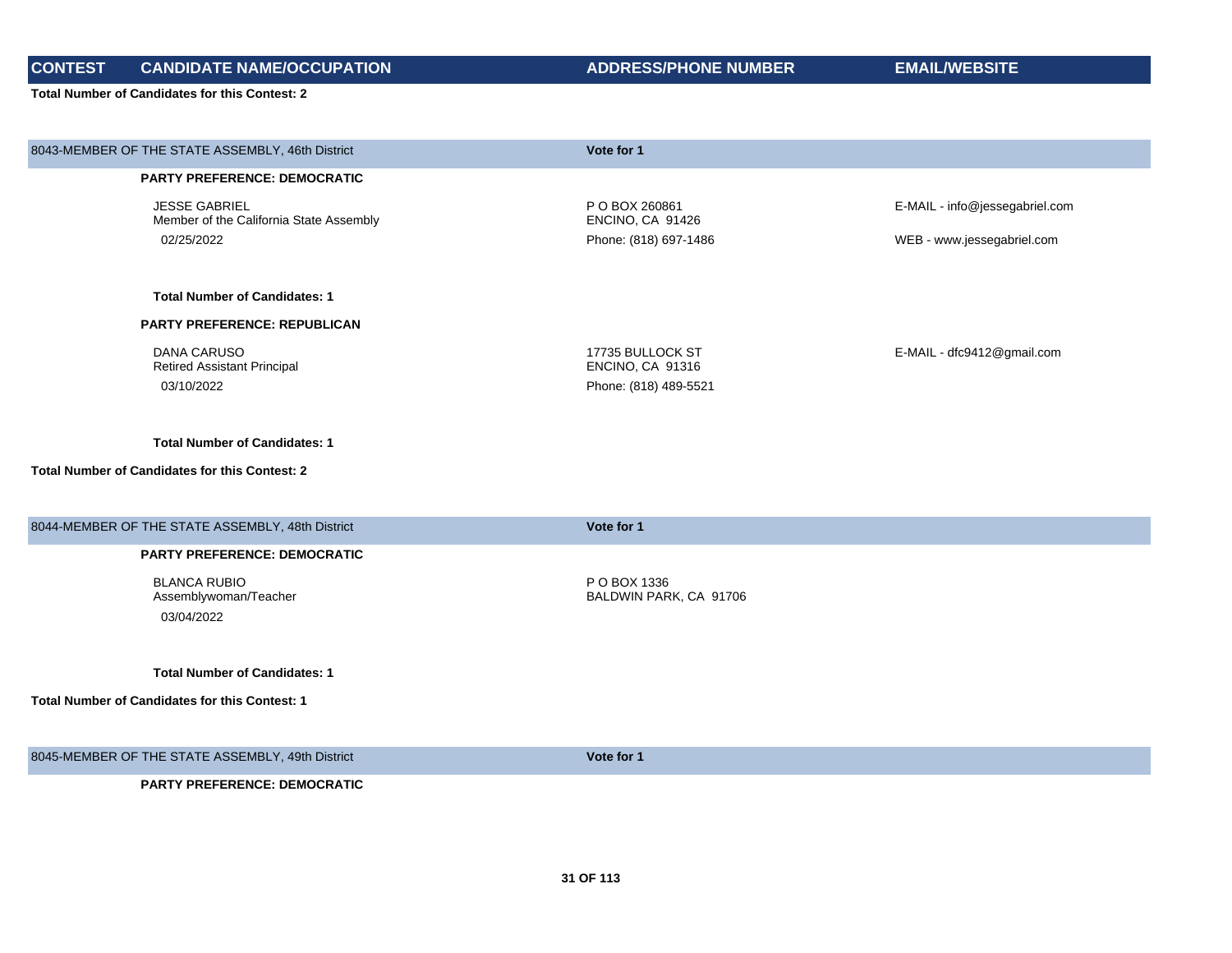| <b>CONTEST</b> | <b>CANDIDATE NAME/OCCUPATION</b>                                | <b>ADDRESS/PHONE NUMBER</b>                   | <b>EMAIL/WEBSITE</b>                              |
|----------------|-----------------------------------------------------------------|-----------------------------------------------|---------------------------------------------------|
|                | 8045-MEMBER OF THE STATE ASSEMBLY, 49th District                | Vote for 1                                    |                                                   |
|                | <b>MIKE FONG</b><br>Member of the State Assembly, 49th District | P O BOX 3021<br>ALHAMBRA, CA 91803            | E-MAIL - mikefongforassembly@gmail.com            |
|                | 02/25/2022                                                      | Phone: (626) 325-8998                         | WEB - www.mikefong.org                            |
|                | <b>Total Number of Candidates: 1</b>                            |                                               |                                                   |
|                | <b>PARTY PREFERENCE: REPUBLICAN</b>                             |                                               |                                                   |
|                | <b>BURTON BRINK</b><br>Commissioner                             | P O BOX 660862<br>ARCADIA, CA 91066           | E-MAIL - brink4assembly@outlook.com               |
|                | 03/03/2022                                                      | Phone: (626) 833-9950                         | WEB - www.burtonbrinkca.com                       |
|                | <b>Total Number of Candidates: 1</b>                            |                                               |                                                   |
|                | <b>Total Number of Candidates for this Contest: 2</b>           |                                               |                                                   |
|                | 8047-MEMBER OF THE STATE ASSEMBLY, 51st District                | Vote for 1                                    |                                                   |
|                | <b>PARTY PREFERENCE: DEMOCRATIC</b>                             |                                               |                                                   |
|                | <b>LOUIS ABRAMSON</b><br>Scientist/Community Organizer          | P O BOX 93158<br>LOS ANGELES, CA 90093        | E-MAIL - info@louisforca.com                      |
|                | 03/08/2022                                                      | Phone: (818) 392-4254                         | WEB - www.louisforca.com                          |
|                | <b>RICK CHAVEZ ZBUR</b><br>Civil Rights Attorney                | 1787 TRIBUTE RD STE K<br>SACRAMENTO, CA 95815 | E-MAIL -<br>rickchavezzbur2022@deaneandcompany.co |

03/08/2022 Phone: (916) 285-5733 WEB - www.rickchavezzbur.com

**Total Number of Candidates: 2**

**Total Number of Candidates for this Contest: 2**

8048-MEMBER OF THE STATE ASSEMBLY, 52nd District **Vote for 1**

m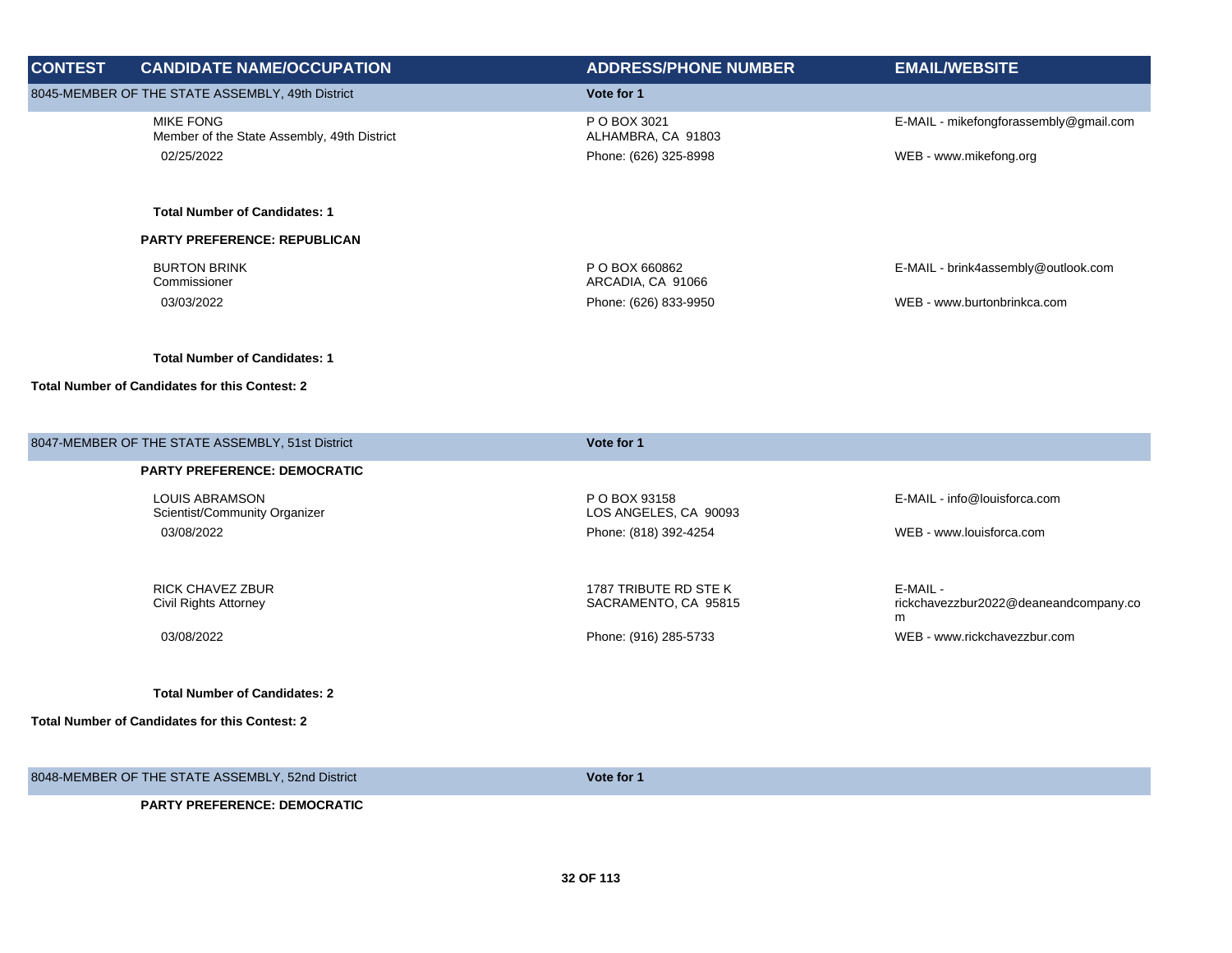| <b>CONTEST</b>                                   | <b>CANDIDATE NAME/OCCUPATION</b>                             | <b>ADDRESS/PHONE NUMBER</b>               | <b>EMAIL/WEBSITE</b>             |
|--------------------------------------------------|--------------------------------------------------------------|-------------------------------------------|----------------------------------|
| 8048-MEMBER OF THE STATE ASSEMBLY, 52nd District |                                                              | Vote for 1                                |                                  |
|                                                  | <b>MIA LIVAS PORTER</b><br>Environmental Advocate/Parent     |                                           | E-MAIL - info@miaforassembly.com |
|                                                  | 03/10/2022                                                   | Phone: (323) 810-8828                     | WEB - www.miaforassembly.com     |
|                                                  |                                                              |                                           |                                  |
|                                                  | <b>WENDY CARRILLO</b><br>Assemblymember                      | 1414 K ST STE 250<br>SACRAMENTO, CA 95814 | E-MAIL - hello@wendycarrillo.com |
|                                                  | 03/04/2022                                                   | Phone: (916) 552-6887                     | WEB - www.wendycarrillo.com      |
|                                                  | <b>Total Number of Candidates: 2</b>                         |                                           |                                  |
|                                                  | <b>PARTY PREFERENCE: REPUBLICAN</b>                          |                                           |                                  |
|                                                  | <b>GIA D'AMATO</b><br><b>Customer Service Representative</b> | P O BOX 50782<br>LOS ANGELES, CA 90050    | $E$ -MAIL - giafor2022@gmail.com |
|                                                  | 02/15/2022                                                   | Phone: (323) 470-3374                     | WEB - www.giafor2022.com         |
|                                                  |                                                              |                                           |                                  |

## **Total Number of Candidates for this Contest: 3**

| 8049-MEMBER OF THE STATE ASSEMBLY, 53rd District           | Vote for 1                                     |                                         |
|------------------------------------------------------------|------------------------------------------------|-----------------------------------------|
| <b>PARTY PREFERENCE: DEMOCRATIC</b>                        |                                                |                                         |
| <b>FREDDIE RODRIGUEZ</b><br>Assemblymember/First Responder | 101 W MISSION BLVD 110-110<br>POMONA, CA 91766 | E-MAIL - freddie@freddierodriguez.com   |
| 03/10/2022                                                 | Phone: (562) 412-6864                          | WEB - www.freddierodriguez.com          |
|                                                            |                                                |                                         |
| <b>Total Number of Candidates: 1</b>                       |                                                |                                         |
| <b>PARTY PREFERENCE: REPUBLICAN</b>                        |                                                |                                         |
| TONI HOLLE                                                 | 12403 CENTRAL AVE #339<br>CHINO, CA 91710      | E-MAIL - toniholleforassembly@yahoo.com |
|                                                            |                                                |                                         |

**Total Number of Candidates: 1**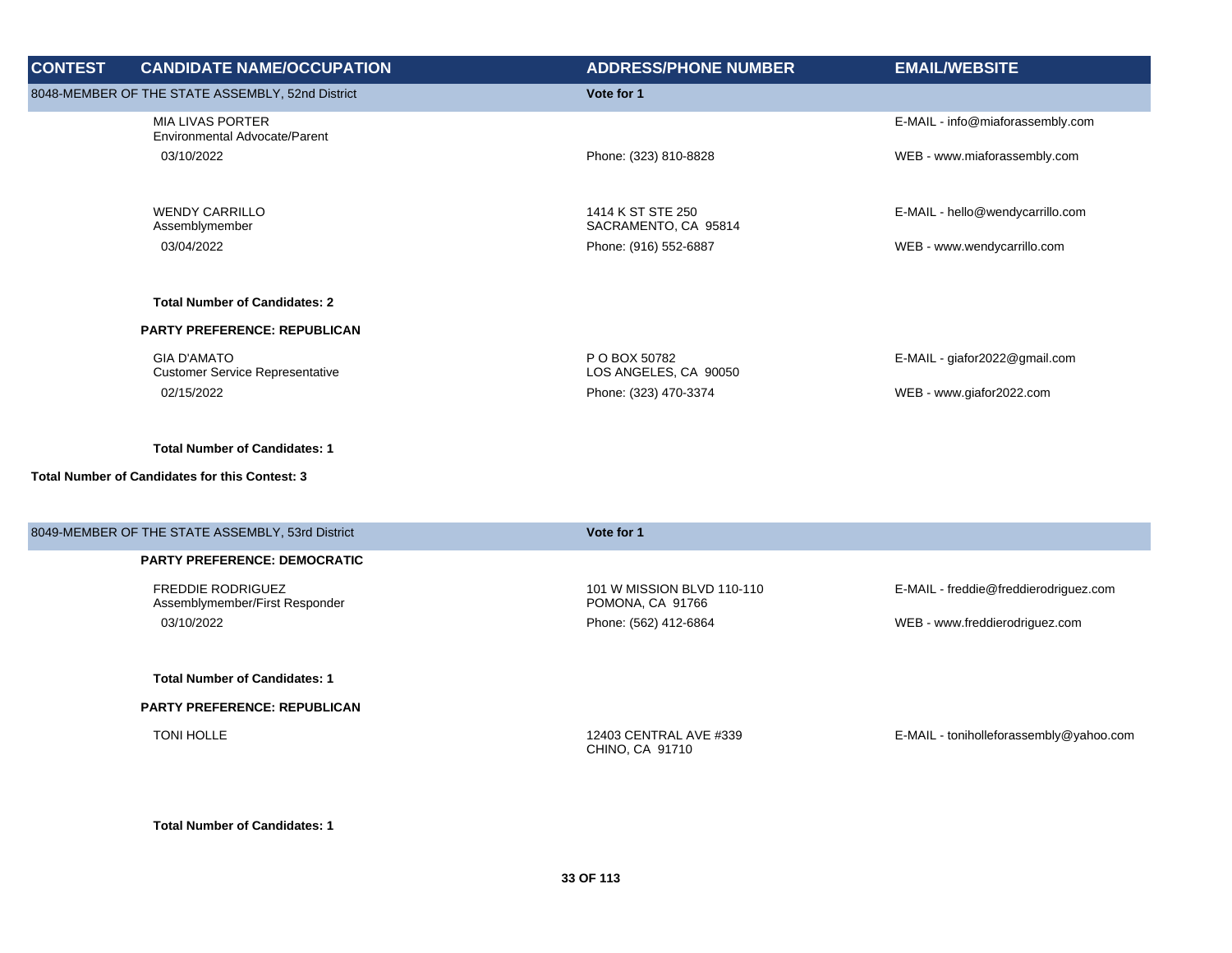**CONTEST CANDIDATE NAME/OCCUPATION ADDRESS/PHONE NUMBER EMAIL/WEBSITE**

| 8050-MEMBER OF THE STATE ASSEMBLY, 54th District      | Vote for 1                                              |                                       |
|-------------------------------------------------------|---------------------------------------------------------|---------------------------------------|
| PARTY PREFERENCE: DEMOCRATIC                          |                                                         |                                       |
| MIGUEL SANTIAGO<br>Member of the State Assembly       | 3183 WILSHIRE BLVD STE 196-K15<br>LOS ANGELES, CA 90010 | E-MAIL - info@santiagoforassembly.com |
| 02/28/2022                                            | Phone: (213) 538-8385                                   | WEB - www.santiagoforassembly.com     |
| <b>Total Number of Candidates: 1</b>                  |                                                         |                                       |
| <b>Total Number of Candidates for this Contest: 1</b> |                                                         |                                       |
|                                                       |                                                         |                                       |
| 8051-MEMBER OF THE STATE ASSEMBLY, 55th District      | Vote for 1                                              |                                       |
| PARTY PREFERENCE: DEMOCRATIC                          |                                                         |                                       |
| <b>ISAAC G. BRYAN</b><br>Assemblymember               | 777 S FIGUEROA ST STE 4050<br>LOS ANGELES, CA 90017     | E-MAIL - info@isaacbryanforca.com     |
| 02/25/2022                                            |                                                         | WEB - www.isaacbryan.com              |
|                                                       |                                                         |                                       |
| <b>Total Number of Candidates: 1</b>                  |                                                         |                                       |
| PARTY PREFERENCE: REPUBLICAN                          |                                                         |                                       |
| KEITH GIROLAMO CASCIO<br>Software Developer           | 3175 S BARRINGTON AVE E<br>LOS ANGELES, CA 90066        | E-MAIL - keith@keithfor55.org         |
| 03/10/2022                                            | Phone: (310) 478-6573                                   | WEB - www.keithfor55.org              |
| <b>Total Number of Candidates: 1</b>                  |                                                         |                                       |
| <b>Total Number of Candidates for this Contest: 2</b> |                                                         |                                       |
|                                                       |                                                         |                                       |
| 8343-MEMBER OF THE STATE ASSEMBLY, 56th District      | Vote for 1                                              |                                       |
| <b>PARTY PREFERENCE: DEMOCRATIC</b>                   |                                                         |                                       |
|                                                       |                                                         |                                       |
|                                                       |                                                         |                                       |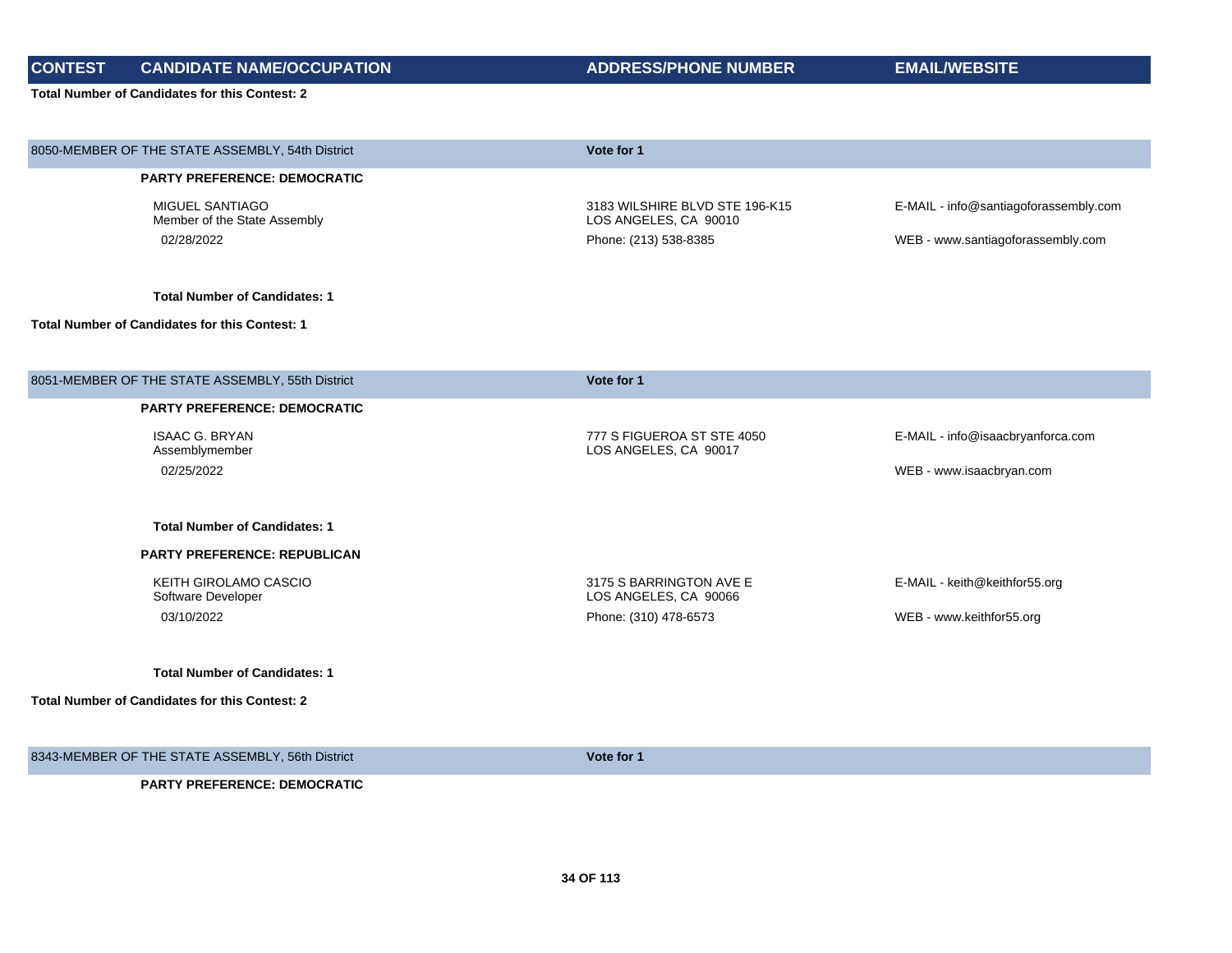| <b>CONTEST</b> | <b>CANDIDATE NAME/OCCUPATION</b>                           | <b>ADDRESS/PHONE NUMBER</b>                                  | <b>EMAIL/WEBSITE</b>                    |
|----------------|------------------------------------------------------------|--------------------------------------------------------------|-----------------------------------------|
|                | 8343-MEMBER OF THE STATE ASSEMBLY, 56th District           | Vote for 1                                                   |                                         |
|                | <b>LISA CALDERON</b><br>Member of the Assembly             | 777 S FIGUEROA ST STE 4050<br>LOS ANGELES, CA 90017          | E-MAIL - lisa@lisacalderon4assembly.com |
|                | 03/02/2022                                                 |                                                              | WEB - www.lisacalderon4assembly.com     |
|                | <b>Total Number of Candidates: 1</b>                       |                                                              |                                         |
|                | PARTY PREFERENCE: REPUBLICAN                               |                                                              |                                         |
|                | <b>JESSICA MARTINEZ</b><br>City of Whittier Councilmember  | P O BOX 757<br>WHITTIER, CA 90608                            | E-MAIL - martinezdjm@gmail.com          |
|                | 03/10/2022                                                 | Phone: (562) 347-7202                                        |                                         |
|                | NATASHA "NATY" SERRANO<br><b>Procurement Buyer</b>         | 1542 E GALE AVE P O BOX #92796<br>CITY OF INDUSTRY, CA 91715 |                                         |
|                | 03/09/2022                                                 | Phone: (562) 445-1552                                        |                                         |
|                | <b>Total Number of Candidates: 2</b>                       |                                                              |                                         |
|                | <b>Total Number of Candidates for this Contest: 3</b>      |                                                              |                                         |
|                | 8052-MEMBER OF THE STATE ASSEMBLY, 57th District           | Vote for 1                                                   |                                         |
|                | <b>PARTY PREFERENCE: DEMOCRATIC</b>                        |                                                              |                                         |
|                | <b>REGGIE JONES-SAWYER</b><br>California State Assemblyman | 111 N LA BREA AVE STE 408<br>INGLEWOOD, CA 90301             | E-MAIL - reggiejonessawyersr@gmail.com  |
|                | 02/25/2022                                                 | Phone: (323) 251-7682                                        | WEB - www.jonessawyerforassembly.com    |
|                | <b>Total Number of Candidates: 1</b>                       |                                                              |                                         |
|                | Total Number of Candidates for this Contest: 1             |                                                              |                                         |
|                | 8344-MEMBER OF THE STATE ASSEMBLY, 61st District           | Vote for 1                                                   |                                         |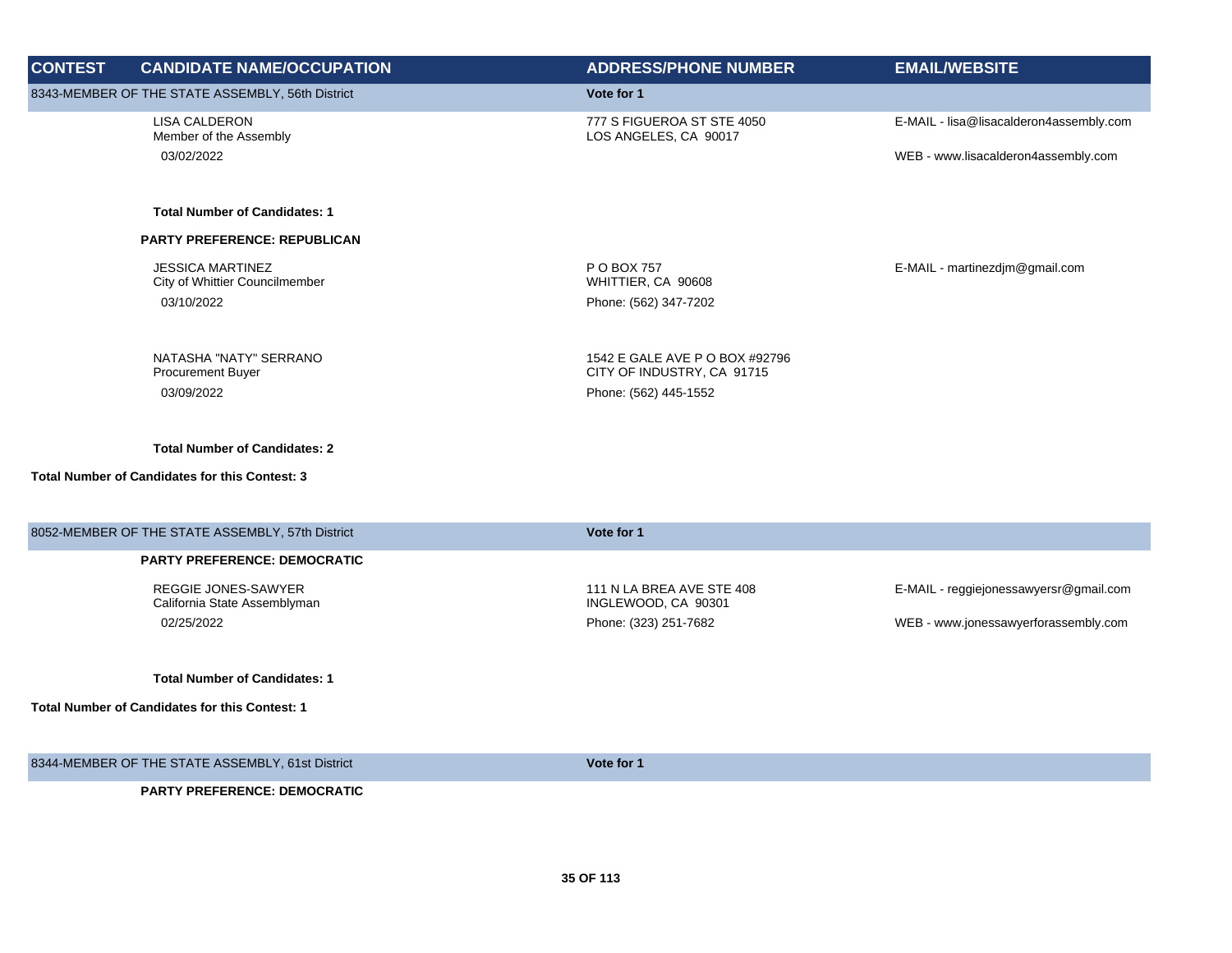| <b>CONTEST</b> | <b>CANDIDATE NAME/OCCUPATION</b>                          | <b>ADDRESS/PHONE NUMBER</b>                         | <b>EMAIL/WEBSITE</b>                                     |
|----------------|-----------------------------------------------------------|-----------------------------------------------------|----------------------------------------------------------|
|                | 8344-MEMBER OF THE STATE ASSEMBLY, 61st District          | Vote for 1                                          |                                                          |
|                | ROBERT PULLEN-MILES<br>Mayor                              | 1 W MANCHESTER BLVD STE 700<br>INGLEWOOD, CA 90301  | E-MAIL - info@robertpullenmiles.com                      |
|                | 03/11/2022                                                | Phone: (424) 261-7261                               | WEB - www.robertpullenmiles.com                          |
|                | ANGIE REYES ENGLISH<br>Councilwoman/Councilman's Deputy   | 12501 IMPERIAL HWY STE 200<br>NORWALK, CA 90650     | E-MAIL -<br>angiereyesenglishstateassembly@yahoo.co<br>m |
|                | 03/10/2022                                                |                                                     |                                                          |
|                | TINA SIMONE MCKINNOR<br>Non-Profit Director/Businesswoman | 515 S FIGUEROA ST STE 1110<br>LOS ANGELES, CA 90071 | E-MAIL - tinam4ca@gmail.com                              |
|                | 03/09/2022                                                | Phone: (213) 361-6508                               |                                                          |
|                |                                                           |                                                     |                                                          |
|                | <b>NICO RUDERMAN</b><br>Neighborhood Councilmember        | 1787 TRIBUTE RD STE K<br>SACRAMENTO, CA 95815       | E-MAIL - info@nicoruderman.com                           |
|                | 03/04/2022                                                | Phone: (424) 209-7474                               | WEB - www.nicoruderman.com                               |
|                | <b>Total Number of Candidates: 4</b>                      |                                                     |                                                          |
|                | PARTY PREFERENCE: REPUBLICAN                              |                                                     |                                                          |
|                | JAMES ARLANDUS SPENCER<br><b>Environmental Consultant</b> | P O BOX 2664<br>INGLEWOOD, CA 90305                 | E-MAIL - drfreshair@msn.com                              |
|                | 03/16/2022                                                | Phone: (310) 400-9100                               |                                                          |
|                | <b>Total Number of Candidates: 1</b>                      |                                                     |                                                          |
|                | Total Number of Candidates for this Contest: 5            |                                                     |                                                          |
|                |                                                           |                                                     |                                                          |
|                | 8055-MEMBER OF THE STATE ASSEMBLY, 62nd District          | Vote for 1                                          |                                                          |
|                | <b>PARTY PREFERENCE: DEMOCRATIC</b>                       |                                                     |                                                          |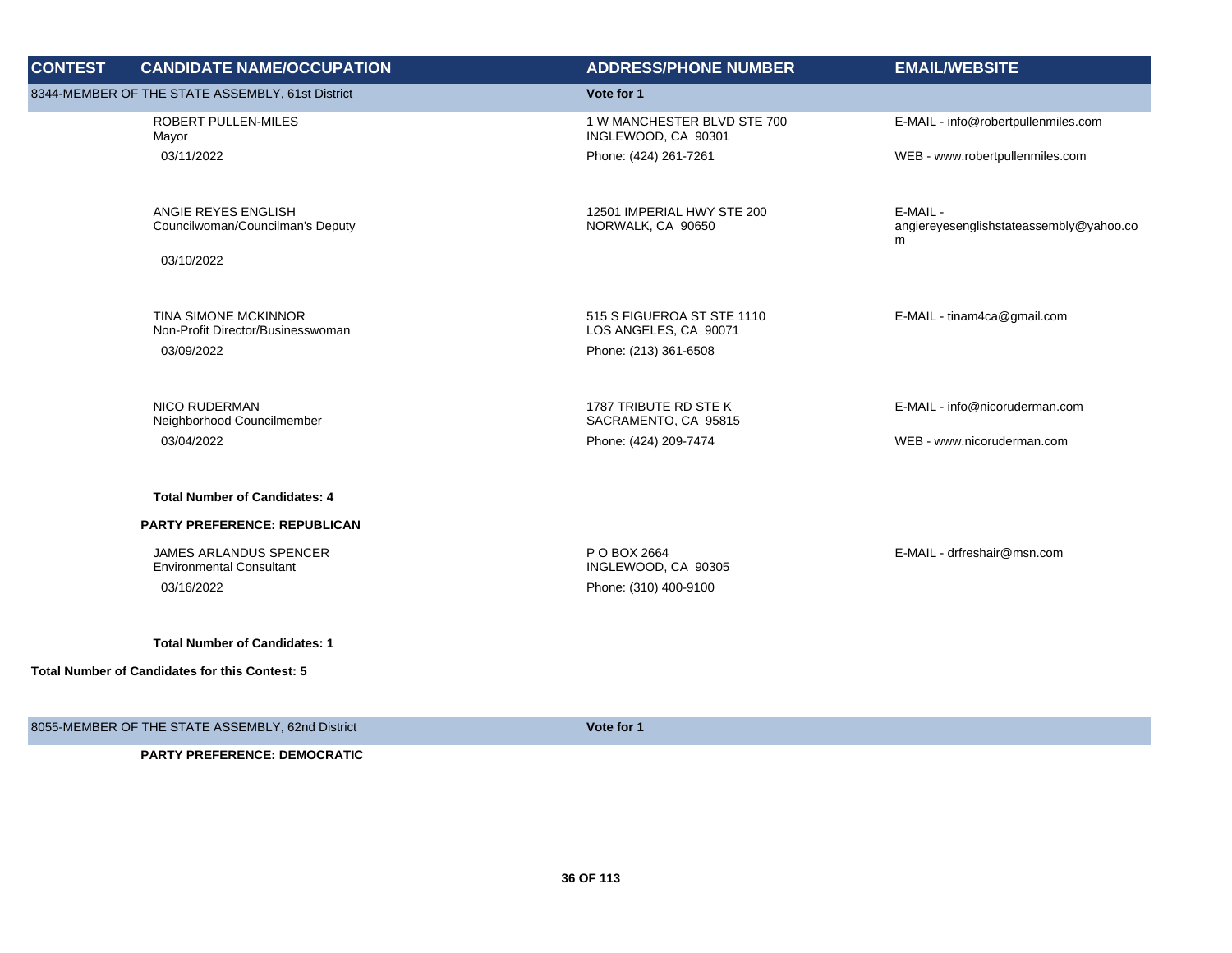| <b>CONTEST</b> | <b>CANDIDATE NAME/OCCUPATION</b>                      | <b>ADDRESS/PHONE NUMBER</b>               | <b>EMAIL/WEBSITE</b>                           |
|----------------|-------------------------------------------------------|-------------------------------------------|------------------------------------------------|
|                | 8055-MEMBER OF THE STATE ASSEMBLY, 62nd District      | Vote for 1                                |                                                |
|                | <b>ANTHONY RENDON</b><br>Assemblymember               | P O BOX 4045<br>LAKEWOOD, CA 90713        | E-MAIL - assemblyman.arendon@gmail.com         |
|                | 03/04/2022                                            | Phone: (562) 246-6365                     | WEB - www.anthonyrendon.org                    |
|                | <b>MARIA ESTRADA</b><br>Accountant                    | 4632 OLANDA ST<br>LYNWOOD, CA 90262       | E-MAIL - strada3@msn.com                       |
|                | 03/11/2022                                            | Phone: (805) 320-3967                     |                                                |
|                | <b>Total Number of Candidates: 2</b>                  |                                           |                                                |
|                | <b>Total Number of Candidates for this Contest: 2</b> |                                           |                                                |
|                | 8057-MEMBER OF THE STATE ASSEMBLY, 64th District      | Vote for 1                                |                                                |
|                | <b>PARTY PREFERENCE: DEMOCRATIC</b>                   |                                           |                                                |
|                | ANA M. VALENCIA<br>Teacher/Councilmember              | 12529 BENFIELD AVE<br>NORWALK, CA 90650   | E-MAIL -<br>anavalencia4assemblyad64@gmail.com |
|                | 03/08/2022                                            | Phone: (213) 305-8713                     | WEB - www.anavalenciaforassembly.com           |
|                | <b>BLANCA PACHECO</b><br>Downey Mayor/Businesswoman   | 8207 3RD ST STE 203<br>DOWNEY, CA 90241   | E-MAIL - blanca.esq74@gmail.com                |
|                | 03/07/2022                                            | Phone: (562) 861-6001                     | WEB - www.pachecoforassembly.com               |
|                | ELIZABETH ALCANTAR                                    | 4139 LIVE OAK ST                          | E-MAIL - liz@elizabethalcantar.com             |
|                | Mayor/Community Educator<br>03/10/2022                | CUDAHY, CA 90201<br>Phone: (323) 237-2034 | WEB - www.elizabethalcantar.com                |
|                |                                                       |                                           |                                                |
|                | ROBERTO "ROB" CANCIO<br>Doctor/Educator/Businessman   | 13118 ROSECRANS AVE<br>NORWALK, CA 90650  | E-MAIL - r.cancio@votecancio.com               |
|                | 03/10/2022                                            | Phone: (562) 440-5265                     | WEB - www.votecancio.com                       |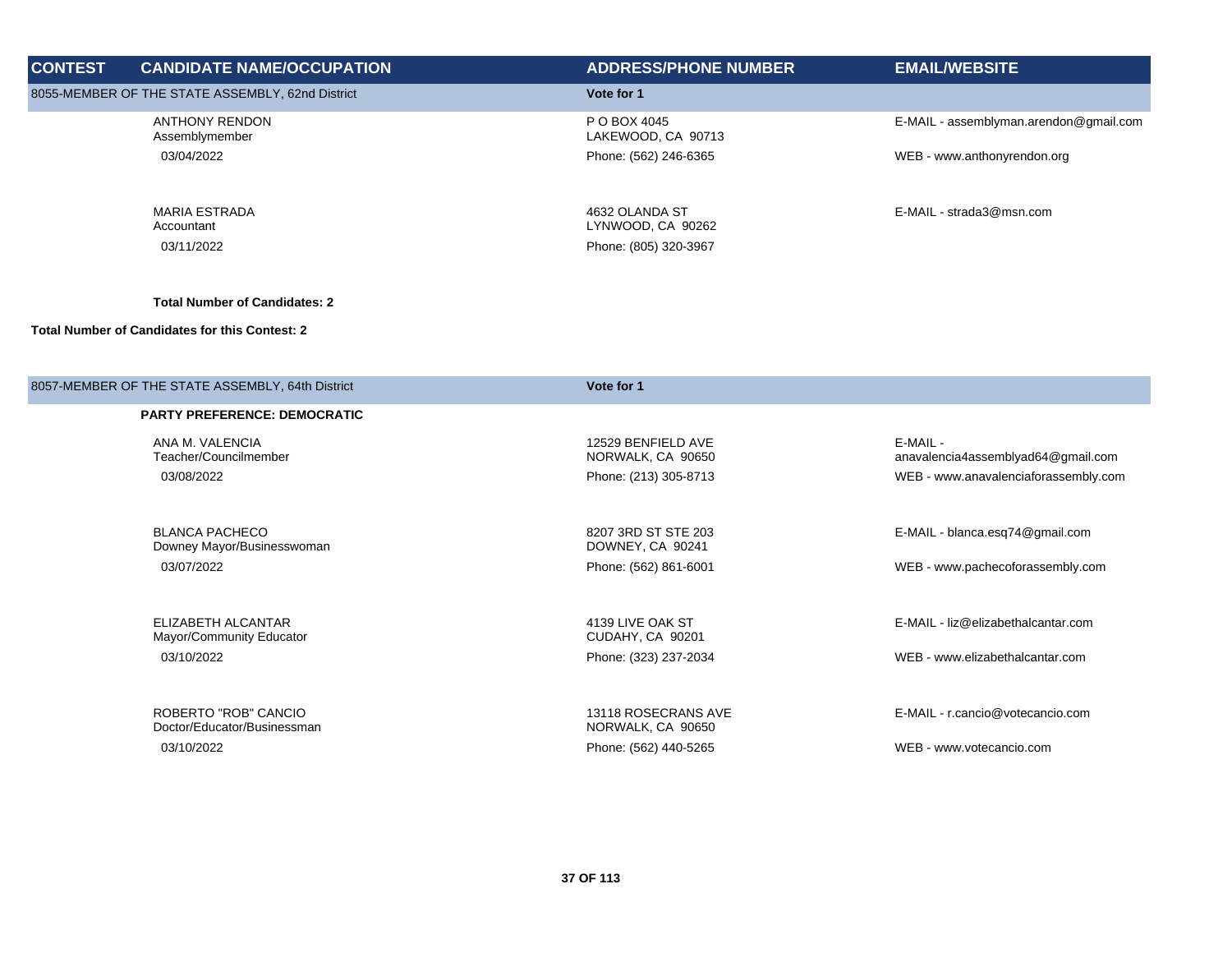| <b>CONTEST</b> | <b>CANDIDATE NAME/OCCUPATION</b>                                     | <b>ADDRESS/PHONE NUMBER</b>                                               | <b>EMAIL/WEBSITE</b>                                        |
|----------------|----------------------------------------------------------------------|---------------------------------------------------------------------------|-------------------------------------------------------------|
|                | 8057-MEMBER OF THE STATE ASSEMBLY, 64th District                     | Vote for 1                                                                |                                                             |
|                | ROSE ESPINOZA<br>Executive Director/Councilwoman                     | P O BOX 74<br>LA HABRA, CA 90631<br>Phone: (562) 458-4817                 | WEB - www.roseespinoza.com                                  |
|                | <b>Total Number of Candidates: 5</b>                                 |                                                                           |                                                             |
|                | <b>PARTY PREFERENCE: REPUBLICAN</b>                                  |                                                                           |                                                             |
|                | RAUL ORTIZ, JR.<br>Pest Control Manager<br>03/11/2022                | 11712 HOLLYVIEW DR<br>LA MIRADA, CA 90638                                 |                                                             |
|                | <b>Total Number of Candidates: 1</b>                                 |                                                                           |                                                             |
|                | Total Number of Candidates for this Contest: 6                       |                                                                           |                                                             |
|                | 8345-MEMBER OF THE STATE ASSEMBLY, 65th District                     | Vote for 1                                                                |                                                             |
|                | <b>PARTY PREFERENCE: DEMOCRATIC</b>                                  |                                                                           |                                                             |
|                | FATIMA IQBAL-ZUBAIR<br>Public School Teacher                         | P O BOX 11194<br>CARSON, CA 90746                                         | E-MAIL - info@fatimaforassembly.com                         |
|                | 03/10/2022                                                           | Phone: (424) 242-9208                                                     | WEB - www.fatimaforassembly.com                             |
|                | MIKE ANTHONY GIPSON<br>California State Assemblymember<br>03/10/2022 | 249 E OCEAN BLVD STE 685<br>LONG BEACH, CA 90802<br>Phone: (213) 489-4792 | E-MAIL - mikegipson18@gmail.com<br>WEB - www.mikegipson.net |
|                | <b>Total Number of Candidates: 2</b>                                 |                                                                           |                                                             |
|                | <b>Total Number of Candidates for this Contest: 2</b>                |                                                                           |                                                             |
|                | 8058-MEMBER OF THE STATE ASSEMBLY, 66th District                     | Vote for 1                                                                |                                                             |
|                | DADTV DDEEEDENCE. DEMOCDATIC                                         |                                                                           |                                                             |

**PARTY PREFERENCE: DEMOCRATIC**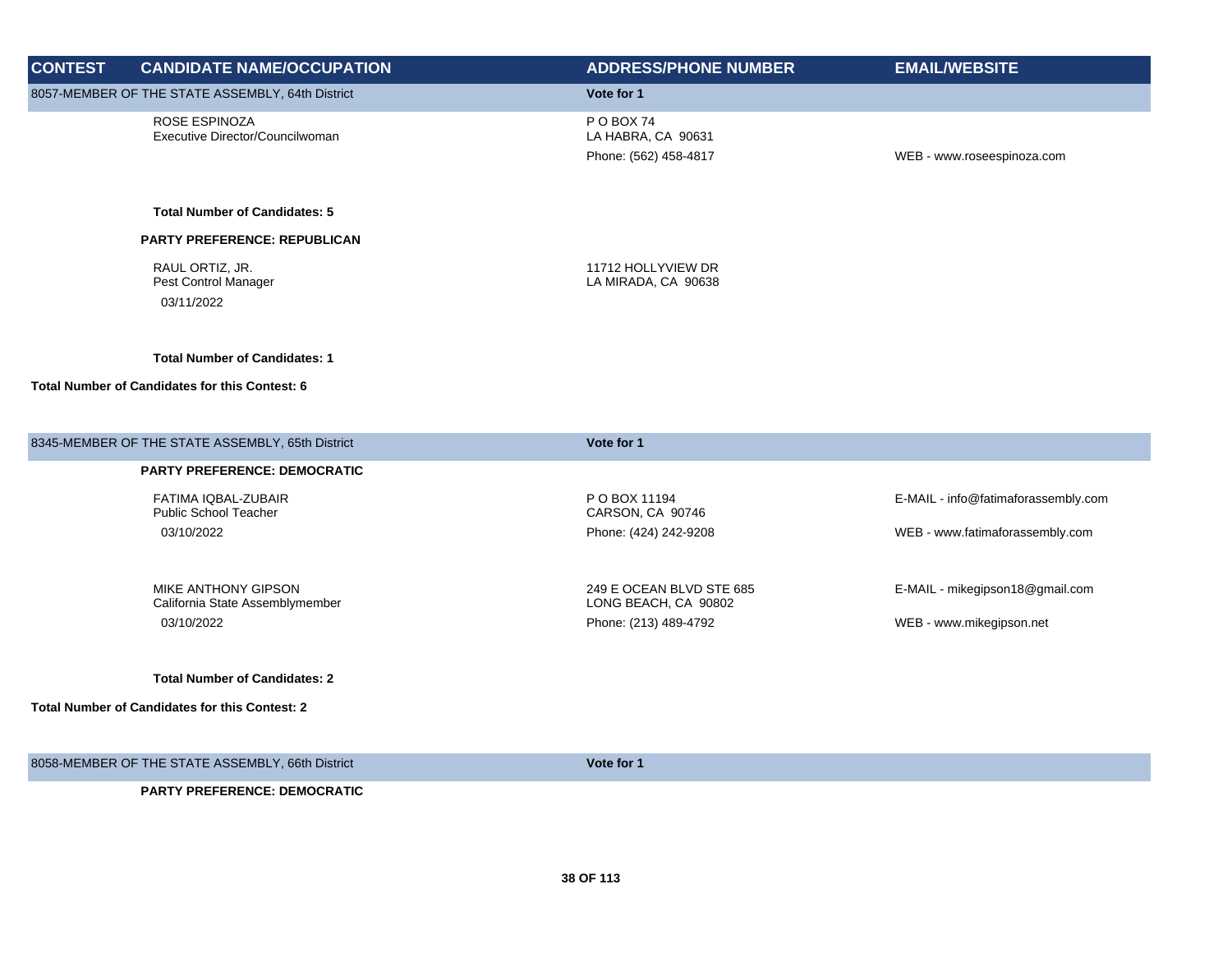| <b>CONTEST</b> | <b>CANDIDATE NAME/OCCUPATION</b>                           | <b>ADDRESS/PHONE NUMBER</b>                                            | <b>EMAIL/WEBSITE</b>           |
|----------------|------------------------------------------------------------|------------------------------------------------------------------------|--------------------------------|
|                | 8058-MEMBER OF THE STATE ASSEMBLY, 66th District           | Vote for 1                                                             |                                |
|                | AL MURATSUCHI<br>South Bay Assemblymember<br>02/25/2022    | P O BOX 4375<br>TORRANCE, CA 90510<br>Phone: (424) 571-3206            | WEB - www.alforassembly.com    |
|                | <b>Total Number of Candidates: 1</b>                       |                                                                        |                                |
|                | PARTY PREFERENCE: REPUBLICAN                               |                                                                        |                                |
|                | <b>GEORGE BARKS</b><br><b>Business Owner</b><br>03/11/2022 | 711 N PROSPECT AVE<br>REDONDO BEACH, CA 90277<br>Phone: (310) 714-6907 | E-MAIL - barkstmracing@aol.com |
|                | <b>Total Number of Candidates: 1</b>                       |                                                                        |                                |
|                | <b>Total Number of Candidates for this Contest: 2</b>      |                                                                        |                                |
|                | 8346-MEMBER OF THE STATE ASSEMBLY, 67th District           | Vote for 1                                                             |                                |
|                | PARTY PREFERENCE: DEMOCRATIC                               |                                                                        |                                |
|                | SHARON QUIRK-SILVA<br>Assemblymember/Teacher               | P O Box 4026<br>Fullerton, CA 92834                                    | E-MAIL - info@sharonquirk.com  |
|                |                                                            |                                                                        | WEB - www.sharonquirksilva.com |
|                | PARAM BRAR<br>Defense Contract Manager                     |                                                                        |                                |
|                | <b>Total Number of Candidates: 2</b>                       |                                                                        |                                |
|                | PARTY PREFERENCE: REPUBLICAN                               |                                                                        |                                |
|                | <b>SOO YOO</b>                                             | 13737 ARTESIA BLVD STE 108                                             |                                |

03/11/2022 Phone: (562) 405-0797

CERRITOS, CA 90703

School Board President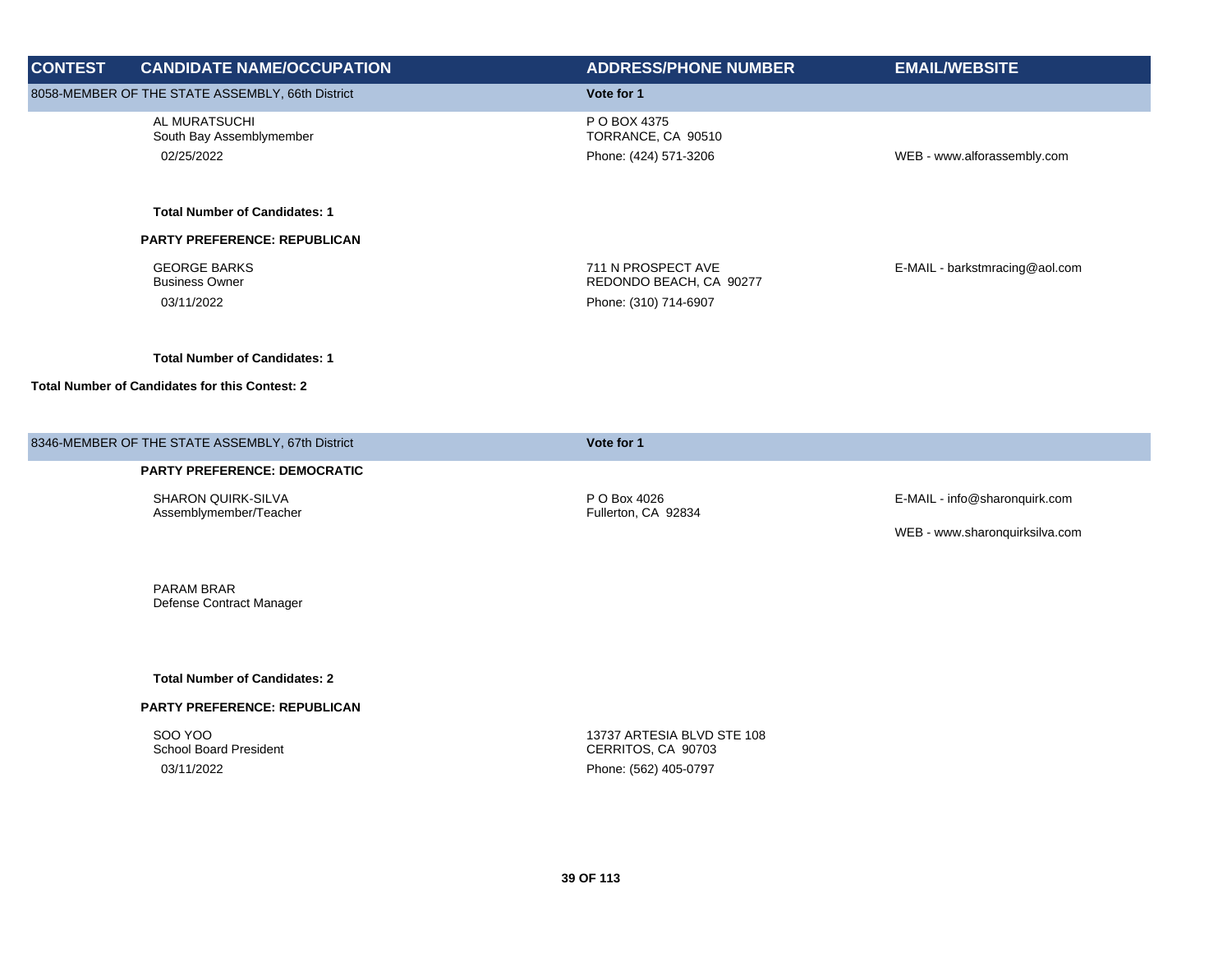| <b>CONTEST</b> | <b>CANDIDATE NAME/OCCUPATION</b>                          | <b>ADDRESS/PHONE NUMBER</b>                                            | <b>EMAIL/WEBSITE</b>                   |
|----------------|-----------------------------------------------------------|------------------------------------------------------------------------|----------------------------------------|
|                | 8346-MEMBER OF THE STATE ASSEMBLY, 67th District          | Vote for 1                                                             |                                        |
|                | <b>SOU MOUA</b><br><b>CAD Designer</b>                    | 6291 SAN FRANCISCO DR<br>BUENA PARK, CA 90620<br>Phone: (714) 234-6003 | E-MAIL - soumoua4assembly@gmail.com    |
|                | <b>Total Number of Candidates: 2</b>                      |                                                                        |                                        |
|                | <b>Total Number of Candidates for this Contest: 4</b>     |                                                                        |                                        |
|                | 8347-MEMBER OF THE STATE ASSEMBLY, 69th District          | Vote for 1                                                             |                                        |
|                | <b>PARTY PREFERENCE: DEMOCRATIC</b>                       |                                                                        |                                        |
|                | <b>JOSH LOWENTHAL</b><br><b>Small Business Owner</b>      | P O BOX 92604<br>LONG BEACH, CA 90809                                  | E-MAIL - brian@joshlowenthal.com       |
|                | 03/09/2022                                                | Phone: (562) 400-1125                                                  | WEB - www.joshlowenthal.com            |
|                | <b>JANET DENISE FOSTER</b>                                | ONE W MANCHESTER BLVD STE 700                                          |                                        |
|                | Healthcare Administrator                                  | INGLEWOOD, CA 90301                                                    |                                        |
|                | 03/04/2022                                                | Phone: (562) 528-5922                                                  | WEB - www.janetdfoster.com             |
|                | AL AUSTIN II<br>Long Beach Councilmember                  | 4805 ATLANTIC AVE #106<br>LONG BEACH, CA 90807                         | E-MAIL - alaustinforassembly@gmail.com |
|                | 03/08/2022                                                | Phone: (562) 682-0243                                                  | WEB - www.alaustinforassembly.org      |
|                | <b>MERRY TAHERI</b><br><b>Citizen Police Commissioner</b> | 249 E OCEAN BLVD #670<br>LONG BEACH, CA 90802                          |                                        |
|                | 03/11/2022                                                | Phone: (562) 983-0815                                                  |                                        |
|                | <b>Total Number of Candidates: 4</b>                      |                                                                        |                                        |
|                | <b>Total Number of Candidates for this Contest: 4</b>     |                                                                        |                                        |
|                |                                                           |                                                                        |                                        |
|                |                                                           |                                                                        |                                        |

8317-CITY OF AVALON GENERAL MUNICIPAL ELECTION Member of the City Council **Vote for no more than 2**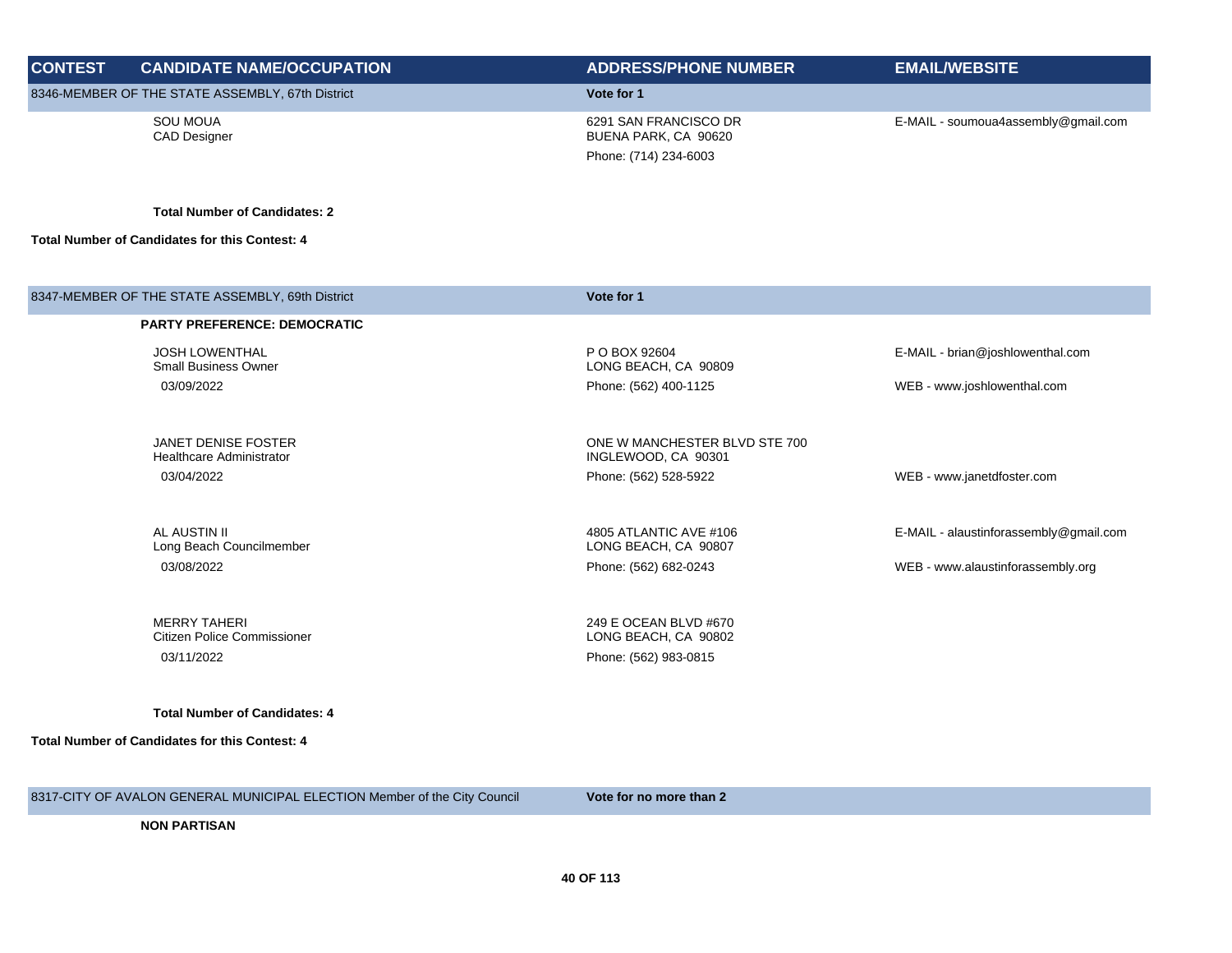| <b>CONTEST</b> | <b>CANDIDATE NAME/OCCUPATION</b>                                          | <b>ADDRESS/PHONE NUMBER</b>                                           | <b>EMAIL/WEBSITE</b> |
|----------------|---------------------------------------------------------------------------|-----------------------------------------------------------------------|----------------------|
|                | 8317-CITY OF AVALON GENERAL MUNICIPAL ELECTION Member of the City Council | Vote for no more than 2                                               |                      |
|                | MICHAEL PONCE                                                             | 100 BANNING DR I-56<br>AVALON, CA 90704<br>Phone: (310) 490-6175      |                      |
|                | <b>OLEY OLSEN</b><br>Retired                                              | 362 MARILLA AVE<br>AVALON, CA 90704<br>Phone: (310) 413-0616          |                      |
|                | <b>MARY SCHICKLING</b>                                                    | 139 WHITTLEY AVE<br>AVALON, CA 90704<br>Phone: (310) 592-0173         |                      |
|                | <b>CARL JOHNSON</b><br>Businessman/Entrepreneur                           | <b>13 CANYON TERRACE</b><br>AVALON, CA 90704<br>Phone: (310) 749-5906 |                      |
|                | <b>Total Number of Candidates: 4</b>                                      |                                                                       |                      |
|                | <b>Total Number of Candidates for this Contest: 4</b>                     |                                                                       |                      |

| 8316-CITY OF AVALON GENERAL MUNICIPAL ELECTION Mayor | Vote for 1                               |
|------------------------------------------------------|------------------------------------------|
| <b>NON PARTISAN</b>                                  |                                          |
| CINDE MACGUGAN-CASSIDY<br>Council Member             | 177 LOWER TERRACE RD<br>AVALON, CA 90704 |
|                                                      | Phone: (310) 200-3563                    |
|                                                      |                                          |
| ANNI MARSHALL<br>Mayor                               | 330 DESCANSO AVE<br>AVALON, CA 90704     |
|                                                      | Phone: (310) 339-2935                    |
|                                                      |                                          |
| <b>Total Number of Candidates: 2</b>                 |                                          |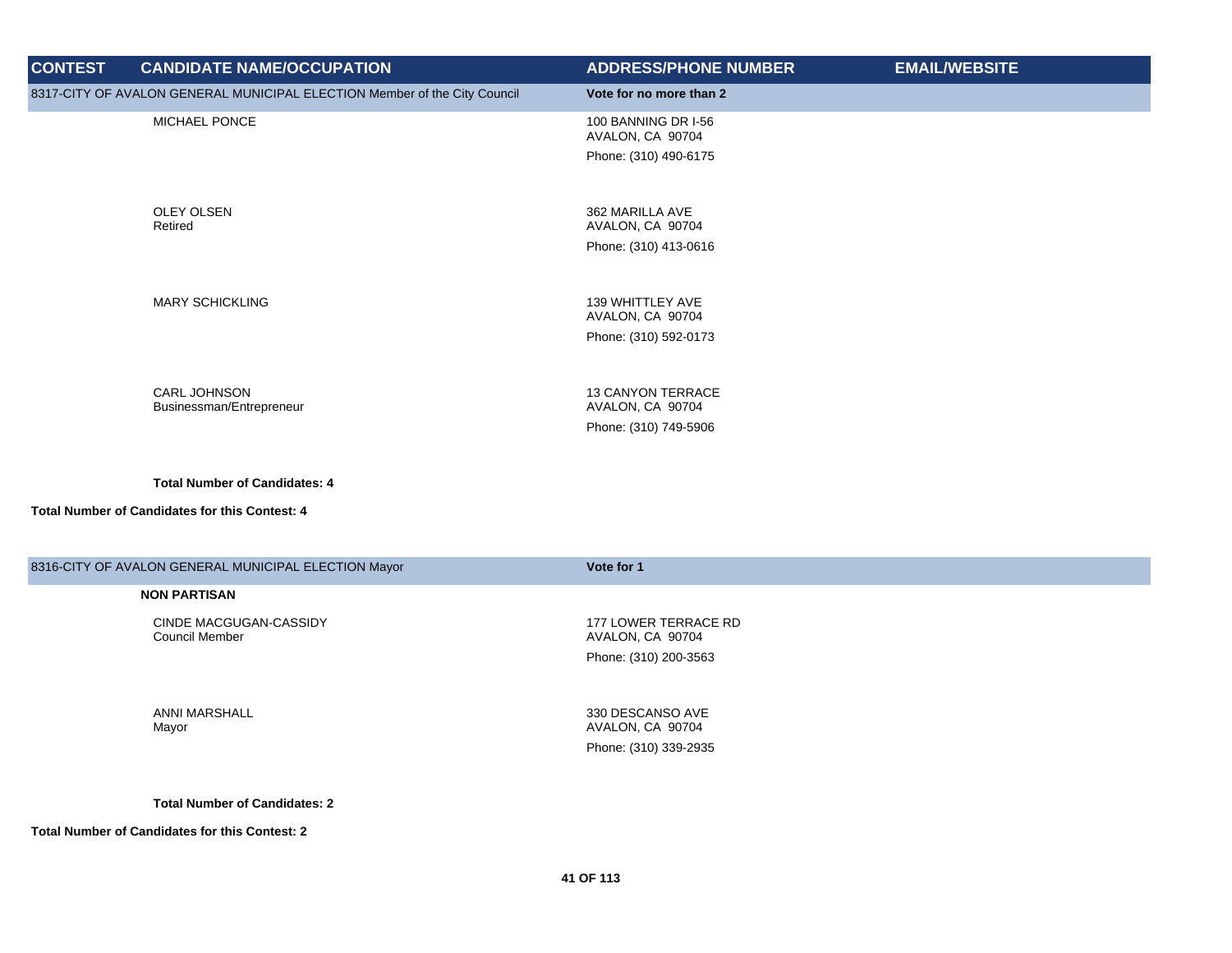| 8275-BELL CITY GENERAL MUNICIPAL ELECTION Member of the City Council          | Vote for no more than 2                                                  |
|-------------------------------------------------------------------------------|--------------------------------------------------------------------------|
| <b>NON PARTISAN</b>                                                           |                                                                          |
| <b>ALICIA ROMERO</b><br>Educator                                              | 6631 FISHBURN AVE<br><b>BELL, CA 90201</b><br>Phone: (562) 200-1060      |
| ANA MARIA QUINTANA<br>Councilwoman/Attorney                                   | 4300 WALNUT ST<br><b>BELL, CA 90201</b><br>Phone: (323) 313-6596         |
| <b>NESTOR ENRIQUE VALENCIA</b><br><b>Healthcare Administrator</b>             | 6248 1/2 BEAR AVE<br><b>BELL, CA 90201</b><br>Phone: (916) 572-4301      |
| MARCOS A. OLIVA<br>Programmer Analyst                                         | P O BOX 1152<br>CUDAHY, CA 90201<br>Phone: (562) 285-7487                |
| <b>Total Number of Candidates: 4</b>                                          |                                                                          |
| Total Number of Candidates for this Contest: 4                                |                                                                          |
| 8276-BEVERLY HILLS CITY GENERAL MUNICIPAL ELECTION Member of the City Council | Vote for no more than 3                                                  |
| <b>NON PARTISAN</b>                                                           |                                                                          |
| SHIVA GORDON BAGHERI<br>Dance Fitness Instructor                              | 9952 ROBBINS DR #102<br>BEVERLY HILLS, CA 90212<br>Phone: (310) 961-7737 |

AKSHAT "AB" BHATIA Real Estate Professional 142 N ARNAZ DR BEVERLY HILLS, CA 90211 Phone: (310) 228-7528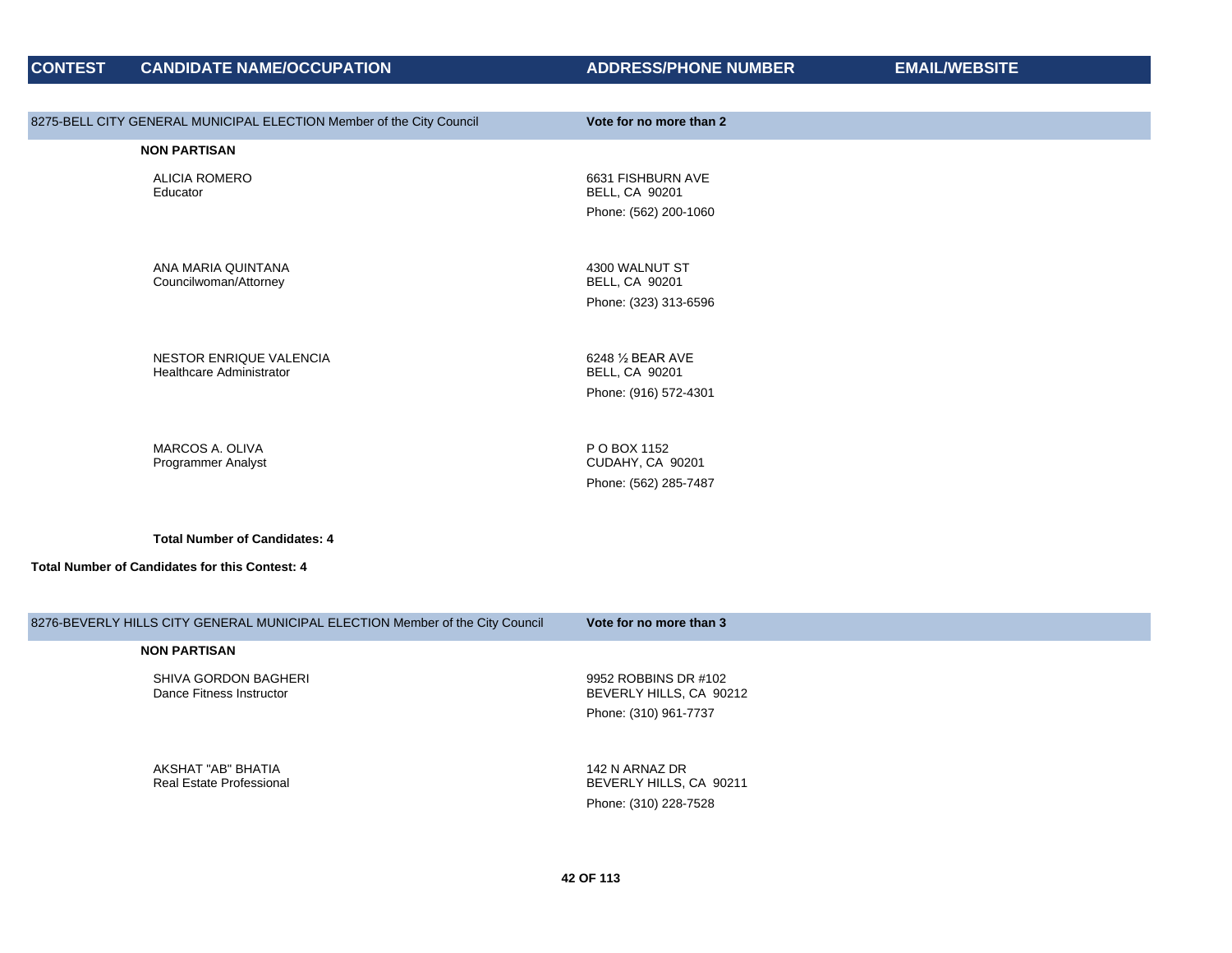| <b>CONTEST</b> | <b>CANDIDATE NAME/OCCUPATION</b>                                              | <b>ADDRESS/PHONE NUMBER</b>                                                | <b>EMAIL/WEBSITE</b> |
|----------------|-------------------------------------------------------------------------------|----------------------------------------------------------------------------|----------------------|
|                | 8276-BEVERLY HILLS CITY GENERAL MUNICIPAL ELECTION Member of the City Council | Vote for no more than 3                                                    |                      |
|                | DARIAN BOJEAUX<br>Attorney                                                    | 123 N PALM DR<br>BEVERLY HILLS, CA 90210<br>Phone: (310) 276-6847          |                      |
|                | <b>LESTER FRIEDMAN</b><br>Beverly Hills Councilmember/Attorney                | 280 S BEVERLY DR #211<br>BEVERLY HILLS, CA 90212<br>Phone: (310) 956-4479  |                      |
|                | <b>KEVIN KUGLEY</b><br>Businessman                                            | 141 S ELM DR #8<br>BEVERLY HILLS, CA 90212<br>Phone: (310) 896-5255        |                      |
|                | ANDY LICHT<br>Businessperson/Beverly Hills Commissioner                       | 132 S LASKY DR STE 200<br>BEVERLY HILLS, CA 90212<br>Phone: (310) 205-5500 |                      |
|                | <b>VERA MARKOWITZ</b><br>Preparedness Community Coordinator                   | 715 N ARDEN DR<br>BEVERLY HILLS, CA 90210<br>Phone: (310) 890-8403         |                      |
|                | JOHN A. MIRISCH<br>Beverly Hills City Councilmember                           | 455 S CLARK DR<br>BEVERLY HILLS, CA 90211<br>Phone: (310) 425-2196         |                      |
|                | SHARONA NAZARIAN<br>Beverly Hills Commissioner/Businesswoman                  | 269 S BEVERLY DR #1441<br>BEVERLY HILLS, CA 90212<br>Phone: (310) 918-7900 |                      |
|                | <b>ROBIN ROWE</b><br>Manager, Financial Services                              | 240 N CRESCENT DR #309<br>BEVERLY HILLS, CA 90210<br>Phone: (323) 535-0952 |                      |
|                |                                                                               |                                                                            |                      |

 **43 OF 113**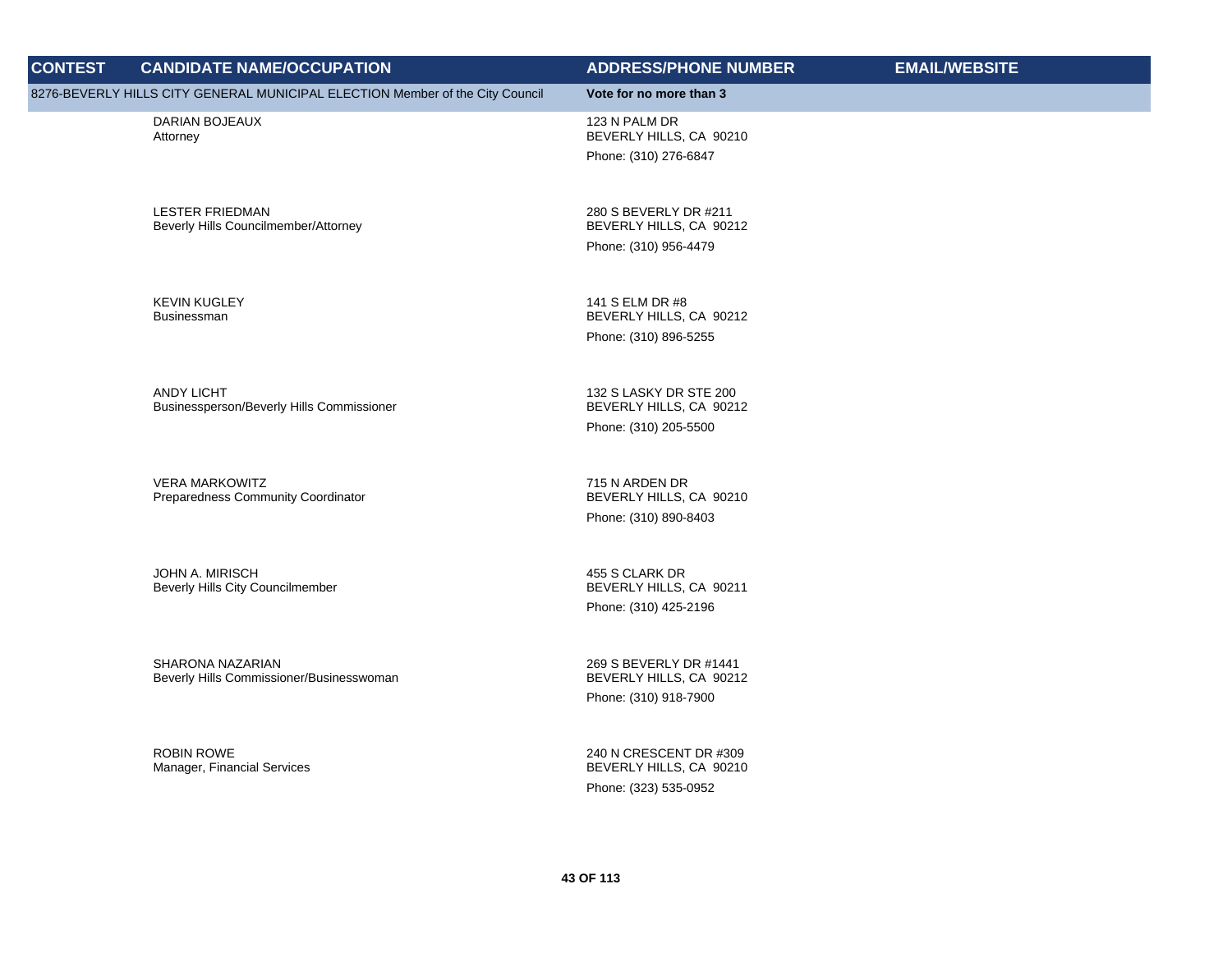| <b>CONTEST</b> | <b>CANDIDATE NAME/OCCUPATION</b>                                              | <b>ADDRESS/PHONE NUMBER</b>             | <b>EMAIL/WEBSITE</b> |
|----------------|-------------------------------------------------------------------------------|-----------------------------------------|----------------------|
|                | 8276-BEVERLY HILLS CITY GENERAL MUNICIPAL ELECTION Member of the City Council | Vote for no more than 3                 |                      |
|                | ROBERT (BOB) WUNDERLICH<br>City Councilmember/Economist                       | P O BOX 3749<br>BEVERLY HILLS, CA 90212 |                      |
|                |                                                                               | Phone: (424) 777-3016                   |                      |

**Total Number of Candidates: 11**

**Total Number of Candidates for this Contest: 11**

| 8318-BEVERLY HILLS CITY GENERAL MUNICIPAL ELECTION City Treasurer | Vote for 1                                          |
|-------------------------------------------------------------------|-----------------------------------------------------|
| <b>NON PARTISAN</b>                                               |                                                     |
| <b>HOWARD S. FISHER</b><br>Treasurer, Beverly Hills               | 345 EL CAMINO DR<br>BEVERLY HILLS, CA 90212         |
|                                                                   | Phone: (310) 980-5974                               |
| JAKE MANASTER<br>Businessperson/Attorney                          | 256 S ROBERTSON BLVD #17<br>BEVERLY HILLS, CA 90211 |
|                                                                   | Phone: (310) 439-8782                               |
| <b>GABRIELLE PANTERA-ROWE</b><br><b>Asset Coordinator</b>         | 240 N CRESCENT DR #309<br>BEVERLY HILLS, CA 90210   |
|                                                                   | Phone: (323) 535-0952                               |
|                                                                   |                                                     |

**Total Number of Candidates: 3**

| 8321-COMMERCE CITY GENERAL MUNICIPAL ELECTION Member of the City Council | Vote for no more than 3                                          |
|--------------------------------------------------------------------------|------------------------------------------------------------------|
| <b>NON PARTISAN</b>                                                      |                                                                  |
| LEONARD MENDOZA<br>Mayor                                                 | 2317 HEPWORTH AVE<br>COMMERCE, CA 90040<br>Phone: (323) 480-0280 |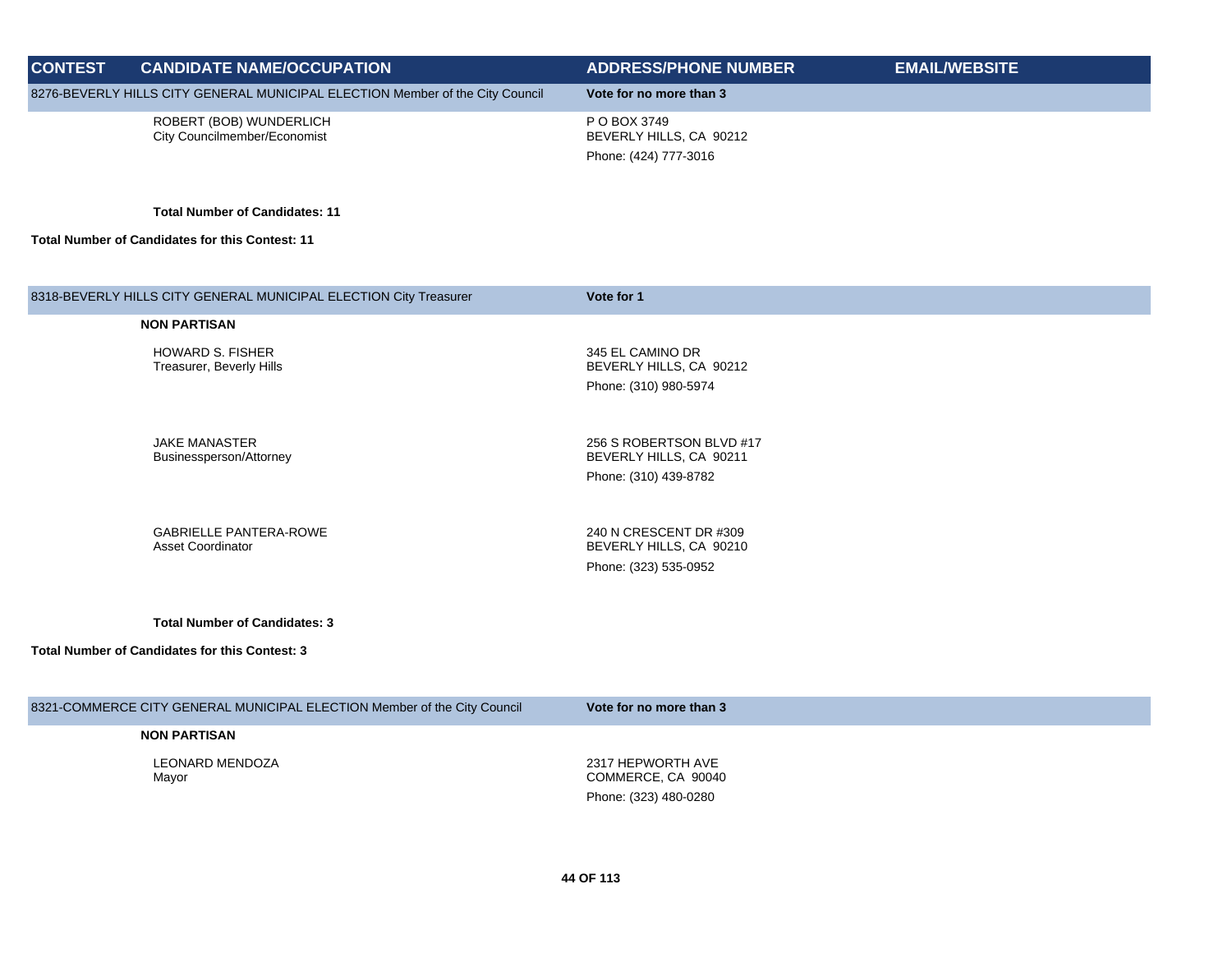| <b>CONTEST</b>                                 | <b>CANDIDATE NAME/OCCUPATION</b>                                         | <b>ADDRESS/PHONE NUMBER</b>                | <b>EMAIL/WEBSITE</b> |
|------------------------------------------------|--------------------------------------------------------------------------|--------------------------------------------|----------------------|
|                                                | 8321-COMMERCE CITY GENERAL MUNICIPAL ELECTION Member of the City Council | Vote for no more than 3                    |                      |
|                                                | <b>KEVIN LAINEZ</b><br>Project Manager/Commissioner                      | 2427 SENTA AVE<br>COMMERCE, CA 90040       |                      |
|                                                |                                                                          | Phone: (323) 426-2082                      |                      |
|                                                |                                                                          |                                            |                      |
|                                                | <b>MIREYA GARCIA</b><br><b>Recreation Facility Director</b>              | 6951 LANTO ST UNIT 2<br>COMMERCE, CA 90040 |                      |
|                                                |                                                                          | Phone: (323) 353-6128                      |                      |
|                                                |                                                                          |                                            |                      |
|                                                | <b>IVAN ALTAMIRANO</b><br>Councilmember/Business Owner                   | 2566 KURT AVE<br>COMMERCE, CA 90040        |                      |
|                                                |                                                                          | Phone: (323) 493-4437                      |                      |
|                                                |                                                                          |                                            |                      |
|                                                | YVETTE GAYTAN<br><b>Certified Paralegal/Notary</b>                       | 5535 E VILLAGE DR<br>COMMERCE, CA 90040    |                      |
|                                                |                                                                          | Phone: (323) 820-7457                      |                      |
|                                                |                                                                          |                                            |                      |
|                                                | ALFONSO GARATE JR.<br><b>Business Owner/Interpreter</b>                  | 2533 GASPAR AVE<br>COMMERCE, CA 90040      |                      |
|                                                |                                                                          | Phone: (323) 314-4403                      |                      |
|                                                |                                                                          |                                            |                      |
|                                                | <b>Total Number of Candidates: 6</b>                                     |                                            |                      |
| Total Number of Candidates for this Contest: 6 |                                                                          |                                            |                      |

## 8359-COVINA CITY GENERAL MUNICIPAL ELECTION Member of the City Council, 1st District **Vote for 1**

#### **NON PARTISAN**

HECTOR DELGADO Labor Relations Representative 854 W CHESTER RD COVINA, CA 91722 Phone: (626) 536-4333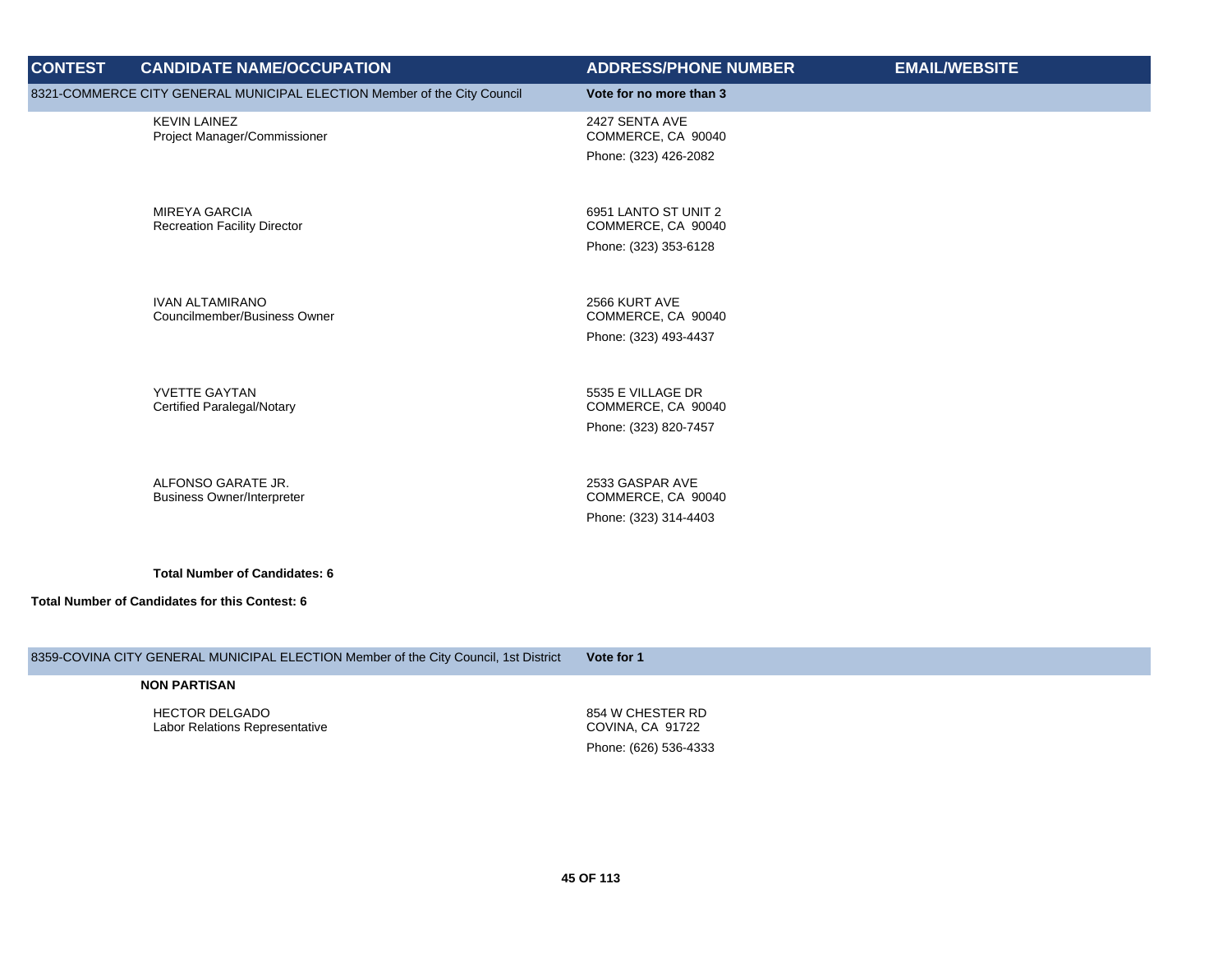| <b>CONTEST</b> | <b>CANDIDATE NAME/OCCUPATION</b>                                                     | <b>ADDRESS/PHONE NUMBER</b>            | <b>EMAIL/WEBSITE</b> |
|----------------|--------------------------------------------------------------------------------------|----------------------------------------|----------------------|
|                | 8359-COVINA CITY GENERAL MUNICIPAL ELECTION Member of the City Council, 1st District | Vote for 1                             |                      |
|                | <b>MARTIN DOMINGUEZ</b><br>Social Worker                                             | 1140 W GLENTANA ST<br>COVINA, CA 91722 |                      |
|                |                                                                                      | Phone: (626) 223-2961                  |                      |

JONATHON HARRIS Chief Labor Officer

**Total Number of Candidates: 3**

#### **Total Number of Candidates for this Contest: 3**

### 8360-COVINA CITY GENERAL MUNICIPAL ELECTION Member of the City Council, 3rd District **Vote for 1**

#### **NON PARTISAN**

DAMIAN CATALAN CEO

230 N SHADYGLEN DR COVINA, CA 91724 Phone: (626) 433-3898

VICTOR LINARES Councilman/Entrepreneur

1520 E COLVER PL COVINA, CA 91724 Phone: (626) 483-2667

JOSEPH "JOE" RODRIGUEZ Community Organizer/Businessman

**Total Number of Candidates: 3**

**Total Number of Candidates for this Contest: 3**

8361-COVINA CITY GENERAL MUNICIPAL ELECTION Member of the City Council, 5th District **Vote for 1**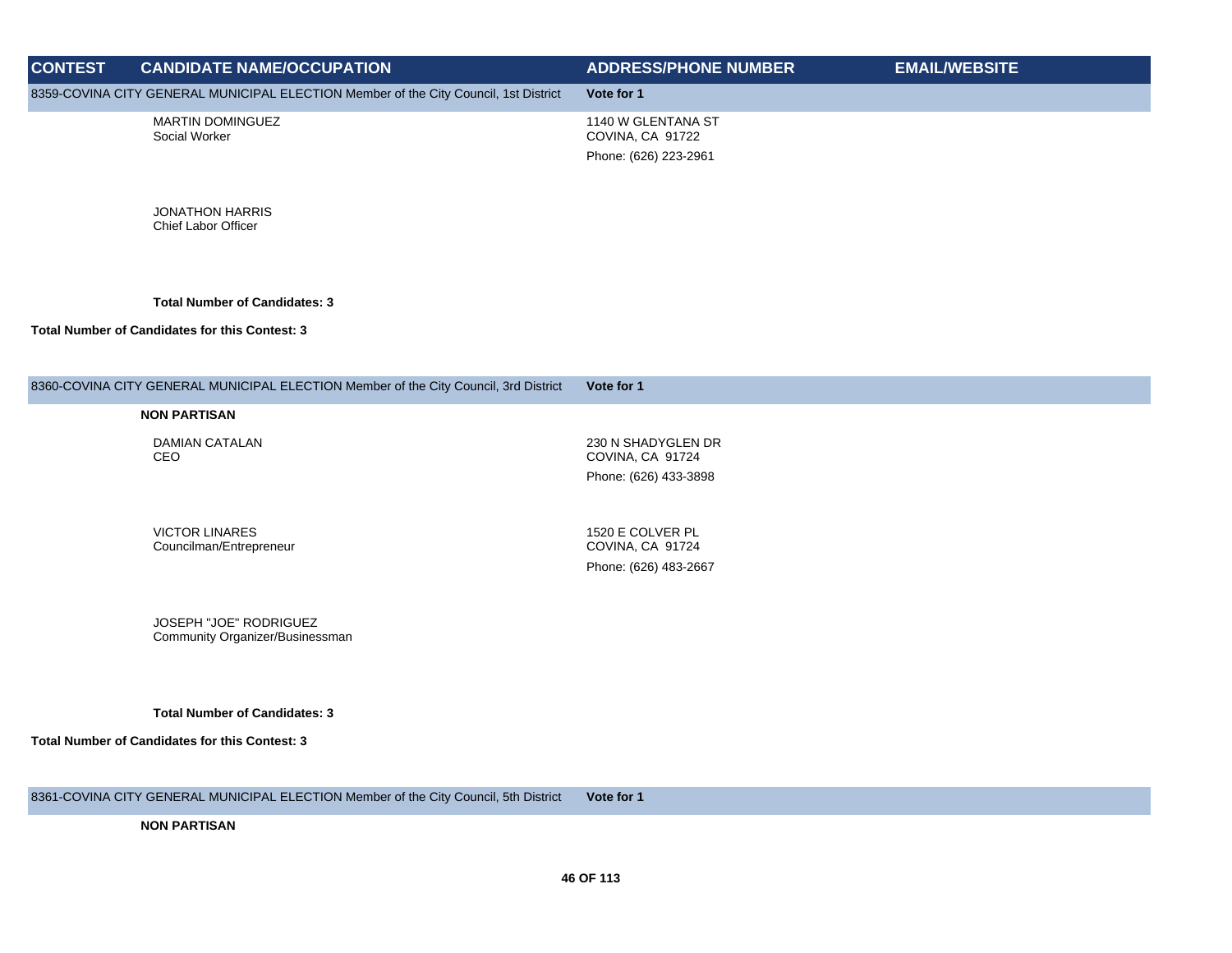| <b>CONTEST</b> | <b>CANDIDATE NAME/OCCUPATION</b>                                                     | <b>ADDRESS/PHONE NUMBER</b>               | <b>EMAIL/WEBSITE</b> |
|----------------|--------------------------------------------------------------------------------------|-------------------------------------------|----------------------|
|                | 8361-COVINA CITY GENERAL MUNICIPAL ELECTION Member of the City Council, 5th District | Vote for 1                                |                      |
|                | JOHN C. KING<br>Councilmember/Business Manager                                       | 657 S CHAPARRO RD<br>COVINA, CA 91724     |                      |
|                |                                                                                      | Phone: (626) 201-7726                     |                      |
|                | <b>Total Number of Candidates: 1</b>                                                 |                                           |                      |
|                | Total Number of Candidates for this Contest: 1                                       |                                           |                      |
|                |                                                                                      |                                           |                      |
|                | 8286-COVINA CITY GENERAL MUNICIPAL ELECTION City Clerk                               | Vote for 1                                |                      |
|                | <b>NON PARTISAN</b>                                                                  |                                           |                      |
|                | ANDREW "DREW" ALEMAN<br>Professor/Board Member                                       | 214 E BELLBROOK ST<br>COVINA, CA 91722    |                      |
|                |                                                                                      | Phone: (626) 393-3317                     |                      |
|                | MARY LOU WALCZAK                                                                     |                                           |                      |
|                | Incumbent                                                                            |                                           |                      |
|                |                                                                                      | Phone: (626) 512-5931                     |                      |
|                | <b>Total Number of Candidates: 2</b>                                                 |                                           |                      |
|                | <b>Total Number of Candidates for this Contest: 2</b>                                |                                           |                      |
|                |                                                                                      |                                           |                      |
|                | 8285-COVINA CITY GENERAL MUNICIPAL ELECTION City Treasurer                           | Vote for 1                                |                      |
|                | <b>NON PARTISAN</b>                                                                  |                                           |                      |
|                | <b>GEOFFREY COBBETT</b>                                                              | 768 N 4TH AVE                             |                      |
|                | Incumbent                                                                            | COVINA, CA 91723<br>Phone: (626) 201-3168 |                      |
|                |                                                                                      |                                           |                      |
|                | <b>NEIL POLZIN</b>                                                                   |                                           |                      |
|                | <b>Business Manager/Educator</b>                                                     |                                           |                      |
|                |                                                                                      | Phone: (626) 502-7320                     |                      |
|                |                                                                                      |                                           |                      |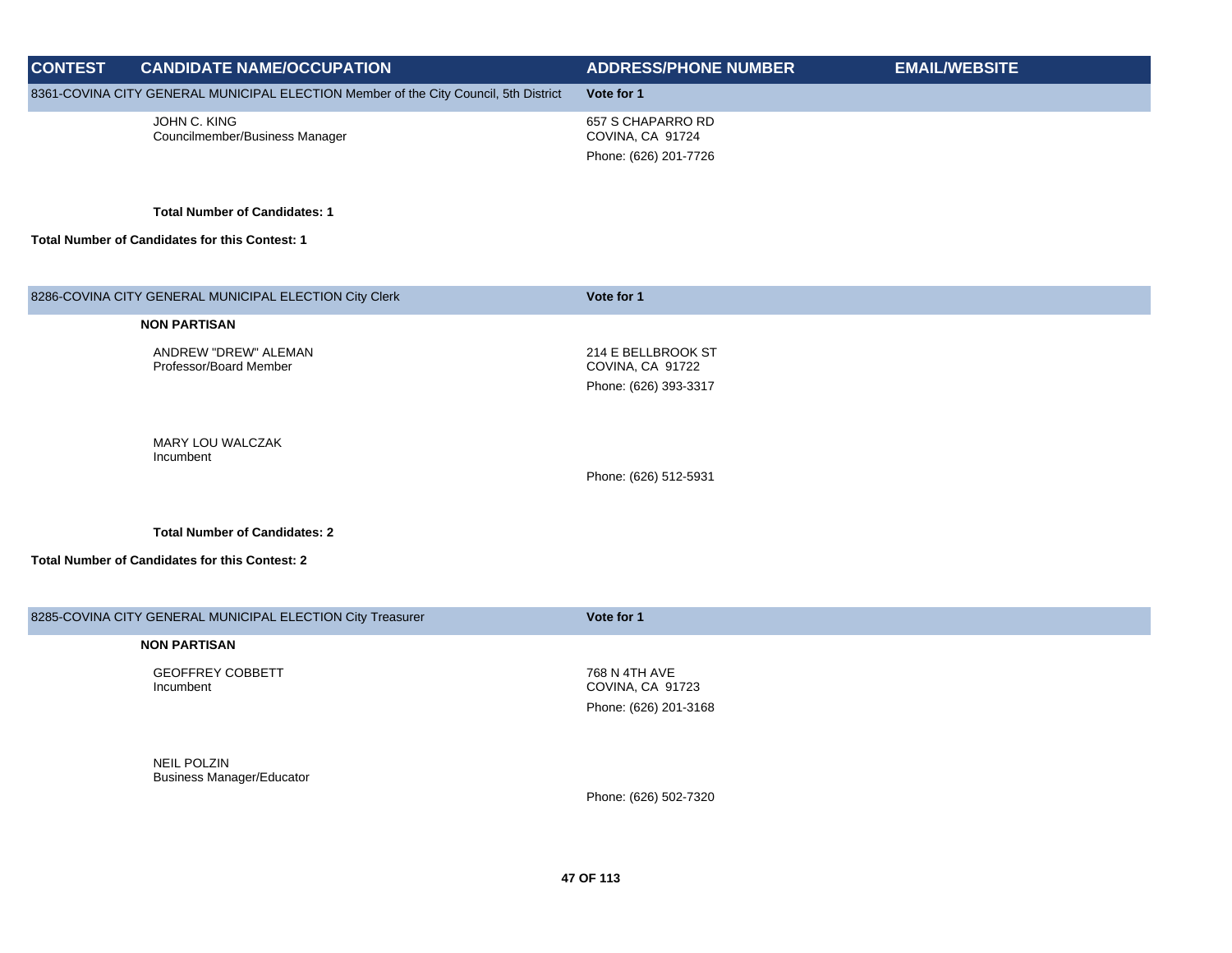| <b>CONTEST</b> | <b>CANDIDATE NAME/OCCUPATION</b>                                                       | <b>ADDRESS/PHONE NUMBER</b>                                    | <b>EMAIL/WEBSITE</b> |
|----------------|----------------------------------------------------------------------------------------|----------------------------------------------------------------|----------------------|
|                | 8285-COVINA CITY GENERAL MUNICIPAL ELECTION City Treasurer                             | Vote for 1                                                     |                      |
|                | <b>Total Number of Candidates: 2</b>                                                   |                                                                |                      |
|                | <b>Total Number of Candidates for this Contest: 2</b>                                  |                                                                |                      |
|                | 8325-GARDENA CITY GENERAL MUNICIPAL ELECTION City Clerk                                | Vote for 1                                                     |                      |
|                | <b>NON PARTISAN</b>                                                                    |                                                                |                      |
|                | <b>MINA SEMENZA</b><br><b>City Clerk</b>                                               | 1700 W 162ND ST<br>GARDENA, CA 90247<br>Phone: (310) 849-4361  |                      |
|                | <b>Total Number of Candidates: 1</b>                                                   |                                                                |                      |
|                | Total Number of Candidates for this Contest: 1                                         |                                                                |                      |
|                | 8324-GARDENA CITY GENERAL MUNICIPAL ELECTION City Treasurer                            | Vote for 1                                                     |                      |
|                | <b>NON PARTISAN</b>                                                                    |                                                                |                      |
|                | KATHLEEN SUSAN EVANS<br><b>Business Owner</b>                                          | 1109 W 133RD ST<br>GARDENA, CA 90247<br>Phone: (818) 635-5419  |                      |
|                | LOUIS ENRIQUEZ<br>Financial Counselor/Businessowner                                    | 15861 JUPITER PL<br>GARDENA, CA 90249<br>Phone: (310) 755-9078 |                      |
|                | <b>GUY HAJIME MATO</b><br>Businessman                                                  | 1623 W 168TH ST<br>GARDENA, CA 90247<br>Phone: (310) 678-4866  |                      |
|                | <b>Total Number of Candidates: 3</b><br>Total Number of Candidates for this Contest: 3 |                                                                |                      |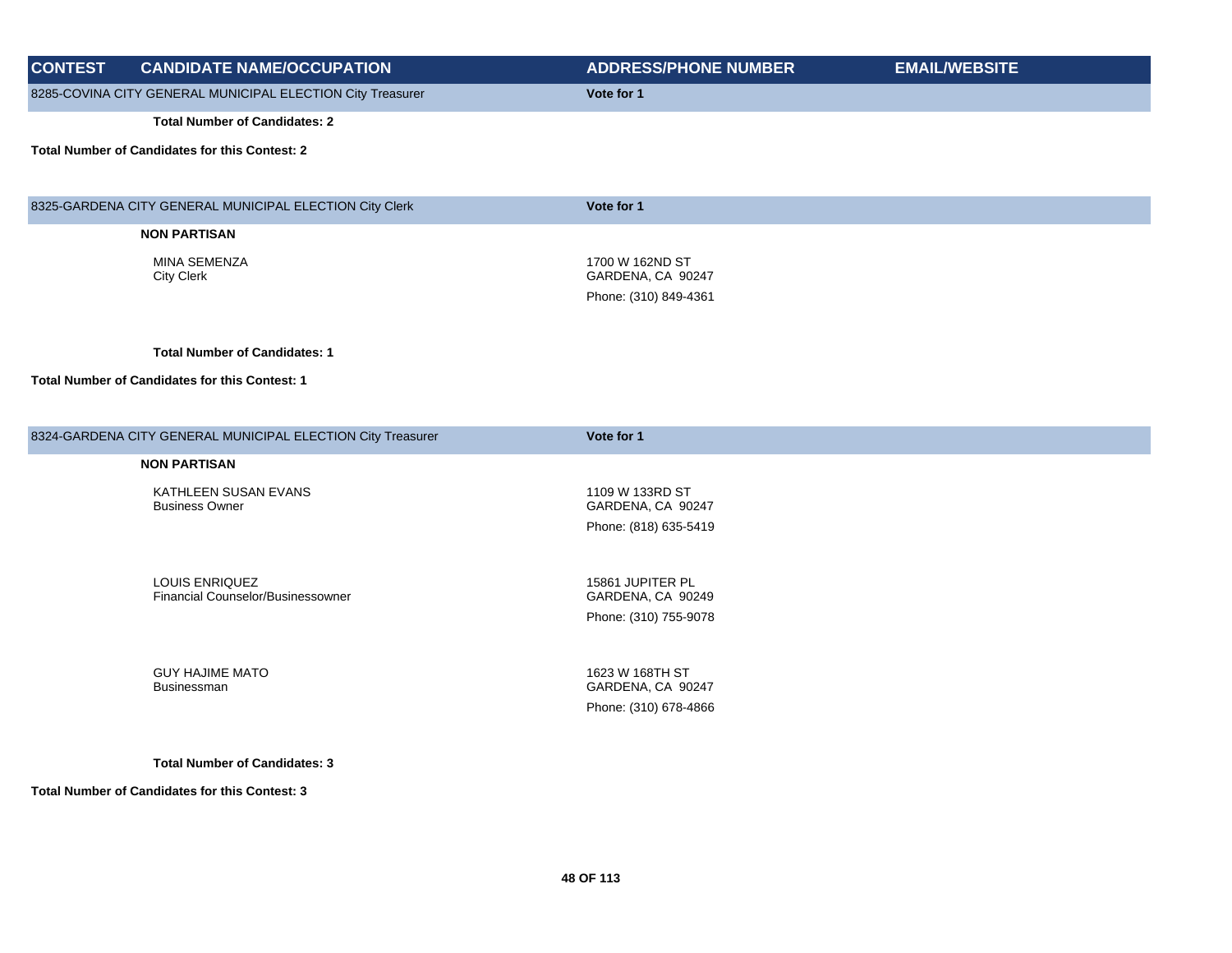| <b>CONTEST</b> | <b>CANDIDATE NAME/OCCUPATION</b>                                                       | <b>ADDRESS/PHONE NUMBER</b>                                        | <b>EMAIL/WEBSITE</b> |
|----------------|----------------------------------------------------------------------------------------|--------------------------------------------------------------------|----------------------|
|                | 8322-GARDENA CITY GENERAL MUNICIPAL ELECTION Member of the City Council                | Vote for no more than 2                                            |                      |
|                | <b>NON PARTISAN</b>                                                                    |                                                                    |                      |
|                | HAROUT (ART) KASKANIAN<br>Incumbent                                                    | 14301 S WESTERN AVE<br>GARDENA, CA 90249<br>Phone: (310) 600-2550  |                      |
|                | <b>WANDA LOVE</b><br><b>Chamber Director/Businessowner</b>                             | P O BOX 470817<br>LOS ANGELES, CA 90047<br>Phone: (310) 930-6232   |                      |
|                | RODNEY G. TANAKA<br>Incumbent                                                          | 15908 S LA SALLE AVE<br>GARDENA, CA 90247<br>Phone: (310) 561-2020 |                      |
|                | <b>Total Number of Candidates: 3</b><br>Total Number of Candidates for this Contest: 3 |                                                                    |                      |
|                | 8323-GARDENA CITY GENERAL MUNICIPAL ELECTION Mayor                                     | Vote for 1                                                         |                      |
|                | <b>NON PARTISAN</b>                                                                    |                                                                    |                      |
|                | <b>TASHA CERDA</b><br>Mayor                                                            | 2912 W 139TH PL<br>GARDENA, CA 90249<br>Phone: (424) 246-8389      |                      |
|                | <b>Total Number of Candidates: 1</b>                                                   |                                                                    |                      |
|                | <b>Total Number of Candidates for this Contest: 1</b>                                  |                                                                    |                      |
|                | <b>8888 OLENEALE OITY OFNED AL MUNICIPAL FLEOTION ON OLD</b>                           | $M = 1 - R = 1$                                                    |                      |

8326-GLENDALE CITY GENERAL MUNICIPAL ELECTION City Clerk **Vote for 1**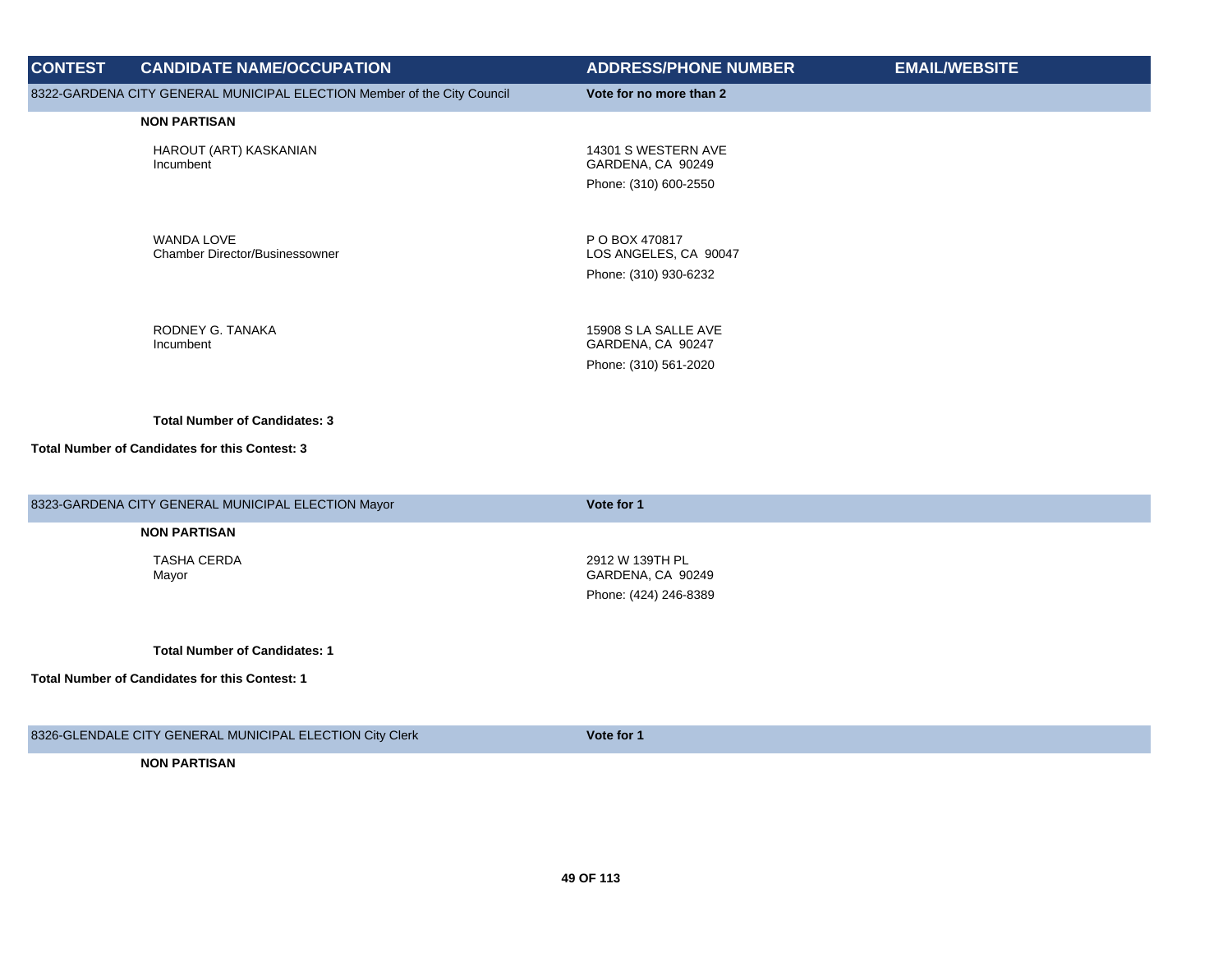| <b>CONTEST</b> | <b>CANDIDATE NAME/OCCUPATION</b>                                         | <b>ADDRESS/PHONE NUMBER</b>                                          | <b>EMAIL/WEBSITE</b> |
|----------------|--------------------------------------------------------------------------|----------------------------------------------------------------------|----------------------|
|                | 8326-GLENDALE CITY GENERAL MUNICIPAL ELECTION City Clerk                 | Vote for 1                                                           |                      |
|                | SUZIE ABAJIAN<br>Professor/Mom/Mathematician                             | 230 S JACKSON ST #106<br>GLENDALE, CA 91205<br>Phone: (818) 720-0107 |                      |
|                |                                                                          |                                                                      |                      |
|                | <b>GREG KRIKORIAN</b><br><b>GUSD Boardmember/Clerk</b>                   | 1321 RAYMOND AVE<br>GLENDALE, CA 91201                               |                      |
|                | <b>Total Number of Candidates: 2</b>                                     |                                                                      |                      |
|                | <b>Total Number of Candidates for this Contest: 2</b>                    |                                                                      |                      |
|                | 8328-GLENDALE CITY GENERAL MUNICIPAL ELECTION City Treasurer             | Vote for 1                                                           |                      |
|                | <b>NON PARTISAN</b>                                                      |                                                                      |                      |
|                | <b>RAFI MANOUKIAN</b><br><b>City Treasurer</b>                           | 1430 BELLEAU RD<br>GLENDALE, CA 91206                                |                      |
|                | <b>Total Number of Candidates: 1</b>                                     |                                                                      |                      |
|                | <b>Total Number of Candidates for this Contest: 1</b>                    |                                                                      |                      |
|                | 8327-GLENDALE CITY GENERAL MUNICIPAL ELECTION Member of the City Council | Vote for no more than 3                                              |                      |
|                | <b>NON PARTISAN</b>                                                      |                                                                      |                      |
|                | JORDAN HENRY<br>Landscape Architect                                      | 4855 CHERYL AVE<br>GLENDALE, CA 91214                                |                      |
|                |                                                                          | Phone: (260) 580-6665                                                |                      |
|                | <b>VREJ AGAJANIAN</b><br>Councilmember/TV Executive                      | 2812 N VERDUGO RD<br>GLENDALE, CA 91201                              |                      |

Phone: (818) 468-6666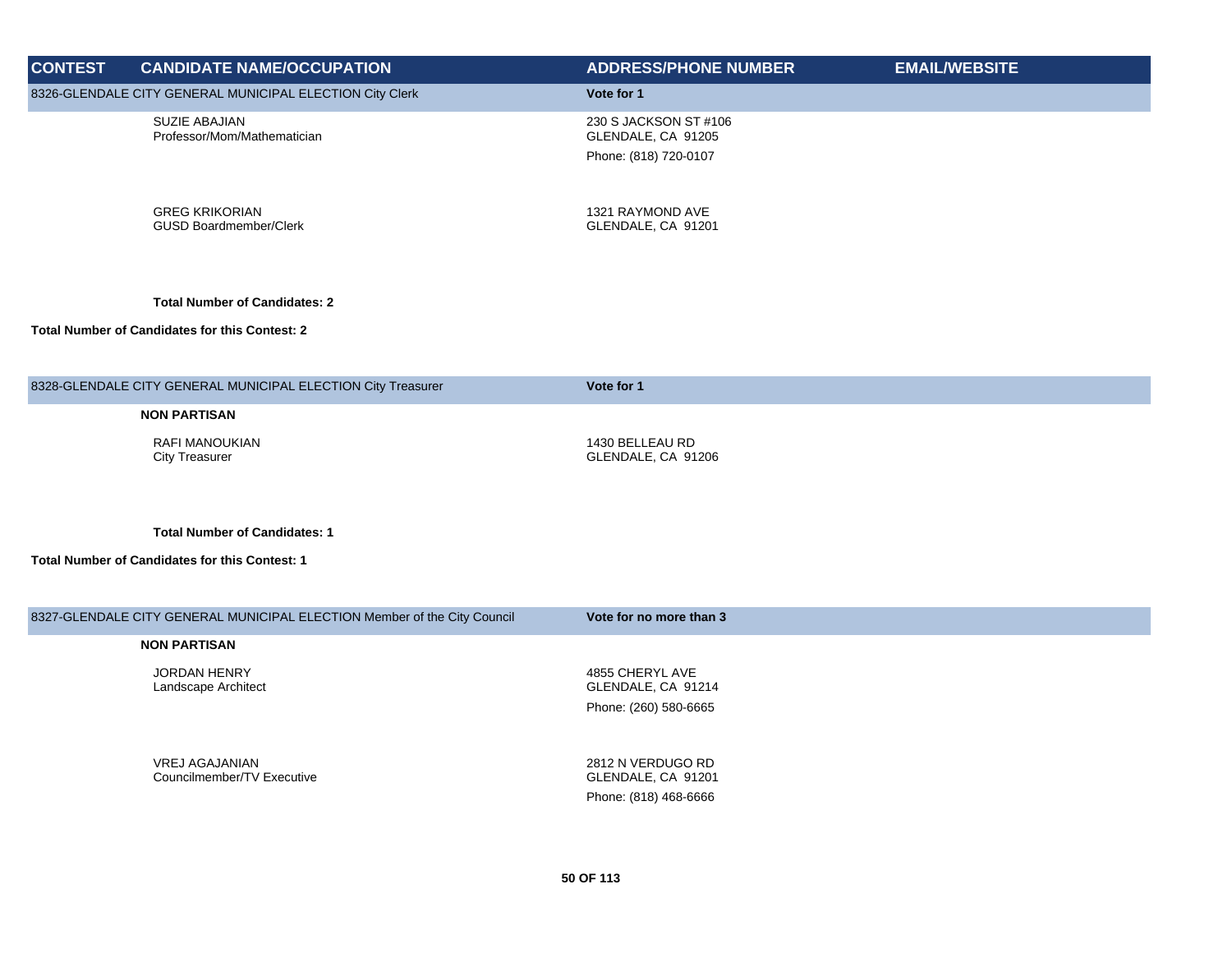| <b>CONTEST</b> | <b>CANDIDATE NAME/OCCUPATION</b>                                         | <b>ADDRESS/PHONE NUMBER</b>                                               | <b>EMAIL/WEBSITE</b> |
|----------------|--------------------------------------------------------------------------|---------------------------------------------------------------------------|----------------------|
|                | 8327-GLENDALE CITY GENERAL MUNICIPAL ELECTION Member of the City Council | Vote for no more than 3                                                   |                      |
|                | ANITA QUIÑONEZ GABRIELIAN<br><b>Small Business Owner</b>                 | 1721 HIAWATHA DR<br>GLENDALE, CA 91208<br>Phone: (818) 642-4620           |                      |
|                | <b>ELEN ASATRYAN</b><br>Businesswoman/Community Organizer                | 1146 N CENTRAL AVE #213<br>GLENDALE, CA 91202<br>Phone: (818) 523-8389    |                      |
|                | ARA JAMES NAJARIAN<br><b>Glendale City Councilmember</b>                 | 1415 SUNSHINE DR<br>GLENDALE, CA 91208<br>Phone: (818) 549-0808           |                      |
|                | <b>DAN BROTMAN</b><br><b>Glendale City Councilmember</b>                 | 1641 FERNBROOK PL<br>GLENDALE, CA 91208<br>Phone: (949) 228-2001          |                      |
|                | ISABEL VALENCIA-TEVANYAN<br><b>Community Volunteer</b>                   | 1305 N COLUMBUS AVE #109<br>GLENDALE, CA 91202<br>Phone: (818) 433-0733   |                      |
|                | <b>KAREN KWAK</b><br>Small Businesswoman/Educator                        | 124 W GARFIELD AVE APT 1/2<br>GLENDALE, CA 91204<br>Phone: (747) 215-0692 |                      |
|                | <b>Total Number of Candidates: 8</b>                                     |                                                                           |                      |
|                | Total Number of Candidates for this Contest: 8                           |                                                                           |                      |

8329-HUNTINGTON PARK CITY GENERAL MUNICIPAL ELECTION Member of the City Council **Vote for no more than 2**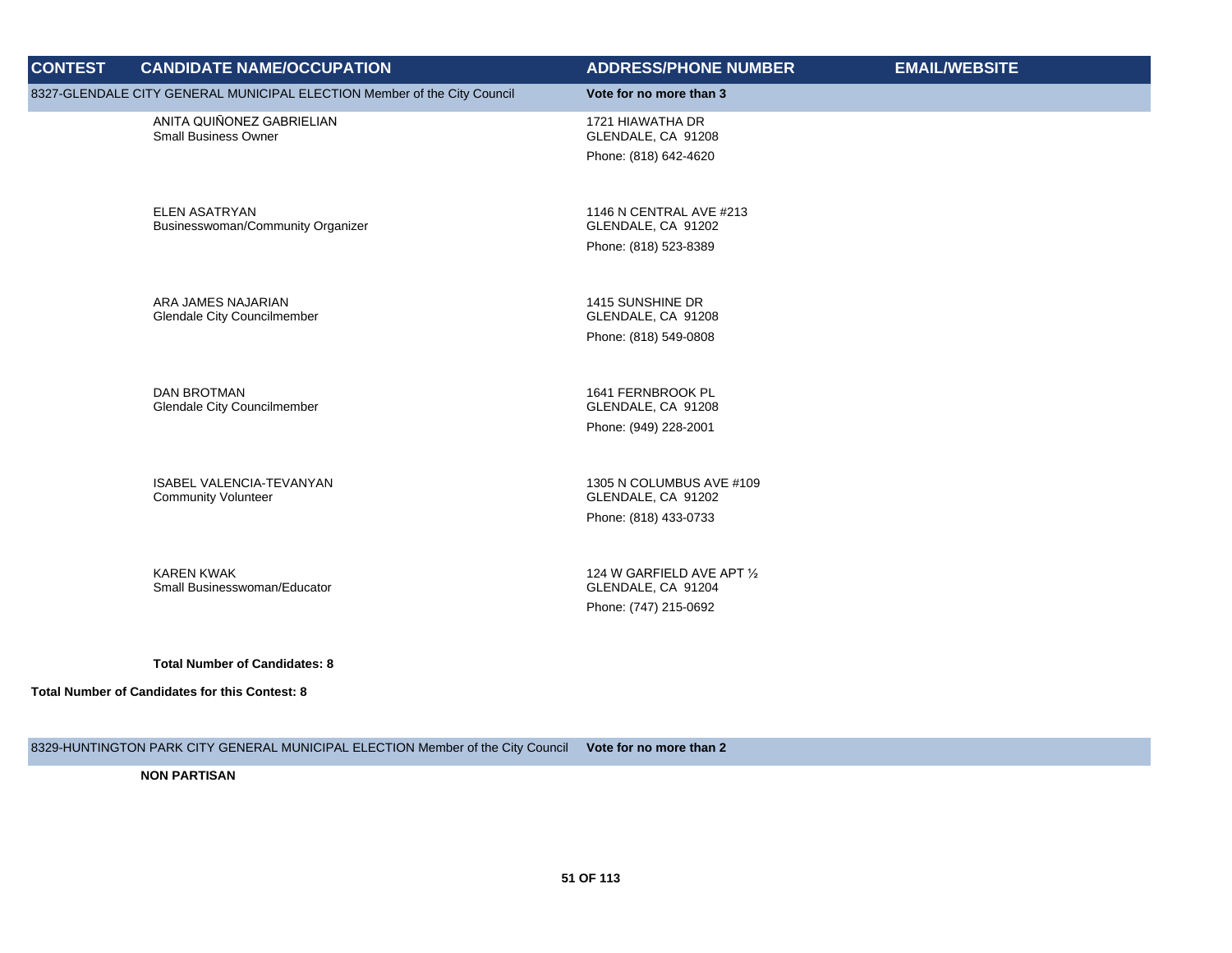| <b>CONTEST</b> | <b>CANDIDATE NAME/OCCUPATION</b>                                                | <b>ADDRESS/PHONE NUMBER</b>                             | <b>EMAIL/WEBSITE</b> |
|----------------|---------------------------------------------------------------------------------|---------------------------------------------------------|----------------------|
|                | 8329-HUNTINGTON PARK CITY GENERAL MUNICIPAL ELECTION Member of the City Council | Vote for no more than 2                                 |                      |
|                | <b>KARINA MACIAS</b><br>Councilmember/IHSS Caregiver                            | 2411 E GAGE AVE<br>HUNTINGTON PARK, CA 90255            |                      |
|                |                                                                                 | Phone: (323) 947-6898                                   |                      |
|                | MANUEL "MANNY" AVILA<br>Councilmember/Business Owner                            | 6608 PASSAIC ST<br>HUNTINGTON PARK, CA 90255            |                      |
|                |                                                                                 | Phone: (323) 588-2528                                   |                      |
|                | <b>VICENTE CADENA</b><br><b>US Postal Employee</b>                              | 6438 ARBUTUS AVE<br>HUNTINGTON PARK, CA 90255           |                      |
|                |                                                                                 | Phone: (323) 810-6974                                   |                      |
|                | <b>Total Number of Candidates: 3</b>                                            |                                                         |                      |
|                | Total Number of Candidates for this Contest: 3                                  |                                                         |                      |
| Council        | 8280-LA CAÑADA FLINTRIDGE CITY GENERAL MUNICIPAL ELECTION Member of the City    | Vote for no more than 2                                 |                      |
|                | <b>NON PARTISAN</b>                                                             |                                                         |                      |
|                | MICHAEL DAVITT<br>Councilmember/Local Businessowner                             | 5034 OCEAN VIEW BLVD<br>LA CAÑADA FLINTRIDGE, CA 91011  |                      |
|                |                                                                                 | Phone: (818) 236-3626                                   |                      |
|                | JOHN "JACK" SCHAEDEL<br>Attorney/Business Owner                                 | 3983 ROBIN HILL RD<br>LA CAÑADA FLINTRIDGE, CA 91011    |                      |
|                |                                                                                 | Phone: (818) 434-2190                                   |                      |
|                | <b>KIM BOWMAN</b>                                                               | 951 VISTA DEL VALLE RD                                  |                      |
|                | Nonprofit Attorney/Commissioner                                                 | LA CAÑADA FLINTRIDGE, CA 91011<br>Phone: (818) 495-5055 |                      |
|                |                                                                                 |                                                         |                      |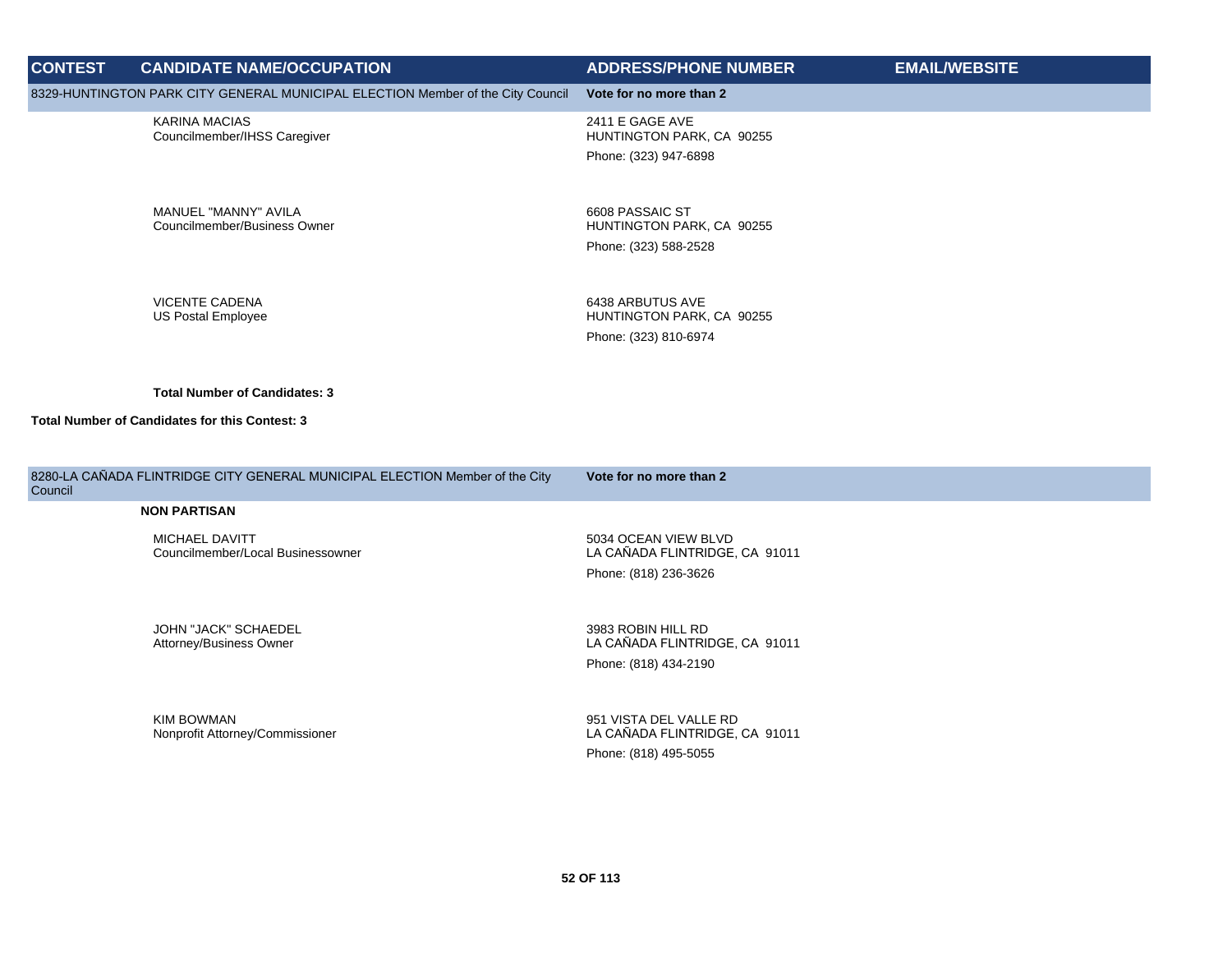| <b>CONTEST</b>  | <b>CANDIDATE NAME/OCCUPATION</b>                                               | <b>ADDRESS/PHONE NUMBER</b>                                                     | <b>EMAIL/WEBSITE</b> |
|-----------------|--------------------------------------------------------------------------------|---------------------------------------------------------------------------------|----------------------|
| Council         | 8280-LA CAÑADA FLINTRIDGE CITY GENERAL MUNICIPAL ELECTION Member of the City   | Vote for no more than 2                                                         |                      |
|                 | <b>MARIJA DECKER</b><br>Attorney/Parks and Recreation Commissioner             | 4402 EL CAMINO CORTO<br>LA CAÑADA FLINTRIDGE, CA 91011<br>Phone: (818) 314-7834 |                      |
|                 |                                                                                |                                                                                 |                      |
|                 | <b>Total Number of Candidates: 4</b>                                           |                                                                                 |                      |
|                 | <b>Total Number of Candidates for this Contest: 4</b>                          |                                                                                 |                      |
|                 |                                                                                |                                                                                 |                      |
| <b>District</b> | 8250-LA MIRADA CITY GENERAL MUNICIPAL ELECTION Member of the City Council, 2nd | Vote for 1                                                                      |                      |
|                 | <b>NON PARTISAN</b>                                                            |                                                                                 |                      |
|                 | DAVID CONSTANTINE<br>Technology Executive/Businessman                          | 15405 LA FORTUNA DR<br>LA MIRADA, CA 90638                                      |                      |
|                 |                                                                                | Phone: (714) 856-1934                                                           |                      |

CHRIS PFLANZER Business Owner/Educator

14503 ARANZA DR LA MIRADA, CA 90638 Phone: (714) 553-6770

ANDREW SAREGA Incumbent

15335 SAN BRUNO DR LA MIRADA, CA 90638 Phone: (714) 931-8386

**Total Number of Candidates: 3**

**Total Number of Candidates for this Contest: 3**

8299-LA VERNE CITY GENERAL MUNICIPAL ELECTION Member of the City Council, 1st District **Vote for 1**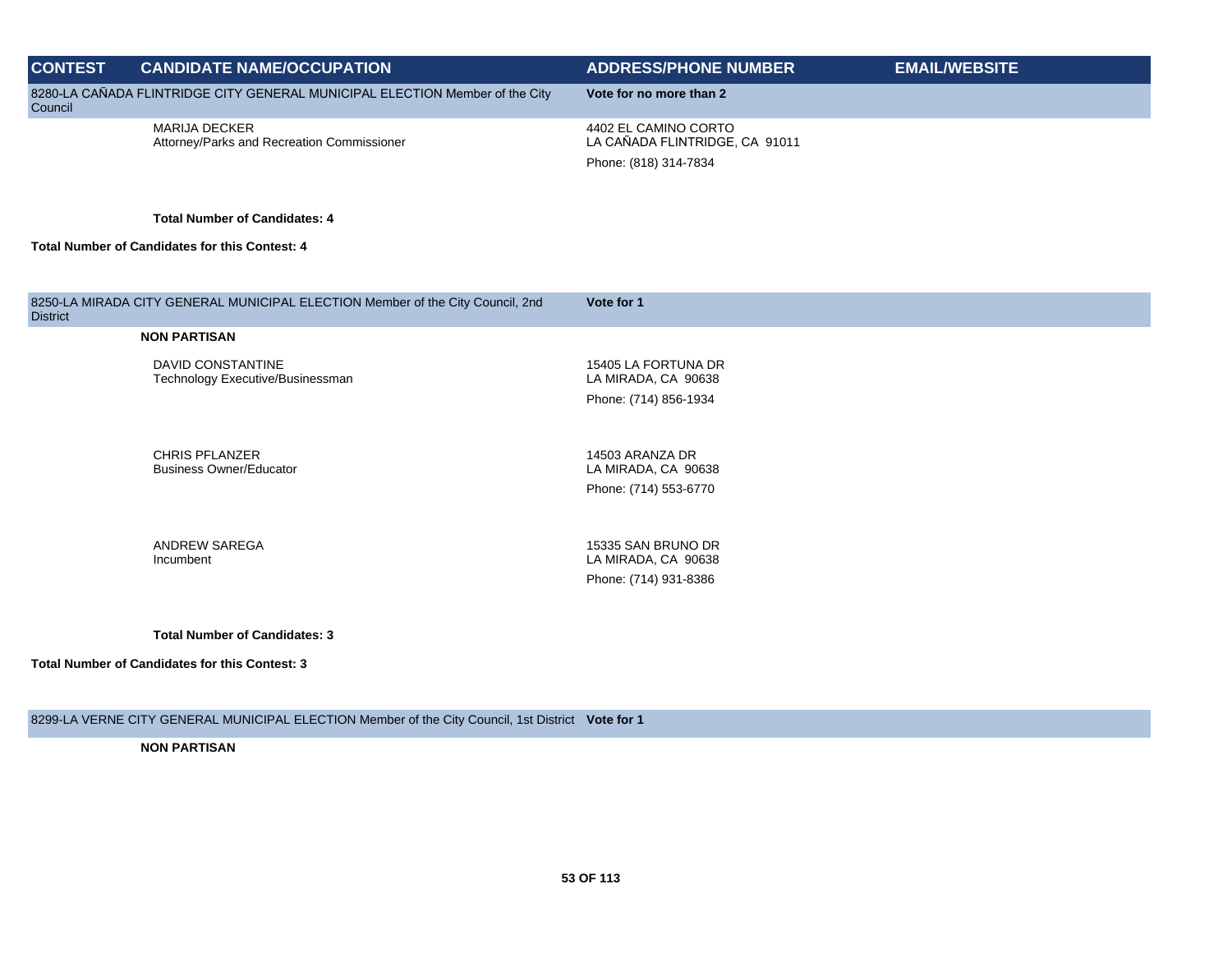## **CONTEST CANDIDATE NAME/OCCUPATION ADDRESS/PHONE NUMBER EMAIL/WEBSITE** 8299-LA VERNE CITY GENERAL MUNICIPAL ELECTION Member of the City Council, 1st District **Vote for 1** MUIR DAVIS Incumbent 2649 SECOND ST LA VERNE, CA 91750 Phone: (909) 493-9028 STEVEN FRANK JOHNSON La Verne Insurance Broker 2571 THIRD ST LA VERNE, CA 91750 Phone: (909) 593-6357 **Total Number of Candidates: 2 Total Number of Candidates for this Contest: 2**

#### 8300-LA VERNE CITY GENERAL MUNICIPAL ELECTION Member of the City Council, 3rd District **Vote for 1**

#### **NON PARTISAN**

M. JOSEPH GABALDON Business Executive

2529 AMHERST ST LA VERNE, CA 91750 Phone: (818) 402-7797

MESHAL "KASH" KASHIFALGHITA Police/Military

6663 SHEMIRAN ST LA VERNE, CA 91750 Phone: (213) 453-7635

**Total Number of Candidates: 2**

**Total Number of Candidates for this Contest: 2**

8301-LA VERNE CITY GENERAL MUNICIPAL ELECTION Member of the City Council, 4th District **Vote for 1**

### **NON PARTISAN**

ESTELLA V. MALDONADO Cyber Risk Engineer

1225 RUGGLES ST LA VERNE, CA 91750 Phone: (626) 757-7421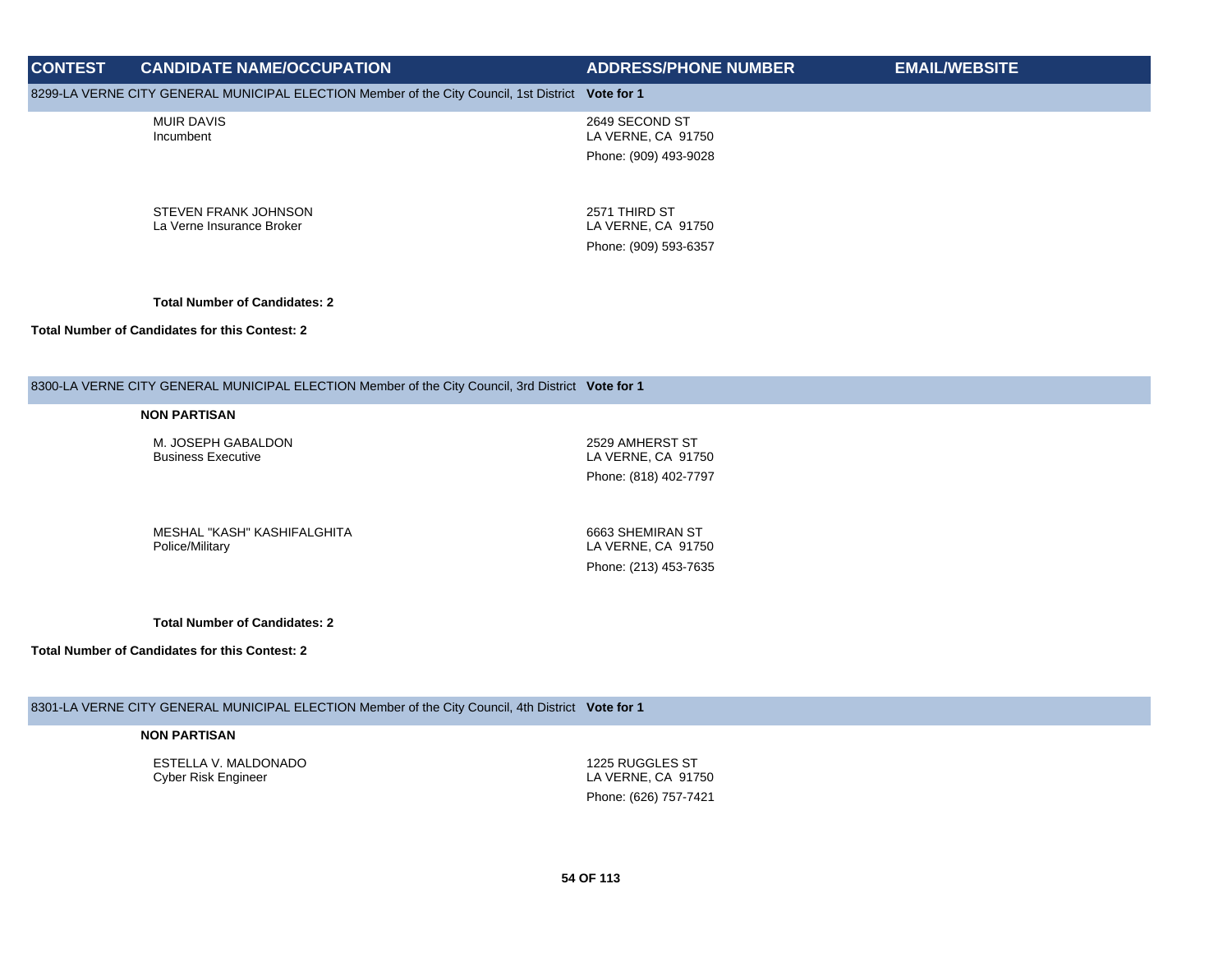| <b>CONTEST</b>  | <b>CANDIDATE NAME/OCCUPATION</b>                                                                  | <b>ADDRESS/PHONE NUMBER</b>                                     | <b>EMAIL/WEBSITE</b> |
|-----------------|---------------------------------------------------------------------------------------------------|-----------------------------------------------------------------|----------------------|
|                 | 8301-LA VERNE CITY GENERAL MUNICIPAL ELECTION Member of the City Council, 4th District Vote for 1 |                                                                 |                      |
|                 | TIM HEPBURN<br>Incumbent                                                                          | 2230 VIA DEL SOL<br>LA VERNE, CA 91750<br>Phone: (714) 981-7973 |                      |
|                 | <b>RICH GILL</b><br>Photographer/Videographer                                                     | 4911 CORAL WAY<br>LA VERNE, CA 91750<br>Phone: (213) 819-0223   |                      |
|                 | <b>Total Number of Candidates: 3</b>                                                              |                                                                 |                      |
|                 | <b>Total Number of Candidates for this Contest: 3</b>                                             |                                                                 |                      |
|                 |                                                                                                   |                                                                 |                      |
| <b>District</b> | 8270-LAKEWOOD CITY GENERAL MUNICIPAL ELECTION Member of the City Council, 1st                     | Vote for 1                                                      |                      |
|                 | <b>NON PARTISAN</b>                                                                               |                                                                 |                      |
|                 | MICHELLE HAMLIN<br>Homeschooler/Realtor                                                           | 2408 DANELAND ST<br>LAKEWOOD, CA 90712<br>Phone: (310) 367-0463 |                      |
|                 | <b>TODD ROGERS</b><br>Lakewood Council Member                                                     | 4045 BOUTON DR<br>LAKEWOOD, CA 90712<br>Phone: (562) 496-3559   |                      |
|                 | <b>Total Number of Candidates: 2</b><br><b>Total Number of Candidates for this Contest: 2</b>     |                                                                 |                      |
|                 | 8271-LAKEWOOD CITY GENERAL MUNICIPAL ELECTION Member of the City Council, 2nd                     | Vote for 1                                                      |                      |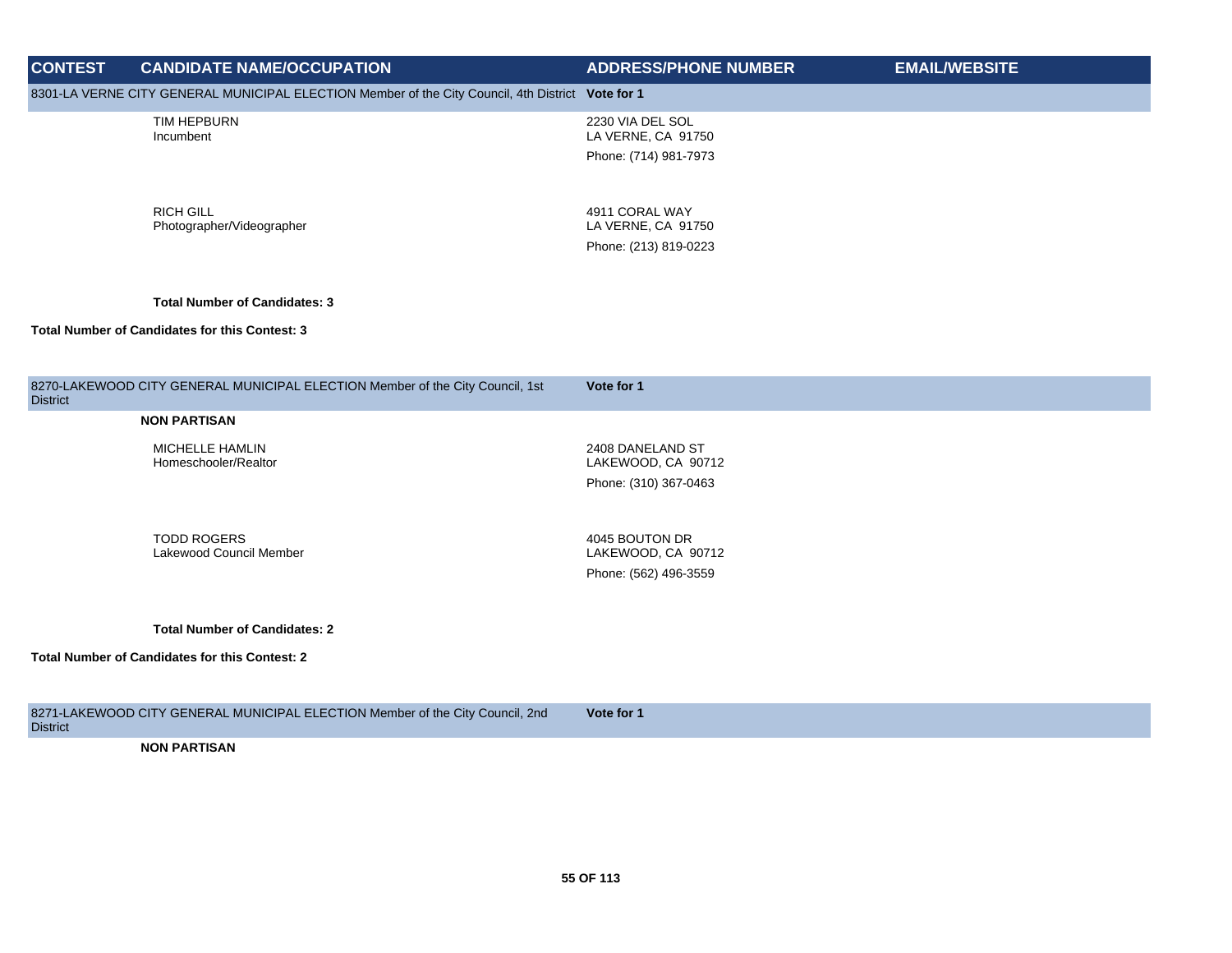| <b>CONTEST</b>  | <b>CANDIDATE NAME/OCCUPATION</b>                                              | <b>ADDRESS/PHONE NUMBER</b>            | <b>EMAIL/WEBSITE</b> |
|-----------------|-------------------------------------------------------------------------------|----------------------------------------|----------------------|
| <b>District</b> | 8271-LAKEWOOD CITY GENERAL MUNICIPAL ELECTION Member of the City Council, 2nd | Vote for 1                             |                      |
|                 | <b>STEVE CROFT</b><br>Lakewood City Councilmember                             | 5907 CASTANA AVE<br>LAKEWOOD, CA 90712 |                      |
|                 |                                                                               | Phone: (562) 630-7118                  |                      |
|                 | LAURA SANCHEZ RAMIREZ<br>School Board Member                                  | 6122 PEARCE AVE<br>LAKEWOOD, CA 90712  |                      |
|                 |                                                                               |                                        |                      |
|                 | <b>GREGORY SLAUGHTER</b><br><b>Retired Police Lieutenant</b>                  | 5023 LORELEI AVE<br>LAKEWOOD, CA 90712 |                      |
|                 |                                                                               | Phone: (562) 925-9099                  |                      |
|                 | <b>Total Number of Candidates: 3</b>                                          |                                        |                      |
|                 | Total Number of Candidates for this Contest: 3                                |                                        |                      |
| <b>District</b> | 8272-LAKEWOOD CITY GENERAL MUNICIPAL ELECTION Member of the City Council, 5th | Vote for 1                             |                      |
|                 | <b>NON PARTISAN</b>                                                           |                                        |                      |
|                 | <b>CASSANDRA CHASE</b><br>Nonprofit Director                                  |                                        |                      |
|                 |                                                                               | Phone: (310) 893-0899                  |                      |
|                 | <b>VERONICA LUCIO</b><br>Music Teacher/Commissioner                           | 21106 SEELEY PL<br>LAKEWOOD, CA 90715  |                      |
|                 |                                                                               | Phone: (562) 384-9427                  |                      |
|                 | <b>Total Number of Candidates: 2</b>                                          |                                        |                      |
|                 | <b>Total Number of Candidates for this Contest: 2</b>                         |                                        |                      |
|                 |                                                                               |                                        |                      |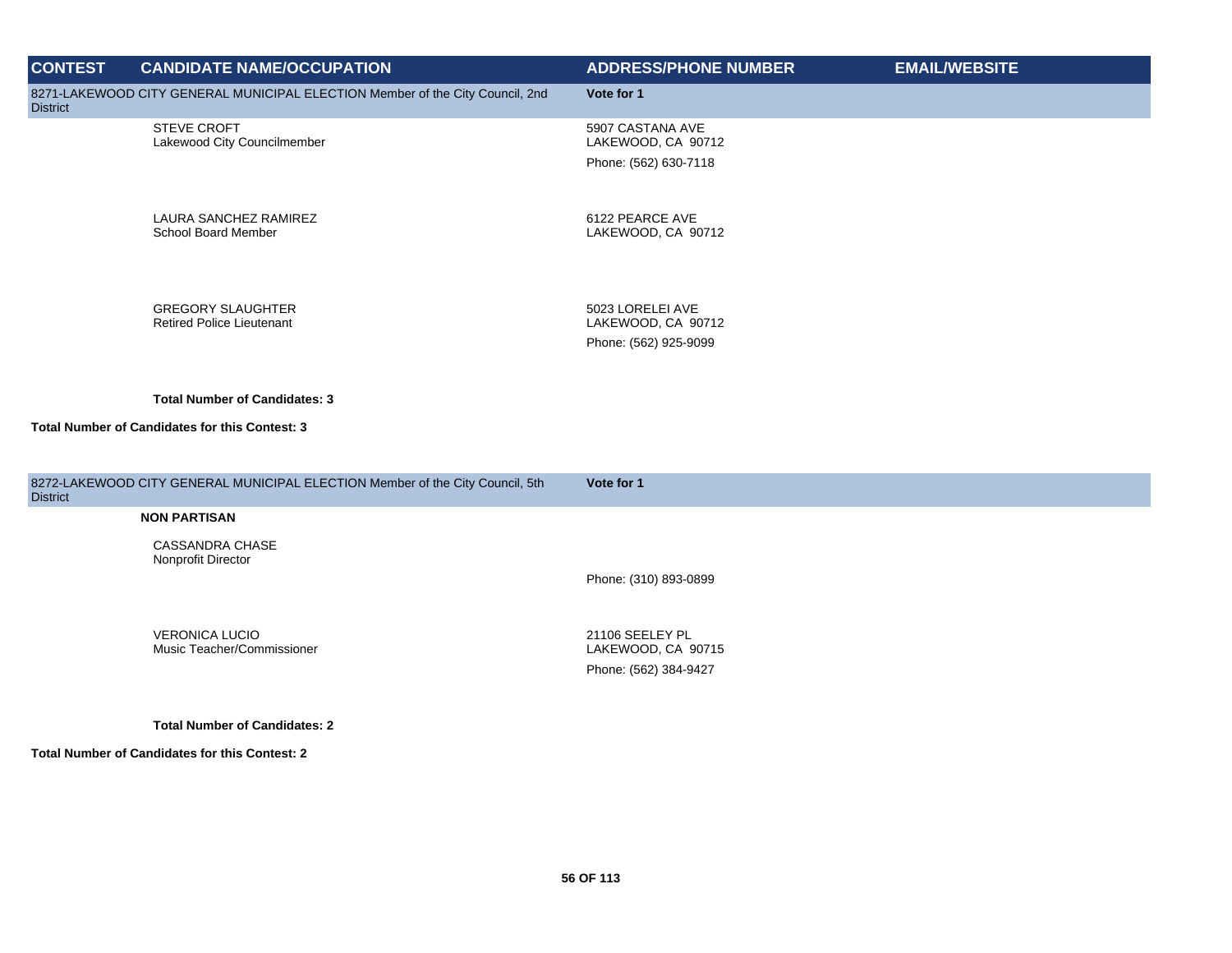| <b>CONTEST</b> | <b>CANDIDATE NAME/OCCUPATION</b>                                 | <b>ADDRESS/PHONE NUMBER</b> | <b>EMAIL/WEBSITE</b>                   |
|----------------|------------------------------------------------------------------|-----------------------------|----------------------------------------|
|                | 8259-LONG BEACH CITY PRIMARY NOMINATING ELECTION City Attorney   | Vote for 1                  |                                        |
|                | <b>NON PARTISAN</b>                                              |                             |                                        |
|                | <b>GERRIE SCHIPSKE</b>                                           |                             | E-MAIL - gerrie@schipske4lb.com        |
|                | Administrative/Regulatory Attorney                               | Phone: (562) 201-1296       |                                        |
|                |                                                                  |                             |                                        |
|                | <b>DAWN MCINTOSH</b>                                             |                             | E-MAIL - iorellana@gouldorellana.com   |
|                | <b>Assistant City Attorney</b>                                   | Phone: (213) 489-4792       |                                        |
|                |                                                                  |                             |                                        |
|                | <b>Total Number of Candidates: 2</b>                             |                             |                                        |
|                | <b>Total Number of Candidates for this Contest: 2</b>            |                             |                                        |
|                |                                                                  |                             |                                        |
|                | 8260-LONG BEACH CITY PRIMARY NOMINATING ELECTION City Auditor    | Vote for 1                  |                                        |
|                |                                                                  |                             |                                        |
|                | <b>NON PARTISAN</b>                                              |                             |                                        |
|                | LAURA L. DOUD<br>Long Beach City Auditor                         |                             | E-MAIL - lauraforlongbeach@yahoo.com   |
|                |                                                                  | Phone: (562) 577-5292       |                                        |
|                |                                                                  |                             |                                        |
|                | <b>DANIEL MILES</b><br><b>Certified Public Accountant</b>        |                             | E-MAIL - danmilesauditor2022@gmail.com |
|                |                                                                  | Phone: (562) 485-4618       |                                        |
|                |                                                                  |                             |                                        |
|                | <b>Total Number of Candidates: 2</b>                             |                             |                                        |
|                | <b>Total Number of Candidates for this Contest: 2</b>            |                             |                                        |
|                |                                                                  |                             |                                        |
|                | 8261-LONG BEACH CITY PRIMARY NOMINATING ELECTION City Prosecutor | Vote for 1                  |                                        |
|                | <b>NON PARTISAN</b>                                              |                             |                                        |
|                |                                                                  |                             |                                        |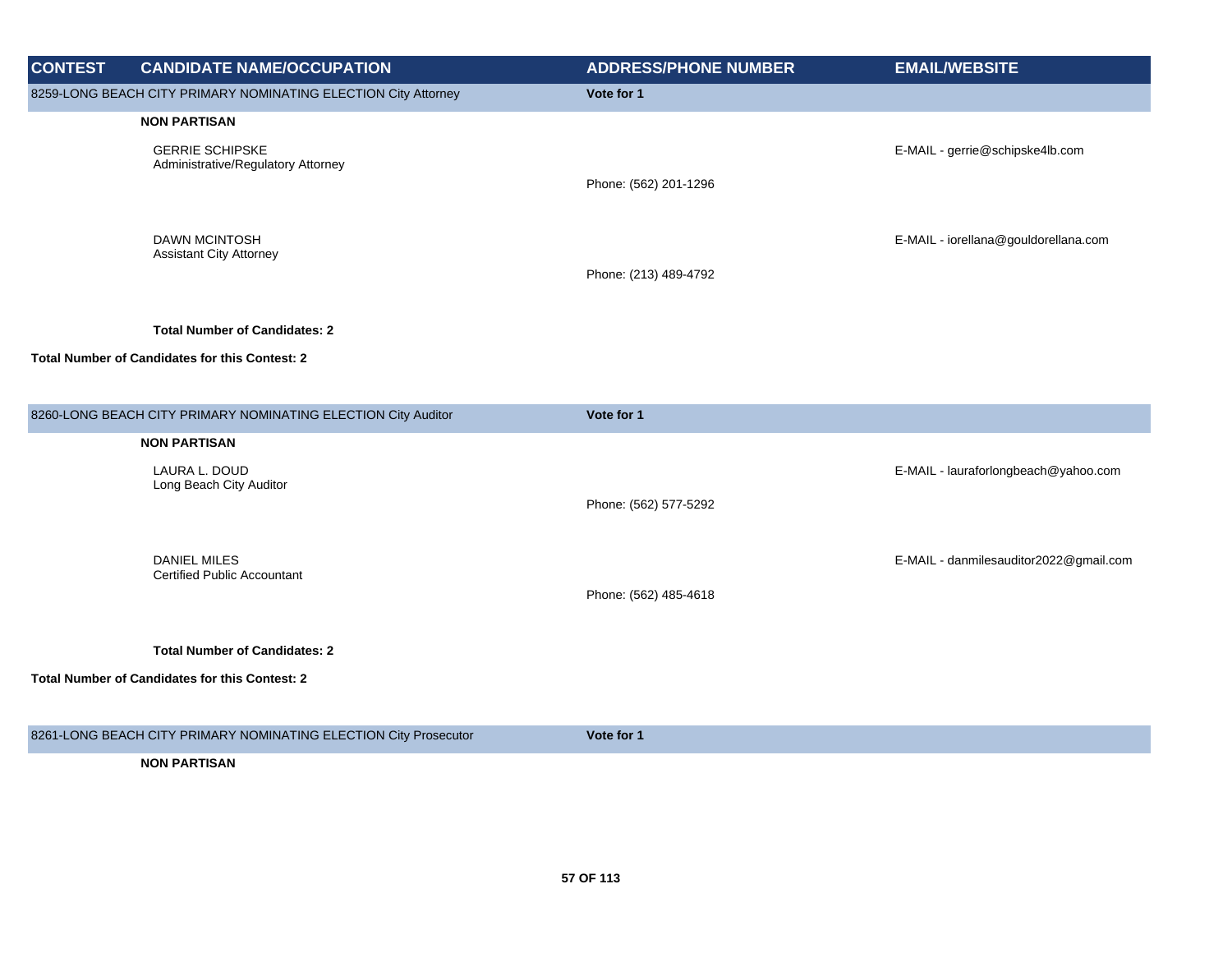| <b>CONTEST</b>  | <b>CANDIDATE NAME/OCCUPATION</b>                                                 | <b>ADDRESS/PHONE NUMBER</b> | <b>EMAIL/WEBSITE</b>                    |
|-----------------|----------------------------------------------------------------------------------|-----------------------------|-----------------------------------------|
|                 | 8261-LONG BEACH CITY PRIMARY NOMINATING ELECTION City Prosecutor                 | Vote for 1                  |                                         |
|                 | <b>DOUG HAUBERT</b><br>City Prosecutor, City of Long Beach                       | Phone: (562) 983-0815       | E-MAIL - gary@crummittandassociates.com |
|                 | NICK LIDDI III<br>Gang Prosecutor                                                | Phone: (562) 244-7847       | E-MAIL - nickliddi4thepeople@gmail.com  |
|                 | <b>GEORGE MOYER</b><br>Attorney at Law                                           | Phone: (734) 646-7671       | E-MAIL - moyerforlbcp@gmail.com         |
|                 | <b>Total Number of Candidates: 3</b>                                             |                             |                                         |
|                 | <b>Total Number of Candidates for this Contest: 3</b>                            |                             |                                         |
| <b>District</b> | 8262-LONG BEACH CITY PRIMARY NOMINATING ELECTION Member of the City Council, 1st | Vote for 1                  |                                         |
|                 | <b>NON PARTISAN</b>                                                              |                             |                                         |
|                 | MARIELA SALGADO<br><b>Small Business Owner</b>                                   | Phone: (562) 533-5681       | E-MAIL - service@votemarielasalgado.com |
|                 | LEE R. CHARLEY<br>Businessman                                                    | Phone: (562) 676-0692       | E-MAIL - richcharley@hotmail.com        |
|                 | MARY L. ZENDEJAS<br>City of Long Beach Councilmember                             | Phone: (562) 983-0815       | E-MAIL - gary@crummittandassociates.com |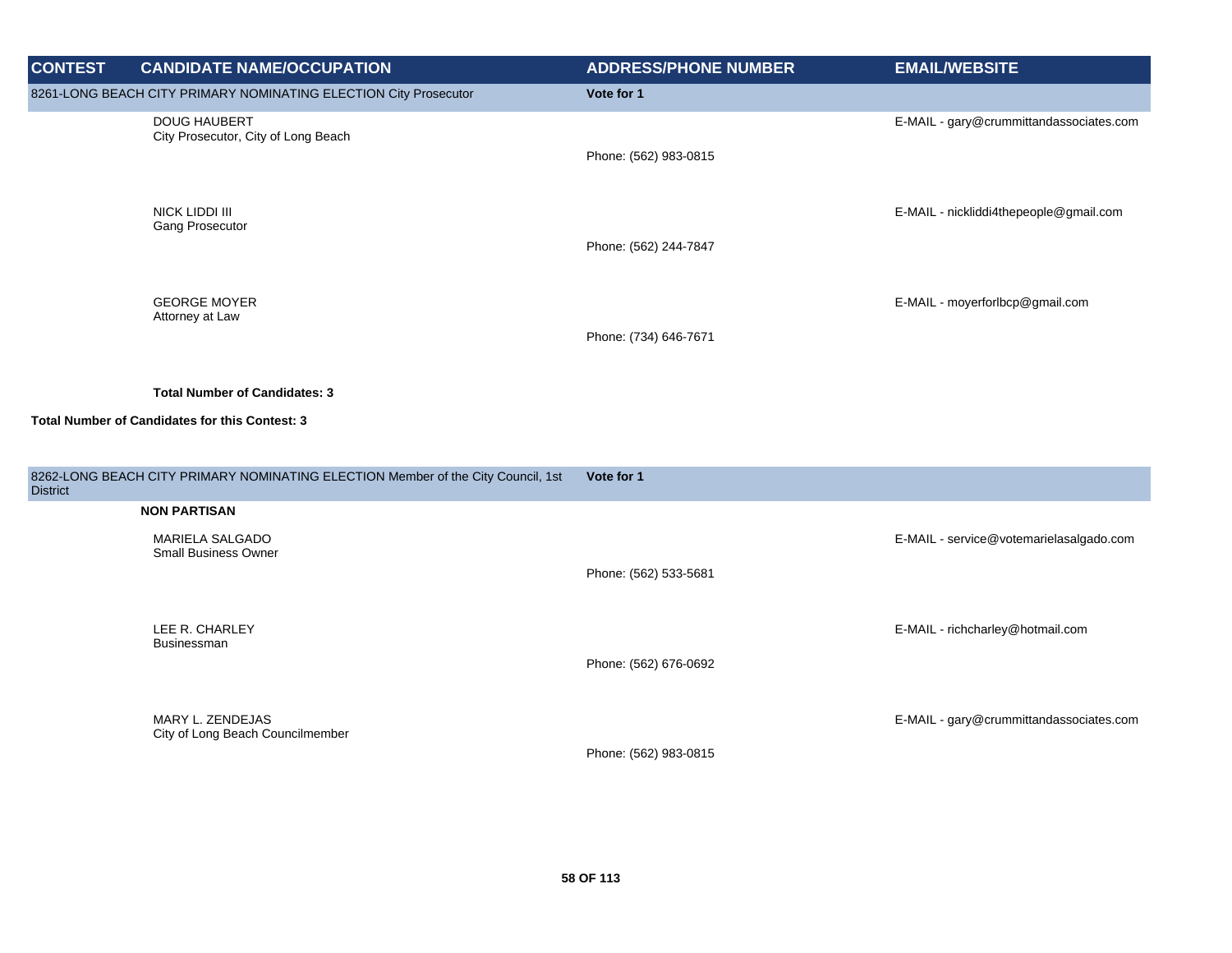| <b>CONTEST</b>  | <b>CANDIDATE NAME/OCCUPATION</b>                                                 | <b>ADDRESS/PHONE NUMBER</b> | <b>EMAIL/WEBSITE</b>                 |
|-----------------|----------------------------------------------------------------------------------|-----------------------------|--------------------------------------|
| <b>District</b> | 8262-LONG BEACH CITY PRIMARY NOMINATING ELECTION Member of the City Council, 1st | Vote for 1                  |                                      |
|                 | STEVEN ESTRADA<br>Legal Assistant                                                | Phone: (951) 666-0330       | E-MAIL - steven.a.estrada@gmail.com  |
|                 | ZACK DEERE<br>Nonprofit Development Manager                                      | Phone: (714) 423-7324       | E-MAIL - mrzdeere@gmail.com          |
|                 | <b>Total Number of Candidates: 5</b>                                             |                             |                                      |
|                 | Total Number of Candidates for this Contest: 5                                   |                             |                                      |
| <b>District</b> | 8263-LONG BEACH CITY PRIMARY NOMINATING ELECTION Member of the City Council, 3rd | Vote for 1                  |                                      |
|                 | <b>NON PARTISAN</b>                                                              |                             |                                      |
|                 | DEBORAH CASTRO<br><b>Business Owner</b>                                          | Phone: (562) 985-1363       | E-MAIL - debcastro4council@gmail.com |
|                 | KAILEE CARUSO<br>Youth Program Administrator                                     |                             | E-MAIL - kailee.caruso@gmail.com     |
|                 | <b>MARK GUILLEN</b><br><b>Business Executive</b>                                 | Phone: (562) 556-5966       | E-MAIL - mark@guillenconsulting.com  |
|                 | NIMA J. NOVIN<br><b>Business Advisor/Educator</b>                                | Phone: (562) 522-9532       | E-MAIL - nima@nimanovin.com          |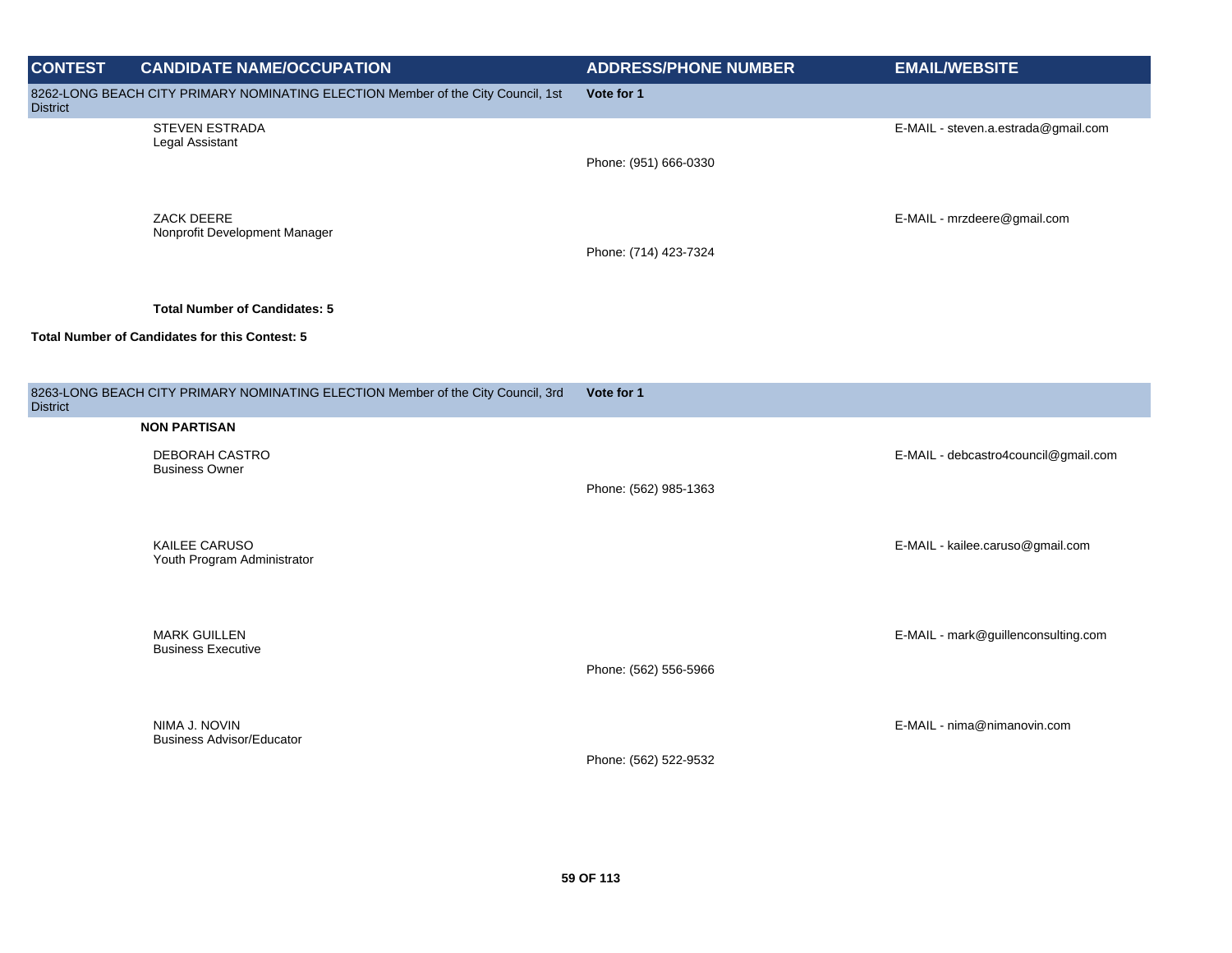| <b>CONTEST</b>                                               | <b>CANDIDATE NAME/OCCUPATION</b>                                                 | <b>ADDRESS/PHONE NUMBER</b> | <b>EMAIL/WEBSITE</b>                    |
|--------------------------------------------------------------|----------------------------------------------------------------------------------|-----------------------------|-----------------------------------------|
| <b>District</b>                                              | 8263-LONG BEACH CITY PRIMARY NOMINATING ELECTION Member of the City Council, 3rd | Vote for 1                  |                                         |
|                                                              | <b>KRISTINA DUGGAN</b><br>Long Beach Business Owner                              |                             | E-MAIL - kristina@kristinaduggan.com    |
|                                                              |                                                                                  | Phone: (714) 293-9604       |                                         |
|                                                              | <b>GREG MAGNUSON</b><br>Educator/Businessowner                                   |                             | E-MAIL - ess@edmgmtsolutions.com        |
|                                                              |                                                                                  | Phone: (714) 402-6599       |                                         |
|                                                              | <b>Total Number of Candidates: 6</b>                                             |                             |                                         |
|                                                              | Total Number of Candidates for this Contest: 6                                   |                             |                                         |
|                                                              |                                                                                  |                             |                                         |
| <b>District</b>                                              | 8264-LONG BEACH CITY PRIMARY NOMINATING ELECTION Member of the City Council, 5th | Vote for 1                  |                                         |
|                                                              | <b>NON PARTISAN</b>                                                              |                             |                                         |
|                                                              | <b>IAN PATTON</b><br><b>Small Business Owner</b>                                 |                             | E-MAIL - campaign@pattonforcouncil.com  |
|                                                              |                                                                                  | Phone: (562) 246-8949       | WEB - www.pattonforcouncil.com          |
| <b>MEGAN KERR</b><br>Member, Long Beach Unified School Board |                                                                                  |                             | E-MAIL - gary@crummittandassociates.com |
|                                                              |                                                                                  | Phone: (562) 983-0815       |                                         |
|                                                              |                                                                                  |                             |                                         |
|                                                              | <b>JEANNINE BEDARD</b>                                                           |                             | E-MAIL - jeanninebedard@aol.com         |
|                                                              |                                                                                  | Phone: (562) 307-5945       |                                         |
|                                                              | LINDA VALDEZ                                                                     |                             | E-MAIL - lindaforcd5@gmail.com          |
|                                                              | Independent Contractor                                                           | Phone: (562) 294-6380       |                                         |
|                                                              |                                                                                  |                             |                                         |
|                                                              | <b>Total Number of Candidates: 4</b>                                             |                             |                                         |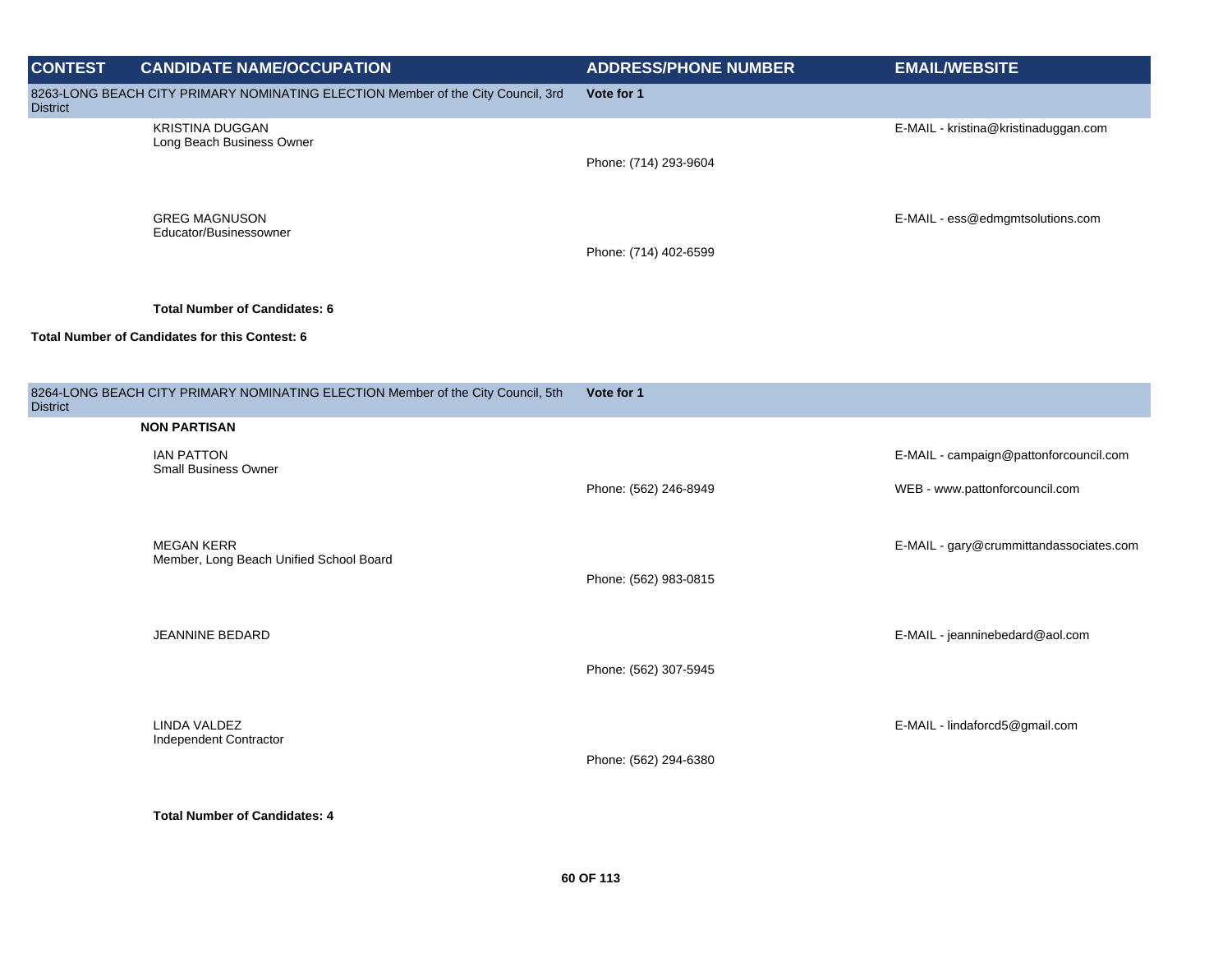**Total Number of Candidates for this Contest: 4**

| 8265-LONG BEACH CITY PRIMARY NOMINATING ELECTION Member of the City Council, 7th<br><b>District</b> | Vote for 1            |                                         |
|-----------------------------------------------------------------------------------------------------|-----------------------|-----------------------------------------|
| <b>NON PARTISAN</b>                                                                                 |                       |                                         |
| ROBERTO URANGA<br>Long Beach City Councilmember                                                     | Phone: (562) 983-0815 | E-MAIL - gary@crummittandassociates.com |
|                                                                                                     |                       |                                         |
| ALEJANDRO CORTEZ                                                                                    |                       | E-MAIL - alexcortez4d7@gmail.com        |
|                                                                                                     | Phone: (562) 508-1938 |                                         |
|                                                                                                     |                       |                                         |
|                                                                                                     |                       |                                         |
| CARLOS S. OVALLE<br>Architect                                                                       |                       | E-MAIL - csovalle@gmail.com             |
|                                                                                                     | Phone: (562) 354-0806 |                                         |
|                                                                                                     |                       |                                         |
| RAUL V. JALLORINA                                                                                   |                       | E-MAIL - raulvjallorina@gmail.com       |
|                                                                                                     |                       |                                         |
|                                                                                                     | Phone: (562) 362-1737 |                                         |
|                                                                                                     |                       |                                         |
| <b>Total Number of Candidates: 4</b>                                                                |                       |                                         |
| Total Number of Candidates for this Contest: 4                                                      |                       |                                         |
|                                                                                                     |                       |                                         |
|                                                                                                     |                       |                                         |
| 8266-LONG BEACH CITY PRIMARY NOMINATING ELECTION Member of the City Council, 9th<br><b>District</b> | Vote for 1            |                                         |
| <b>NON PARTISAN</b>                                                                                 |                       |                                         |
| <b>GINNY GONZALES</b>                                                                               |                       | E-MAIL - ginny.personal@aol.com         |
| <b>Certified Public Accountant</b>                                                                  |                       |                                         |

Phone: (562) 397-1119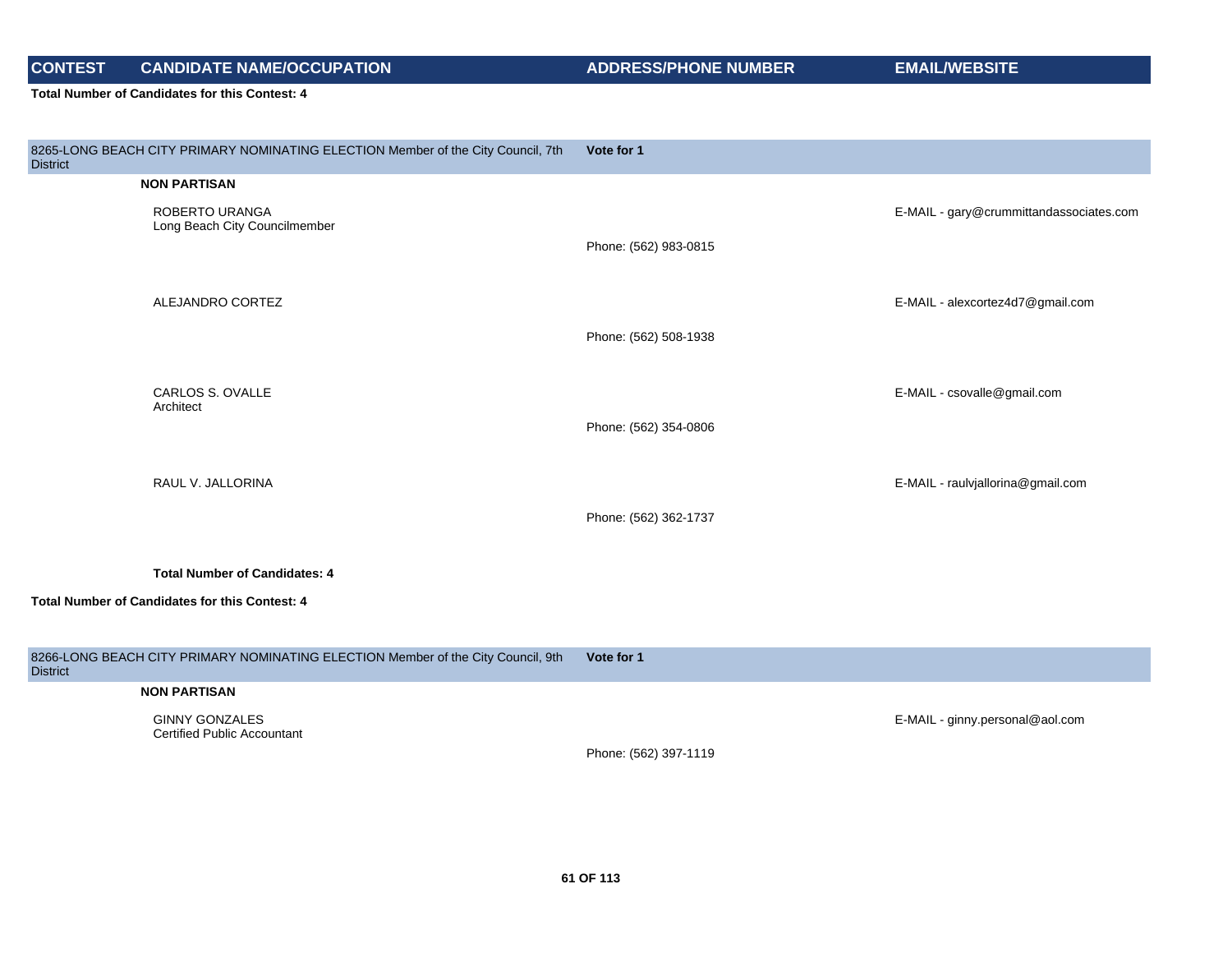| <b>CONTEST</b>  | <b>CANDIDATE NAME/OCCUPATION</b>                                                 | <b>ADDRESS/PHONE NUMBER</b> | <b>EMAIL/WEBSITE</b>                                |
|-----------------|----------------------------------------------------------------------------------|-----------------------------|-----------------------------------------------------|
| <b>District</b> | 8266-LONG BEACH CITY PRIMARY NOMINATING ELECTION Member of the City Council, 9th | Vote for 1                  |                                                     |
|                 | JONI RICKS-ODDIE<br>Public Health Professional                                   |                             | E-MAIL - gary@crummittandassociates.com             |
|                 |                                                                                  | Phone: (562) 983-0815       |                                                     |
|                 |                                                                                  |                             |                                                     |
|                 | <b>RAUL NARIO</b><br>Businessman                                                 |                             | E-MAIL -<br>raulnario4lbccouncildistrict9@gmail.com |
|                 |                                                                                  | Phone: (562) 507-8990       |                                                     |
|                 |                                                                                  |                             |                                                     |
|                 | <b>GUS OROZCO</b><br>Army Reserve Administrator                                  |                             | E-MAIL - gary@crummittandassociates.com             |
|                 |                                                                                  | Phone: (562) 983-0815       |                                                     |
|                 |                                                                                  |                             |                                                     |
|                 | <b>Total Number of Candidates: 4</b>                                             |                             |                                                     |
|                 | Total Number of Candidates for this Contest: 4                                   |                             |                                                     |
|                 |                                                                                  |                             |                                                     |
|                 | 8258-LONG BEACH CITY PRIMARY NOMINATING ELECTION Mayor                           | Vote for 1                  |                                                     |
|                 | <b>NON PARTISAN</b>                                                              |                             |                                                     |
|                 | <b>FRANKLIN I. SIMS</b><br>Homemaker                                             |                             | E-MAIL - franklinsims@gmail.com                     |
|                 |                                                                                  | Phone: (562) 355-1934       |                                                     |
|                 |                                                                                  |                             |                                                     |
|                 | <b>SUZIE PRICE</b><br>Councilwoman/Businessowner/Prosecutor                      |                             | E-MAIL - gary@crummittandassociates.com             |
|                 |                                                                                  | Phone: (562) 983-0815       |                                                     |
|                 |                                                                                  |                             |                                                     |
|                 | RAUL CEDILLO                                                                     |                             | E-MAIL - cedilloraulj@gmail.com                     |
|                 |                                                                                  | Phone: (562) 234-2356       |                                                     |
|                 |                                                                                  |                             |                                                     |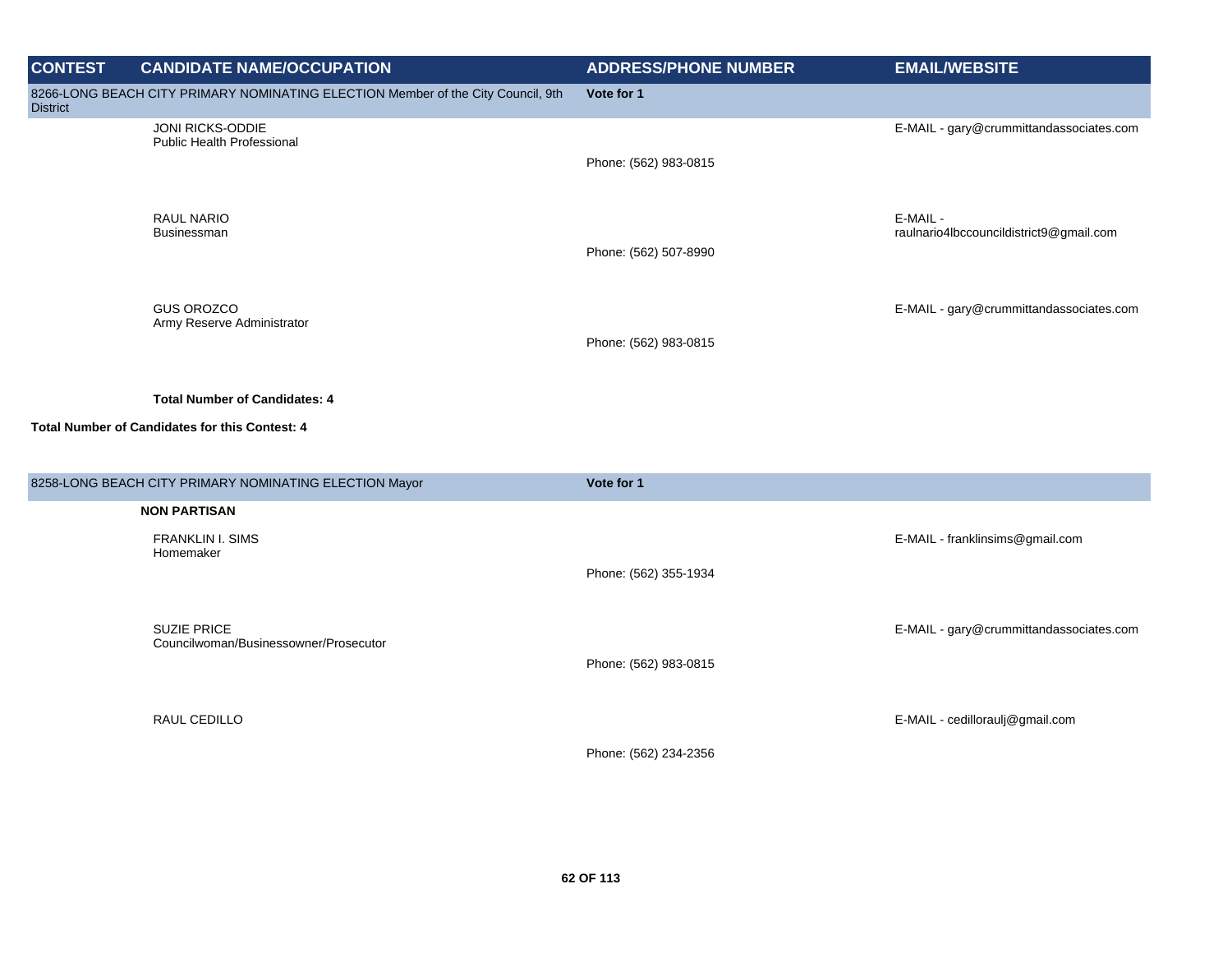| <b>CONTEST</b> | <b>CANDIDATE NAME/OCCUPATION</b>                       | <b>ADDRESS/PHONE NUMBER</b> | <b>EMAIL/WEBSITE</b>                    |
|----------------|--------------------------------------------------------|-----------------------------|-----------------------------------------|
|                | 8258-LONG BEACH CITY PRIMARY NOMINATING ELECTION Mayor | Vote for 1                  |                                         |
|                | <b>JOSHUA RODRIGUEZ</b><br>Police Officer              | Phone: (818) 917-9360       | E-MAIL - j.rodriguez31b@live.com        |
|                | <b>REX RICHARDSON</b><br>Long Beach Vice Mayor         | Phone: (562) 205-8224       | E-MAIL - campaign@joinrexrichardson.com |
|                | DEB MOZER<br><b>Business Consultant/Mother</b>         | Phone: (310) 770-9363       | E-MAIL - deb.mozer925@gmail.com         |
|                | <b>Total Number of Candidates: 6</b>                   |                             |                                         |
|                | Total Number of Candidates for this Contest: 6         |                             |                                         |

8295-LOS ANGELES CITY PRIMARY NOMINATING ELECTION City Attorney **Vote for 1** 

#### **NON PARTISAN**

SHERRI ONICA VALLE COLE SHERRY SHISK V

HYDEE FELDSTEIN SOTO Attorney/Neighborhood Councilmember

FAISAL M. GILL Civil Rights Attorney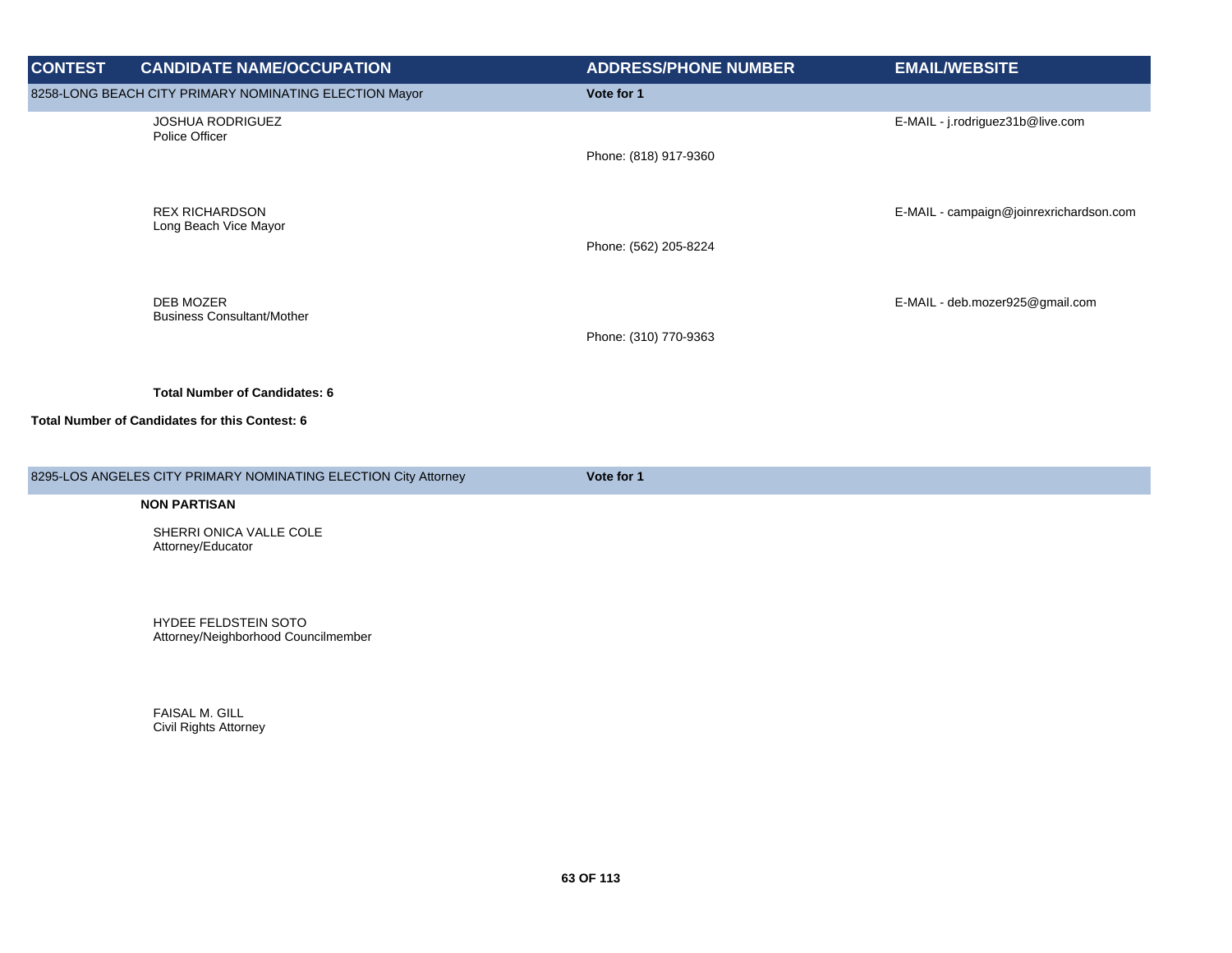8295-LOS ANGELES CITY PRIMARY NOMINATING ELECTION City Attorney **Vote for 1** 

RICHARD KIM Deputy City Attorney

TEDDY KAPUR Attorney/Businessowner/Teacher

KEVIN JAMES Attorney-At-Law

MARINA TORRES Federal Corruption Prosecutor

**Total Number of Candidates: 7**

**Total Number of Candidates for this Contest: 7**

8296-LOS ANGELES CITY PRIMARY NOMINATING ELECTION Controller **Vote for 1** 

**NON PARTISAN**

STEPHANIE CLEMENTS Chief Financial Officer

REID LIDOW Mayor's Executive Officer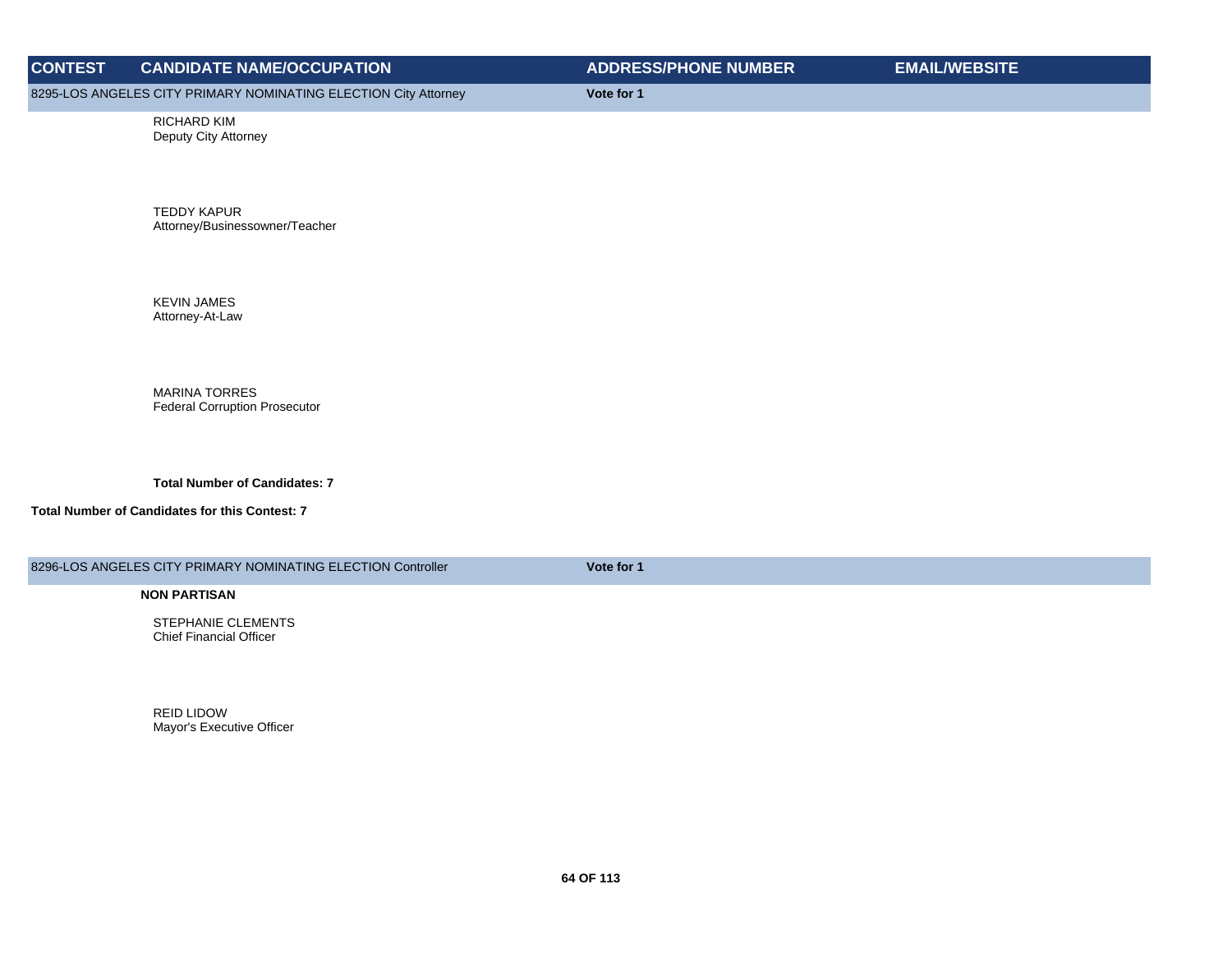8296-LOS ANGELES CITY PRIMARY NOMINATING ELECTION Controller **Vote for 1**

PAUL KORETZ Los Angeles City Councilmember

DAVID T. VAHEDI Chief Financial Officer

J. CAROLAN O'GABHANN Public School Teacher

ROB WILCOX Community Engagement Director

KENNETH MEJIA Certified Public Accountant

**Total Number of Candidates: 7**

**Total Number of Candidates for this Contest: 7**

8292-LOS ANGELES CITY PRIMARY NOMINATING ELECTION Member of the City Council, 11th **Vote for 1 District** 

#### **NON PARTISAN**

MAT SMITH Medical Delivery Driver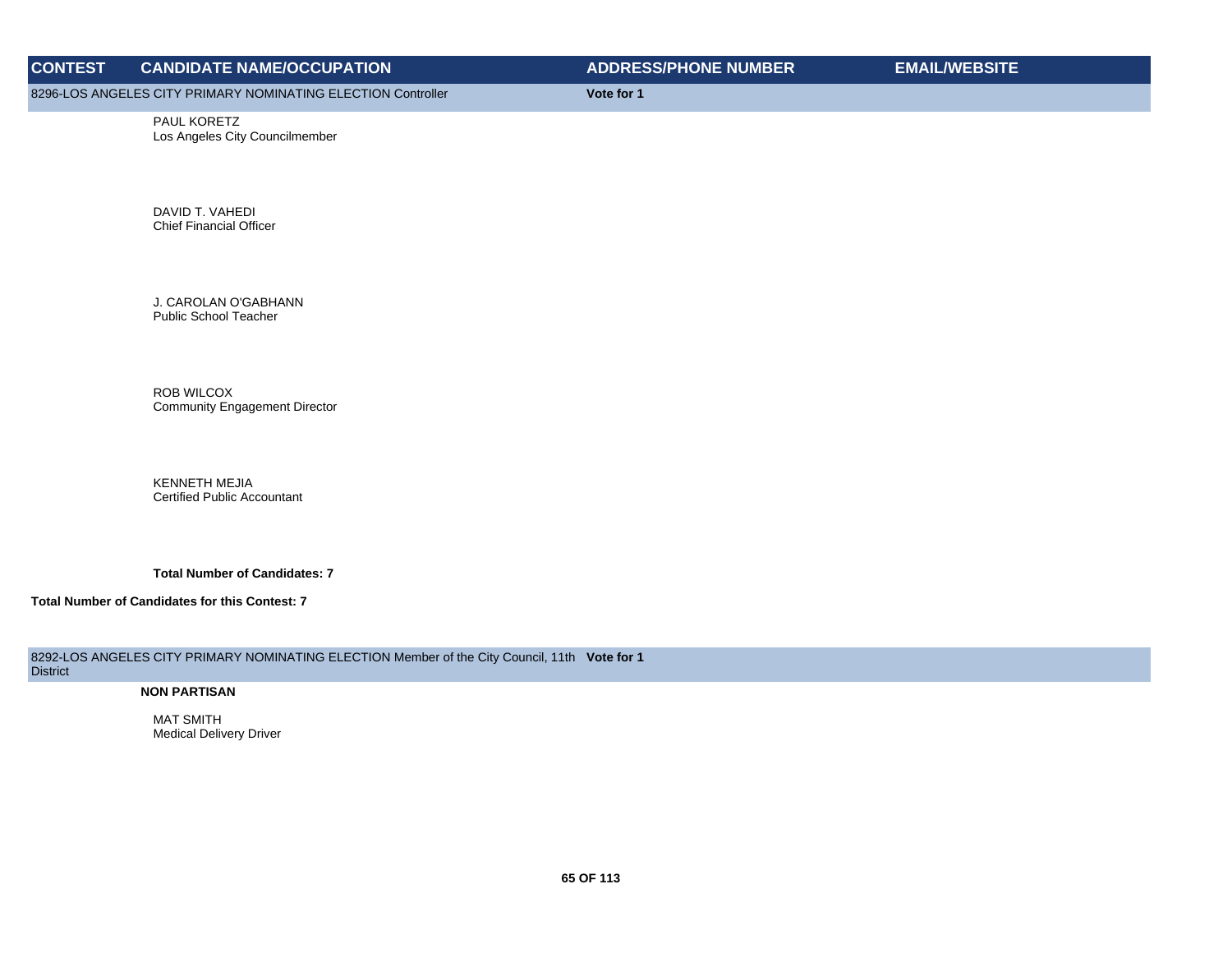8292-LOS ANGELES CITY PRIMARY NOMINATING ELECTION Member of the City Council, 11th **Vote for 1**

District

TRACI PARK Municipal Law Attorney

ALLISON HOLDORFF POLHILL Educator/Environmental Attorney

GREG GOOD Attorney

MIDSANON "SONI" LLOYD Public School Teacher

MIKE NEWHOUSE Businessowner/Planning Attorney

ERIN DARLING Civil Rights Attorney

JIM MUREZ President, Neighborhood Council

**Total Number of Candidates: 8**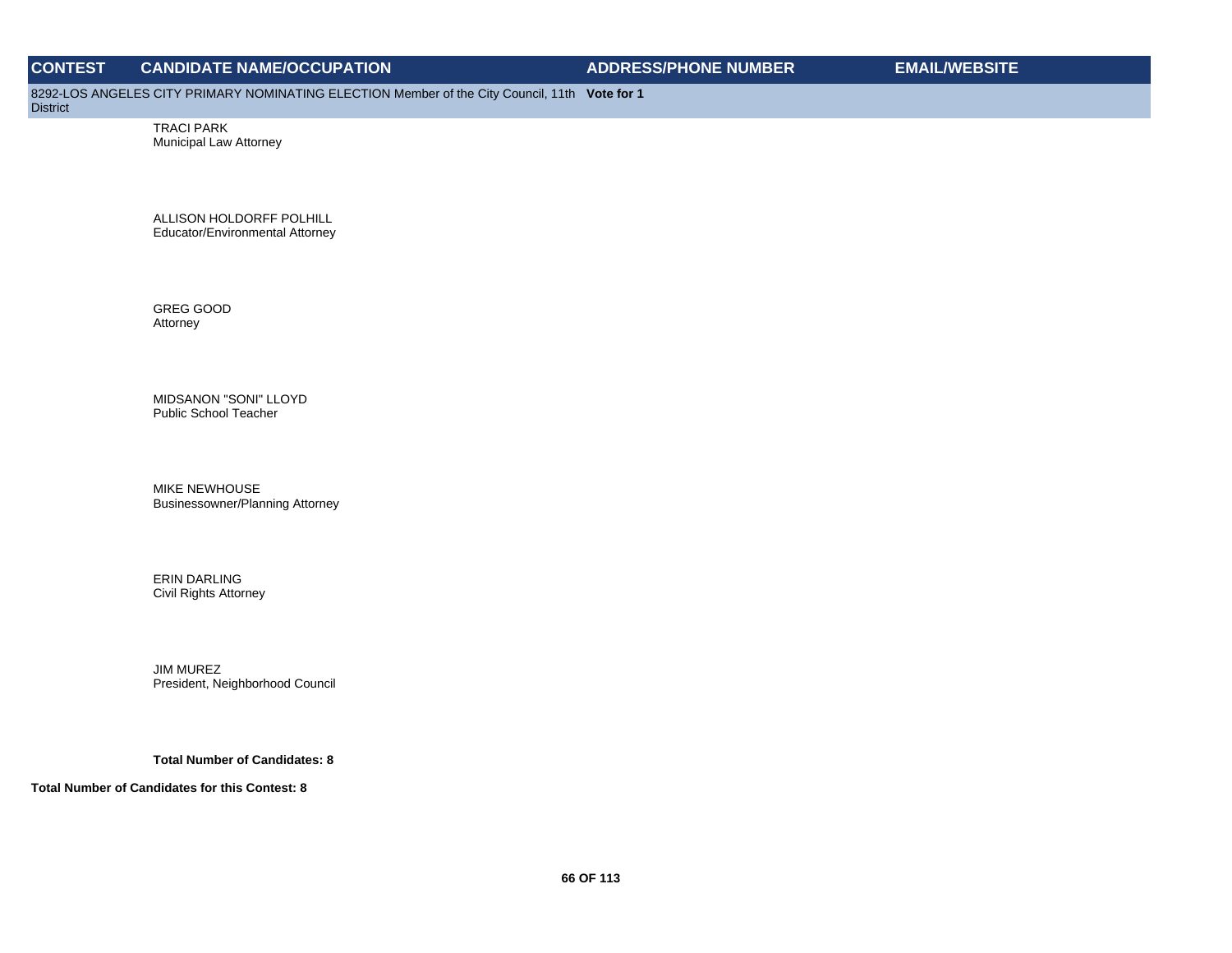8293-LOS ANGELES CITY PRIMARY NOMINATING ELECTION Member of the City Council, 13th **Vote for 1**

District

#### **NON PARTISAN**

HUGO SOTO-MARTINEZ Labor/Community Organizer

KATE PYNOOS Homelessness Policy Advisor

ALBERT CORADO Community Organizer

MITCH O'FARRELL Los Angeles City Councilmember

STEVE JOHNSON Deputy Sheriff/Educator

**Total Number of Candidates: 5**

**Total Number of Candidates for this Contest: 5**

8294-LOS ANGELES CITY PRIMARY NOMINATING ELECTION Member of the City Council, 15th **Vote for 1 District** 

#### **NON PARTISAN**

DANIELLE SANDOVAL Entrepreneur/Community Leader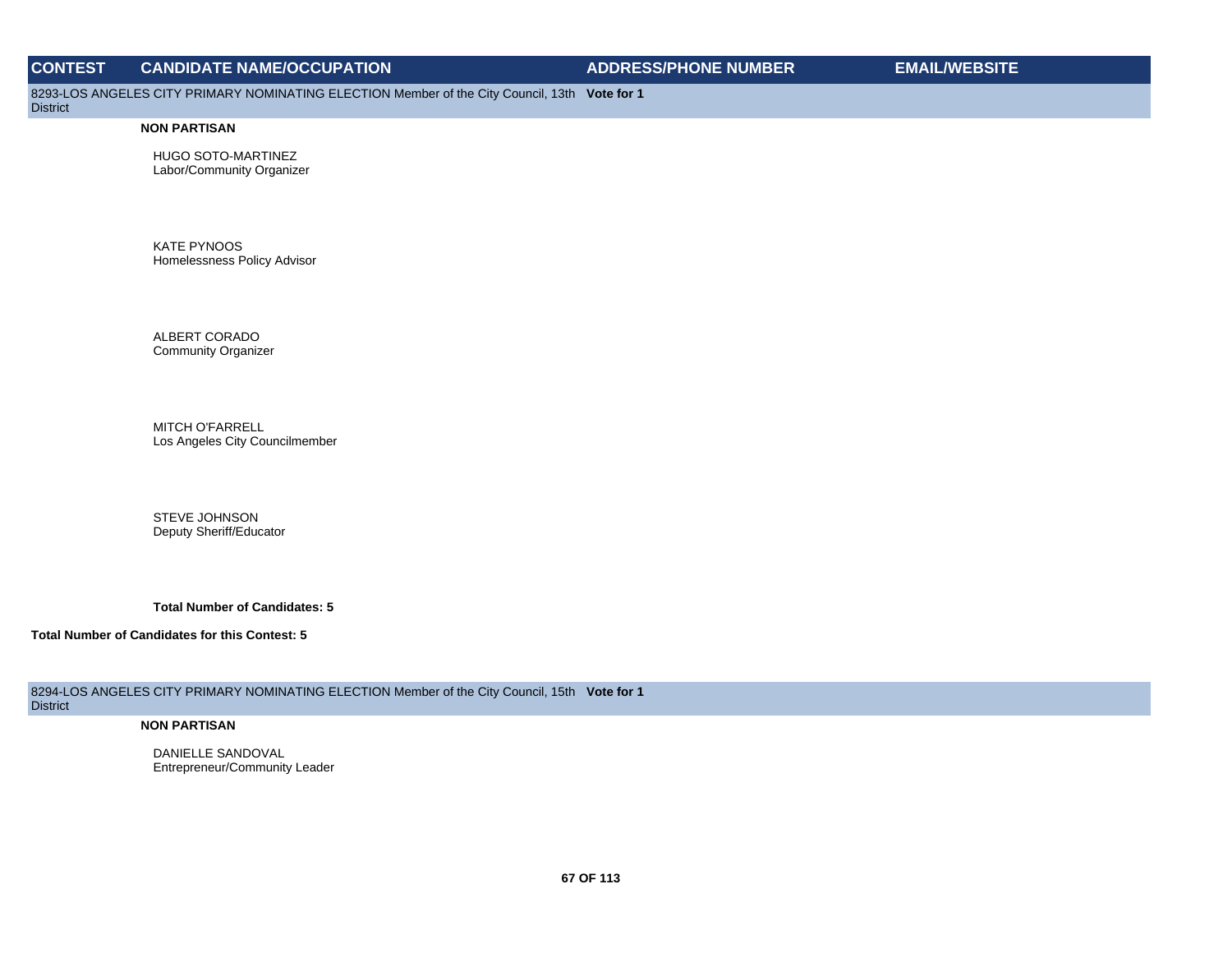8294-LOS ANGELES CITY PRIMARY NOMINATING ELECTION Member of the City Council, 15th **Vote for 1**

**District** 

ANTHONY SANTICH Community Advocate/Businessman

BRYANT ODEGA Educator/Community Organizer

TIM MCOSKER Businessman/Nonprofit Director

**Total Number of Candidates: 4**

**Total Number of Candidates for this Contest: 4**

8287-LOS ANGELES CITY PRIMARY NOMINATING ELECTION Member of the City Council, 1st **Vote for 1** District

#### **NON PARTISAN**

EUNISSES HERNANDEZ Public Policy Advocate

GILBERT "GIL" CEDILLO Los Angeles City Councilmember

**Total Number of Candidates: 2**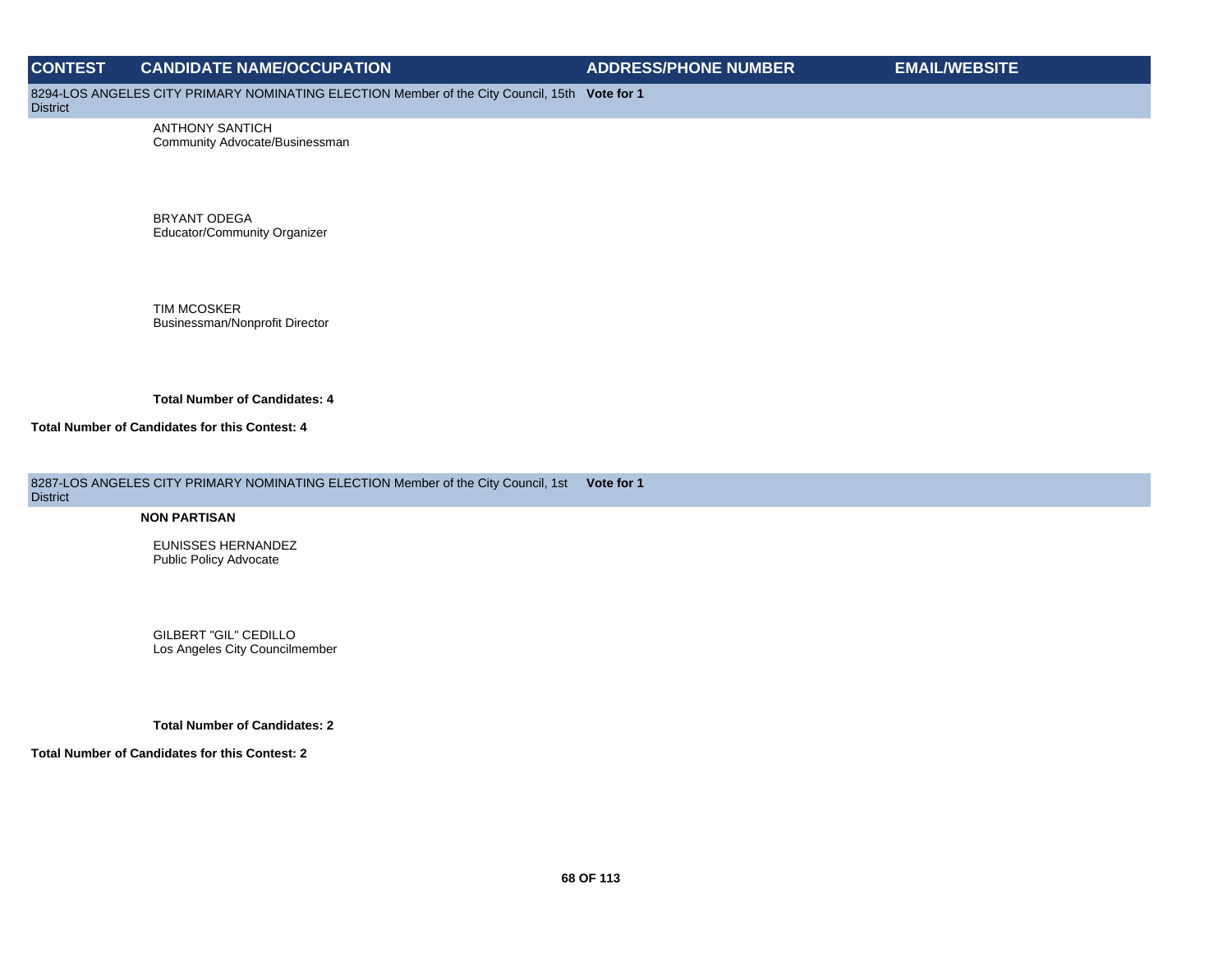8288-LOS ANGELES CITY PRIMARY NOMINATING ELECTION Member of the City Council, 3rd **Vote for 1**

## **District**

#### **NON PARTISAN**

SCOTT SILVERSTEIN Businessman/Entrepreneur/Boardmember

BOB BLUMENFIELD Councilmember, Los Angeles

**Total Number of Candidates: 2**

#### **Total Number of Candidates for this Contest: 2**

| 8289-LOS ANGELES CITY PRIMARY NOMINATING ELECTION Member of the City Council, 5th Vote for 1<br><b>District</b> |  |
|-----------------------------------------------------------------------------------------------------------------|--|
| .                                                                                                               |  |

#### **NON PARTISAN**

JIMMY BIBLARZ Law Professor

SCOTT EPSTEIN Public Policy Analyst

KATY YOUNG YAROSLAVSKY Environmental Attorney/Mom

SAM YEBRI Non-Profit Director/Businessowner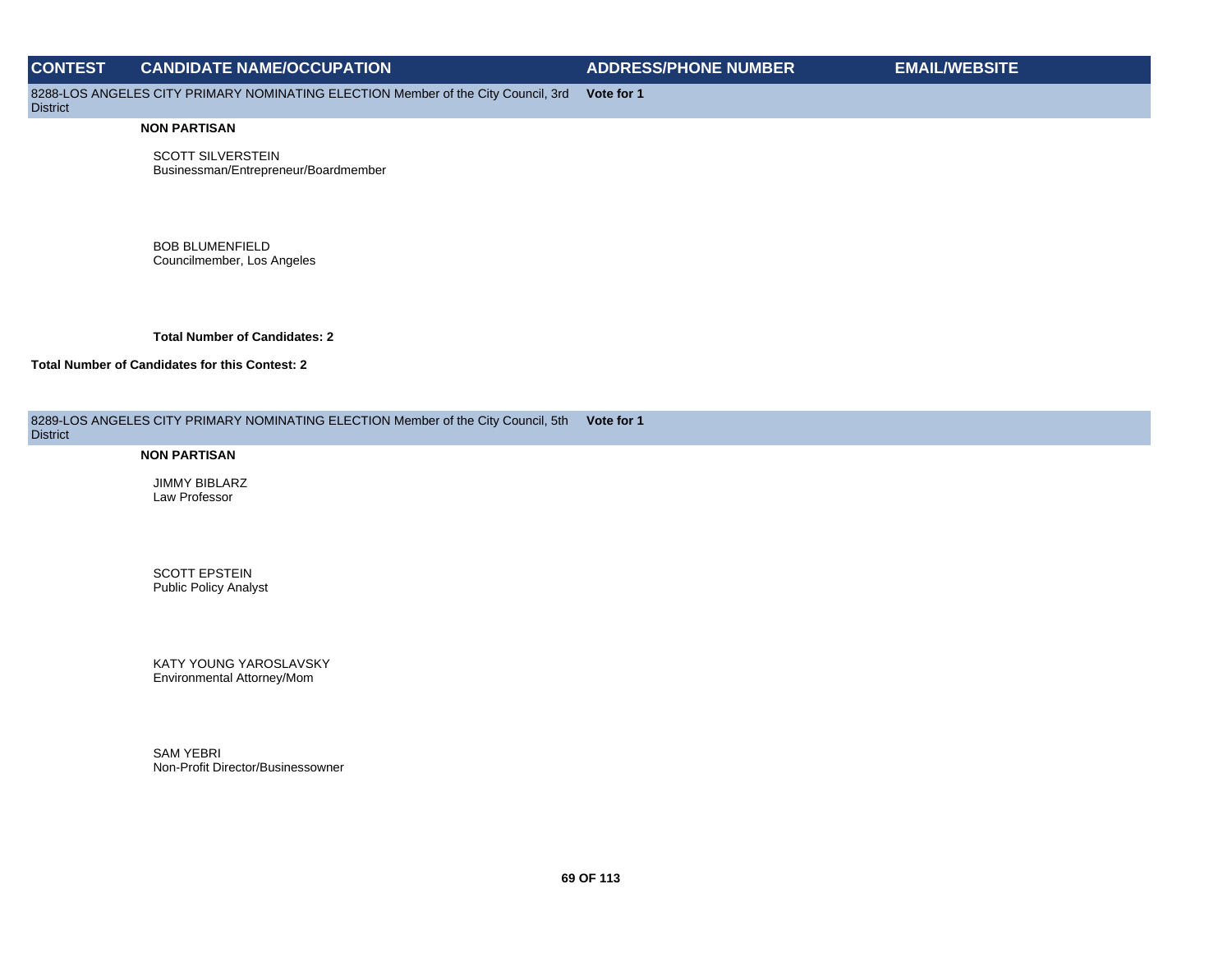# **CONTEST CANDIDATE NAME/OCCUPATION ADDRESS/PHONE NUMBER EMAIL/WEBSITE** 8289-LOS ANGELES CITY PRIMARY NOMINATING ELECTION Member of the City Council, 5th **District Vote for 1 Total Number of Candidates: 4 Total Number of Candidates for this Contest: 4**

8290-LOS ANGELES CITY PRIMARY NOMINATING ELECTION Member of the City Council, 7th **Vote for 1** District

#### **NON PARTISAN**

MONICA RODRIGUEZ Los Angeles Councilmember

ELISA AVALOS Community Advocate/Mother

**Total Number of Candidates: 2**

#### **Total Number of Candidates for this Contest: 2**

8291-LOS ANGELES CITY PRIMARY NOMINATING ELECTION Member of the City Council, 9th **Vote for 1 District** 

#### **NON PARTISAN**

CURREN D. PRICE, JR. City Councilmember/Professor

DULCE VASQUEZ Educator

#### **Total Number of Candidates: 2**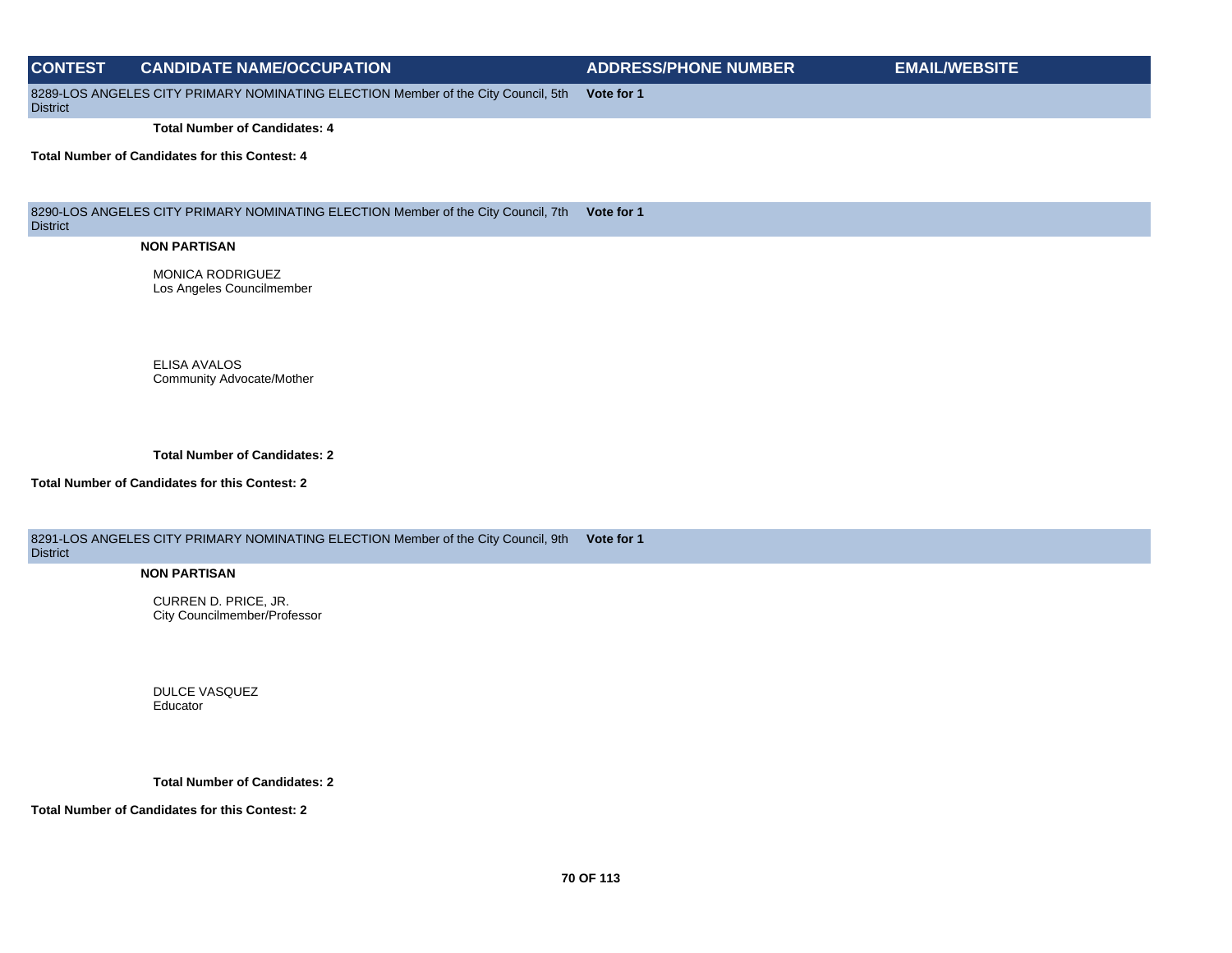## 8297-LOS ANGELES CITY PRIMARY NOMINATING ELECTION Mayor **Vote for 1**

#### **NON PARTISAN**

ALEX GRUENENFELDER SMITH Social Justice Advocate

RICK J. CARUSO Businessman/Nonprofit Leader

MIKE FEUER Los Angeles City Attorney

CRAIG E. GREIWE Business Executive

ANDREW KIM Lawyer/Citizen Advocate

JOE BUSCAINO L.A. City Councilmember

KAREN RUTH BASS Member of Congress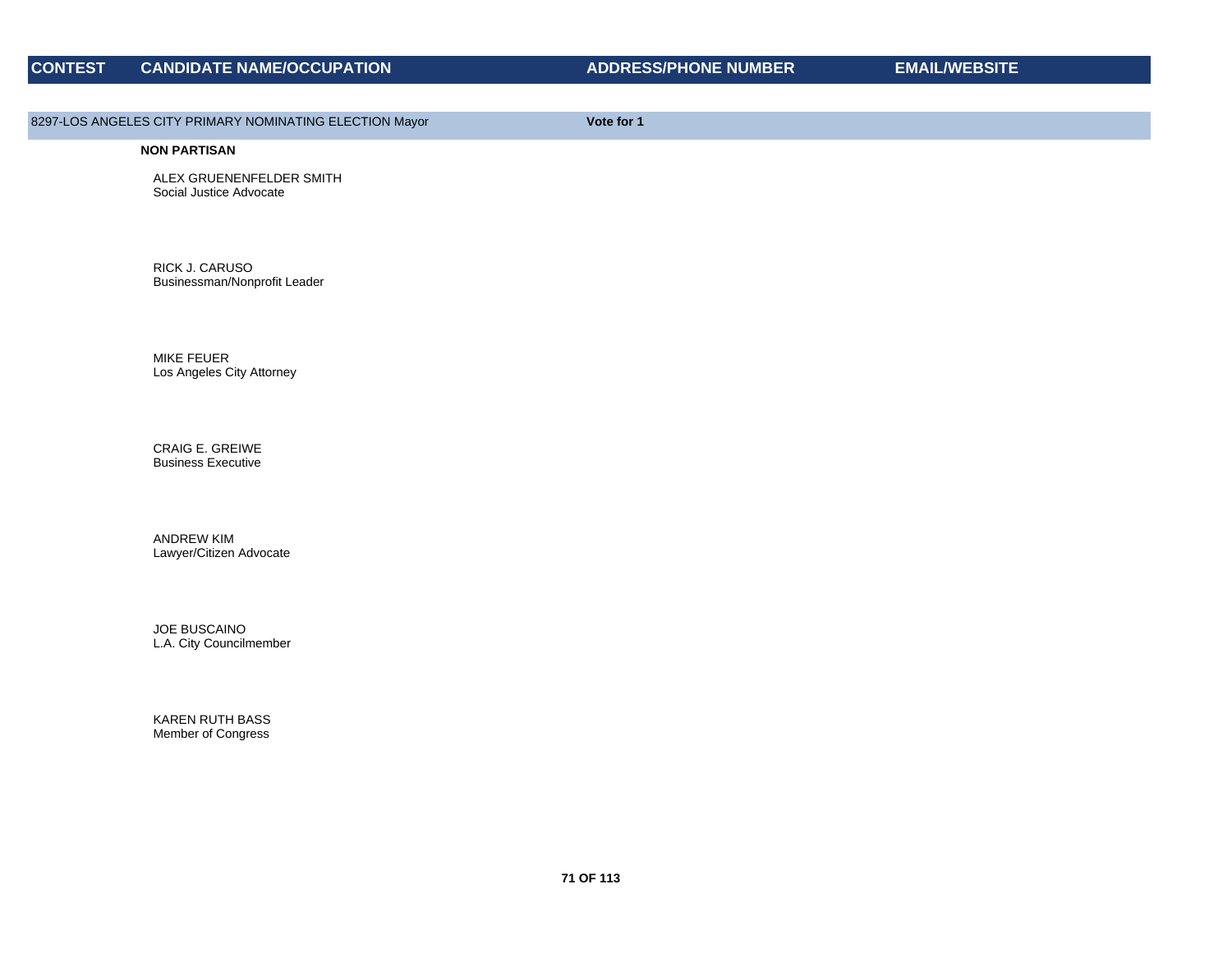8297-LOS ANGELES CITY PRIMARY NOMINATING ELECTION Mayor **Vote for 1**

KEVIN DE LEÓN Los Angeles Councilmember

RAMIT VARMA Education Technology Founder

GINA VIOLA Community Activist

MEL WILSON Realtor/Community Advocate

JOHN "JSAMUEL" JACKSON Business Owner

**Total Number of Candidates: 12**

**Total Number of Candidates for this Contest: 12**

## 8267-MONROVIA CITY GENERAL MUNICIPAL ELECTION City Clerk **Vote for 1**

#### **NON PARTISAN**

ALICE D. ATKINS City Clerk

415 S IVY AVE MONROVIA, CA 91016 Phone: (626) 932-5505

**Total Number of Candidates: 1**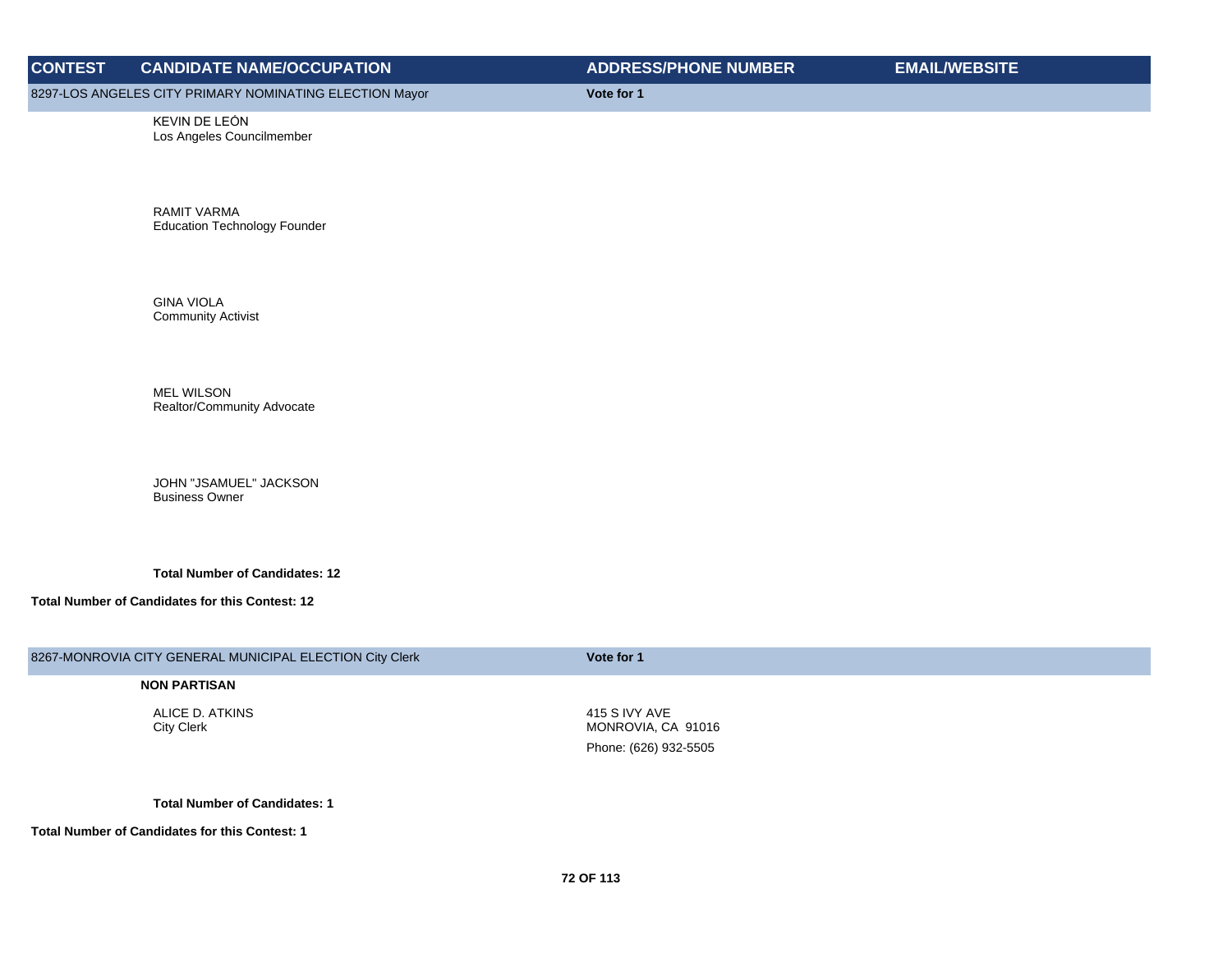| <b>CONTEST</b> | <b>CANDIDATE NAME/OCCUPATION</b>                                         | <b>ADDRESS/PHONE NUMBER</b>                        | <b>EMAIL/WEBSITE</b> |
|----------------|--------------------------------------------------------------------------|----------------------------------------------------|----------------------|
|                |                                                                          |                                                    |                      |
|                | 8269-MONROVIA CITY GENERAL MUNICIPAL ELECTION City Treasurer             | Vote for 1                                         |                      |
|                | <b>NON PARTISAN</b>                                                      |                                                    |                      |
|                | STEPHEN R. BAKER                                                         |                                                    |                      |
|                | Treasurer, City of Monrovia                                              | Phone: (626) 358-6192                              |                      |
|                |                                                                          |                                                    |                      |
|                | <b>Total Number of Candidates: 1</b>                                     |                                                    |                      |
|                | Total Number of Candidates for this Contest: 1                           |                                                    |                      |
|                |                                                                          |                                                    |                      |
|                | 8268-MONROVIA CITY GENERAL MUNICIPAL ELECTION Member of the City Council | Vote for no more than 2                            |                      |
|                | <b>NON PARTISAN</b>                                                      |                                                    |                      |
|                |                                                                          |                                                    |                      |
|                | <b>SERGIO JIMENEZ</b><br>Businessman                                     | 710 S MYRTLE AVE #154<br>MONROVIA, CA 91016        |                      |
|                |                                                                          | Phone: (626) 253-7225                              |                      |
|                |                                                                          |                                                    |                      |
|                | <b>TAMALA KELLY</b><br>Professor/Non-Profit President                    | 309 A VIOLET AVE<br>MONROVIA, CA 91016             |                      |
|                |                                                                          | Phone: (626) 662-5798                              |                      |
|                |                                                                          |                                                    |                      |
|                | <b>LARRY J. SPICER</b>                                                   |                                                    |                      |
|                | Incumbent                                                                |                                                    |                      |
|                |                                                                          |                                                    |                      |
|                | EDWARD BELDEN                                                            |                                                    |                      |
|                | Partnerships Manager                                                     |                                                    |                      |
|                |                                                                          | Phone: (626) 657-8683                              |                      |
|                |                                                                          |                                                    |                      |
|                | SASHA ZAROYAN<br><b>Public Policy Advocate</b>                           | 1 W MANCHESTER BLVD STE 700<br>INGLEWOOD, CA 90301 |                      |
|                |                                                                          | Phone: (626) 506-3036                              |                      |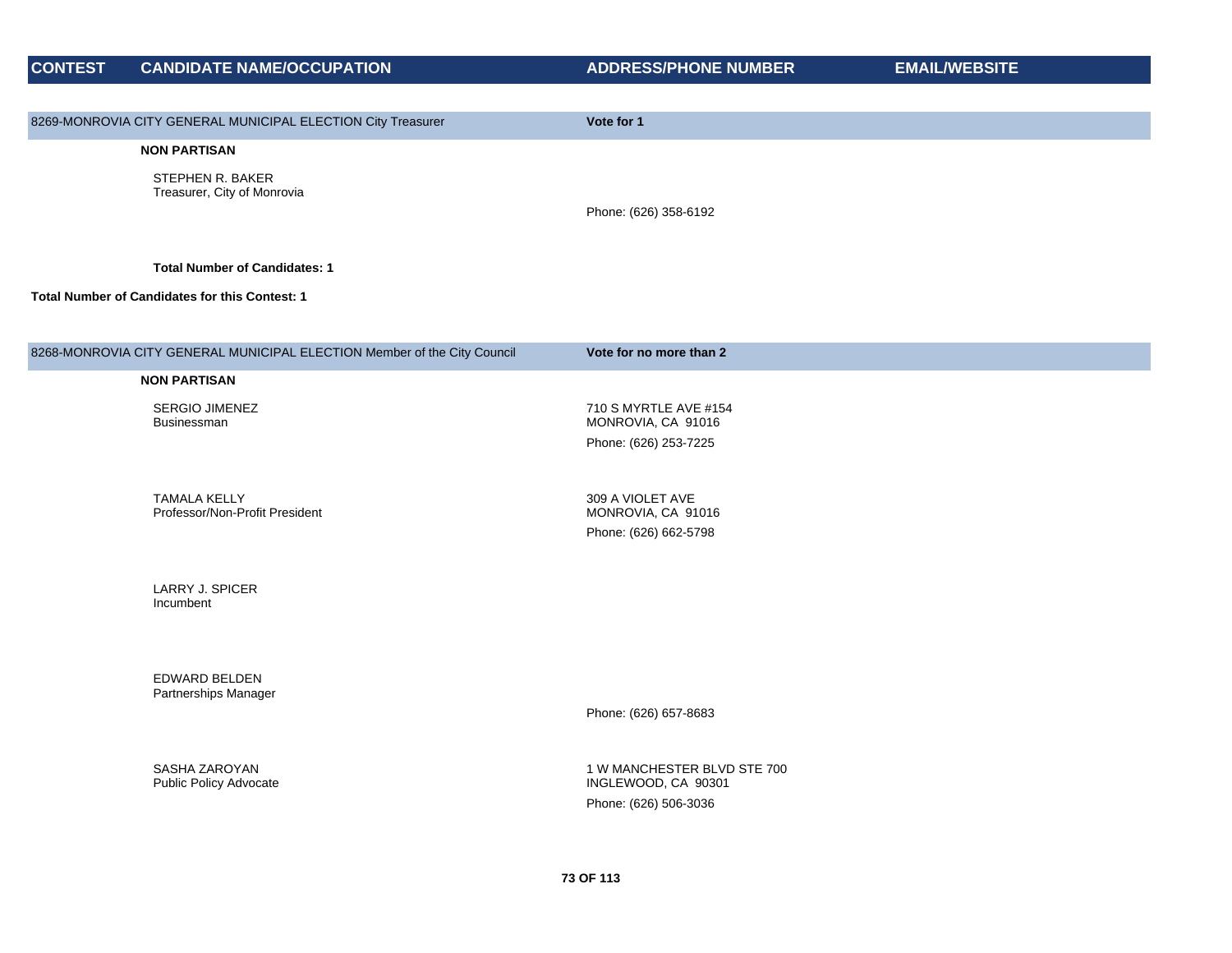| <b>CONTEST</b> | <b>CANDIDATE NAME/OCCUPATION</b>                                         | <b>ADDRESS/PHONE NUMBER</b>                                | <b>EMAIL/WEBSITE</b> |
|----------------|--------------------------------------------------------------------------|------------------------------------------------------------|----------------------|
|                | 8268-MONROVIA CITY GENERAL MUNICIPAL ELECTION Member of the City Council | Vote for no more than 2                                    |                      |
|                | <b>GENIA MILLS</b><br>Administrator                                      | P O BOX 183<br>MONROVIA, CA 91017<br>Phone: (626) 359-8001 |                      |

| 8251-MONROVIA CITY GENERAL MUNICIPAL ELECTION Mayor                       | Vote for 1                                 |
|---------------------------------------------------------------------------|--------------------------------------------|
| <b>NON PARTISAN</b>                                                       |                                            |
| <b>BECKY A. SHEVLIN</b><br><b>City Council Member</b>                     | 335 N PRIMROSE AVE<br>MONROVIA, CA 91016   |
|                                                                           | Phone: (626) 253-0072                      |
|                                                                           |                                            |
| STEPHEN H. GROLLNEK<br>Executive                                          | 102 W HILLCREST BLVD<br>MONROVIA, CA 91016 |
|                                                                           | Phone: (213) 705-2227                      |
|                                                                           |                                            |
| <b>Total Number of Candidates: 2</b>                                      |                                            |
| <b>Total Number of Candidates for this Contest: 2</b>                     |                                            |
|                                                                           |                                            |
| 8273-PARAMOUNT CITY GENERAL MUNICIPAL ELECTION Member of the City Council | Vote for no more than 2                    |
| <b>NON PARTISAN</b>                                                       |                                            |
|                                                                           |                                            |
| YESENIA MARIA CUARENTA<br>Educator                                        | 15338 SAN JOSE AVE<br>PARAMOUNT, CA 90723  |
|                                                                           | Phone: (562) 588-8448                      |
|                                                                           |                                            |
| JOSE DE LEON                                                              | 15142 ORIZABA AVE                          |
| <b>Small Business Owner</b>                                               | PARAMOUNT, CA 90723                        |
|                                                                           | Phone: (562) 405-1074                      |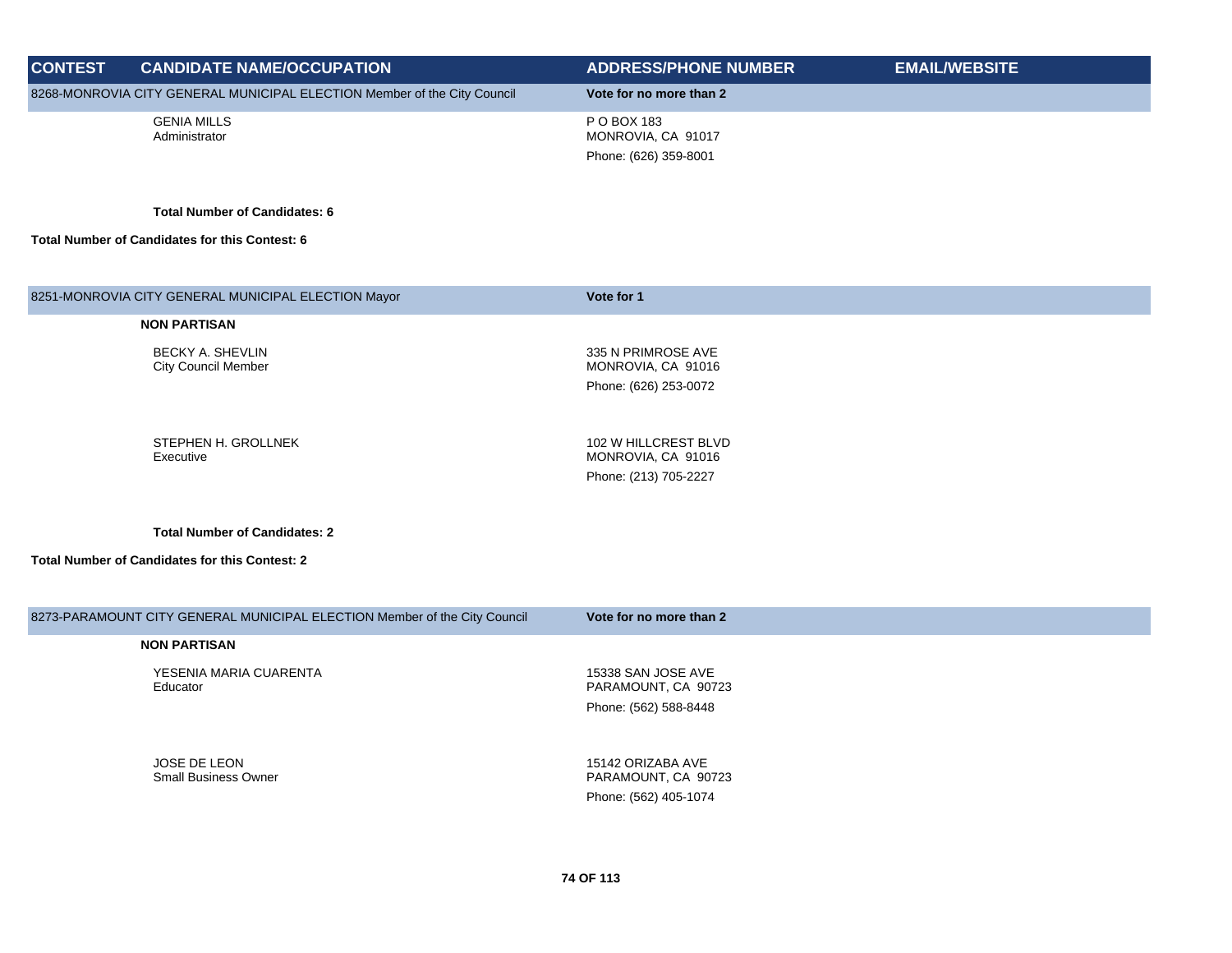| <b>CONTEST</b> | <b>CANDIDATE NAME/OCCUPATION</b>                                                       | <b>ADDRESS/PHONE NUMBER</b>                                        | <b>EMAIL/WEBSITE</b> |
|----------------|----------------------------------------------------------------------------------------|--------------------------------------------------------------------|----------------------|
|                | 8273-PARAMOUNT CITY GENERAL MUNICIPAL ELECTION Member of the City Council              | Vote for no more than 2                                            |                      |
|                | ANNETTE C. DELGADILLO<br>Teacher/City Commissioner                                     | 15132 VIRGINIA AVE<br>PARAMOUNT, CA 90723<br>Phone: (805) 588-0635 |                      |
|                | ALLEN ALBERT GOMEZ<br>Legislative Policy Advisor                                       | 8126 JEFFERSON ST<br>PARAMOUNT, CA 90723<br>Phone: (562) 746-8139  |                      |
|                | <b>PEGGY LEMONS</b><br>Incumbent                                                       | 13908 FLORINE AVE<br>PARAMOUNT, CA 90723<br>Phone: (562) 252-6165  |                      |
|                | <b>LINDA TIMMONS</b><br><b>Public Works Commissioner</b>                               | 15718 GUNDRY AVE<br>PARAMOUNT, CA 90723<br>Phone: (562) 254-0881   |                      |
|                | <b>TONY RODRICK WARFIELD</b><br>Life Insurance Professional                            | 15919 ORIZABA AVE<br>PARAMOUNT, CA 90723<br>Phone: (424) 298-1726  |                      |
|                | <b>Total Number of Candidates: 7</b><br>Total Number of Candidates for this Contest: 7 |                                                                    |                      |
|                | 8348-PASADENA CITY PRIMARY ELECTION Member of the City Council, District 003           | Vote for 1                                                         |                      |
|                | <b>NON PARTISAN</b>                                                                    |                                                                    |                      |

BRANDON D. LAMAR Non-Profit Executive

500 E WASHINGTON BLVD UNIT #7 PASADENA, CA 91104 Phone: (213) 503-3575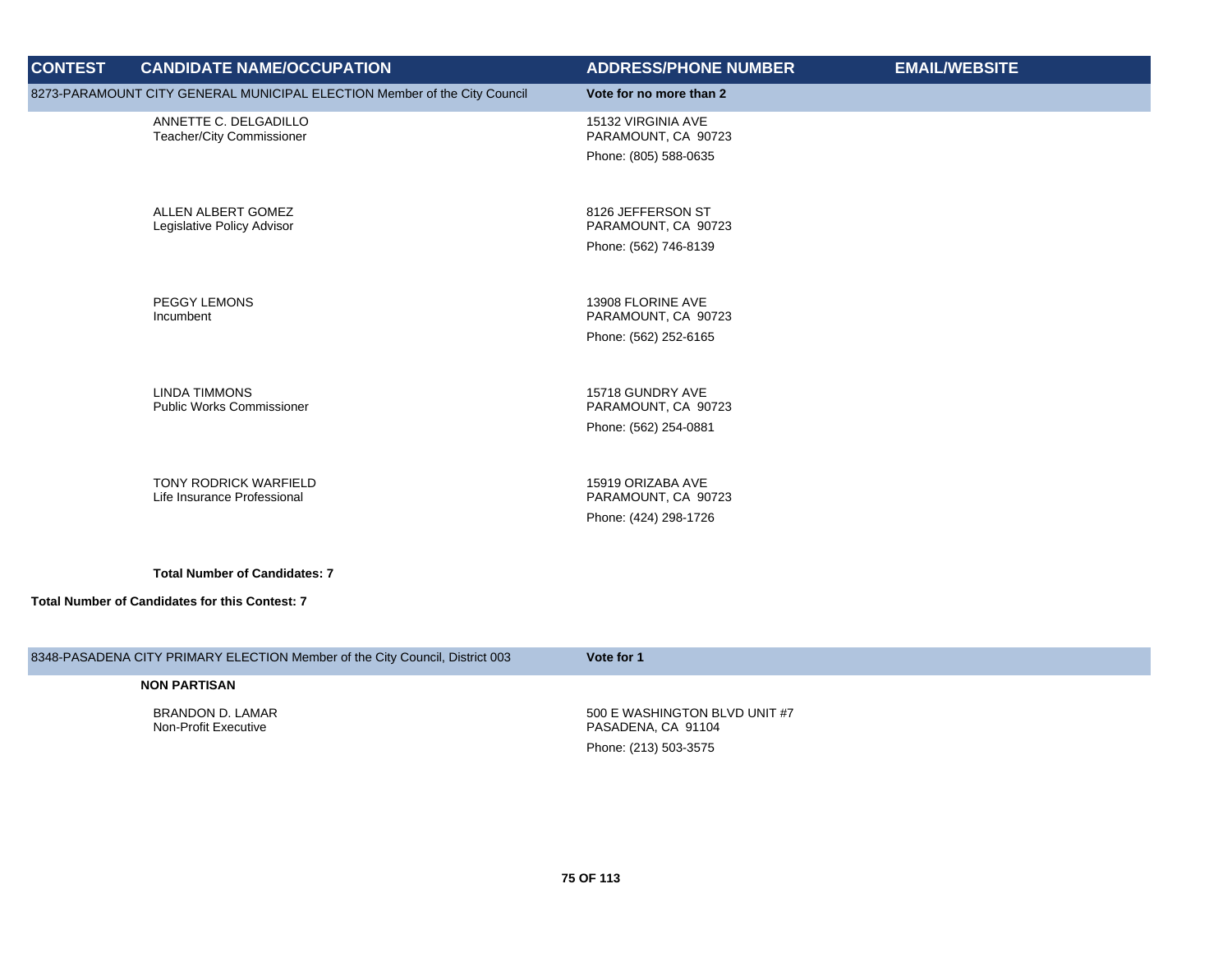| <b>CONTEST</b> | <b>CANDIDATE NAME/OCCUPATION</b>                                             | <b>ADDRESS/PHONE NUMBER</b>                                          | <b>EMAIL/WEBSITE</b> |
|----------------|------------------------------------------------------------------------------|----------------------------------------------------------------------|----------------------|
|                | 8348-PASADENA CITY PRIMARY ELECTION Member of the City Council, District 003 | Vote for 1                                                           |                      |
|                | JOHN J. KENNEDY<br>Councilmember/Management Consultant                       | 1404 N LOS ROBLES AVE<br>PASADENA, CA 91104<br>Phone: (818) 400-1488 |                      |

**Total Number of Candidates for this Contest: 2**

| 8349-PASADENA CITY PRIMARY ELECTION Member of the City Council, District 005 | Vote for 1                             |
|------------------------------------------------------------------------------|----------------------------------------|
| <b>NON PARTISAN</b>                                                          |                                        |
| <b>JESS RIVAS</b><br>Appointed Councilmember/Attorney                        | 981 N HUDSON AVE<br>PASADENA, CA 91104 |
|                                                                              | Phone: (626) 344-7693                  |
|                                                                              |                                        |

**Total Number of Candidates: 1**

| 8350-PASADENA CITY PRIMARY ELECTION Member of the City Council, District 007 | Vote for 1                                                              |                              |
|------------------------------------------------------------------------------|-------------------------------------------------------------------------|------------------------------|
| <b>NON PARTISAN</b>                                                          |                                                                         |                              |
| ALLEN SHAY<br><b>Business Owner</b>                                          | 175 S LAKE AVE UNIT #303<br>PASADENA, CA 91101<br>Phone: (626) 676-1439 |                              |
| <b>CIRAN HADJIAN</b><br><b>City Planner</b>                                  | 1630 SAN PASQUAL ST<br>PASADENA, CA 91106                               | E-MAIL - tuf-had@pacbell.net |
| <b>JASON LYON</b><br>Attorney/Planning Commissioner                          | 609 S HUDSON AVE<br>PASADENA, CA 91106<br>Phone: (626) 491-5220         |                              |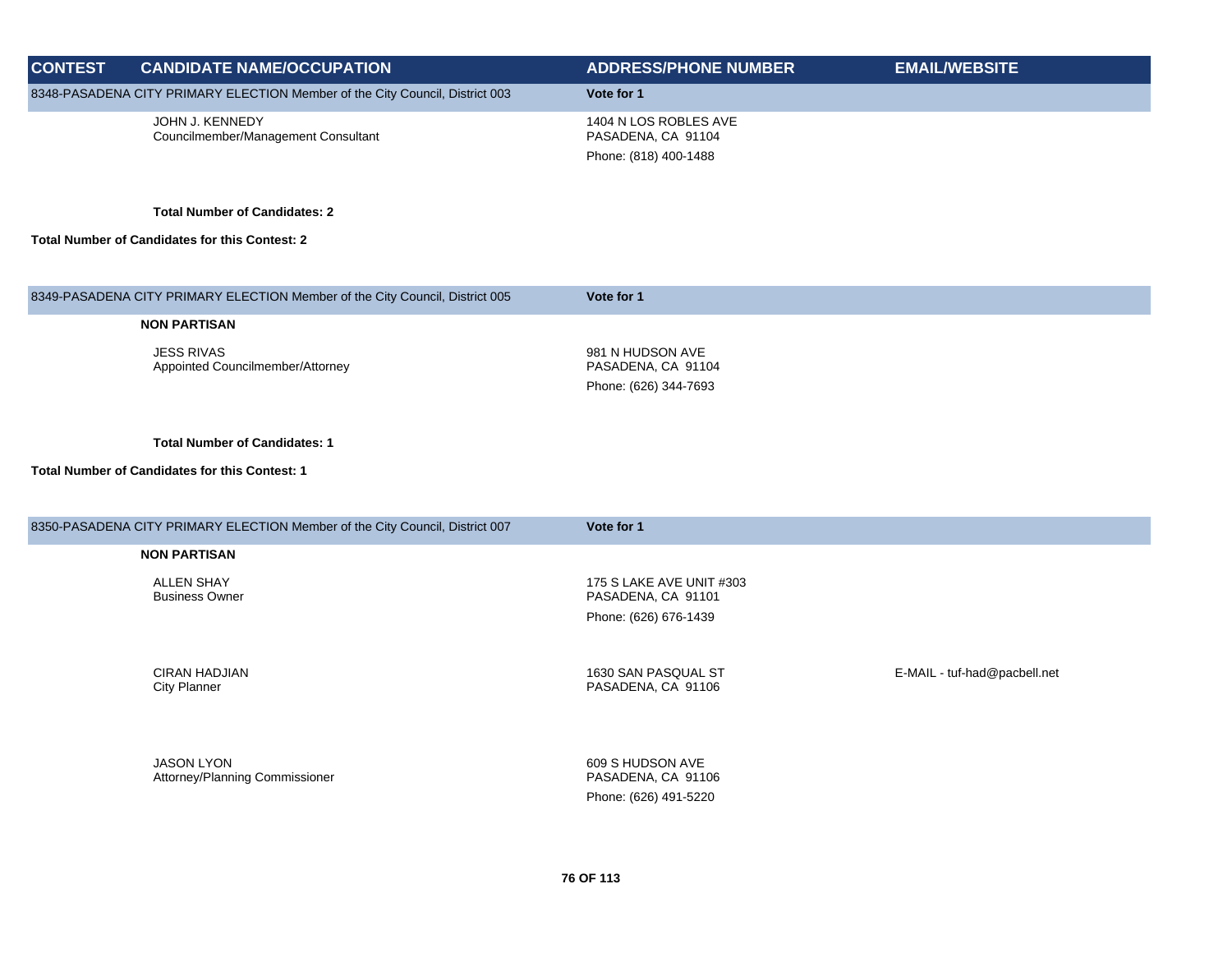| <b>CONTEST</b>  | <b>CANDIDATE NAME/OCCUPATION</b>                                               | <b>ADDRESS/PHONE NUMBER</b> | <b>EMAIL/WEBSITE</b>                        |
|-----------------|--------------------------------------------------------------------------------|-----------------------------|---------------------------------------------|
|                 | 8350-PASADENA CITY PRIMARY ELECTION Member of the City Council, District 007   | Vote for 1                  |                                             |
|                 | <b>Total Number of Candidates: 3</b>                                           |                             |                                             |
|                 | Total Number of Candidates for this Contest: 3                                 |                             |                                             |
|                 | 8330-ROSEMEAD CITY GENERAL MUNICIPAL ELECTION Member of the City Council       | Vote for no more than 3     |                                             |
|                 | <b>NON PARTISAN</b>                                                            |                             |                                             |
|                 | <b>SANDRA ARMENTA</b>                                                          |                             |                                             |
|                 | Councilmember/District Representative                                          | Phone: (626) 676-3965       |                                             |
|                 |                                                                                |                             |                                             |
|                 |                                                                                |                             |                                             |
|                 | <b>STEVEN LY</b><br>Councilmember/Business Owner                               |                             | E-MAIL -<br>stevenly4rosemead2022@gmail.com |
|                 |                                                                                |                             |                                             |
|                 |                                                                                |                             |                                             |
|                 | JOANNE RUSSELL CHAVEZ                                                          |                             |                                             |
|                 | School Board AUSD                                                              |                             |                                             |
|                 |                                                                                | Phone: (818) 613-7645       |                                             |
|                 |                                                                                |                             |                                             |
|                 | MARGARET "MAGGIE" CLARK<br>Rosemead City Councilmember                         |                             |                                             |
|                 |                                                                                | Phone: (626) 833-6673       |                                             |
|                 |                                                                                |                             |                                             |
|                 | <b>Total Number of Candidates: 4</b>                                           |                             |                                             |
|                 | <b>Total Number of Candidates for this Contest: 4</b>                          |                             |                                             |
|                 |                                                                                |                             |                                             |
|                 | 8332-SAN DIMAS CITY GENERAL MUNICIPAL ELECTION Member of the City Council, 2nd | Vote for 1                  |                                             |
| <b>District</b> |                                                                                |                             |                                             |
|                 | <b>NON PARTISAN</b>                                                            |                             |                                             |
|                 | <b>ERIC NAKANO</b><br><b>Technology Executive</b>                              |                             |                                             |
|                 |                                                                                | Phone: (202) 276-5171       |                                             |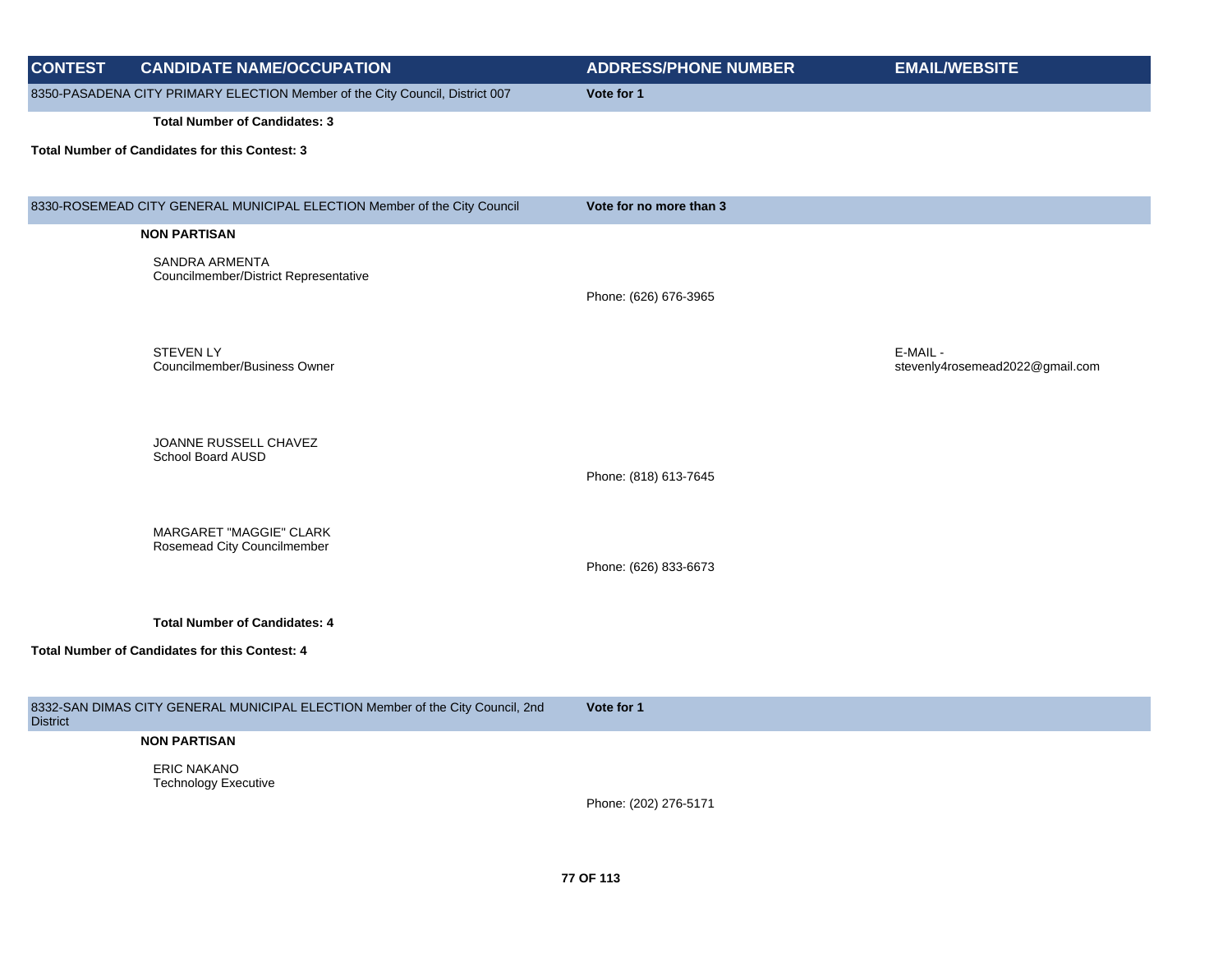| <b>CONTEST</b>  |                                                                                |                                                                    |                      |
|-----------------|--------------------------------------------------------------------------------|--------------------------------------------------------------------|----------------------|
|                 | <b>CANDIDATE NAME/OCCUPATION</b>                                               | <b>ADDRESS/PHONE NUMBER</b>                                        | <b>EMAIL/WEBSITE</b> |
| <b>District</b> | 8332-SAN DIMAS CITY GENERAL MUNICIPAL ELECTION Member of the City Council, 2nd | Vote for 1                                                         |                      |
|                 | <b>BRANDON M. MOON</b><br><b>Supply Chain Specialist</b>                       | 613 SANTA PAULA CT<br>SAN DIMAS, CA 91773<br>Phone: (626) 827-6335 |                      |
|                 | <b>Total Number of Candidates: 2</b>                                           |                                                                    |                      |
|                 | <b>Total Number of Candidates for this Contest: 2</b>                          |                                                                    |                      |
| <b>District</b> | 8333-SAN DIMAS CITY GENERAL MUNICIPAL ELECTION Member of the City Council, 4th | Vote for 1                                                         |                      |
|                 | <b>NON PARTISAN</b>                                                            |                                                                    |                      |
|                 | RYAN A. VIENNA<br>Councilmember/Sheriff's Lieutenant                           | 1316 LONGHORN DR<br>SAN DIMAS, CA 91773<br>Phone: (909) 480-1960   |                      |

## **Total Number of Candidates for this Contest: 1**

| 8354-SAN DIMAS CITY GENERAL MUNICIPAL ELECTION Mayor | Vote for 1                             |  |
|------------------------------------------------------|----------------------------------------|--|
| <b>NON PARTISAN</b>                                  |                                        |  |
| <b>EMMETT G. BADAR</b><br>Mayor                      | 1743 VIA ALEGRE<br>SAN DIMAS, CA 91773 |  |
|                                                      | Phone: (909) 322-1111                  |  |
|                                                      |                                        |  |
| RUTH N. LUEVAND<br>High School Teacher               | 933 CYPRESS ST<br>SAN DIMAS, CA 91773  |  |
|                                                      | Phone: (951) 233-2792                  |  |

**Total Number of Candidates: 2**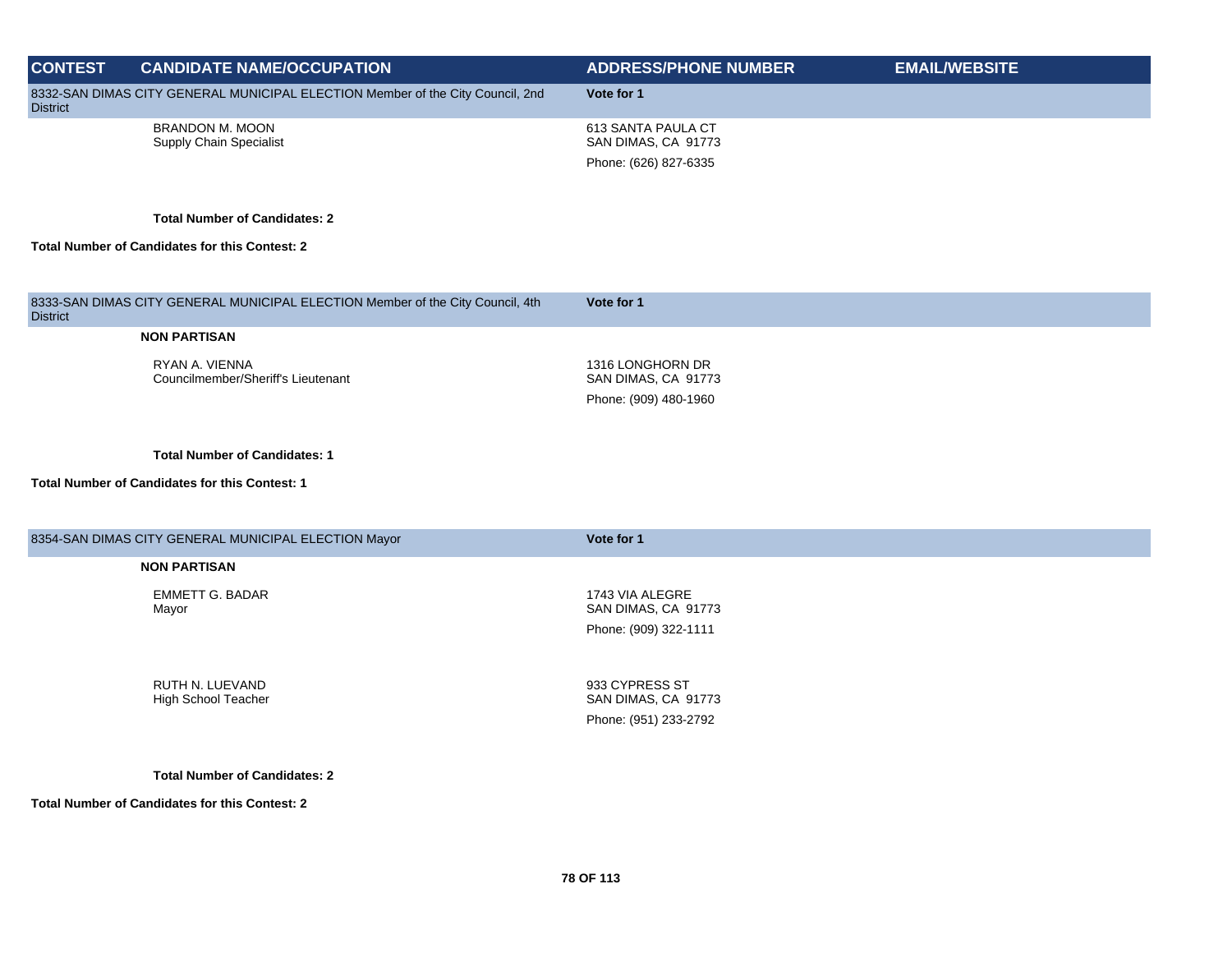| <b>CONTEST</b>                                                         | <b>CANDIDATE NAME/OCCUPATION</b>                             | <b>ADDRESS/PHONE NUMBER</b>                       | <b>EMAIL/WEBSITE</b>                  |
|------------------------------------------------------------------------|--------------------------------------------------------------|---------------------------------------------------|---------------------------------------|
| 8253-TORRANCE CITY GENERAL MUNICIPAL ELECTION City Clerk<br>Vote for 1 |                                                              |                                                   |                                       |
|                                                                        | <b>NON PARTISAN</b>                                          |                                                   |                                       |
|                                                                        | <b>REBECCA POIRIER</b><br><b>City Clerk</b>                  |                                                   | E-MAIL - rpoirier4cityclerk@yahoo.com |
|                                                                        | <b>Total Number of Candidates: 1</b>                         |                                                   |                                       |
|                                                                        | Total Number of Candidates for this Contest: 1               |                                                   |                                       |
|                                                                        | 8254-TORRANCE CITY GENERAL MUNICIPAL ELECTION City Treasurer | Vote for 1                                        |                                       |
|                                                                        | <b>NON PARTISAN</b>                                          |                                                   |                                       |
|                                                                        | DANA CORTEZ<br>Incumbent                                     | 4733 TORRANCE BLVD #921<br>TORRANCE, CA 90503     |                                       |
|                                                                        |                                                              | Phone: (310) 681-2151                             |                                       |
|                                                                        |                                                              |                                                   |                                       |
|                                                                        | TIM GOODRICH<br>Risk Manager/Investor                        | P O BOX 7146<br>TORRANCE, CA 90504                |                                       |
|                                                                        |                                                              |                                                   |                                       |
|                                                                        | MIKE GRIFFITHS<br><b>Torrance City Councilmember</b>         | 2785 PACIFIC COAST HWY #185<br>TORRANCE, CA 90505 |                                       |
|                                                                        |                                                              | Phone: (310) 339-5522                             |                                       |
|                                                                        |                                                              |                                                   |                                       |
|                                                                        | <b>G. RICK MARSHALL</b><br><b>Chief Financial Officer</b>    | 1117 GARDENA BLVD #204<br>GARDENA, CA 90247       |                                       |
|                                                                        |                                                              | Phone: (424) 488-6184                             |                                       |
|                                                                        |                                                              |                                                   |                                       |
|                                                                        | MELISSA M. WRIGHT<br>Financial Officer/Treasurer             | 4733 TORRANCE BLVD<br>TORRANCE, CA 90503          |                                       |
|                                                                        |                                                              | Phone: (310) 483-9622                             |                                       |
|                                                                        |                                                              |                                                   |                                       |
|                                                                        | <b>Total Number of Candidates: 5</b>                         |                                                   |                                       |
|                                                                        |                                                              |                                                   |                                       |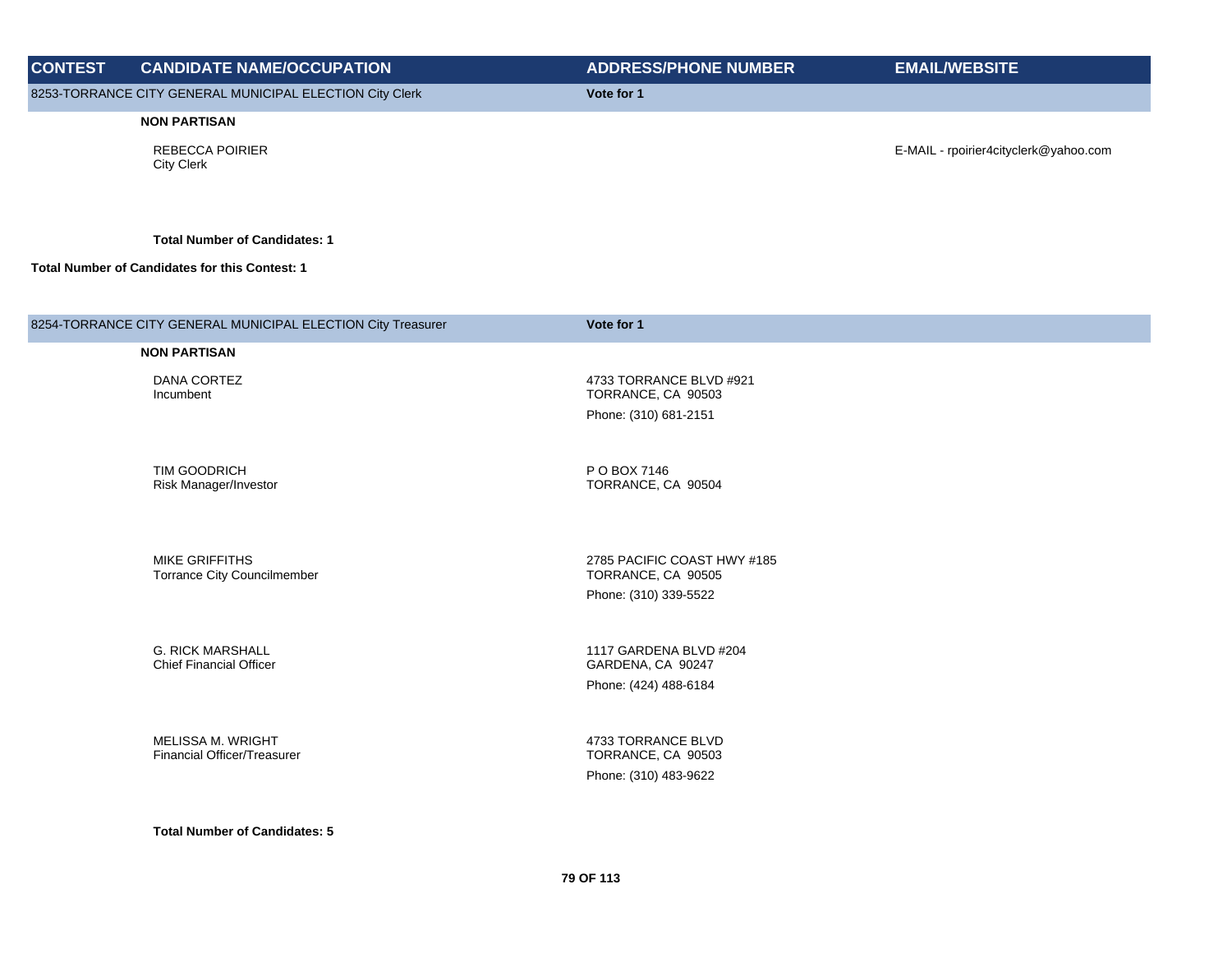# **CONTEST CANDIDATE NAME/OCCUPATION ADDRESS/PHONE NUMBER EMAIL/WEBSITE**

**Total Number of Candidates for this Contest: 5**

| 8255-TORRANCE CITY GENERAL MUNICIPAL ELECTION Member of the City Council, 1st<br><b>District</b> | Vote for 1                                                                  |
|--------------------------------------------------------------------------------------------------|-----------------------------------------------------------------------------|
| <b>NON PARTISAN</b>                                                                              |                                                                             |
| <b>JIMMY GOW</b><br><b>Retired Educator</b>                                                      | P O BOX 7092<br>TORRANCE, CA 90504<br>Phone: (424) 571-2468                 |
| DAVID M. KARTSONIS<br><b>Business Owner/Educator</b>                                             | 21515 HAWTHORNE BLVD STE 650<br>TORRANCE, CA 90503<br>Phone: (424) 235-5823 |
| <b>JON KAJI</b><br><b>Small Business Owner</b>                                                   | 18527 S WESTERN AVE #15<br>GARDENA, CA 90248<br>Phone: (310) 327-7790       |
| DAVE ZYGIELBAUM<br><b>Deputy District Attorney</b>                                               | P O BOX 7227<br>TORRANCE, CA 90504<br>Phone: (310) 421-8578                 |
| <b>Total Number of Candidates: 4</b>                                                             |                                                                             |
| Total Number of Candidates for this Contest: 4                                                   |                                                                             |

8256-TORRANCE CITY GENERAL MUNICIPAL ELECTION Member of the City Council, 3rd **District Vote for 1 NON PARTISAN** LAUREN COTNER Business Woman 22939 HAWTHORNE BLVD #102 TORRANCE, CA 90505 Phone: (310) 951-1301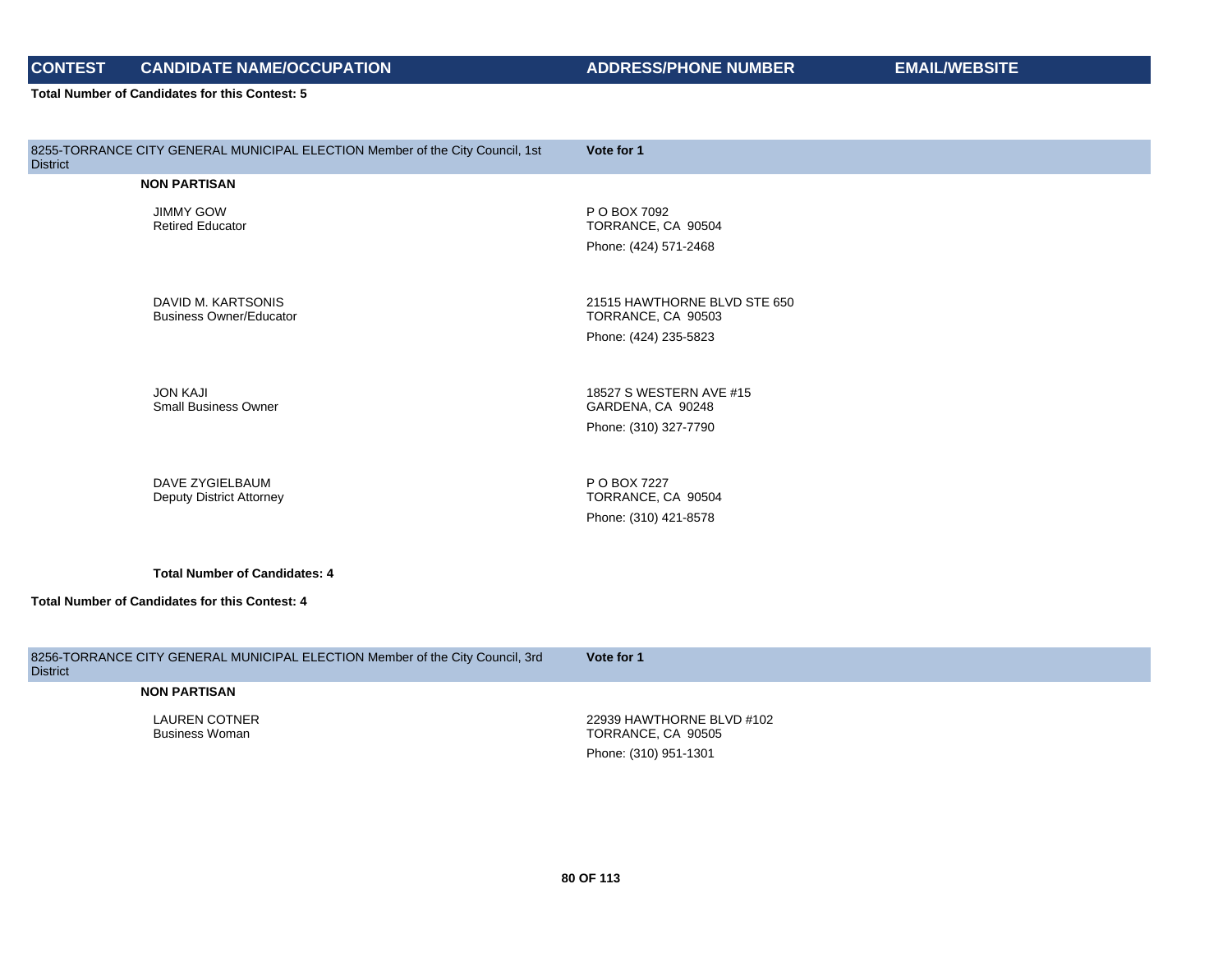| <b>CONTEST</b>  | <b>CANDIDATE NAME/OCCUPATION</b>                                              | <b>ADDRESS/PHONE NUMBER</b>                                                      | <b>EMAIL/WEBSITE</b>               |
|-----------------|-------------------------------------------------------------------------------|----------------------------------------------------------------------------------|------------------------------------|
| <b>District</b> | 8256-TORRANCE CITY GENERAL MUNICIPAL ELECTION Member of the City Council, 3rd | Vote for 1                                                                       |                                    |
|                 | <b>ASAM SHEIKH</b><br>Senior Financial Analyst                                | 2101 W 187TH ST<br>TORRANCE, CA 90504<br>Phone: (310) 779-0509                   |                                    |
|                 | <b>Total Number of Candidates: 2</b>                                          |                                                                                  |                                    |
|                 | <b>Total Number of Candidates for this Contest: 2</b>                         |                                                                                  |                                    |
|                 |                                                                               |                                                                                  |                                    |
| <b>District</b> | 8257-TORRANCE CITY GENERAL MUNICIPAL ELECTION Member of the City Council, 5th | Vote for 1                                                                       |                                    |
|                 | <b>NON PARTISAN</b>                                                           |                                                                                  |                                    |
|                 | H. JEAN ADELSMAN<br><b>Retired Educator</b>                                   | 2785 PACIFIC COAST HWY STE E #459<br>TORRANCE, CA 90505<br>Phone: (310) 373-8696 |                                    |
|                 | <b>AURELIO MATTUCCI</b><br>Torrance City Councilman                           |                                                                                  | E-MAIL - aureliomattucci@yahoo.com |
|                 | <b>Total Number of Candidates: 2</b>                                          |                                                                                  |                                    |
|                 | <b>Total Number of Candidates for this Contest: 2</b>                         |                                                                                  |                                    |
|                 |                                                                               |                                                                                  |                                    |

| 8252-TORRANCE CITY GENERAL MUNICIPAL ELECTION Mayor | Vote for 1 |
|-----------------------------------------------------|------------|
|                                                     |            |

GEORGE CHEN Torrance City Councilman

4733 TORRANCE BLVD TORRANCE, CA 90503 Phone: (424) 229-2511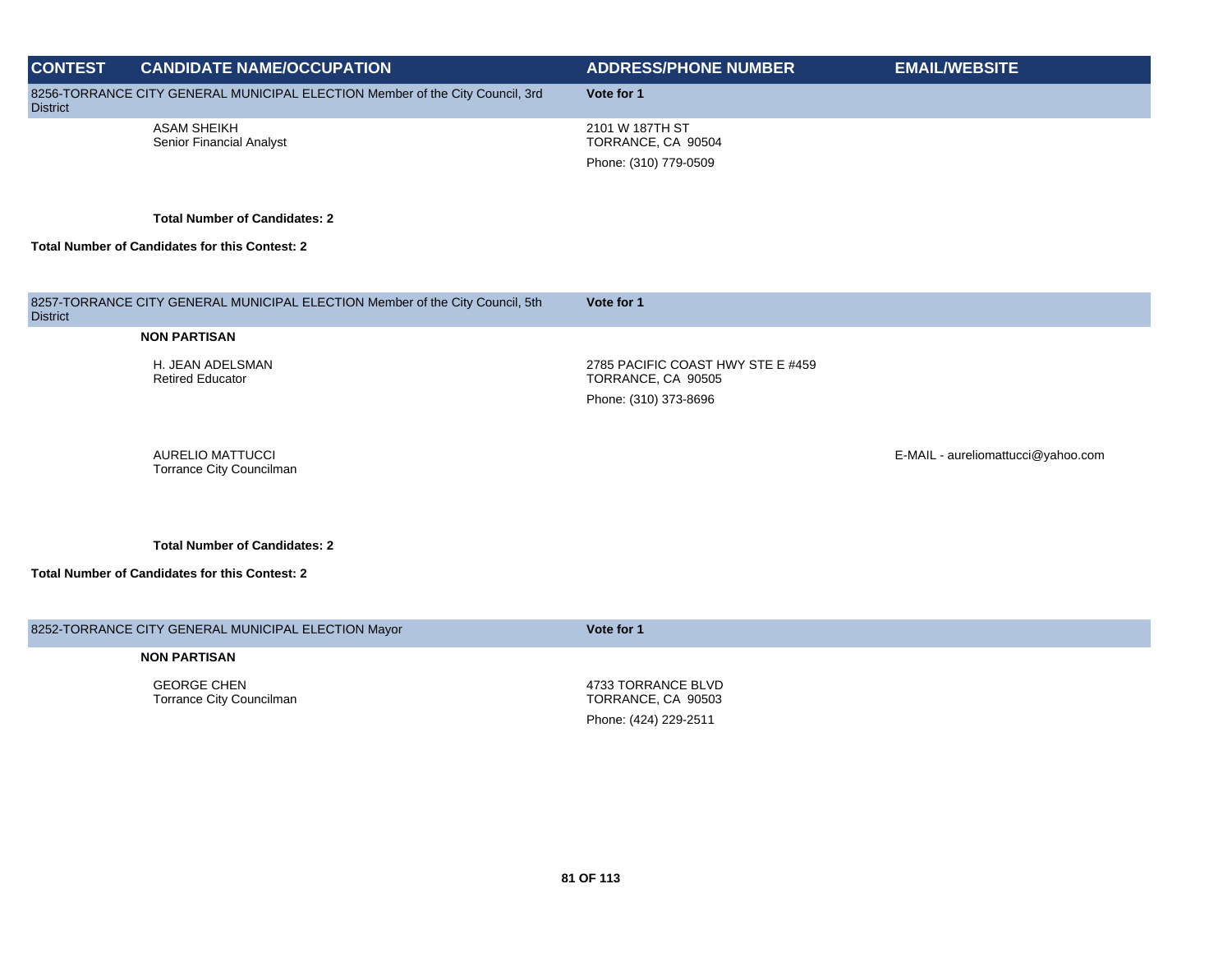| <b>CONTEST</b> | <b>CANDIDATE NAME/OCCUPATION</b>                                              | <b>ADDRESS/PHONE NUMBER</b>                             | <b>EMAIL/WEBSITE</b>                  |
|----------------|-------------------------------------------------------------------------------|---------------------------------------------------------|---------------------------------------|
|                | 8252-TORRANCE CITY GENERAL MUNICIPAL ELECTION Mayor                           | Vote for 1                                              |                                       |
|                | <b>CLIFF NUMARK</b><br>Businessman/College Trustee                            | 2785 PACIFIC COAST HWY STE E #219<br>TORRANCE, CA 90505 |                                       |
|                |                                                                               | Phone: (310) 421-8442                                   |                                       |
|                | <b>Total Number of Candidates: 2</b>                                          |                                                         |                                       |
|                |                                                                               |                                                         |                                       |
|                | <b>Total Number of Candidates for this Contest: 2</b>                         |                                                         |                                       |
|                |                                                                               |                                                         |                                       |
|                |                                                                               | Vote for 1                                              |                                       |
| Area No. 003   | 8242-PASADENA AREA COMMUNITY COLLEGE DISTRICT Governing Board Member, Trustee |                                                         |                                       |
|                | <b>NON PARTISAN</b>                                                           |                                                         |                                       |
|                | *BERLINDA BROWN<br>Incumbent                                                  | P O BOX 281<br>ALTADENA, CA 91003                       | E-MAIL - berlindajbrown@gmail.com     |
|                | 2/15/2022                                                                     | Phone: (626) 319-9883                                   |                                       |
|                |                                                                               |                                                         |                                       |
|                | <b>STEVE GIBSON</b>                                                           | P O BOX 91418                                           | E-MAIL - campaign@stevegibson4pcc.com |
|                | Educator/Community Advocate                                                   | PASADENA, CA 91109                                      |                                       |
|                | 03/07/2022                                                                    | Phone: (626) 578-5880                                   | WEB - www.stevegibson4pcc.com         |
|                |                                                                               |                                                         |                                       |

| 8243-PASADENA AREA COMMUNITY COLLEGE DISTRICT Governing Board Member, Trustee<br>Area No. 005 | Vote for 1                                      |                            |
|-----------------------------------------------------------------------------------------------|-------------------------------------------------|----------------------------|
| <b>NON PARTISAN</b>                                                                           |                                                 |                            |
| *LINDA S. WAH<br>Incumbent                                                                    | 1107 FAIR OAKS #824<br>SOUTH PASADENA, CA 91030 | E-MAIL - team@lindawah.com |
| 02/14/2022                                                                                    | Phone: (626) 407-6130                           | WEB - www.lindawah.com     |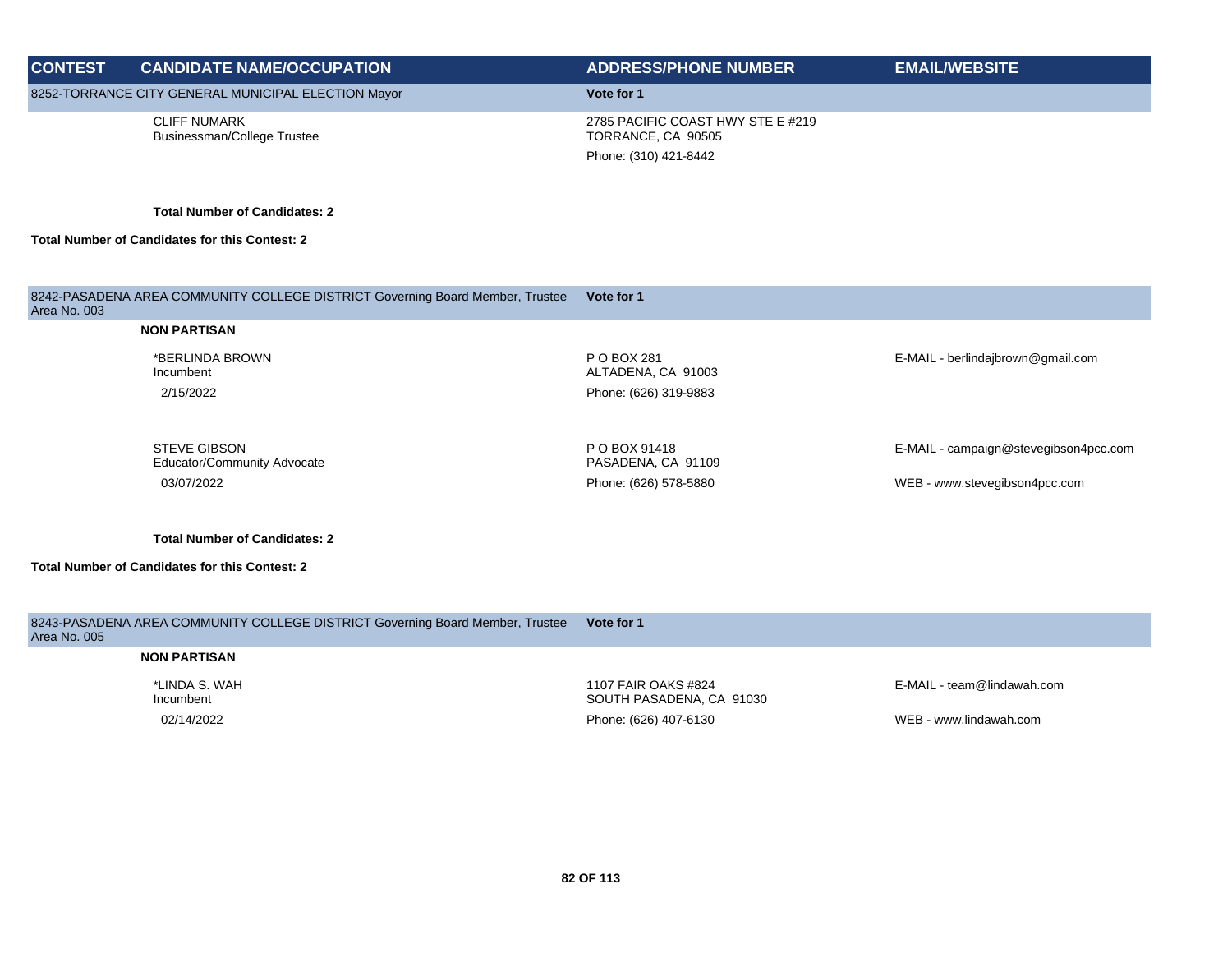| <b>CONTEST</b> | <b>CANDIDATE NAME/OCCUPATION</b>                                              | <b>ADDRESS/PHONE NUMBER</b>                | <b>EMAIL/WEBSITE</b>              |
|----------------|-------------------------------------------------------------------------------|--------------------------------------------|-----------------------------------|
| Area No. 005   | 8243-PASADENA AREA COMMUNITY COLLEGE DISTRICT Governing Board Member, Trustee | Vote for 1                                 |                                   |
|                | <b>KRISTINE E. KWONG</b><br><b>Education Lawyer</b>                           | 1200 BLAIR AVE<br>SOUTH PASADENA, CA 91030 | E-MAIL - kristine_kwong@yahoo.com |
|                | 02/17/2022                                                                    | Phone: (626) 492-9285                      | WEB - www.kwongforpcc.com         |
|                | <b>Total Number of Candidates: 2</b>                                          |                                            |                                   |
|                | <b>Total Number of Candidates for this Contest: 2</b>                         |                                            |                                   |
|                |                                                                               |                                            |                                   |
| Area No. 007   | 8244-PASADENA AREA COMMUNITY COLLEGE DISTRICT Governing Board Member, Trustee | Vote for 1                                 |                                   |
|                | <b>NON PARTISAN</b>                                                           |                                            |                                   |
|                | *ANTHONY R. FELLOW<br>Trustee, Pasadena City College Board of Trustees        | 1368 HIGHLAND OAKS DR<br>ARCADIA, CA 91006 | E-MAIL - anthonyfellow@gmail.com  |
|                | 02/16/2022                                                                    | Phone: (626) 773-2405                      |                                   |
|                | <b>ALTON WANG</b>                                                             | P O BOX 1279                               |                                   |
|                | <b>Community Nonprofit Advocate</b>                                           | ARCADIA, CA 91077                          |                                   |
|                | 02/28/2022                                                                    |                                            | WEB - www.altonwang.com           |
|                | <b>Total Number of Candidates: 2</b>                                          |                                            |                                   |
|                | <b>Total Number of Candidates for this Contest: 2</b>                         |                                            |                                   |
|                |                                                                               |                                            |                                   |
|                | 8314-ARCADIA UNIFIED SCHOOL DISTRICT Member, Board of Education               | Vote for no more than 2                    |                                   |

\*LEIGH CHAVEZ Board Member, Arcadia Unified School District 03/07/2022 Phone: (626) 808-8260

2041 CAROLWOOD DR ARCADIA, CA 91006

E-MAIL - chavez4schoolboard@gmail.com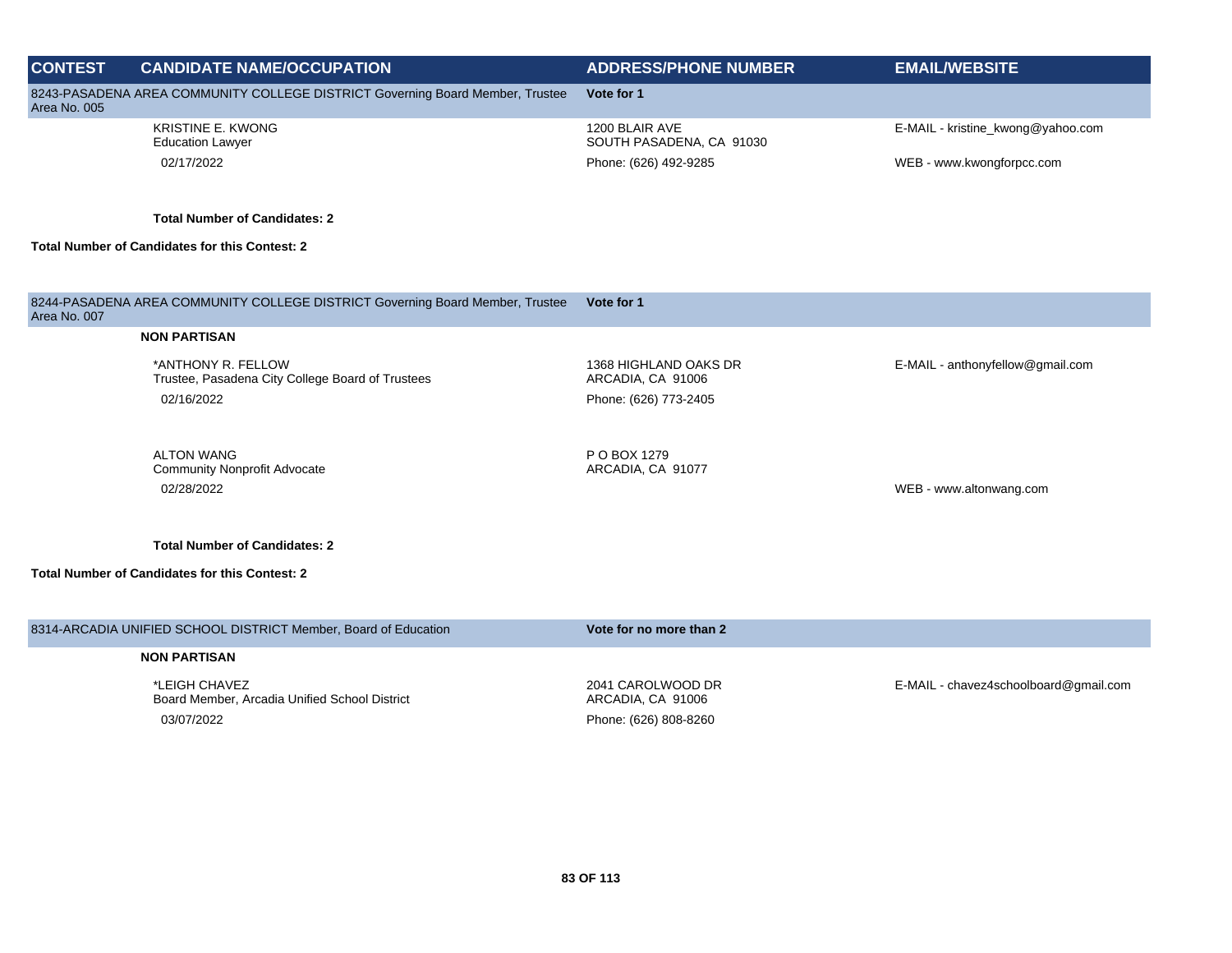| <b>CONTEST</b> | <b>CANDIDATE NAME/OCCUPATION</b>                                            | <b>ADDRESS/PHONE NUMBER</b>                                        | <b>EMAIL/WEBSITE</b>                |
|----------------|-----------------------------------------------------------------------------|--------------------------------------------------------------------|-------------------------------------|
|                | 8314-ARCADIA UNIFIED SCHOOL DISTRICT Member, Board of Education             | Vote for no more than 2                                            |                                     |
|                | <b>BEN ZHANG</b><br><b>Small Business Owner</b><br>03/07/2022               | 1139 W HUNTINGTON DR<br>ARCADIA, CA 91006<br>Phone: (626) 726-8823 |                                     |
|                | *FENTON ENG<br>Incumbent<br>03/10/2022                                      | 150 S 3RD AVE<br>ARCADIA, CA 91006                                 |                                     |
|                | <b>Total Number of Candidates: 3</b>                                        |                                                                    |                                     |
|                | <b>Total Number of Candidates for this Contest: 3</b>                       |                                                                    |                                     |
|                | 8355-COMPTON UNIFIED SCHOOL DISTRICT Governing Board Member, Trustee Area A | Vote for 1                                                         |                                     |
|                | <b>NON PARTISAN</b>                                                         |                                                                    |                                     |
|                | ADRIAN CLEVELAND<br>Labor Leader/Businesswoman                              | 12501 IMPERIAL HWY #200<br>DOWNEY, CA 90650                        | E-MAIL - cthomas@gouldaorellana.com |
|                | 03/10/2022                                                                  | Phone: (323) 816-6582                                              | WEB - www.gouldorellana.com         |
|                | LAQUISHA ANDERSON                                                           | P O BOX 5291                                                       |                                     |
|                | Child Advocate Volunteer<br>03/11/2022                                      | COMPTON, CA 90224<br>Phone: (310) 309-9422                         |                                     |
|                |                                                                             |                                                                    |                                     |
|                | DENZELL O. PERRY<br><b>HR Executive/Educator</b>                            | P O BOX 106<br>COMPTON, CA 90223                                   | E-MAIL - info@denzellperry.com      |
|                | 03/10/2022                                                                  |                                                                    | WEB - www.denzellperry.com          |
|                | <b>Total Number of Candidates: 3</b>                                        |                                                                    |                                     |
|                | Total Number of Candidates for this Contest: 3                              |                                                                    |                                     |
|                |                                                                             |                                                                    |                                     |
|                | 8357-COMPTON UNIFIED SCHOOL DISTRICT Governing Board Member, Trustee Area E | Vote for 1                                                         |                                     |
|                | <b>NON PARTISAN</b>                                                         |                                                                    |                                     |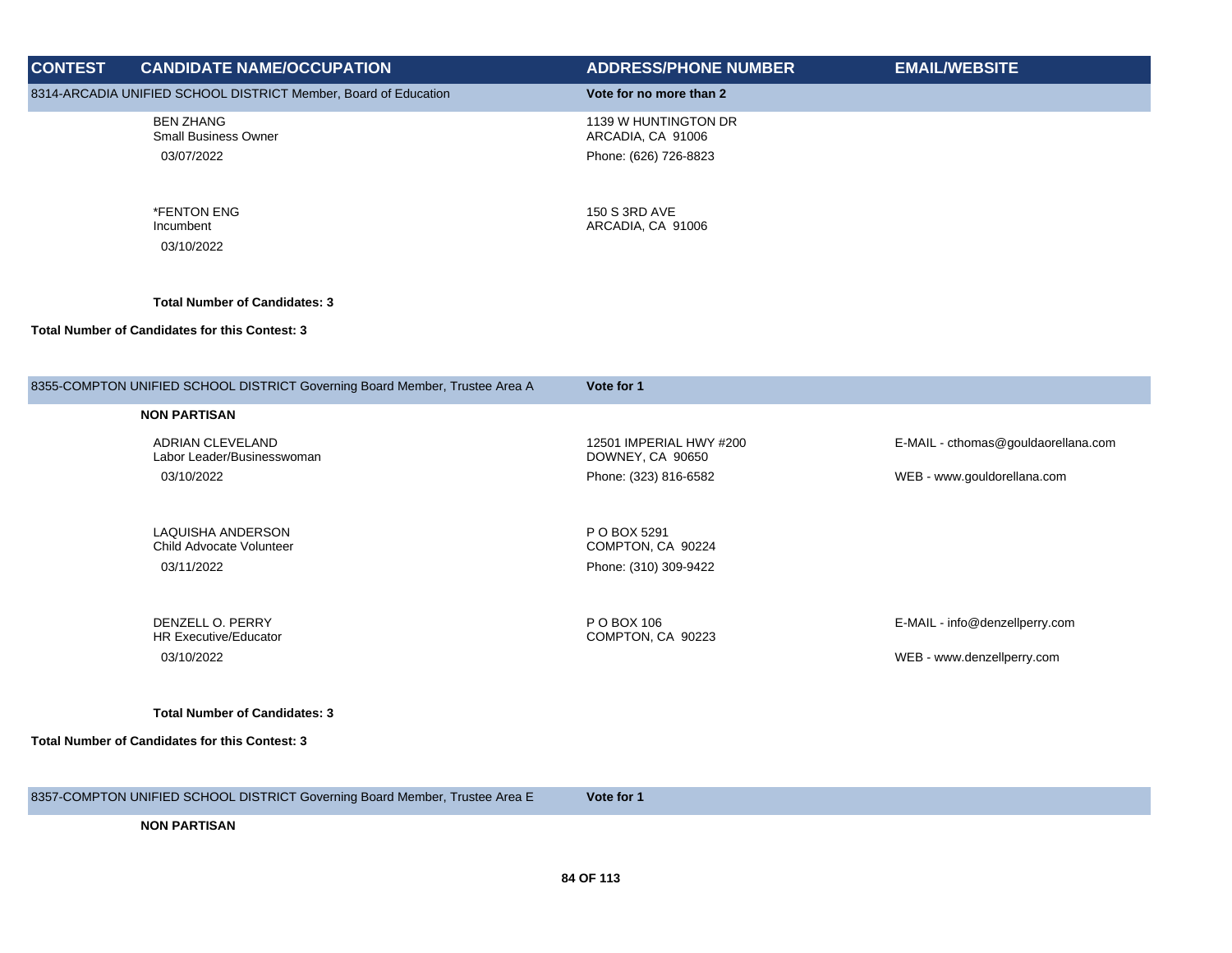| <b>CONTEST</b> | <b>CANDIDATE NAME/OCCUPATION</b>                                                              | <b>ADDRESS/PHONE NUMBER</b>                                          | <b>EMAIL/WEBSITE</b>              |
|----------------|-----------------------------------------------------------------------------------------------|----------------------------------------------------------------------|-----------------------------------|
|                | 8357-COMPTON UNIFIED SCHOOL DISTRICT Governing Board Member, Trustee Area E                   | Vote for 1                                                           |                                   |
|                | ALMA TAYLOR PLEASANT<br>Governing Board Member, Compton Unified School District<br>03/07/2022 | 1809 E EZMIRLIAN ST<br>COMPTON, CA 90221<br>Phone: (310) 916-2382    | E-MAIL - cookiediva2@gmail.com    |
|                | ADRIENNE MARIE THOMAS<br><b>Equity Officer/Educator</b><br>03/10/2022                         | 12 GAZANIA LN<br>COMPTON, CA 90221<br>Phone: (424) 242-9758          | E-MAIL - athomascpt2000@gmail.com |
|                | <b>Total Number of Candidates: 2</b>                                                          |                                                                      |                                   |
|                | <b>Total Number of Candidates for this Contest: 2</b>                                         |                                                                      |                                   |
|                |                                                                                               |                                                                      |                                   |
|                | 8358-COMPTON UNIFIED SCHOOL DISTRICT Governing Board Member, Trustee Area G                   | Vote for 1                                                           |                                   |
|                | <b>NON PARTISAN</b>                                                                           |                                                                      |                                   |
|                | SATRA D. ZURITA<br>Governing Board Member, Compton Unified School District<br>03/10/2022      | 12501 IMPERIAL HWY #200<br>DOWNEY, CA 90650<br>Phone: (562) 380-0661 | E-MAIL - zuritamgmt@yahoo.com     |
|                | MARY L. JACKSON-FREENY                                                                        |                                                                      | E-MAIL - maryjacksonfr@gmail.com  |
|                | 03/11/2022                                                                                    |                                                                      |                                   |
|                | <b>Total Number of Candidates: 2</b><br>Total Number of Candidates for this Contest: 2        |                                                                      |                                   |
|                |                                                                                               |                                                                      |                                   |
|                | 8246-GLENDALE UNIFIED SCHOOL DISTRICT Member, Board of Education, Trustee Area B              | Vote for 1                                                           |                                   |
|                | <b>NON PARTISAN</b>                                                                           |                                                                      |                                   |
|                | <b>INGRID GUNNELL</b><br>Educator/Mother/Organizer                                            | 1310 NORTON AVE<br>GLENDALE, CA 91202<br>Phone: (818) 298-6405       |                                   |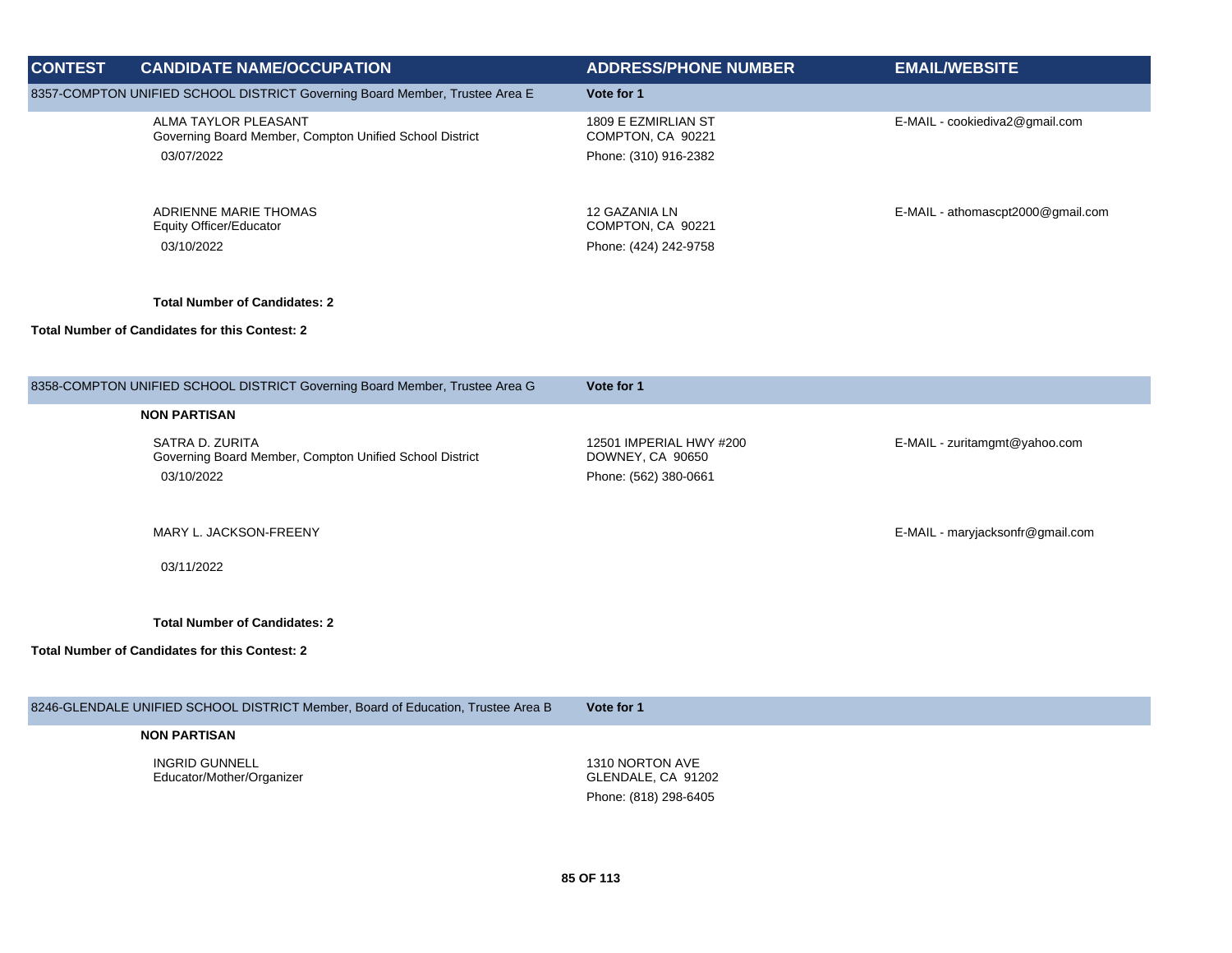| <b>CONTEST</b> | <b>CANDIDATE NAME/OCCUPATION</b>                                                 | <b>ADDRESS/PHONE NUMBER</b> | <b>EMAIL/WEBSITE</b> |
|----------------|----------------------------------------------------------------------------------|-----------------------------|----------------------|
|                | 8246-GLENDALE UNIFIED SCHOOL DISTRICT Member, Board of Education, Trustee Area B | Vote for 1                  |                      |
|                | <b>LERNA AMIRYANS</b>                                                            | 1528 N COLUMBUS AVE         |                      |
|                | PTA Executive/Mother                                                             | GLENDALE, CA 91202          |                      |
|                |                                                                                  | Phone: (818) 967-9883       |                      |
|                | <b>Total Number of Candidates: 2</b>                                             |                             |                      |
|                | <b>Total Number of Candidates for this Contest: 2</b>                            |                             |                      |
|                |                                                                                  |                             |                      |
|                | 8247-GLENDALE UNIFIED SCHOOL DISTRICT Member, Board of Education, Trustee Area C | Vote for 1                  |                      |
|                | <b>NON PARTISAN</b>                                                              |                             |                      |
|                |                                                                                  |                             |                      |
|                | ARMINA GHARPETIAN<br><b>GUSD Board Member/Parent</b>                             | 1722 CAMULOS AVE            |                      |
|                |                                                                                  | GLENDALE, CA 91208          |                      |
|                |                                                                                  | Phone: (818) 934-6661       |                      |
|                |                                                                                  |                             |                      |
|                | <b>KATHLEEN CROSS</b>                                                            | 1148 N CEDAR ST             |                      |
|                | Social Worker/Parent                                                             | GLENDALE, CA 91207          |                      |
|                |                                                                                  | Phone: (818) 369-4245       |                      |
|                | <b>Total Number of Candidates: 2</b>                                             |                             |                      |
|                |                                                                                  |                             |                      |
|                | <b>Total Number of Candidates for this Contest: 2</b>                            |                             |                      |
|                |                                                                                  |                             |                      |
|                | 8248-GLENDALE UNIFIED SCHOOL DISTRICT Member, Board of Education, Trustee Area D | Vote for 1                  |                      |

SHANT SAHAKIAN GUSD Board President

1234 STANLEY AVE #101 GLENDALE, CA 91206 Phone: (818) 482-9858

**Total Number of Candidates: 1**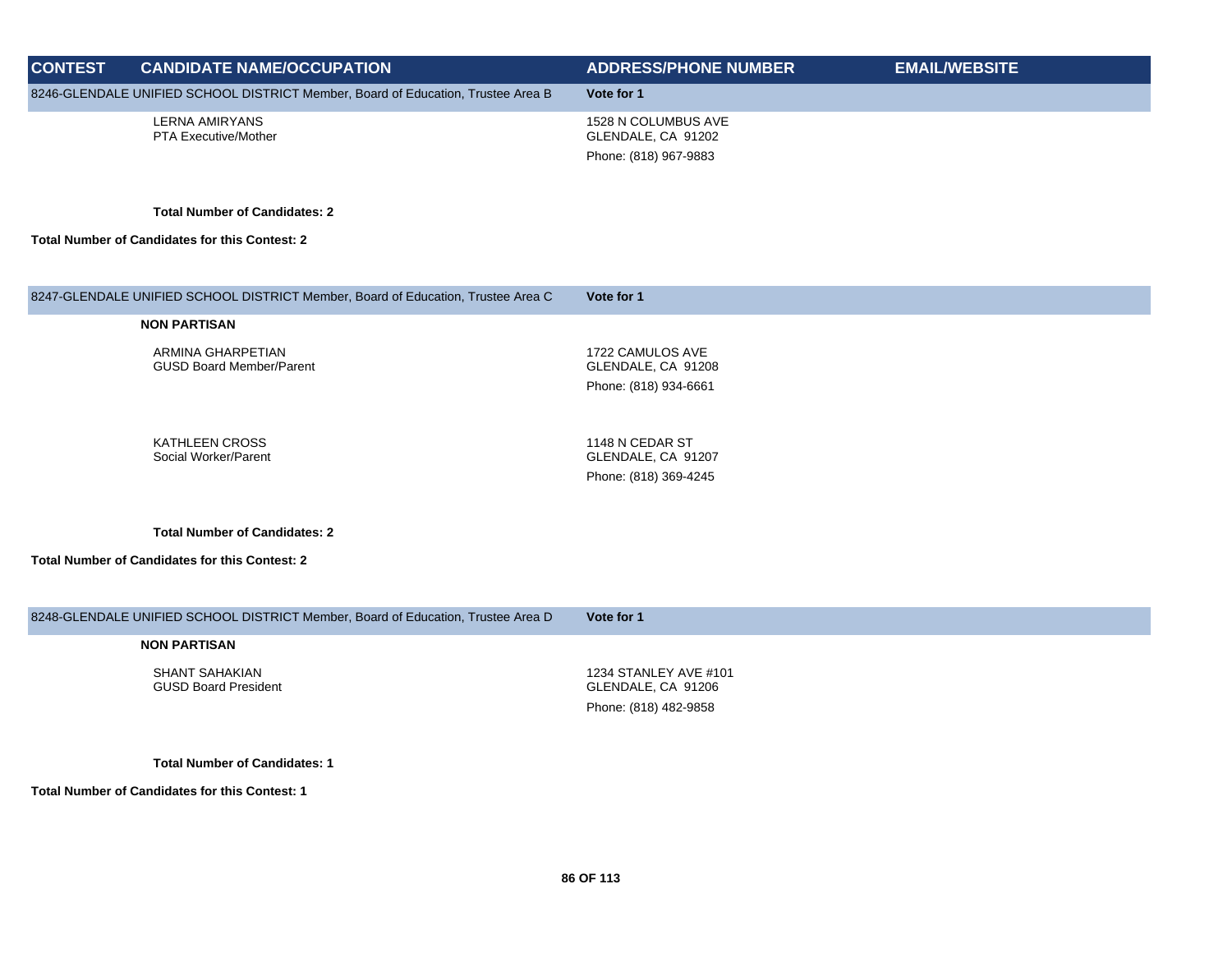| <b>CONTEST</b> | <b>CANDIDATE NAME/OCCUPATION</b>                                             | <b>ADDRESS/PHONE NUMBER</b>                         | <b>EMAIL/WEBSITE</b>                                                           |
|----------------|------------------------------------------------------------------------------|-----------------------------------------------------|--------------------------------------------------------------------------------|
|                | 8351-LONG BEACH UNIFIED SCHOOL DISTRICT Governing Board Member, District 001 | Vote for 1                                          |                                                                                |
|                | <b>NON PARTISAN</b>                                                          |                                                     |                                                                                |
|                | SHARIFA BATTS<br>Educator                                                    | 1 W MANCHESTER BLVD STE #700<br>INGLEWOOD, CA 90301 | E-MAIL - friendsofdrbatts@gmail.com                                            |
|                | 03/08/2022                                                                   | Phone: (562) 544-3093                               | WEB-<br>www.drsharifabattsforschoolboard.com                                   |
|                | <b>NUBIA FLORES</b><br><b>Parent Educator</b>                                | 249 E OCEAN BLVD<br>LONG BEACH, CA 90802            | E-MAIL - info@nubiaflores.com                                                  |
|                | 03/07/2022                                                                   | Phone: (562) 277-1155                               | WEB - www.nubiaflores.com                                                      |
|                | <b>MARIA ISABEL LOPEZ</b><br>Principal/Educator/Teacher<br>03/12/2022        | 4067 HARDWICK ST #191<br>LAKEWOOD, CA 90712         | E-MAIL - info@lopezforlbschoolboard.com<br>WEB - www.lopezforlbschoolboard.com |

#### **Total Number of Candidates for this Contest: 3**

| 8353-LONG BEACH UNIFIED SCHOOL DISTRICT Governing Board Member, District 005 | Vote for 1                                  |                                             |
|------------------------------------------------------------------------------|---------------------------------------------|---------------------------------------------|
| <b>NON PARTISAN</b>                                                          |                                             |                                             |
| *DIANA F. CRAIGHEAD<br><b>LBUSD Governing Board Member</b>                   | 1515 HUGHES WAY<br>LONG BEACH, CA 90810     |                                             |
| 03/10/2022                                                                   | Phone: (562) 997-8240                       | WEB -<br>www.dianacraighead4schoolboard.com |
| MELISSA PITTSCUTLER<br><b>Retired Peace Officer</b>                          | 4067 HARDWICK ST #191<br>LAKEWOOD, CA 90712 | E-MAIL - misstill@me.com                    |
| 03/10/2022                                                                   |                                             | WEB - www.pittscutler.wixsite.com           |
|                                                                              |                                             |                                             |

**Total Number of Candidates: 2**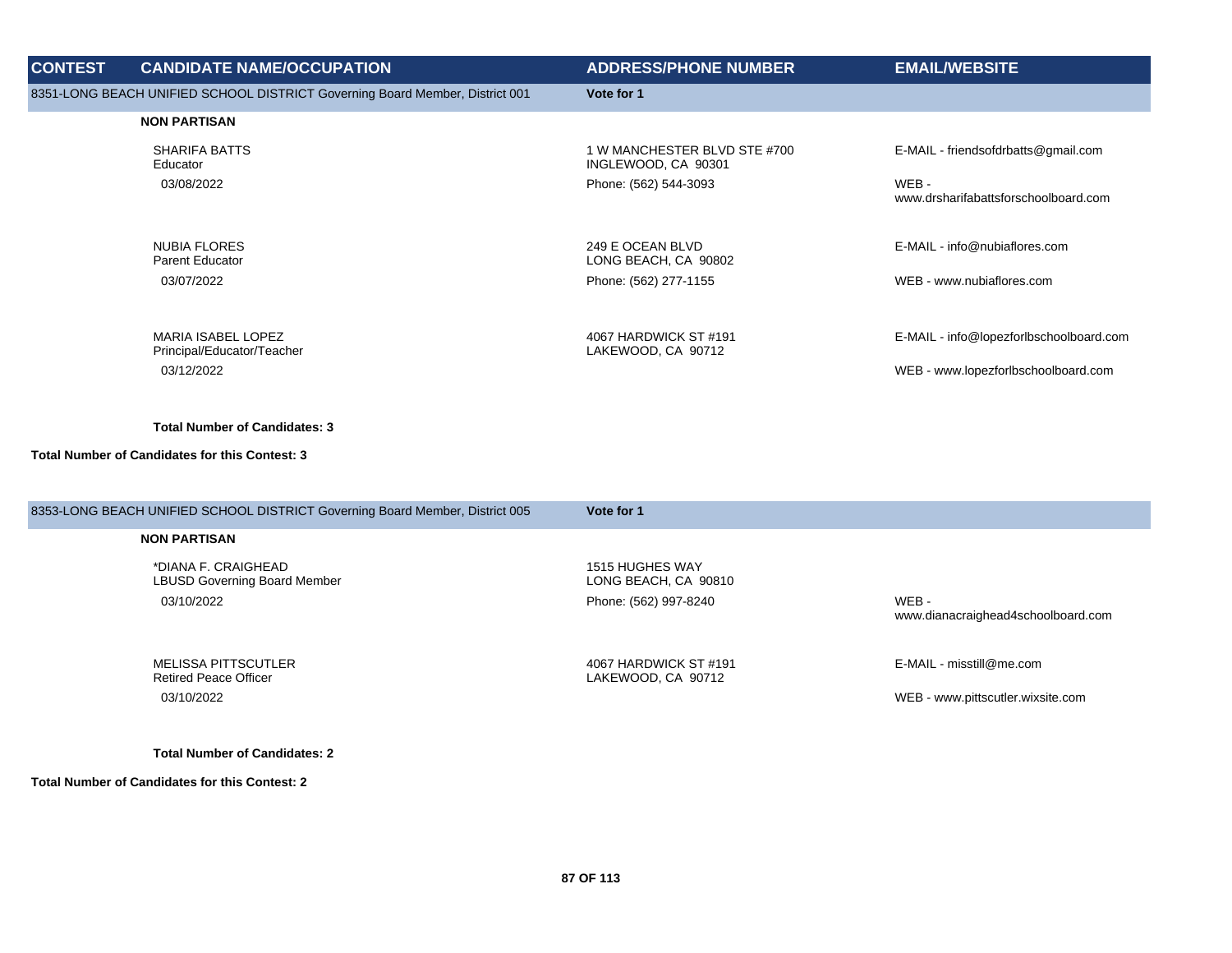| <b>CONTEST</b> | <b>CANDIDATE NAME/OCCUPATION</b>                                                    | <b>ADDRESS/PHONE NUMBER</b> | <b>EMAIL/WEBSITE</b> |
|----------------|-------------------------------------------------------------------------------------|-----------------------------|----------------------|
| 002            | 8281-LOS ANGELES UNIFIED SCHOOL DISTRICT Member of the Board of Education, District | Vote for 1                  |                      |

MIGUEL ANGEL SEGURA Public School Teacher

ROCÍO RIVAS Education Policy Advisor

MARIA BRENES Education Advocate/Parent

ERICA VILARDI-ESPINOSA Accountant/Community Activist

**Total Number of Candidates: 4**

**Total Number of Candidates for this Contest: 4**

8282-LOS ANGELES UNIFIED SCHOOL DISTRICT Member of the Board of Education, District **Vote for 1**

# 004

**NON PARTISAN**

TRACEY SCHROEDER LAUSD Teacher/Educator

GENTILLE BARKHORDARIAN Electrical Engineer/Mother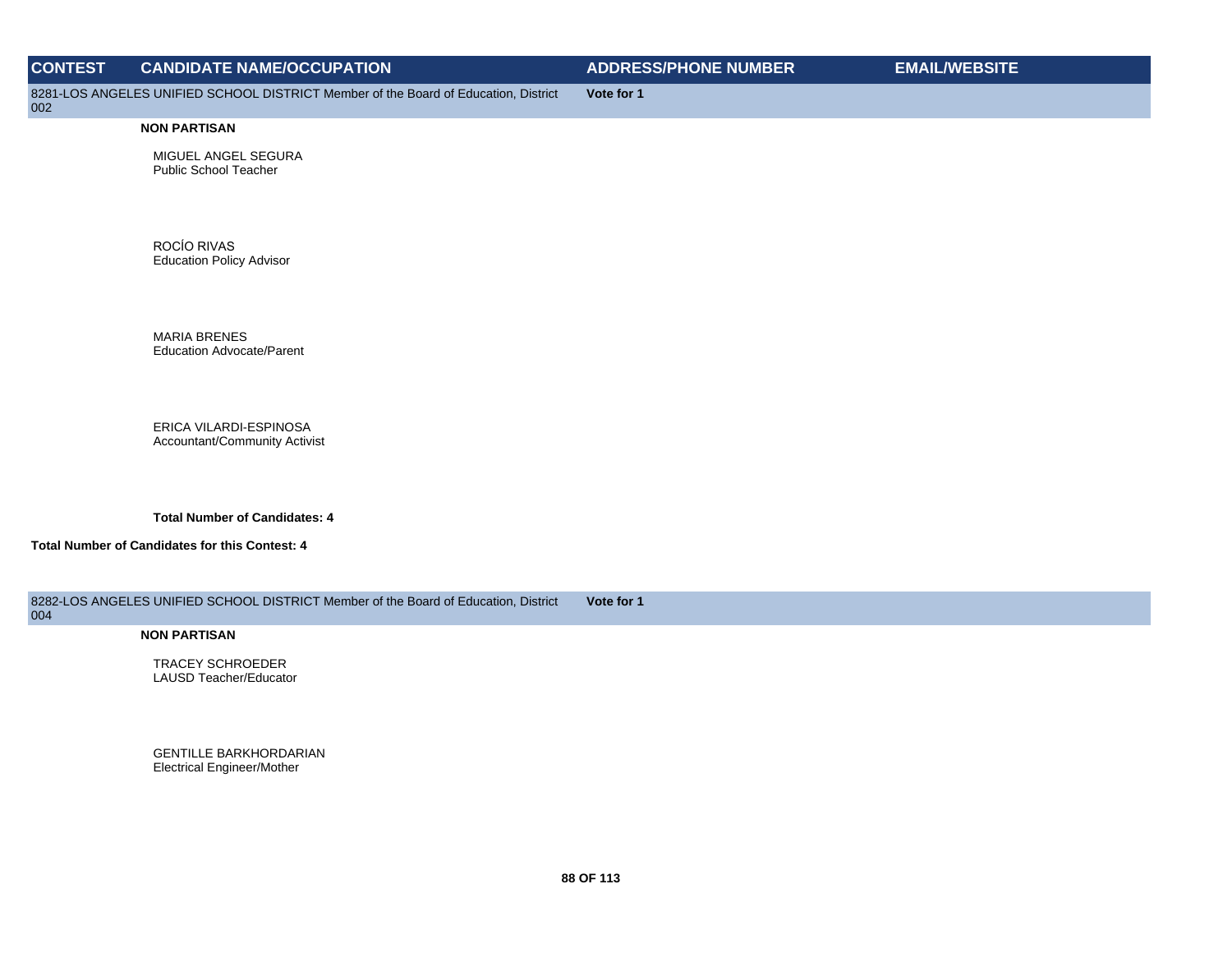# **CONTEST CANDIDATE NAME/OCCUPATION ADDRESS/PHONE NUMBER EMAIL/WEBSITE** 8282-LOS ANGELES UNIFIED SCHOOL DISTRICT Member of the Board of Education, District 004 **Vote for 1** NICK MELVOIN Educator/School Boardmember **Total Number of Candidates: 3 Total Number of Candidates for this Contest: 3**

8283-LOS ANGELES UNIFIED SCHOOL DISTRICT Member of the Board of Education, District 006 **Vote for 1**

## **NON PARTISAN**

KELLY GONEZ School Boardmember/Educator

MARVIN A. RODRÍGUEZ LAUSD Teacher/Parent

JESS ARANA Educator/Police Sergeant

**Total Number of Candidates: 3**

#### **Total Number of Candidates for this Contest: 3**

8362-PARAMOUNT UNIFIED SCHOOL DISTRICT SPECIAL ELECTION Governing Board Member (Unexpired term ending December 13, 2024)

**Vote for 1**

**NON PARTISAN**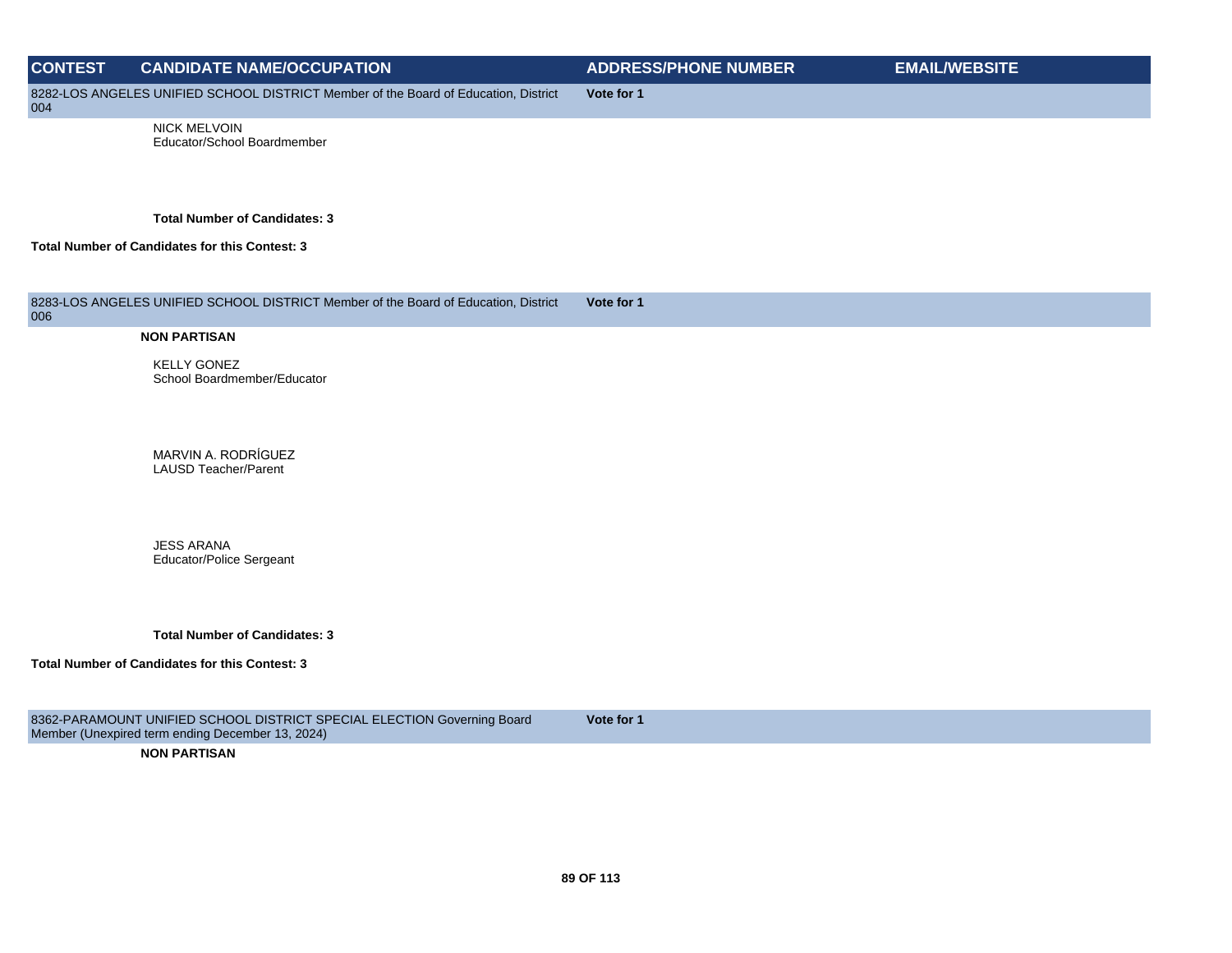| <b>CONTEST</b> | <b>CANDIDATE NAME/OCCUPATION</b>                                                                                            | <b>ADDRESS/PHONE NUMBER</b>              | <b>EMAIL/WEBSITE</b>              |
|----------------|-----------------------------------------------------------------------------------------------------------------------------|------------------------------------------|-----------------------------------|
|                | 8362-PARAMOUNT UNIFIED SCHOOL DISTRICT SPECIAL ELECTION Governing Board<br>Member (Unexpired term ending December 13, 2024) | Vote for 1                               |                                   |
|                | <b>EDDIE CRUZ</b><br>Educator                                                                                               | 14508 ORANGE AVE<br>PARAMOUNT, CA 90723  | E-MAIL - ecruz90723@yahoo.com     |
|                | 02/14/2022                                                                                                                  |                                          |                                   |
|                | SANDRA NILDA CUEVAS<br><b>Family Social Worker</b>                                                                          | 16423 INDIANA AVE<br>PARAMOUNT, CA 90723 | E-MAIL - cuevassandra10@yahoo.com |
|                | 03/10/2022                                                                                                                  | Phone: (310) 493-0400                    |                                   |
|                |                                                                                                                             |                                          |                                   |

#### **Total Number of Candidates for this Contest: 2**

| 8238-ASSESSOR |                                                        | Vote for 1                                             |                                    |
|---------------|--------------------------------------------------------|--------------------------------------------------------|------------------------------------|
|               | <b>NON PARTISAN</b>                                    |                                                        |                                    |
|               | <b>ANTHONY LOPEZ</b><br>Deputy Assessor                |                                                        |                                    |
|               | 02/14/2022                                             |                                                        |                                    |
|               |                                                        |                                                        |                                    |
|               | *JEFFREY PRANG<br>Assessor                             | 16633 VENTURA BLVD #1008<br>ENCINO, CA 91436           | E-MAIL - jeffreyprang@gmail.com    |
|               | 03/10/2022                                             | Phone: (323) 596-3888                                  | WEB - www.jeffreyprang.com         |
|               |                                                        |                                                        |                                    |
|               | <b>MIKE CAMPBELL</b><br>Deputy Assessor                | 8055 W MANCHESTER AVE STE 715<br>LOS ANGELES, CA 90293 | E-MAIL - info@mikecampbell2022.com |
|               | 03/09/2022                                             |                                                        | WEB - www.mikecampbell2022.com     |
|               |                                                        |                                                        |                                    |
|               | <b>SANDY SUN</b><br>Los Angeles County Deputy Assessor | 147 W ROUTE 66 UNIT #307<br>GLENDORA, CA 91740         | E-MAIL - sandysun2022@gmail.com    |
|               | 03/11/2022                                             | Phone: (909) 551-9008                                  | WEB - www.sandysun2022.com         |
|               |                                                        |                                                        |                                    |

**Total Number of Candidates: 4**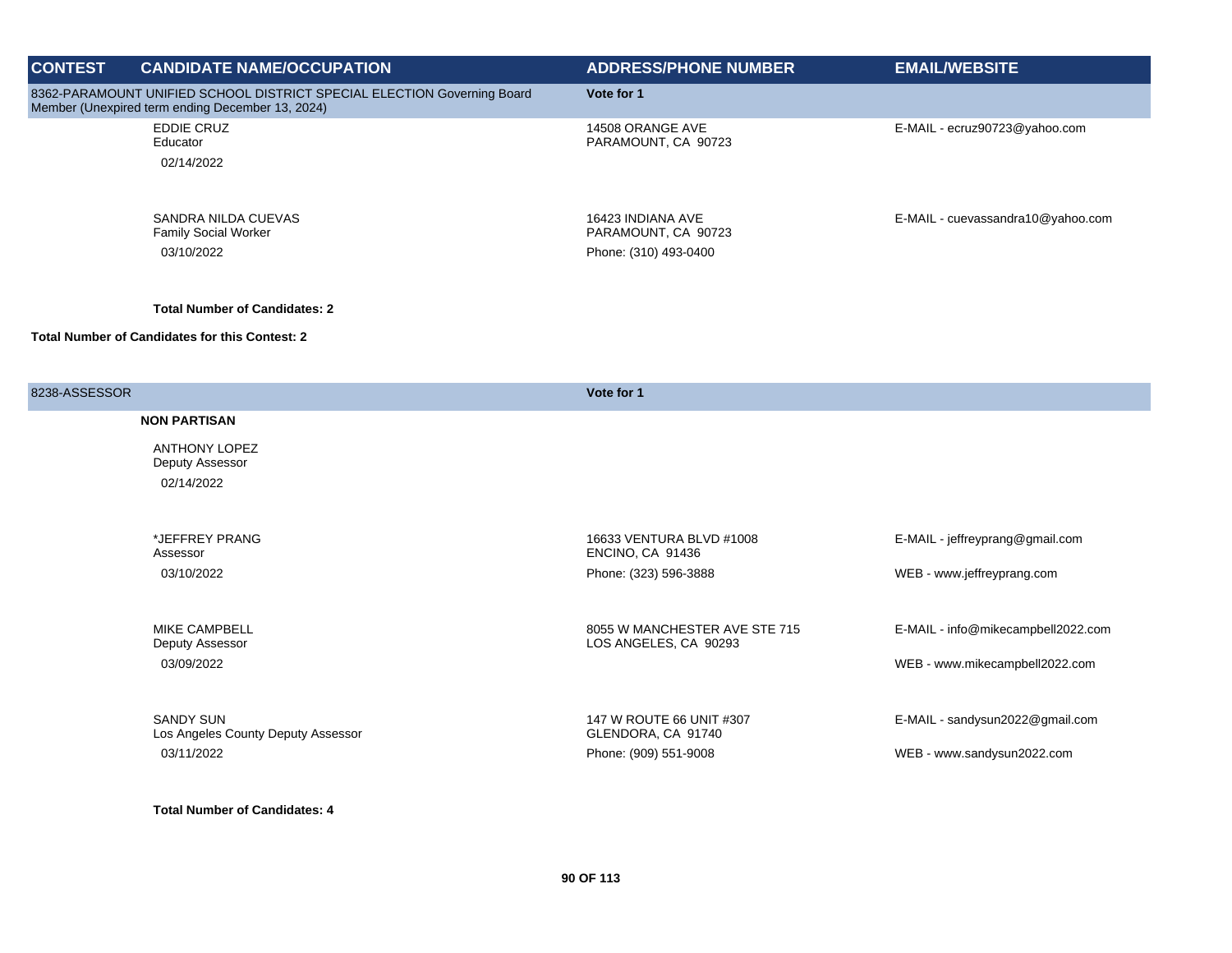# **CONTEST CANDIDATE NAME/OCCUPATION ADDRESS/PHONE NUMBER EMAIL/WEBSITE**

| 8091-JUDGE OF THE SUPERIOR COURT Office No. 003                         | Vote for 1                                           |                                             |
|-------------------------------------------------------------------------|------------------------------------------------------|---------------------------------------------|
| <b>NON PARTISAN</b>                                                     |                                                      |                                             |
| <b>FRANK AMADOR</b><br>Attorney                                         |                                                      |                                             |
| 02/24/2022                                                              |                                                      |                                             |
| *SHERILYN PEACE GARNETT<br>Superior Court Judge                         | 111 N HILL ST ROOM 428A<br>LOS ANGELES, CA 90012     | E-MAIL - vote4garnett@gmail.com             |
| 02/25/2022                                                              |                                                      |                                             |
| <b>TIM REUBEN</b><br>Attorney at Law                                    | 12400 WILSHIRE BLVD STE 800<br>LOS ANGELES, CA 90025 | E-MAIL - treuben@rrbattorneys.com           |
| 03/09/2022                                                              | Phone: (310) 777-1990                                |                                             |
| <b>Total Number of Candidates: 3</b>                                    |                                                      |                                             |
| <b>Total Number of Candidates for this Contest: 3</b>                   |                                                      |                                             |
| 8148-JUDGE OF THE SUPERIOR COURT Office No. 060                         | Vote for 1                                           |                                             |
| <b>NON PARTISAN</b>                                                     |                                                      |                                             |
| <b>ABBY BARON</b><br>Deputy District Attorney, County of Los Angeles    | 16633 VENTURA BLVD #1008<br>LOS ANGELES, CA 91436    | E-MAIL - abbybaron@baronforjudge.com        |
| 03/04/2022                                                              | Phone: (424) 272-6505                                | WEB - www.baronforjudge.com                 |
| <b>SHARON RANSOM</b><br>Deputy District Attorney, County of Los Angeles | 1 W MANCHESTER BLVD STE 700<br>INGLEWOOD, CA 90301   | E-MAIL -<br>sharon@sharonransomforjudge.com |
| 03/10/2022                                                              | Phone: (310) 817-6679                                | WEB - www.sharonransomforjudge.com          |
|                                                                         |                                                      |                                             |
|                                                                         |                                                      |                                             |
|                                                                         |                                                      |                                             |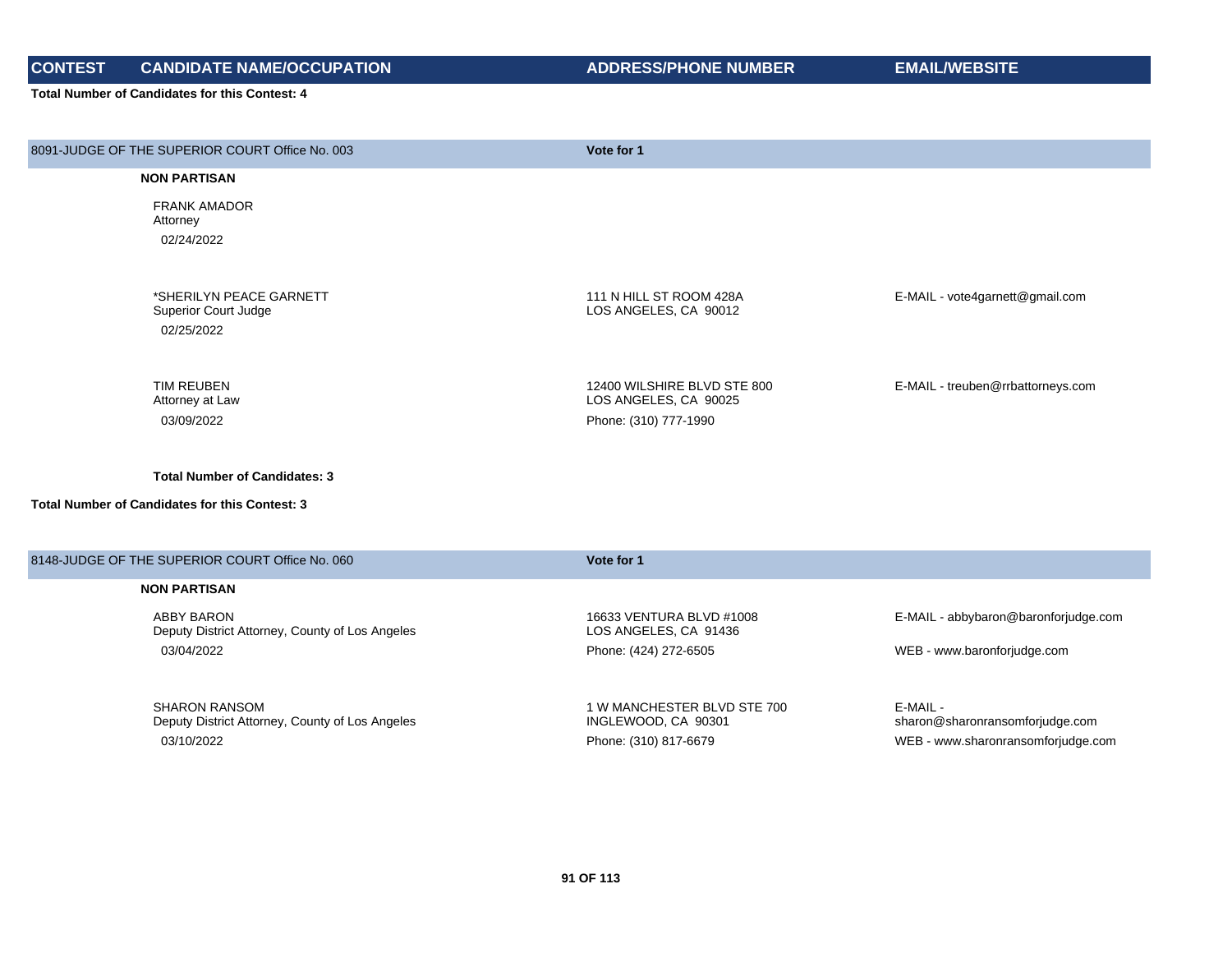| <b>CONTEST</b> | <b>CANDIDATE NAME/OCCUPATION</b>                                                              | <b>ADDRESS/PHONE NUMBER</b>                           | <b>EMAIL/WEBSITE</b>                 |
|----------------|-----------------------------------------------------------------------------------------------|-------------------------------------------------------|--------------------------------------|
|                | 8148-JUDGE OF THE SUPERIOR COURT Office No. 060                                               | Vote for 1                                            |                                      |
|                | ANNA SLOTKY REITANO<br>Deputy Public Defender, County of Los Angeles                          | MB 159 2029 VERDUGO BLVD<br>MONTROSE, CA 91020        | E-MAIL - reitanoforjudge@gmail.com   |
|                | 02/25/2022                                                                                    |                                                       | WEB - www.reitanoforjudge.com        |
|                | <b>TROY SLATEN</b><br>Administrative Law Judge, California Department of Industrial Relations | 8383 WILSHIRE BLVD STE 800<br>BEVERLY HILLS, CA 90211 | E-MAIL - info@troyslatenforjudge.com |
|                | 03/11/2022                                                                                    | Phone: (310) 892-4218                                 | WEB - www.troyslatenforjudge.com     |
|                | <b>MARK ROSENFELD</b><br>Attorney at Law<br>03/11/2022                                        | 8200 WILSHIRE BLVD # 200<br>BEVERLY HILLS, CA 90211   |                                      |
|                |                                                                                               |                                                       |                                      |
|                | <b>Total Number of Candidates: 5</b>                                                          |                                                       |                                      |
|                | Total Number of Candidates for this Contest: 5                                                |                                                       |                                      |

| 8153-JUDGE OF THE SUPERIOR COURT Office No. 067                           | Vote for 1                                    |                                              |
|---------------------------------------------------------------------------|-----------------------------------------------|----------------------------------------------|
| <b>NON PARTISAN</b>                                                       |                                               |                                              |
| <b>RYAN DIBBLE</b><br>Deputy District Attorney, County of Los Angeles     | 249 E OCEAN BLVD #685<br>LONG BEACH, CA 90802 | E-MAIL - ryan@dibbleforjudge.com             |
| 03/10/2022                                                                | Phone: (213) 489-4818                         | WEB - www.dibbleforjudge.com                 |
|                                                                           |                                               |                                              |
| FERNANDA MARIA BARRETO<br>Deputy District Attorney, County of Los Angeles |                                               | E-MAIL - barreto4judge@gmail.com             |
| 03/08/2022                                                                |                                               | WEB - www.fernandabarreto4judge.com          |
|                                                                           |                                               |                                              |
| ELIZABETH LASHLEY-HAYNES<br>Deputy Public Defender, County of Los Angeles | 3660 COLORADO BLVD 1047<br>PASADENA, CA 91107 | E-MAIL - lashleyhaynes4judge@gmail.com       |
| 03/08/2022                                                                | Phone: (626) 578-5512                         | WEB - www.lashley-<br>haynesforjudge2022.com |
|                                                                           |                                               |                                              |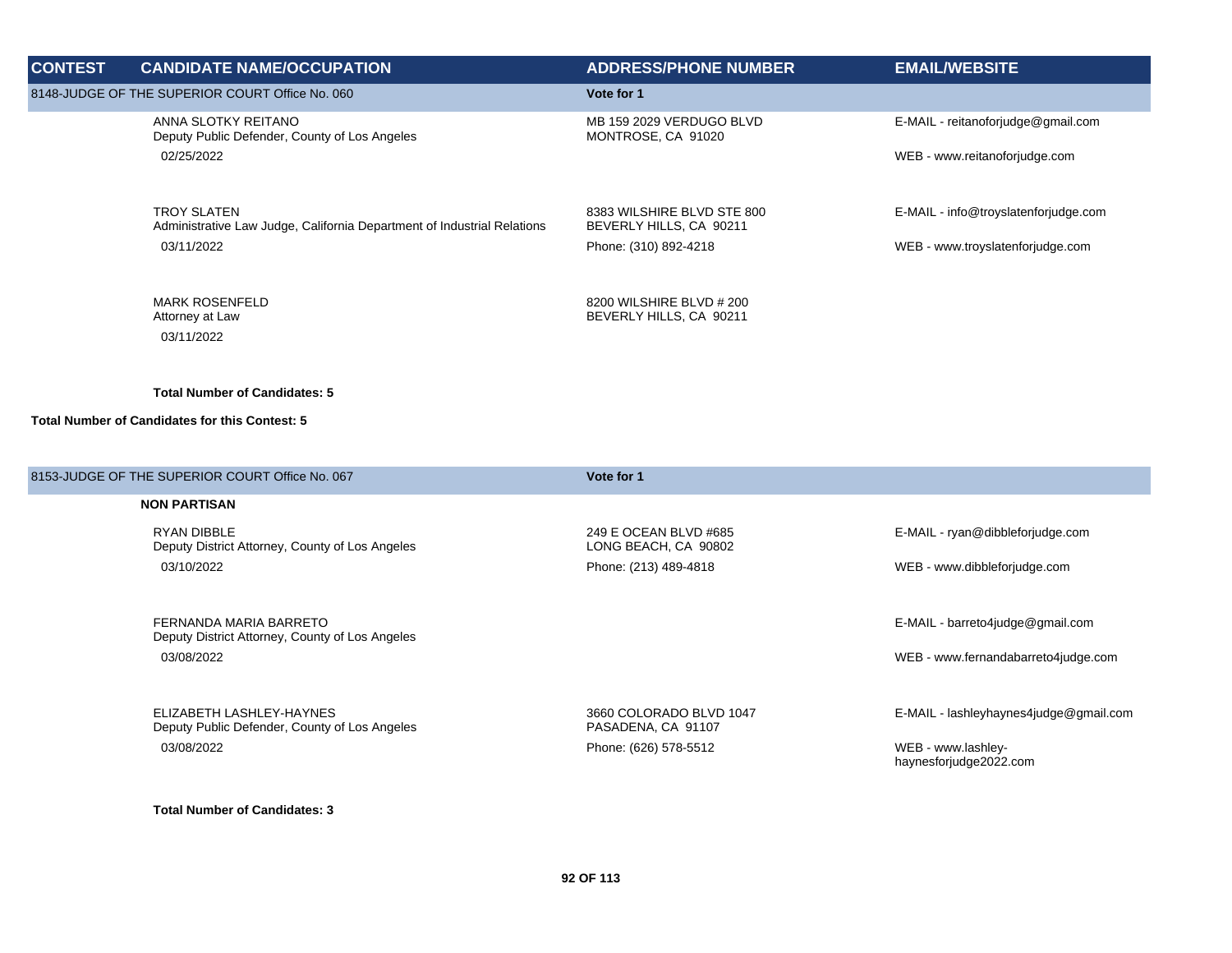**Total Number of Candidates for this Contest: 3**

| 8157-JUDGE OF THE SUPERIOR COURT Office No. 070                        | Vote for 1                                         |                                       |
|------------------------------------------------------------------------|----------------------------------------------------|---------------------------------------|
| <b>NON PARTISAN</b>                                                    |                                                    |                                       |
| RENEE YOLANDE CHANG<br>Deputy District Attorney, County of Los Angeles | 12501 IMPERIAL HWY STE 200<br>NORWALK, CA 90650    |                                       |
| 03/09/2022                                                             | Phone: (213) 489-4792                              | WEB - www.reneechangforjudge.com      |
|                                                                        |                                                    |                                       |
| <b>ERIC ALFONSO TORICES</b><br>Attorney/Adjunct Professor              | 12139 PARAMOUNT BLVD<br>DOWNEY, CA 90242           |                                       |
| 03/11/2022                                                             | Phone: (562) 861-3335                              | WEB - www.toricesforjudge.com         |
|                                                                        |                                                    |                                       |
| <b>HOLLY L. HANCOCK</b><br>Deputy Public Defender, Los Angeles County  | 1 W MANCHESTER BLVD STE 700<br>INGLEWOOD, CA 90301 | E-MAIL - hollyhancock4judge@gmail.com |
| 03/09/2022                                                             |                                                    | WEB - www.hancock4judge.com           |
|                                                                        |                                                    |                                       |
| <b>RANDY FUDGE</b><br>Assistant City Prosecutor, City of Long Beach    | 411 W OCEAN BLVD<br>LONG BEACH, CA 90802           |                                       |
| 03/09/2022                                                             |                                                    |                                       |
|                                                                        |                                                    |                                       |
| <b>MATTHEW VODNOY</b>                                                  | 16633 VENTURA BLVD #1008                           | E-MAIL - matthew@vodnoyforjudge.com   |
| Attorney at Law<br>03/10/2022                                          | ENCINO, CA 91436<br>Phone: (213) 321-2446          |                                       |
|                                                                        |                                                    |                                       |
| <b>Total Number of Candidates: 5</b>                                   |                                                    |                                       |
| <b>Total Number of Candidates for this Contest: 5</b>                  |                                                    |                                       |
|                                                                        |                                                    |                                       |

8176-JUDGE OF THE SUPERIOR COURT Office No. 090 **Vote for 1**

**NON PARTISAN**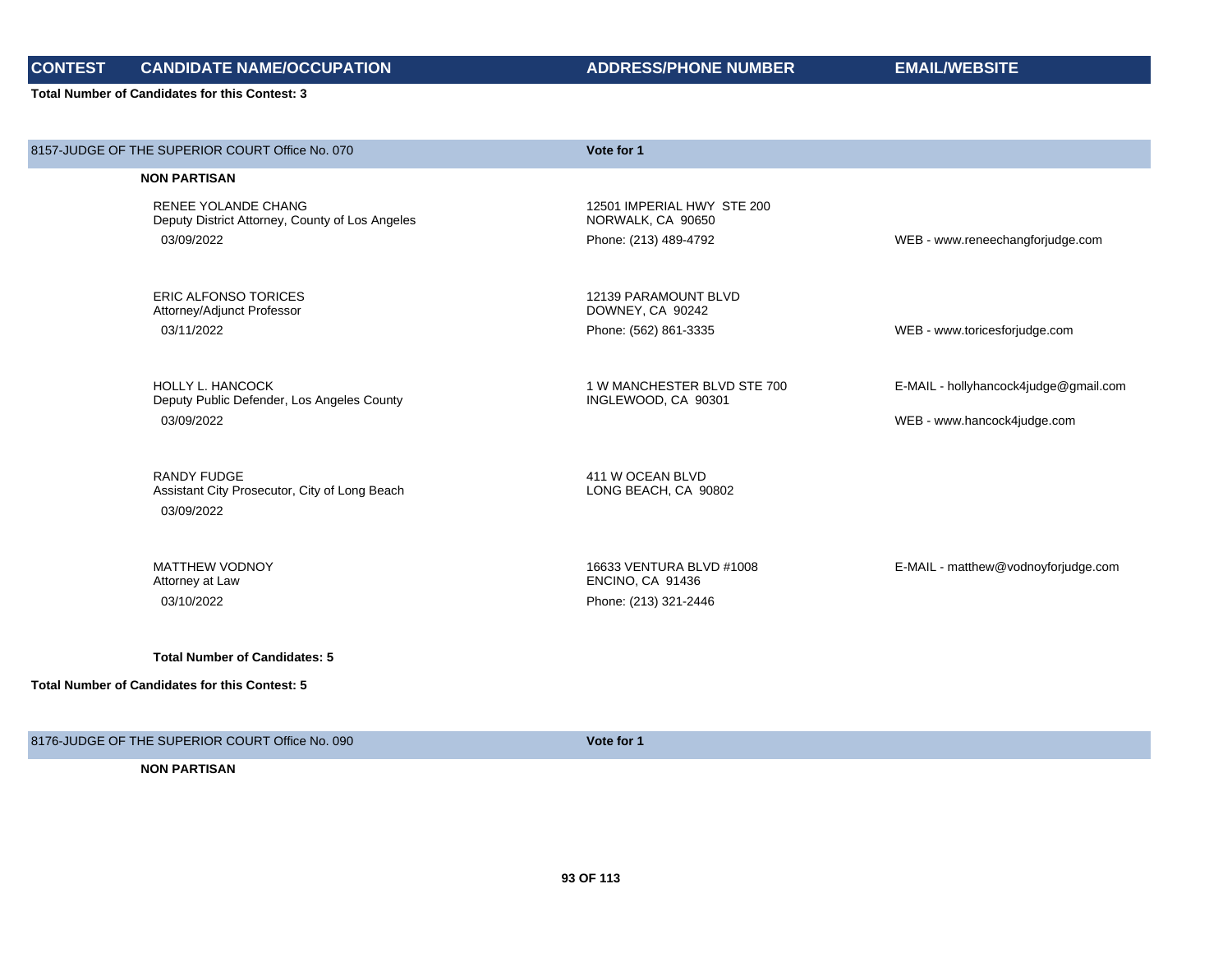| <b>CONTEST</b> | <b>CANDIDATE NAME/OCCUPATION</b>                                                         | <b>ADDRESS/PHONE NUMBER</b>                      | <b>EMAIL/WEBSITE</b>                                                                           |
|----------------|------------------------------------------------------------------------------------------|--------------------------------------------------|------------------------------------------------------------------------------------------------|
|                | 8176-JUDGE OF THE SUPERIOR COURT Office No. 090                                          | Vote for 1                                       |                                                                                                |
|                | <b>LESLIE GUTIERREZ</b><br>Deputy District Attorney, County of Los Angeles<br>02/14/2022 |                                                  | E-MAIL -<br>lesliegutierrezforjudge2022@gmail.com<br>WEB - www.lesliegutierrezforjudge2022.com |
|                | NASER (NAS) KHOURY<br>Attorney at Law<br>02/17/2022                                      |                                                  |                                                                                                |
|                | <b>MELISSA LYONS</b><br>Deputy District Attorney, County of Los Angeles                  | 3300 TORRANCE BLVD STE 150<br>TORRANCE, CA 90505 | E-MAIL - melissa@melissalyons4judge.com                                                        |
|                | 03/10/2022                                                                               | Phone: (424) 240-9250                            | WEB - www.melissalyons4judge.com                                                               |
|                | <b>KEVIN THOMAS MCGURK</b><br>Deputy Public Defender, County of Los Angeles              | 275 MAGNOLIA AVE<br>LONG BEACH, CA 90802         | E-MAIL - kevinmcgurk@mcgurkforjudge.com                                                        |
|                | 03/04/2022                                                                               | Phone: (562) 247-2526                            | WEB - www.mcgurkforjudge.com                                                                   |
|                | <b>Total Number of Candidates: 4</b>                                                     |                                                  |                                                                                                |
|                | <b>Total Number of Candidates for this Contest: 4</b>                                    |                                                  |                                                                                                |
|                | 8200-JUDGE OF THE SUPERIOR COURT Office No. 116                                          | Vote for 1                                       |                                                                                                |

\*DAVID B. GELFOUND Judge of the Superior Court 02/25/2022

LLOYD E. HANDLER Deputy Public Defender 03/03/2022 Phone: (310) 692-5281

**Total Number of Candidates: 2**

**Total Number of Candidates for this Contest: 2**

111 N HILL ST RM 428A LOS ANGELES, CA 90012

7500 DUNFIELD AVE LOS ANGELES, CA 90045 E-MAIL - david@reelectjudgegelfound.com

E-MAIL - loedh1969@gmail.com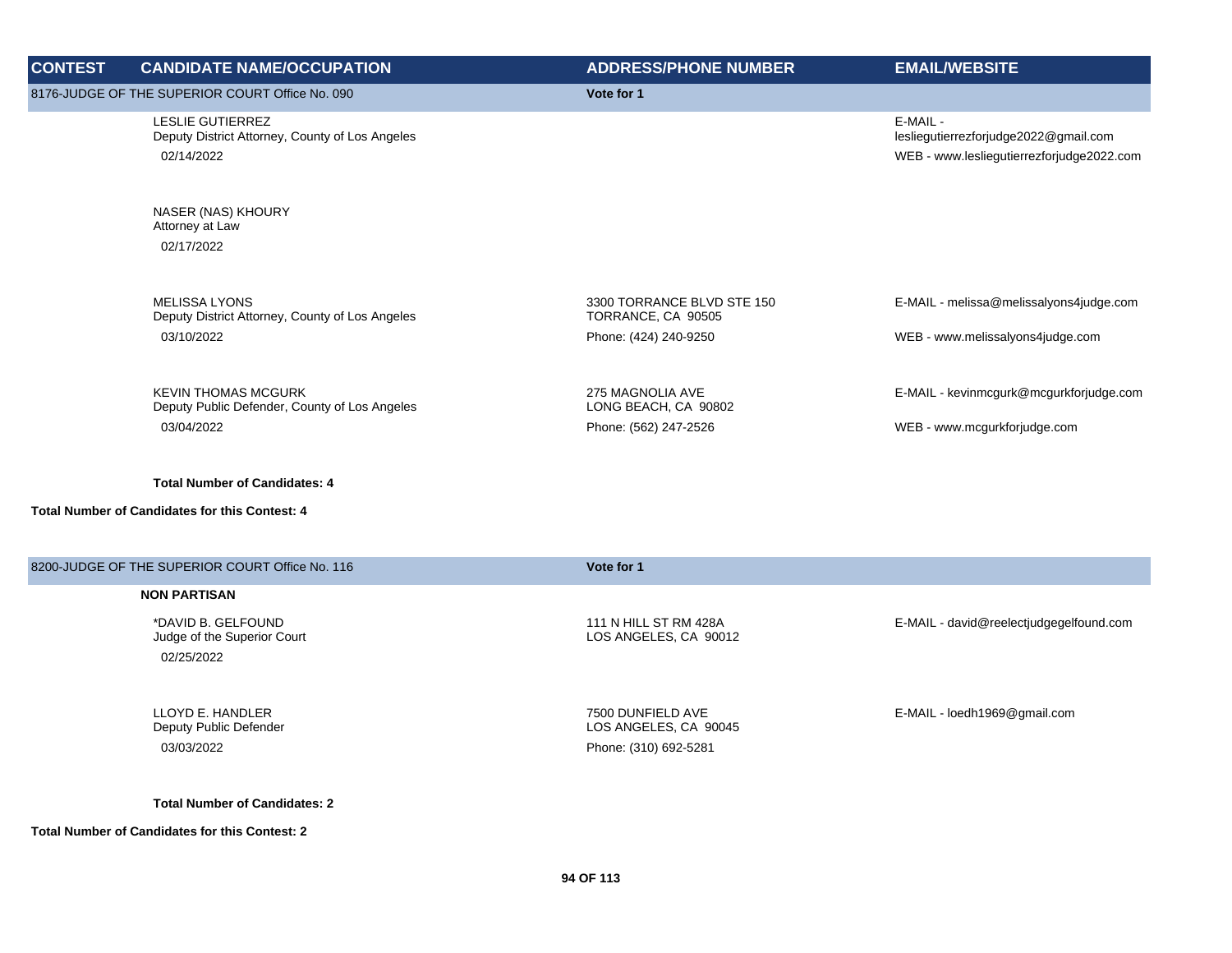| 8202-JUDGE OF THE SUPERIOR COURT Office No. 118                                                                | Vote for 1                                     |                                                                            |
|----------------------------------------------------------------------------------------------------------------|------------------------------------------------|----------------------------------------------------------------------------|
| <b>NON PARTISAN</b>                                                                                            |                                                |                                                                            |
| <b>KEITH KOYANO</b><br>Deputy District Attorney, County of Los Angeles                                         |                                                | E-MAIL - elect@keithkoyanoforjudge.com                                     |
| 03/04/2022                                                                                                     | Phone: (213) 357-0983                          | WEB - www.keithkoyanoforjudge.com                                          |
| <b>GEORGIA HUERTA</b><br>Deputy District Attorney                                                              | P O BOX 3532<br>WHITTIER, CA 90605             | E-MAIL - georgiahuertaforjudge@gmail.com                                   |
| 02/25/2022                                                                                                     |                                                | WEB - www.georgiahuertaforjudge.com                                        |
| S. (SHAWN) THEVER<br>Deputy County Counsel, County of Los Angeles                                              | 500 W TEMPLE ST<br>LOS ANGELES, CA 90012       | E-MAIL - elect@shantheverforjudge.com                                      |
| 02/28/2022                                                                                                     | Phone: (310) 489-7837                          | WEB - www.shantheverforjudge.com                                           |
| <b>KLINT MCKAY</b><br>Supervising Administrative Law Judge, California Department of Social<br><b>Services</b> | 728 W EDNA PL<br>COVINA, CA 91406              | E-MAIL - klint@klintmckayforjudge.com                                      |
| 03/10/2022                                                                                                     | Phone: (818) 757-7370                          | WEB - www.klintmckayforjudge.com                                           |
| <b>CAROLYN "JIYOUNG" PARK</b><br>Attorney at Law                                                               | 201 N BRAND BLVD STE 200<br>GLENDALE, CA 91203 | E-MAIL - parkforjudge2022@gmail.com                                        |
| 03/10/2022                                                                                                     | Phone: (213) 290-0055                          | WEB - www.parkforjudge2022.com                                             |
| <b>MELISSA HAMMOND</b>                                                                                         | 728 W EDNA PL                                  | E-MAIL -                                                                   |
| Deputy District Attorney, County of Los Angeles<br>02/18/2022                                                  | COVINA, CA 91722<br>Phone: (626) 915-7635      | melissa@melissahammondforjudge.com<br>WEB - www.melissahammondforjudge.com |
|                                                                                                                |                                                |                                                                            |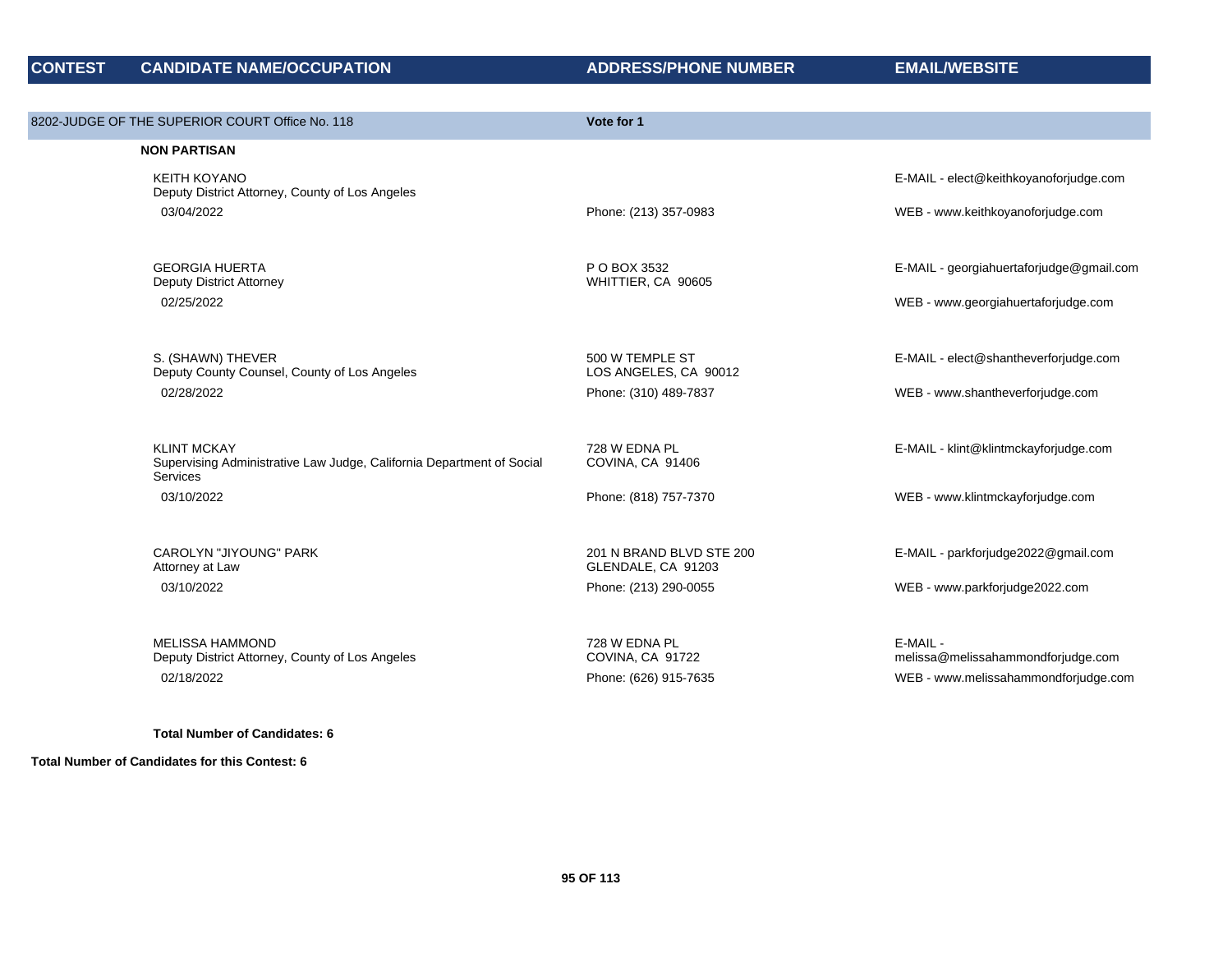| <b>CONTEST</b> | <b>CANDIDATE NAME/OCCUPATION</b>                                     | <b>ADDRESS/PHONE NUMBER</b>                            | <b>EMAIL/WEBSITE</b>                     |
|----------------|----------------------------------------------------------------------|--------------------------------------------------------|------------------------------------------|
|                | 8233-JUDGE OF THE SUPERIOR COURT Office No. 151                      | Vote for 1                                             |                                          |
|                | <b>NON PARTISAN</b>                                                  |                                                        |                                          |
|                | THOMAS D. ALLISON<br>Attorney/Legal Professor                        | 2465 D ST<br>LA VERNE, CA 91750                        | E-MAIL - thomasallisonforjudge@gmail.com |
|                | 02/24/2022                                                           | Phone: (626) 485-1093                                  | WEB - www.thomasallisonforjudge.com      |
|                |                                                                      |                                                        |                                          |
|                | <b>PATRICK HARE</b><br>Deputy Public Defender, County of Los Angeles | 16633 VENTURA BLVD STE 1008<br><b>ENCINO, CA 91436</b> | E-MAIL - patrick@patrickhareforjudge.com |
|                | 03/09/2022                                                           | Phone: (323) 388-3733                                  | WEB - www.patrickhareforjudge.com        |
|                | KAREN A. BRAKO                                                       | 249 OCEAN BLVD 670                                     |                                          |
|                | Deputy District Attorney IV, Los Angeles County                      | LONG BEACH, CA 90802                                   |                                          |
|                | 03/03/2022                                                           |                                                        | WEB - www.karenbrakoforjudge.com         |
|                | RICHARD QUIÑONES                                                     | 23890 COPPER HILL DR                                   | E-MAIL - rq@quinonesforjudge.com         |
|                | Deputy District Attorney IV, County of Los Angeles                   | VALENCIA, CA 91354                                     |                                          |
|                | 03/09/2022                                                           | Phone: (661) 367-1320                                  | WEB - www.quinonesforjudge.com           |
|                |                                                                      |                                                        |                                          |

**Total Number of Candidates for this Contest: 4**

| 8303-JUDGE OF THE SUPERIOR COURT Office No. 156 | Vote for 1                             |                              |
|-------------------------------------------------|----------------------------------------|------------------------------|
| <b>NON PARTISAN</b>                             |                                        |                              |
| *CAROL ELSWICK<br>Superior Court Judge          | 111 N HILL ST<br>LOS ANGELES, CA 90012 | E-MAIL - drslate@verizon.net |
| 03/03/2022                                      |                                        |                              |
|                                                 |                                        |                              |
| ALBERT ROBLES<br>Attorney/Educator              | P O BOX 88827<br>LOS ANGELES, CA 90009 | E-MAIL - agrobles@yahoo.com  |
| 03/07/2022                                      | Phone: (562) 234-0970                  |                              |

**Total Number of Candidates: 2**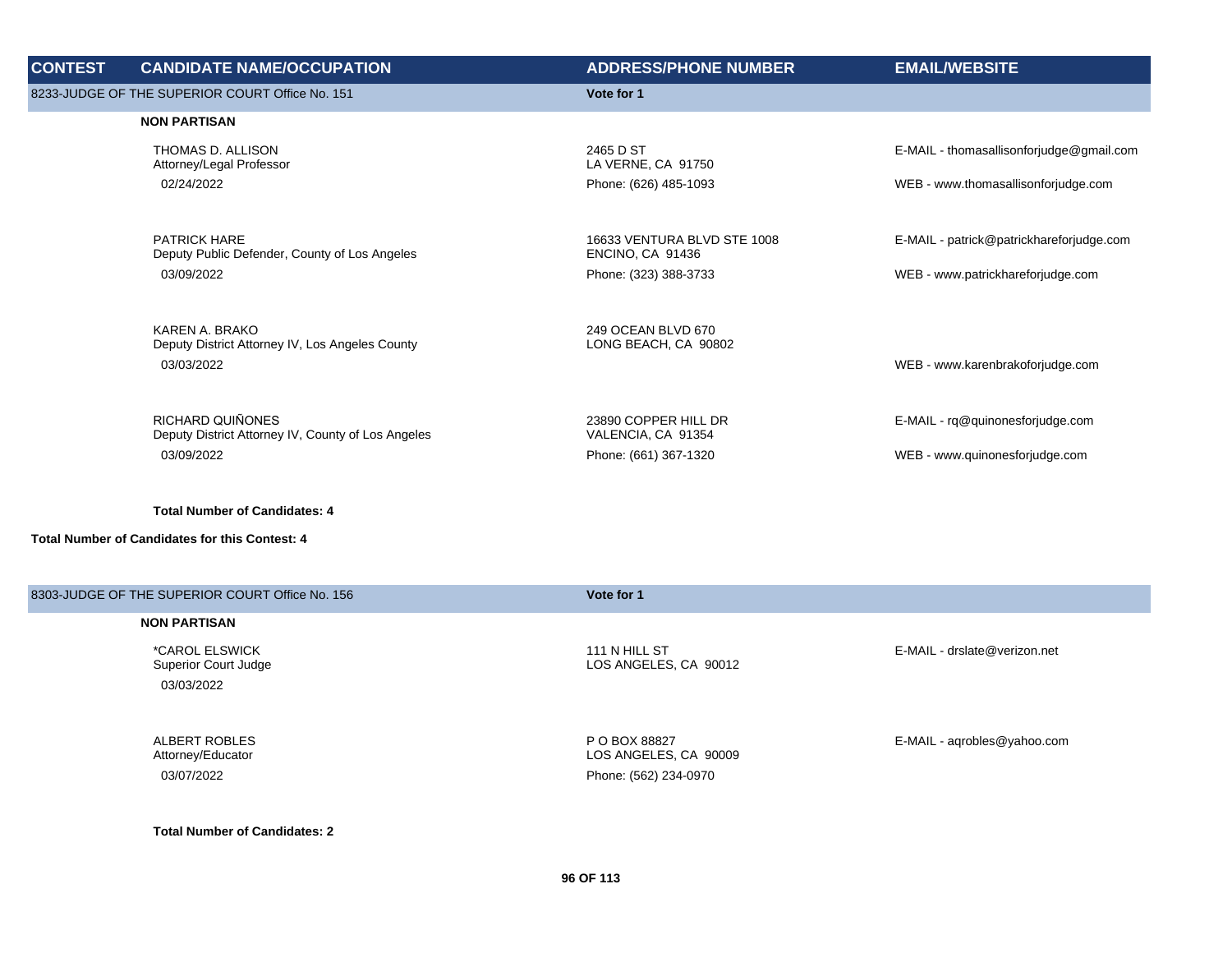# **CONTEST CANDIDATE NAME/OCCUPATION ADDRESS/PHONE NUMBER EMAIL/WEBSITE**

|  | <b>ADDRESS/PHONE NUMBER</b> |
|--|-----------------------------|
|--|-----------------------------|

| 8239-SHERIFF |                                                    | Vote for 1                                             |                                                      |
|--------------|----------------------------------------------------|--------------------------------------------------------|------------------------------------------------------|
|              | <b>NON PARTISAN</b>                                |                                                        |                                                      |
|              | <b>BRITTA S. STEINBRENNER</b><br>Sheriff's Captain | P O BOX 280279<br>NORTHRIDGE, CA 91328                 | E-MAIL - info@britta4sheriff.com                     |
|              | 02/28/2022                                         | Phone: (213) 973-8759                                  | WEB - www.britta4sheriff.com                         |
|              |                                                    |                                                        |                                                      |
|              | KARLA YESENIA CARRANZA<br>LA Sheriff Sergeant      | 1605 W OLYMPIC BLVD STE #9030<br>LOS ANGELES, CA 90015 | E-MAIL -<br>karlacarranza.4.lasheriff.2022@gmail.com |
|              | 03/11/2022                                         | Phone: (562) 774-1804                                  |                                                      |
|              |                                                    |                                                        |                                                      |
|              | *ALEX VILLANUEVA<br>Sheriff, Los Angeles County    | 111 N LA BREA AVE STE 408<br>INGLEWOOD, CA 90301       | E-MAIL - info@alexvillanueva.org                     |
|              | 03/04/2022                                         | Phone: (213) 552-9380                                  | WEB - www.alexvillanueva.org                         |
|              | <b>ROBERT LUNA</b>                                 | 249 E OCEAN BLVD #670                                  |                                                      |
|              | Long Beach Police Chief                            | LONG BEACH, CA 90802                                   | E-MAIL - campaign@lunaforsheriff.com                 |
|              | 03/08/2022                                         | Phone: (213) 290-5394                                  | WEB - www.lunaforsheriff.com                         |
|              | <b>ERIC STRONG</b>                                 | 6709 LA TIJERA BLVD #555                               | E-MAIL - strong4sheriff@gmail.com                    |
|              | Sheriff Lieutenant/Father                          | LOS ANGELES, CA 90045                                  |                                                      |
|              | 03/07/2022                                         | Phone: (310) 908-1241                                  | WEB - www.strong4sheriff.com                         |
|              | APRIL SAUCEDO HOOD                                 | 1142 S DIAMOND BAR BLVD #614                           | E-MAIL - saucedohood4sheriff@gmail.com               |
|              | Parole Agent                                       | DIAMOND BAR, CA 91765                                  |                                                      |
|              | 02/25/2022                                         | Phone: (909) 378-5365                                  | WEB - www.saucedohoodforsheriff.com                  |
|              | <b>MATT RODRIGUEZ</b>                              | 216 S CITRUS ST #220                                   | E-MAIL - matthewrod@gmail.com                        |
|              | <b>Retired Sheriff's Captain</b>                   | WEST COVINA, CA 91791                                  |                                                      |
|              | 02/25/2022                                         | Phone: (714) 474-3085                                  | WEB - www.rodriguezforsheriff.com                    |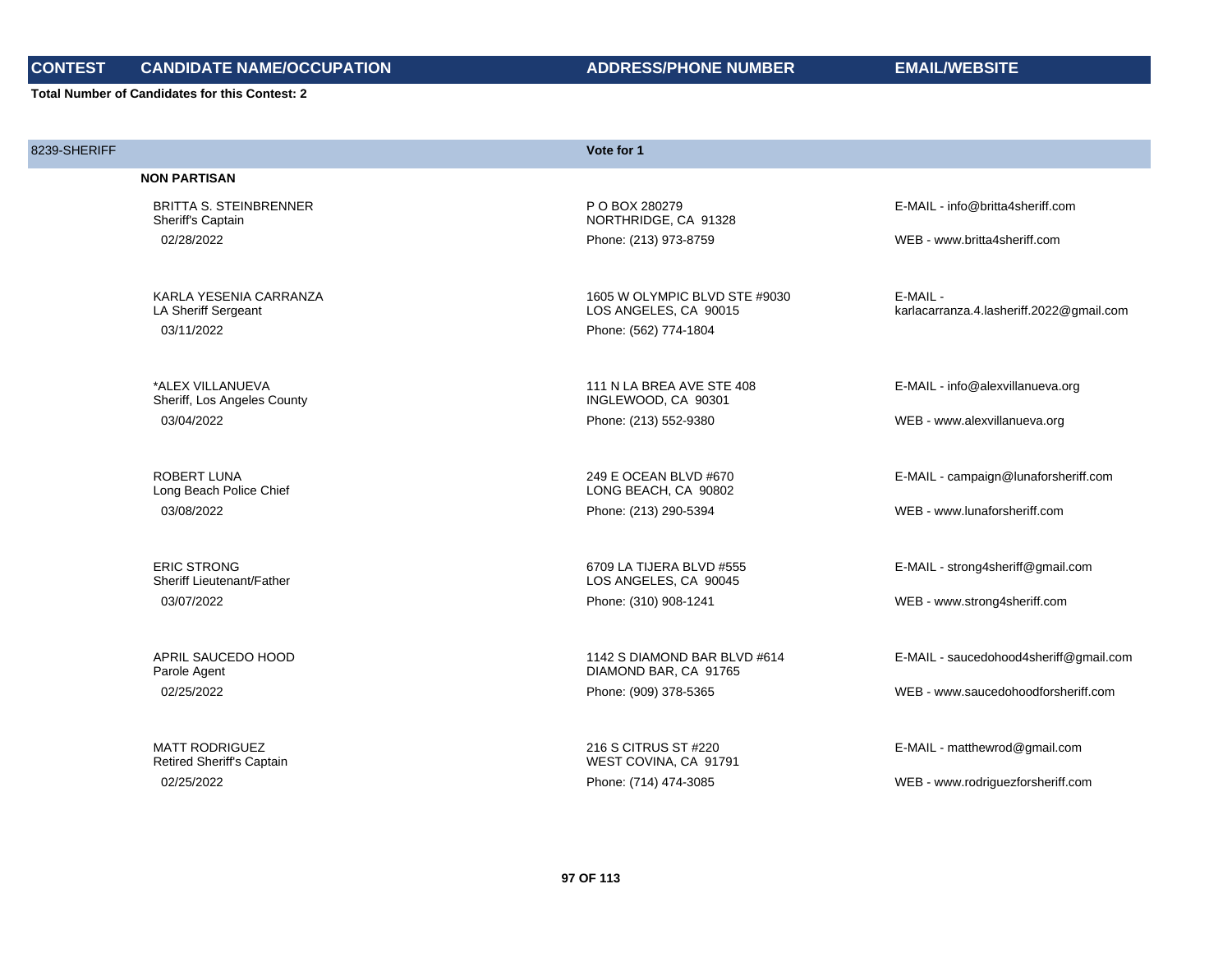| <b>CONTEST</b>               | <b>CANDIDATE NAME/OCCUPATION</b>                      | <b>ADDRESS/PHONE NUMBER</b>                         | <b>EMAIL/WEBSITE</b>                   |
|------------------------------|-------------------------------------------------------|-----------------------------------------------------|----------------------------------------|
| 8239-SHERIFF                 |                                                       | Vote for 1                                          |                                        |
|                              | <b>ELIVERA</b><br>Law Enforcement Chief<br>03/11/2022 | 728 W EDNA PL<br>COVINA, CA 91722                   |                                        |
|                              | <b>CECIL RHAMBO</b><br><b>LAX Police Chief</b>        | 777 S FIGUEROA ST #4050<br>LOS ANGELES, CA 90017    | E-MAIL - cecil@rhamboforsheriff.com    |
|                              | 03/08/2022                                            | Phone: (424) 477-7362                               | WEB - www.rhamboforsheriff.com         |
|                              | <b>Total Number of Candidates: 9</b>                  |                                                     |                                        |
|                              | <b>Total Number of Candidates for this Contest: 9</b> |                                                     |                                        |
| 8078-SUPERVISOR 1ST DISTRICT |                                                       | Vote for 1                                          |                                        |
|                              | <b>NON PARTISAN</b>                                   |                                                     |                                        |
|                              | DAVID E. ARGUDO<br>CEO/Councilman/Businessman         | <b>15835 MAIN ST</b><br>LA PUENTE, CA 91744         | E-MAIL - argudoforsupervisor@gmail.com |
|                              | 03/04/2022                                            |                                                     | WEB - www.davidargudo.com              |
|                              | *HILDA SOLIS                                          | 10643 VALLEY BLVD #361                              | E-MAIL - info@hildasolis.com           |
|                              | Los Angeles County Supervisor<br>03/02/2022           | EL MONTE, CA 91731                                  | WEB - www.hildasolis.com               |
|                              | <b>BRIAN SMITH</b>                                    | 20121 VENTURA BLVD #307<br>WOODLAND HILLS, CA 91364 | E-MAIL - brian4lasupervisor@gmail.com  |
|                              | 03/07/2022                                            | Phone: (626) 494-3798                               | WEB - www.brian4lasupervisor.org       |
|                              | <b>KEVIN DALTON</b><br>Father/Entrepreneur            | 1540 VIA AMISTAD<br>POMONA, CA 91768                | E-MAIL - kevinraydalton@gmail.com      |
|                              | 03/11/2022                                            | Phone: (909) 957-4967                               | WEB - www.kevinforlosangeles.com       |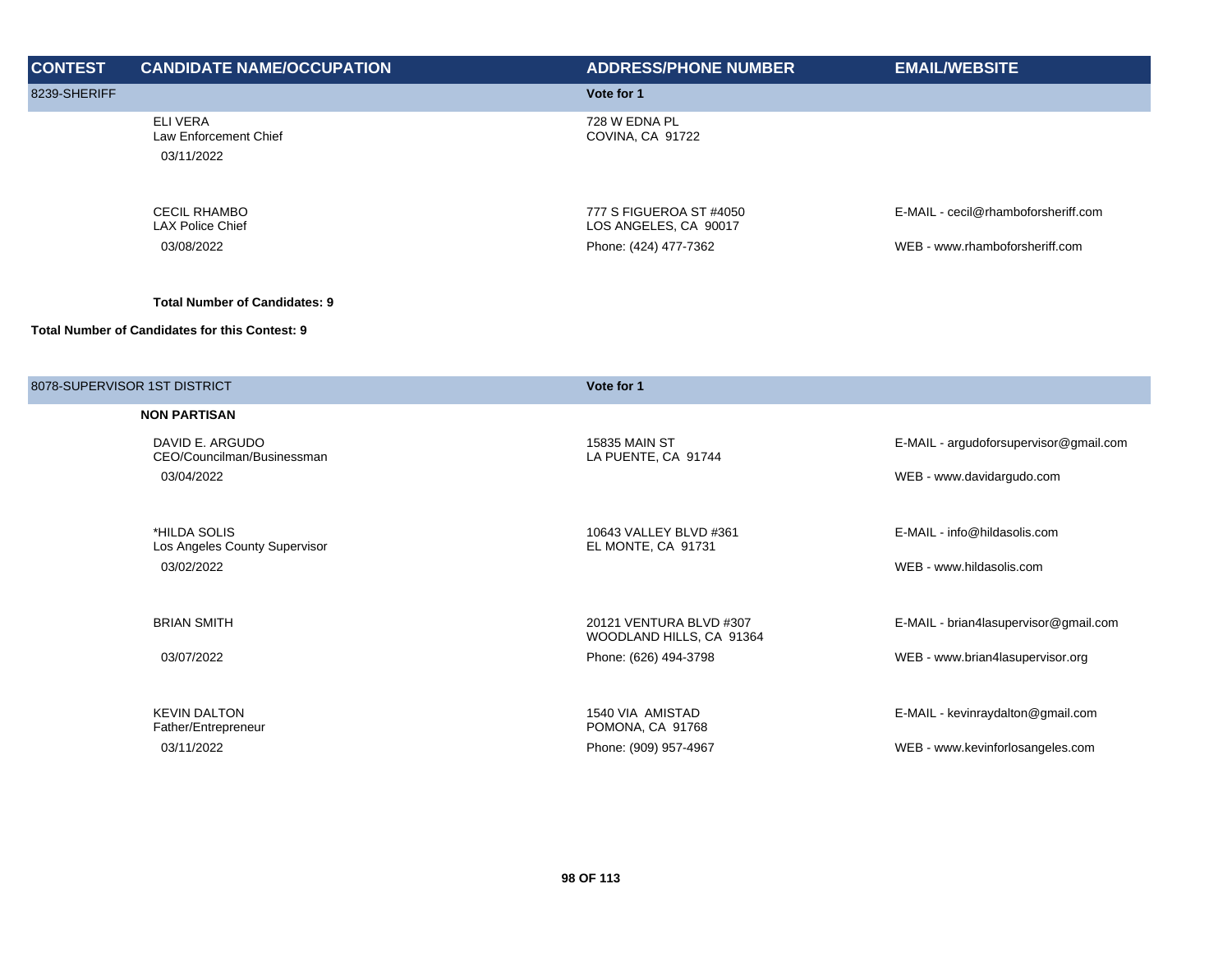| <b>CONTEST</b>                                 | <b>CANDIDATE NAME/OCCUPATION</b>                  | <b>ADDRESS/PHONE NUMBER</b>                | <b>EMAIL/WEBSITE</b> |
|------------------------------------------------|---------------------------------------------------|--------------------------------------------|----------------------|
| 8078-SUPERVISOR 1ST DISTRICT                   |                                                   | Vote for 1                                 |                      |
|                                                | <b>TAMMY SOLIS</b><br>Businesswoman<br>03/11/2022 | 1044 S WILLOW AVE<br>WEST COVINA, CA 91790 |                      |
|                                                | <b>Total Number of Candidates: 5</b>              |                                            |                      |
| Total Number of Candidates for this Contest: 5 |                                                   |                                            |                      |
|                                                |                                                   |                                            |                      |
|                                                | 8079-SUPERVISOR 3RD DISTRICT                      | Vote for 1                                 |                      |

| <b>NON PARTISAN</b>                                     |                                                              |                                         |
|---------------------------------------------------------|--------------------------------------------------------------|-----------------------------------------|
| <b>JEFFI GIRGENTI</b><br><b>Small Business Owner</b>    | 20121 VENTURA BL #307<br>WOODLAND HILLS, CA 91364            | E-MAIL - jeffiforsupervisor@gmail.com   |
| 03/01/2022                                              | Phone: (818) 859-4685                                        | WEB - www.jeffiforsupervisor.com        |
| LINDSEY HORVATH<br>Councilmember/Small Businessowner    | 1031 N HARPER AVE 1<br>WEST HOLLYWOOD, CA 90046              | E-MAIL - acyr@groundupla.com            |
| 03/04/2022                                              |                                                              | WEB - www.lindseyhorvath.com            |
|                                                         |                                                              |                                         |
| <b>CRAIG A. BRILL</b><br>Canine Recreational Provider   | 6707 W 5TH ST<br>LOS ANGELES, CA 90048                       | E-MAIL - craig@craigforsupervisorla.com |
| 03/10/2022                                              | Phone: (213) 631-1660                                        | WEB - www.craigforsupervisorla.com      |
|                                                         |                                                              |                                         |
| <b>HENRY STERN</b><br>Senator/Environmental Policymaker | 777 S FIGUEROA ST STE 4050<br>LOS ANGELES, CA 90017          | E-MAIL - team@henrystern.org            |
| 03/08/2022                                              |                                                              | WEB - www.henrystern.org                |
|                                                         |                                                              |                                         |
| ROXANNE BECKFORD HOGE<br>Mother/Businessowner/Actress   | 4804 LAUREL CANYON BLVD UNIT 369<br>VALLEY VILLAGE, CA 91607 | E-MAIL - roxannehoge@gmail.com          |
| 03/10/2022                                              | Phone: (818) 650-0466                                        | WEB - www.superroxanne.com              |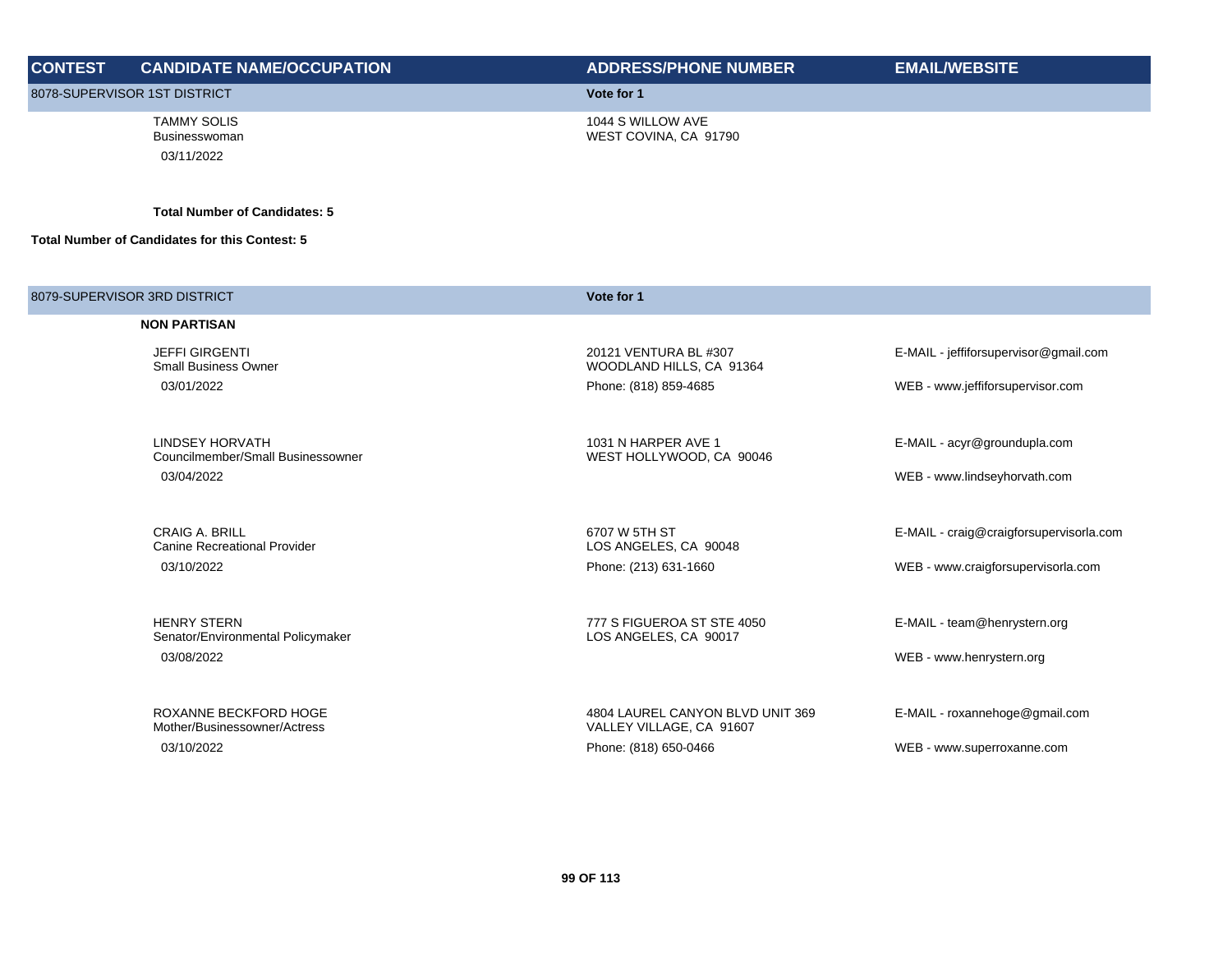| <b>CONTEST</b>        | <b>CANDIDATE NAME/OCCUPATION</b>                                          | <b>ADDRESS/PHONE NUMBER</b>                           | <b>EMAIL/WEBSITE</b>                 |
|-----------------------|---------------------------------------------------------------------------|-------------------------------------------------------|--------------------------------------|
|                       | 8079-SUPERVISOR 3RD DISTRICT                                              | Vote for 1                                            |                                      |
|                       | <b>BOB HERTZBERG</b><br>California State Senator<br>03/10/2022            | 6625 LANGDON AVE<br>VAN NUYS, CA 91406                | WEB - www.hertzbergforsupervisor.com |
|                       | <b>Total Number of Candidates: 6</b>                                      |                                                       |                                      |
|                       | Total Number of Candidates for this Contest: 6                            |                                                       |                                      |
| 8021-ATTORNEY GENERAL |                                                                           | Vote for 1                                            |                                      |
|                       | <b>PARTY PREFERENCE: NONE</b>                                             |                                                       |                                      |
|                       | ANNE MARIE SCHUBERT<br><b>District Attorney</b>                           | 1415 L ST #430<br>SACRAMENTO, CA 95814                | E-MAIL - info@stutzmanpa.com         |
|                       |                                                                           | Phone: (916) 930-0100                                 | WEB - www.annemarieforag.com         |
|                       | <b>Total Number of Candidates: 1</b>                                      |                                                       |                                      |
|                       | <b>PARTY PREFERENCE: DEMOCRATIC</b>                                       |                                                       |                                      |
|                       | <b>ROB BONTA</b><br>Appointed Attorney General of the State of California | P O BOX 6495<br>ALAMEDA, CA 94501                     | E-MAIL - info@robbonta.com           |
|                       |                                                                           |                                                       | WEB - www.robbonta.com               |
|                       | <b>Total Number of Candidates: 1</b>                                      |                                                       |                                      |
|                       | <b>PARTY PREFERENCE: REPUBLICAN</b>                                       |                                                       |                                      |
|                       | <b>ERIC EARLY</b><br>Attorney/Business Owner                              | P O BOX 29028<br>LOS ANGELES, CA 90029                | E-MAIL - info@ericearlyforca.com     |
|                       | 03/07/2022                                                                | Phone: (833) 374-2422                                 | WEB - www.ericearlyforca.com         |
|                       | NATHAN HOCHMAN<br><b>General Counsel</b>                                  | 9070 IRVINE CENTER DR #150<br><b>IRVINE, CA 92618</b> | E-MAIL - matt@praetorianpr.com       |
|                       | 03/07/2022                                                                | Phone: (925) 322-8594                                 | WEB - www.nathanhochman.com          |
|                       | <b>Total Number of Candidates: 2</b>                                      |                                                       |                                      |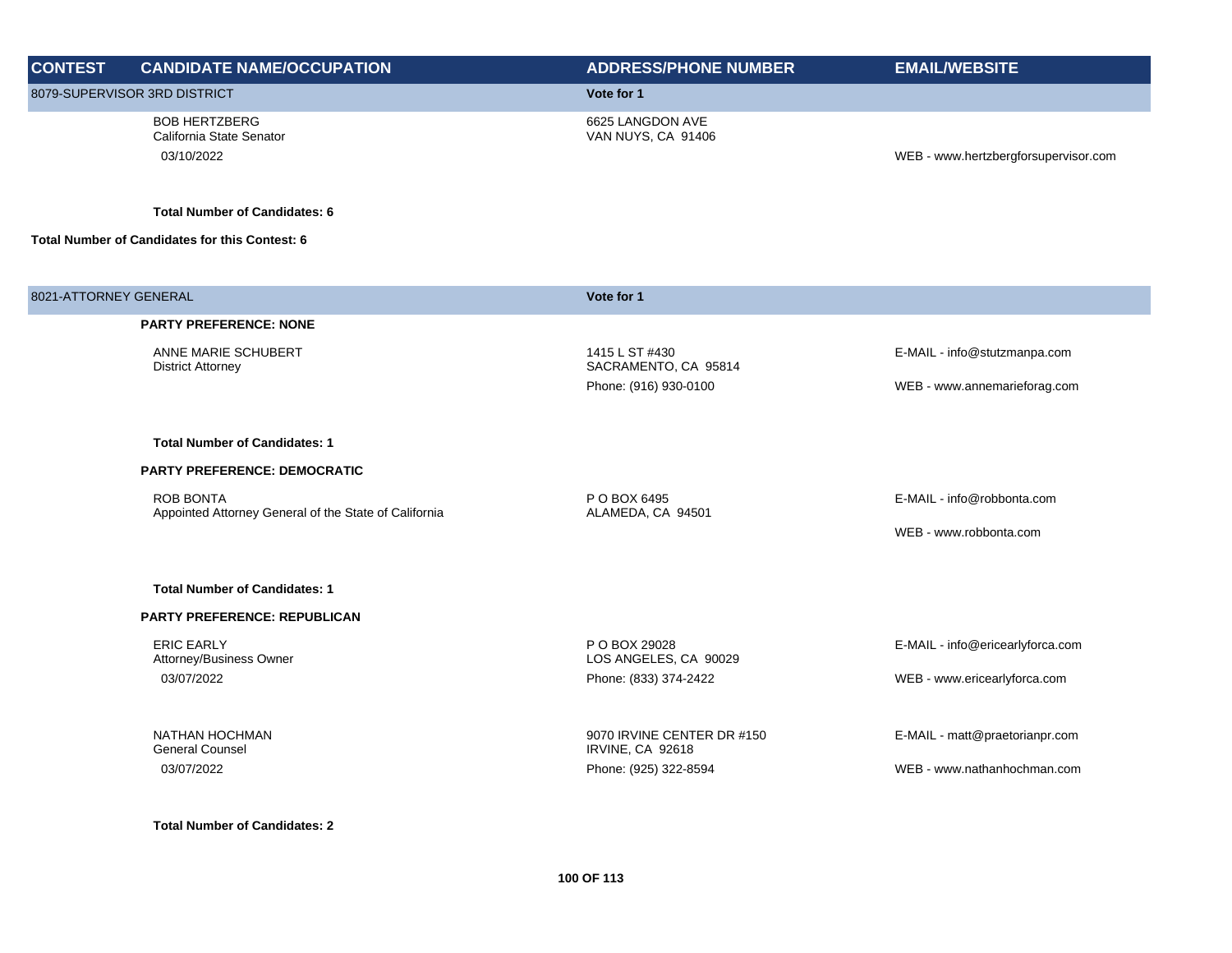#### **PARTY PREFERENCE: GREEN**

DAN KAPELOVITZ Criminal Defense Attorney

**Total Number of Candidates: 1**

**Total Number of Candidates for this Contest: 5**

7119 W SUNSET BLVD #999 WEST HOLLYWOOD, CA 90046 03/10/2022 Phone: (323) 839-6227 WEB - www.kapelovitz.com

E-MAIL - dan@radicallawcenter.com

| 8033-CONTROLLER |                                                                 | Vote for 1                                     |                                     |
|-----------------|-----------------------------------------------------------------|------------------------------------------------|-------------------------------------|
|                 | <b>PARTY PREFERENCE: DEMOCRATIC</b>                             |                                                |                                     |
|                 | YVONNE YIU<br><b>Chief Financial Officer</b>                    | 728 W EDNA PL<br>COVINA, CA 91722              | E-MAIL - info@yvonneyiu.com         |
|                 | 03/07/2022                                                      |                                                | WEB - www.yvonneyiu.com             |
|                 | <b>RON GALPERIN</b><br>Controller, City of Los Angeles/Attorney | 1472 MALCOLM AVE<br>LOS ANGELES, CA 90024      | E-MAIL - ron@ronforcalifornia.com   |
|                 | 03/08/2022                                                      |                                                | WEB - www.ronforcalifornia.com      |
|                 | MALIA M. COHEN<br>California State Board of Equalization Member | 248 THIRD ST #437<br>OAKLAND, CA 94607         | E-MAIL - info@maliacohen.us         |
|                 |                                                                 | Phone: (415) 269-5105                          | WEB - www.maliacohen.us             |
|                 | <b>STEVE GLAZER</b><br>California State Senator                 | 21C ORINDA WAY #111<br>ORINDA, CA 94563        | E-MAIL - info@senatorglazer.com     |
|                 |                                                                 | Phone: (925) 386-6530                          | WEB - www.senatorglazer.com         |
|                 | <b>Total Number of Candidates: 4</b>                            |                                                |                                     |
|                 | <b>PARTY PREFERENCE: REPUBLICAN</b>                             |                                                |                                     |
|                 | <b>LANHEE CHEN</b><br><b>Fiscal Advisor/Educator</b>            | P O BOX 390575<br>MOUNTAIN VIEW, CA 94039-0575 | E-MAIL - info@chenforcontroller.com |
|                 | 03/07/2022                                                      | Phone: (650) 485-1652                          | WEB - www.chenforcalifornia.com     |
|                 |                                                                 |                                                |                                     |

**Total Number of Candidates: 1**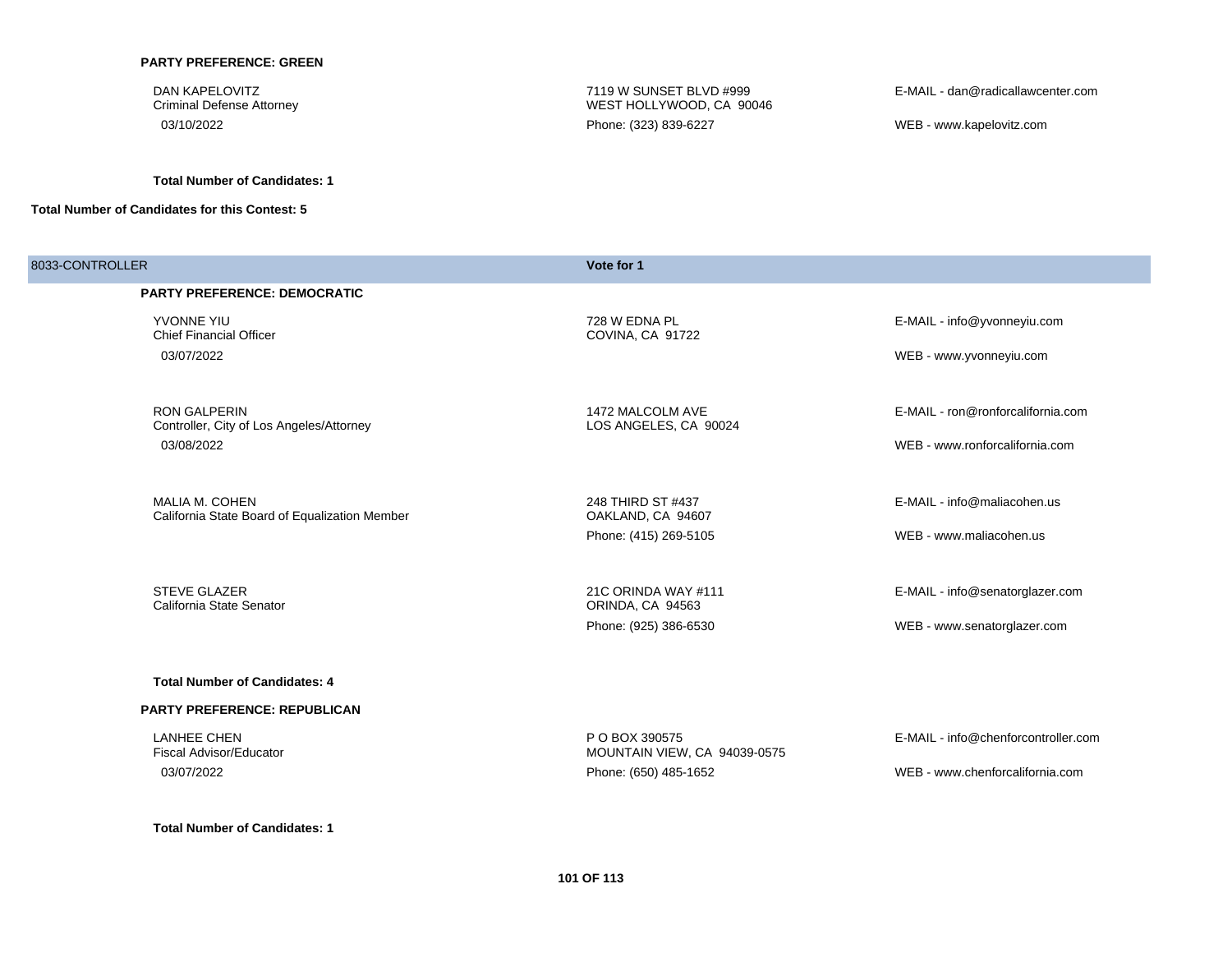LAURA WELLS Financial Analyst

484 Lake Park Ave #272 Oakland, CA 94610

E-MAIL - laurawells4controller@gmail.com

WEB - www.laurawells.org

#### **Total Number of Candidates: 1**

| 8019-GOVERNOR |                                                     | Vote for 1                                 |                                        |  |
|---------------|-----------------------------------------------------|--------------------------------------------|----------------------------------------|--|
|               | <b>PARTY PREFERENCE: NONE</b>                       |                                            |                                        |  |
|               | JAMES G. HANINK<br><b>Retired Educator</b>          | 443 W HILLSDALE ST<br>INGLEWOOD, CA 90302  |                                        |  |
|               | 03/09/2022                                          | Phone: (310) 365-9220                      | WEB - www.drjamesg.haninkforgovernor   |  |
|               | <b>SERGE FIANKAN</b><br><b>Small Business Owner</b> | 4101 DUBLIN BLVD #F538<br>DUBLIN, CA 94568 | E-MAIL - contact@sergefiankan2022.com  |  |
|               |                                                     |                                            | WEB - www.sergefiankan2022             |  |
|               | <b>WOODROW "WOODY" SANDERS III</b>                  | 9245 LAGUNA SPRINGS DR STE 200             | E-MAIL - justthefacts@govunleashed.com |  |
|               | Entrepreneur/Director/Engineer                      | ELK GROVE, CA 95758                        |                                        |  |
|               |                                                     | Phone: (916) 237-5062                      | WEB - www.govunleashed.com             |  |
|               | FREDERIC C. SCHULTZ<br>Human Rights Attorney        | P O BOX 634<br>SAN DIEGO, CA 92038         | E-MAIL - fredericesq@gmail.com         |  |
|               |                                                     | Phone: (858) 888-0461                      | WEB - www.fred4ca.com                  |  |
|               | <b>REINETTE SENUM</b>                               | 1127 11TH ST #210<br>SACRAMENTO, CA 95814  | E-MAIL - reinette@electreinette.com    |  |
|               |                                                     | Phone: (530) 264-6048                      | WEB - www.electreinette.com            |  |
|               | MICHAEL SHELLENBERGER                               | P O BOX 8538                               | E-MAIL - info@shellenberger.org        |  |
|               | Homelessness Policy Advocate                        | ALBANY, CA 94707                           |                                        |  |
|               |                                                     | Phone: (415) 710-1042                      | WEB - www.shellenbergerforgovernor.com |  |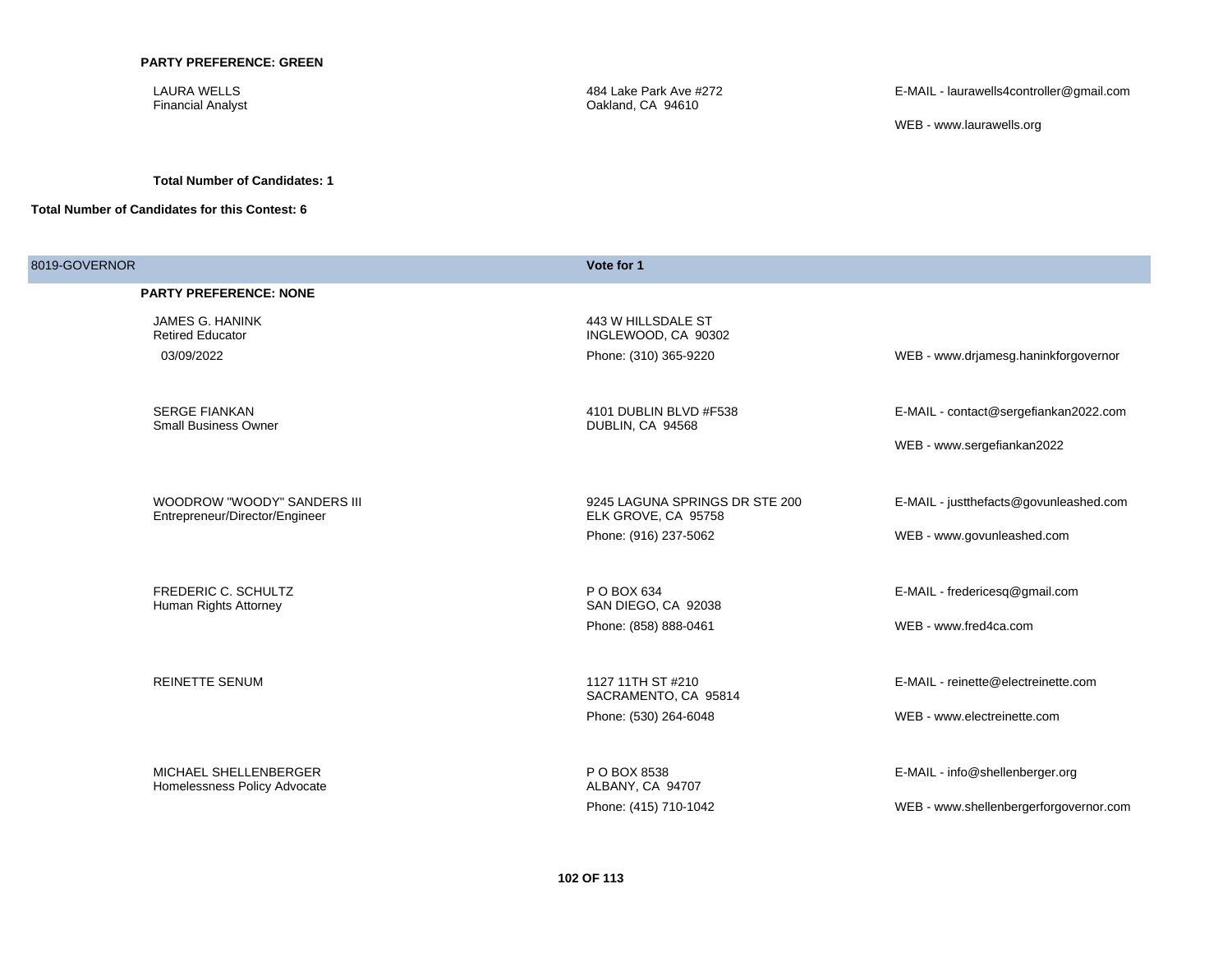| <b>CONTEST</b> | <b>CANDIDATE NAME/OCCUPATION</b>                        | <b>ADDRESS/PHONE NUMBER</b>                   | <b>EMAIL/WEBSITE</b>                                     |
|----------------|---------------------------------------------------------|-----------------------------------------------|----------------------------------------------------------|
| 8019-GOVERNOR  |                                                         | Vote for 1                                    |                                                          |
|                | <b>BRADLEY ZINK</b><br>Children's Book Author           | 576 GOLF GLENN DR<br>SAN MARCOS, CA 92069     | E-MAIL - authorbradleyzink@gmail.com                     |
|                |                                                         | Phone: (408) 828-6037                         |                                                          |
|                | <b>Total Number of Candidates: 7</b>                    |                                               |                                                          |
|                | <b>PARTY PREFERENCE: DEMOCRATIC</b>                     |                                               |                                                          |
|                | ARMANDO "MANDO" PEREZ-SERRATO                           | 19092 E CENTER AVE<br>ORANGE, CA 92869        | E-MAIL - mando4governor@gmail.com                        |
|                |                                                         | Phone: (714) 448-0044                         | WEB-<br>www.mandocaliforniagovernor.godaddysites.<br>com |
|                | ANTHONY "TONY" FANARA<br>Owner of Restaurant            | 1858 N VERMONT AVE<br>LOS ANGELES, CA 90027   | E-MAIL - fanaraa@sbcglobal.net                           |
|                | 03/01/2022                                              | Phone: (323) 804-0168                         |                                                          |
|                | *GAVIN NEWSOM<br>Governor of California                 | 1787 TRIBUTE RD STE K<br>SACRAMENTO, CA 95815 | E-MAIL - gavin@gavinnewsom.com                           |
|                |                                                         | Phone: (916) 285-5733                         | WEB - www.gavinnewsom.com                                |
|                | <b>JOEL VENTRESCA</b><br><b>Retired Airport Analyst</b> | 3934 ORTEGA ST<br>SAN FRANCISCO, CA 94122     | E-MAIL - ventrescaj@aol.com                              |
|                |                                                         | Phone: (415) 462-5963                         | WEB - www.joelventrescacom                               |
|                | <b>Total Number of Candidates: 4</b>                    |                                               |                                                          |
|                | <b>PARTY PREFERENCE: REPUBLICAN</b>                     |                                               |                                                          |
|                | RONALD A. ANDERSON<br>Contractor/Inspector/Businessman  | P O BOX 8460<br>LAVERNE, CA 91750             | E-MAIL - raanderson42@yahoo.com                          |
|                | 02/16/2022                                              | Phone: (909) 260-4882                         |                                                          |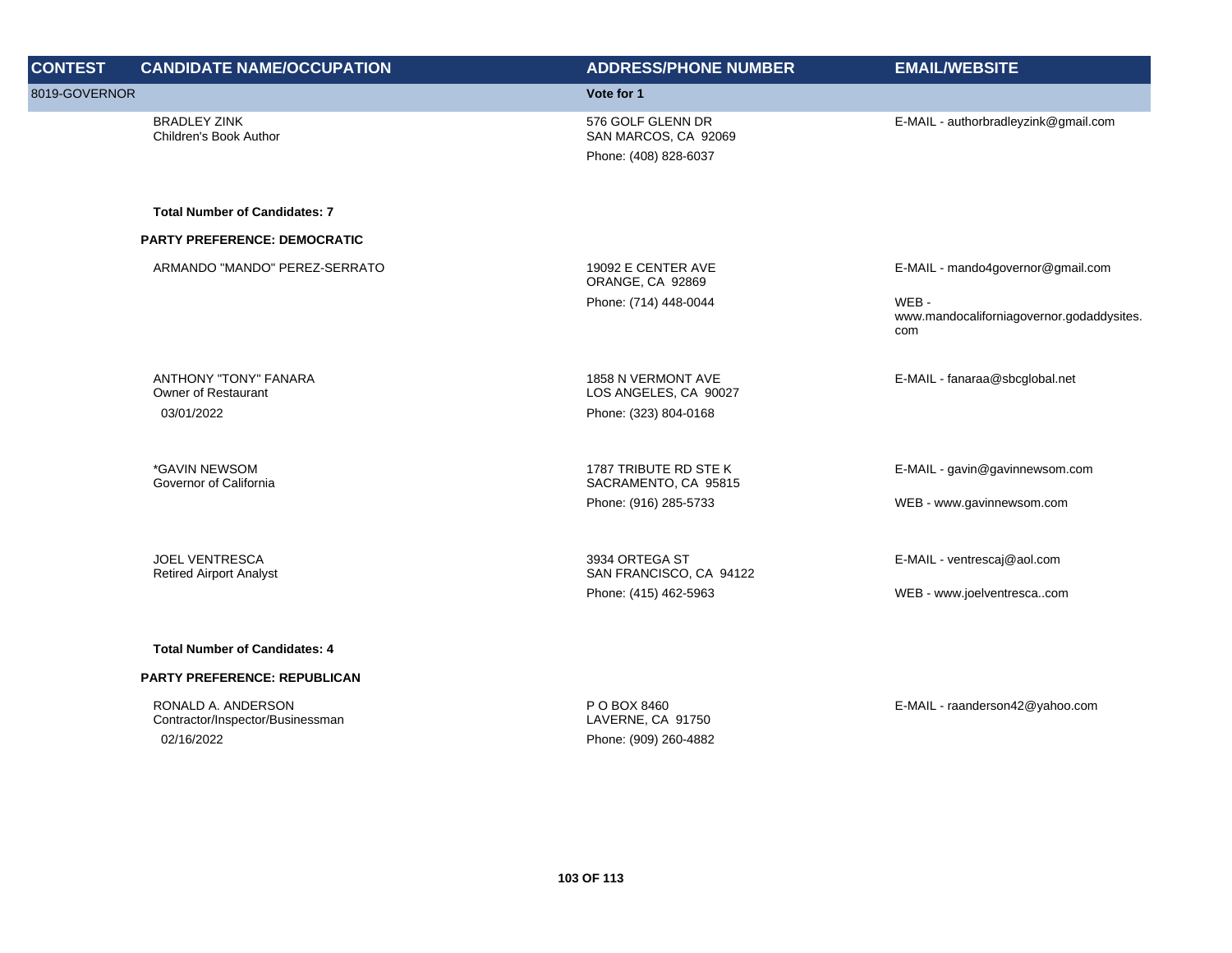| <b>CONTEST</b> | <b>CANDIDATE NAME/OCCUPATION</b>                       | <b>ADDRESS/PHONE NUMBER</b>                                     | <b>EMAIL/WEBSITE</b>                                         |
|----------------|--------------------------------------------------------|-----------------------------------------------------------------|--------------------------------------------------------------|
| 8019-GOVERNOR  |                                                        | Vote for 1                                                      |                                                              |
|                | DAVID LOZANO<br><b>Executive Officer/Attorney</b>      | P O BOX 1090<br>SAN GABRIEL, CA 91778                           | E-MAIL - davidlozanolaw@gmail.com                            |
|                | 03/02/2022                                             | Phone: (626) 340-5260                                           | WEB - www.lozanoforcalifornia.com                            |
|                | <b>CRISTIAN RAUL MORALES</b><br>Director of Operations | 3025 ARTESIA BLVD #37<br>TORRANCE, CA 90504                     | E-MAIL -<br>cmorales@cmoralesforcagovernor.com               |
|                | 03/04/2022                                             | Phone: (310) 292-7180                                           | WEB - www.cmoralesforcagovernor.com                          |
|                | DANIEL R. MERCURI<br><b>Father/Business Owner</b>      | 483 TALBERT AVE<br>SIMI VALLEY, CA 93065                        | E-MAIL - danielmercuriforgov22@gmail.com                     |
|                |                                                        | Phone: (805) 428-5315                                           | WEB - www.danielforcalgovernor.com                           |
|                | ROBERT C. NEWMAN II<br>Farmer/Psychologist             | P O BOX 12043<br>SAN BERNADINO, CA 92423                        | E-MAIL - newman4governor@gmail.com                           |
|                |                                                        | Phone: (909) 801-4630                                           | WEB - www.newman4governor.com                                |
|                |                                                        |                                                                 |                                                              |
|                | LEO S. ZACKY<br>Businessman/Farmer/Broadcaster         | 149 S BARRINGTON #720<br>LOS ANGELES, CA 90049                  | E-MAIL - zackyforgov@protonmail.com                          |
|                | 03/10/2022                                             | Phone: (310) 357-5167                                           | WEB - www.leozacky.com                                       |
|                | <b>SHAWN COLLINS</b><br>Military Officer/Attorney      | 14252 CULVER DR STE A<br>IRVINE, CA 92604                       |                                                              |
|                | <b>BRIAN DAHLE</b><br>Senator/Farmer                   | P O BOX 100<br><b>BIEBER, CA 96009</b><br>Phone: (530) 299-3223 | E-MAIL - briandahle100@gmail.com<br>WEB - www.briandahle.com |
|                |                                                        |                                                                 |                                                              |
|                | JENNY RAE LE ROUX<br>Entrepreneur/Mom/Businesswoman    | 1095 HILLTOP DR STE 277<br>REDDING, CA 96003                    | E-MAIL - hello@jennyraeca.com                                |
|                |                                                        | Phone: (949) 345-0105                                           | WEB - www.jennyraeca.com                                     |
|                |                                                        |                                                                 |                                                              |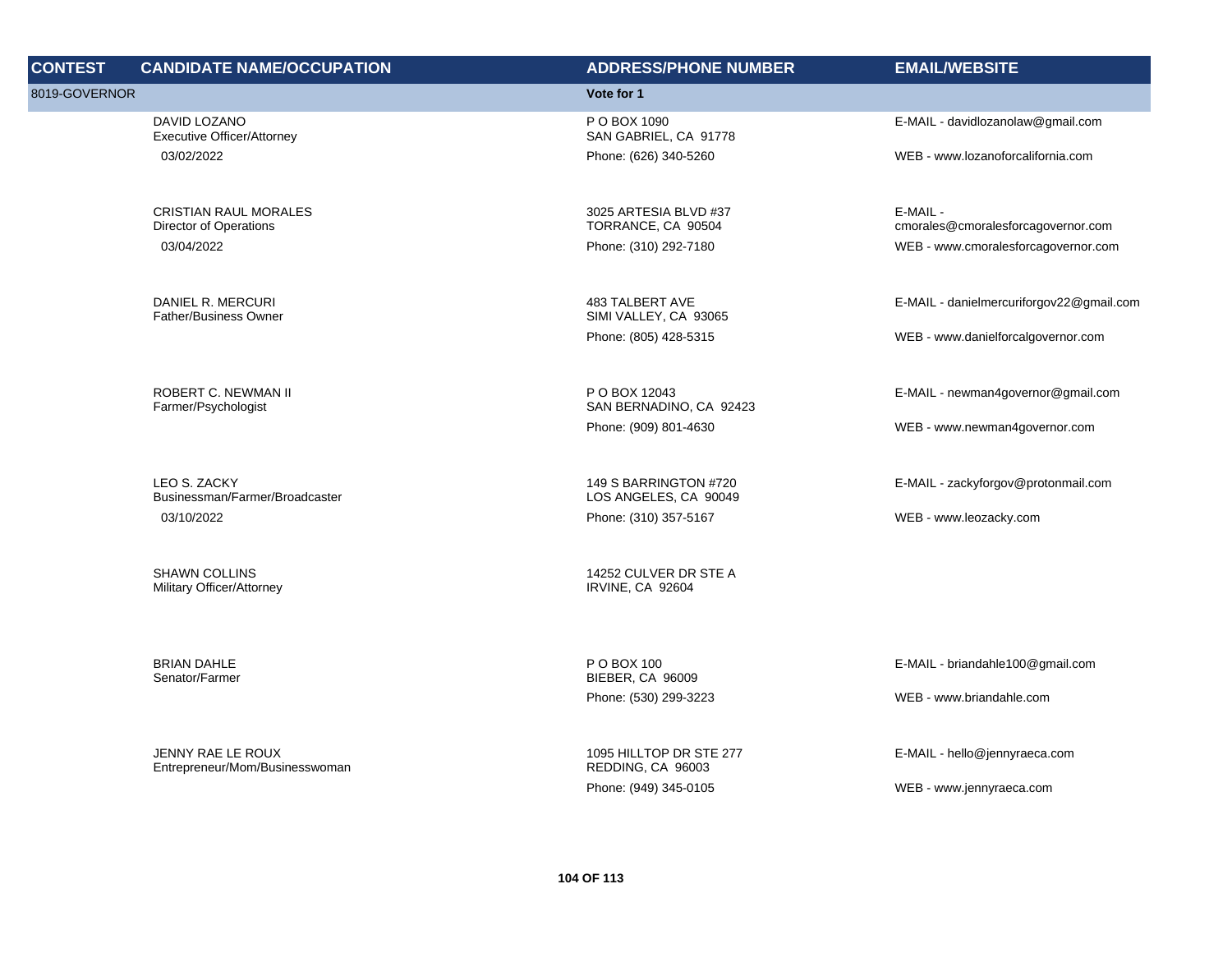| <b>CONTEST</b> | <b>CANDIDATE NAME/OCCUPATION</b>                      | <b>ADDRESS/PHONE NUMBER</b>                            | <b>EMAIL/WEBSITE</b>                            |
|----------------|-------------------------------------------------------|--------------------------------------------------------|-------------------------------------------------|
| 8019-GOVERNOR  |                                                       | Vote for 1                                             |                                                 |
|                | LONNIE SORTOR<br><b>Business Owner</b>                | 11260 DONNER PASS RD #C-1 PMB 356<br>TRUCKEE, CA 96161 | E-MAIL - Ionnie@Ionniesortor.com                |
|                |                                                       | Phone: (530) 906-8567                                  | WEB - www.sortorforgovernor.com                 |
|                | <b>ANTHONY TRIMINO</b><br>Entrepreneur/CEO            | 874 SPECTRUM CENTER DR<br>IRVINE, CA 92618             | E-MAIL - atrimio@traffikonline.com              |
|                |                                                       | Phone: (562) 271-3878                                  | WEB - www.anthonytrimino.com                    |
|                | <b>MAJOR WILLIAMS</b><br>Entrepreneur/Businessman     | 23811 WASHINGTON AVE C110-198<br>MURRIETA, CA 92562    | E-MAIL - majorwilliams1@gmail.com               |
|                |                                                       |                                                        | WEB - www.majorforgovernor.com                  |
|                | <b>RON JONES</b>                                      | 56435 BONANZA DR<br>YUCCA VALLEY, CA 92284             |                                                 |
|                | <b>Total Number of Candidates: 13</b>                 |                                                        |                                                 |
|                | <b>PARTY PREFERENCE: GREEN</b>                        |                                                        |                                                 |
|                | LUIS JAVIER RODRIGUEZ<br>Writer/Poet                  | P O BOX 328<br>SAN FERNANDO, CA 91341                  | E-MAIL - info@luis4governor.org                 |
|                | 02/24/2022                                            | Phone: (747) 500-4859                                  | WEB - www.luis4governor.org                     |
|                | <b>HEATHER COLLINS</b><br><b>Small Business Owner</b> | 13360 W WASHINGTON BLVD<br>LOS ANGELES, CA 90066       | E-MAIL -<br>heathercollinsforgovernor@gmail.com |
|                | 03/08/2022                                            |                                                        | WEB - www.governorheather.com                   |
|                | <b>Total Number of Candidates: 2</b>                  |                                                        |                                                 |
|                | Total Number of Candidates for this Contest: 26       |                                                        |                                                 |
|                | 8035-INSURANCE COMMISSIONER                           | Vote for 1                                             |                                                 |
|                |                                                       |                                                        |                                                 |

**PARTY PREFERENCE: NONE**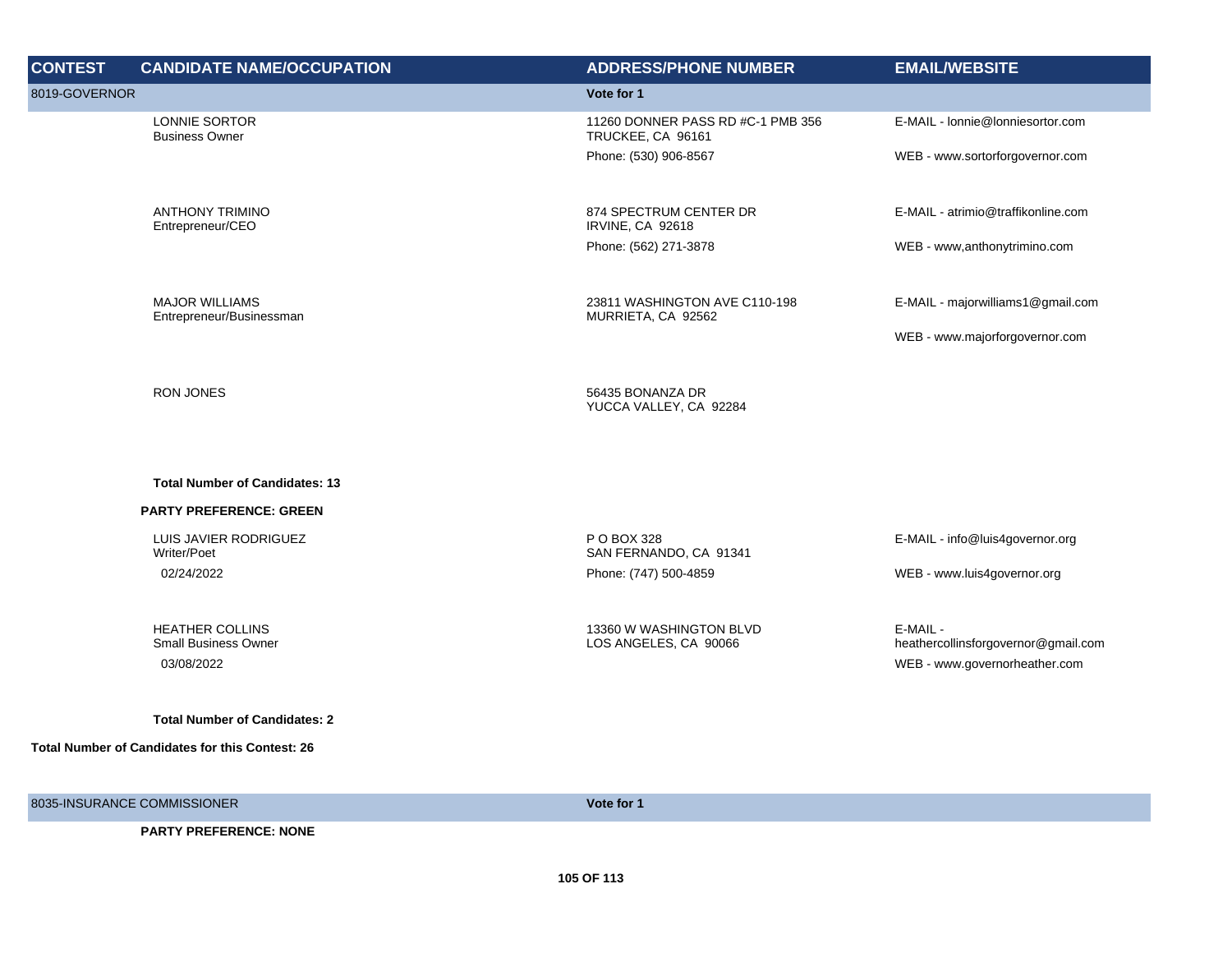| <b>CONTEST</b> | <b>CANDIDATE NAME/OCCUPATION</b>                        | <b>ADDRESS/PHONE NUMBER</b>                                     | <b>EMAIL/WEBSITE</b>                               |
|----------------|---------------------------------------------------------|-----------------------------------------------------------------|----------------------------------------------------|
|                | 8035-INSURANCE COMMISSIONER                             | Vote for 1                                                      |                                                    |
|                | ROBERT J. MOLNAR<br>Healthcare Advocate/Businessman     | 18354 VANDERBILT DR<br>SARATOGA, CA 95070                       | E-MAIL - robrtmolnar@gmail.com                     |
|                | <b>Total Number of Candidates: 1</b>                    |                                                                 |                                                    |
|                | <b>PARTY PREFERENCE: DEMOCRATIC</b>                     |                                                                 |                                                    |
|                | JASPER "JAY" JACKSON<br>Paralegal<br>02/18/2022         | Phone: (213) 273-3391                                           | E-MAIL -<br>jackson4insurancecommissoner@gmail.com |
|                | *RICARDO LARA<br>Insurance Commissioner                 |                                                                 | E-MAIL - info@ricardolara.com                      |
|                | 03/03/2022                                              | Phone: (213) 293-9546                                           | WEB - www.ricardolara.com                          |
|                | VINSON EUGENE ALLEN<br>Medical Doctor/Businessman       | 701 E 28TH ST STE 401<br>LONG BEACH, CA 90806                   | E-MAIL - eugeneallen@electdrallen2022.com          |
|                | 03/11/2022                                              | Phone: (310) 386-6404                                           | WEB - www.electdrallen.com                         |
|                | <b>MARC LEVINE</b><br>Member, California State Assembly | P O BOX 150084<br>SAN RAFAEL, CA 94915<br>Phone: (415) 488-6051 | E-MAIL - team@marclevine.org                       |
|                | <b>Total Number of Candidates: 4</b>                    |                                                                 |                                                    |
|                | PARTY PREFERENCE: REPUBLICAN                            |                                                                 |                                                    |
|                | <b>GREG CONLON</b><br>Businessman/CPA                   | 43 VIRGINIA LN<br>ATHERTON, CA 94027                            | E-MAIL - conlonpg@msn.com                          |
|                |                                                         |                                                                 | WEB - www.gregconlon.com                           |
|                |                                                         |                                                                 |                                                    |
|                |                                                         |                                                                 |                                                    |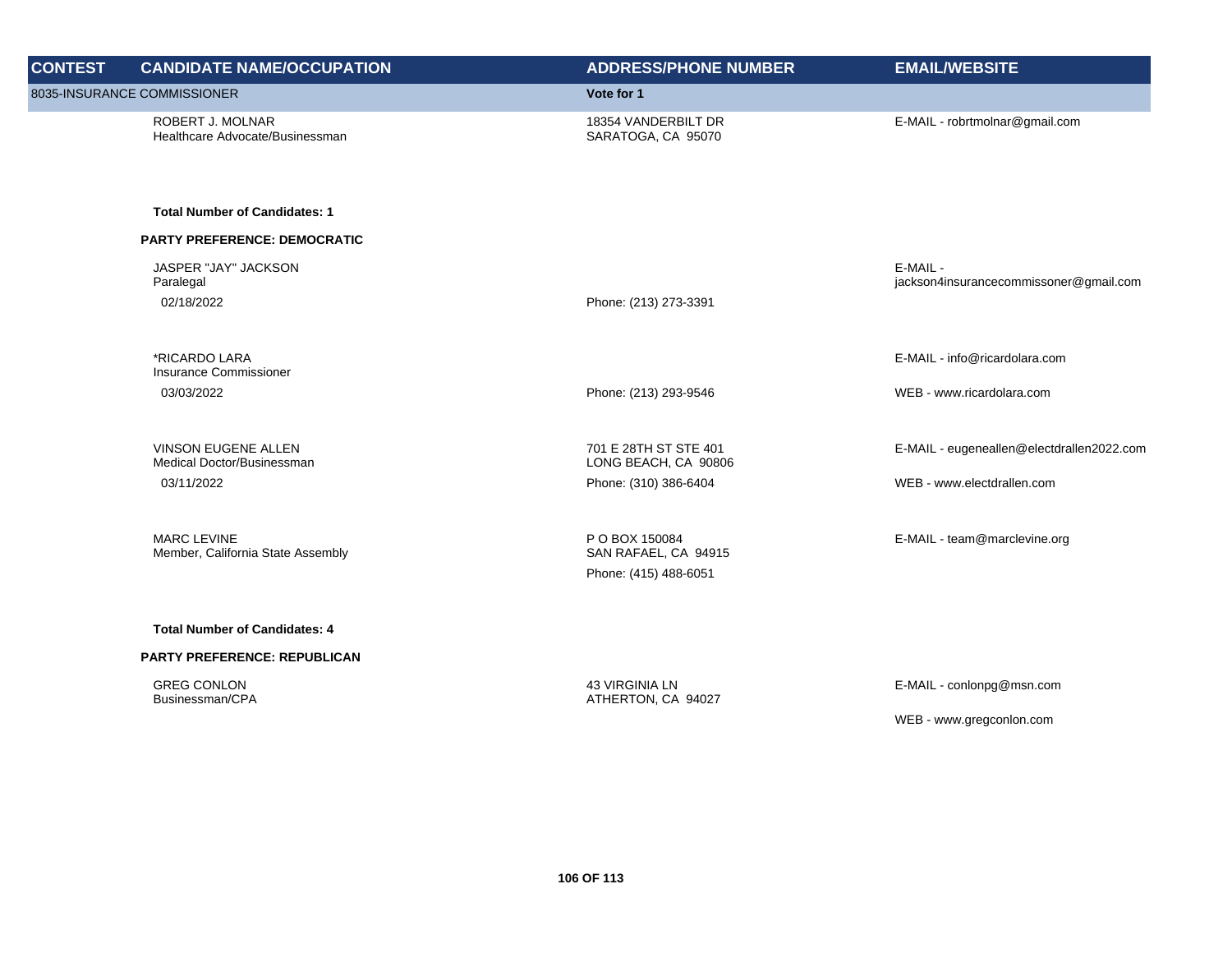| <b>CONTEST</b>              | <b>CANDIDATE NAME/OCCUPATION</b>                                    | <b>ADDRESS/PHONE NUMBER</b>                     | <b>EMAIL/WEBSITE</b>                    |
|-----------------------------|---------------------------------------------------------------------|-------------------------------------------------|-----------------------------------------|
| 8035-INSURANCE COMMISSIONER |                                                                     | Vote for 1                                      |                                         |
|                             | <b>ROBERT HOWELL</b><br><b>Cybersecurity Equipment Manufacturer</b> | 2842 AIELLO DR<br>SAN JOSE, CA 95111            | E-MAIL - watchdog@electroberthowell.com |
|                             |                                                                     | Phone: (408) 596-9869                           | WEB - www.electroberthowell.com         |
|                             | <b>Total Number of Candidates: 2</b>                                |                                                 |                                         |
|                             | <b>PARTY PREFERENCE: GREEN</b>                                      |                                                 |                                         |
|                             | <b>VERONIKA FIMBRES</b><br>Nurse                                    | 58 W PORTAL AVE #520<br>SAN FRANCISCO, CA 94127 | E-MAIL - veronika4ca@gmail.com          |
|                             |                                                                     | Phone: (415) 524-9880                           | WEB - www.veronika4.ca.com              |
|                             | <b>Total Number of Candidates: 1</b>                                |                                                 |                                         |
|                             | <b>PARTY PREFERENCE: PEACE AND FREEDOM</b>                          |                                                 |                                         |
|                             | NATHALIE HRIZI<br>Teacher/Union Officer                             |                                                 |                                         |
|                             | <b>Total Number of Candidates: 1</b>                                |                                                 |                                         |
|                             | Total Number of Candidates for this Contest: 9                      |                                                 |                                         |
| 8020-LIEUTENANT GOVERNOR    |                                                                     | Vote for 1                                      |                                         |

## **PARTY PREFERENCE: NONE**

DAVID HILLBERG Aviation Mechanic/Actor P O BOX 9977 FOUNTAIN VALLEY, CA 92728 E-MAIL - david\_hillberg@yahoo.com

Phone: (714) 580-7486 WEB - www.davidforltgovernor.com

**Total Number of Candidates: 1**

**PARTY PREFERENCE: DEMOCRATIC**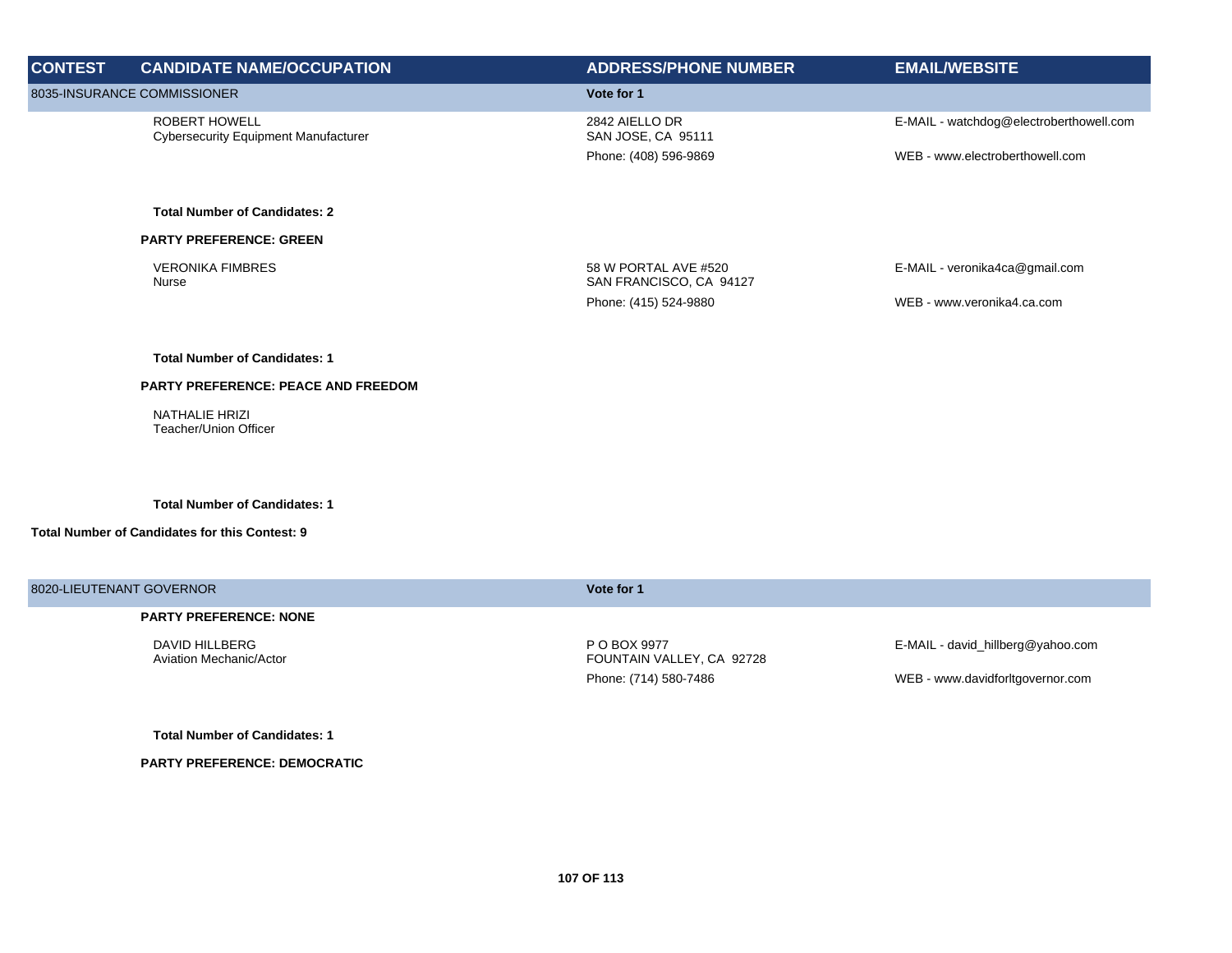| <b>CONTEST</b>           | <b>CANDIDATE NAME/OCCUPATION</b>                                       | <b>ADDRESS/PHONE NUMBER</b>                                   | <b>EMAIL/WEBSITE</b>                     |
|--------------------------|------------------------------------------------------------------------|---------------------------------------------------------------|------------------------------------------|
| 8020-LIEUTENANT GOVERNOR |                                                                        | Vote for 1                                                    |                                          |
|                          | WILLIAM CAVETT "SKEE" SAACKE<br>California Trial Attorney              | 4645 LARWIN AVE<br>CYPRESS, CA 90630<br>Phone: (714) 875-5130 |                                          |
|                          | *ELENI KOUNALAKIS<br>Lieutenant Governor                               | 2443 FILLMORE ST #300<br>SAN FRANCISCO, CA 94115              | E-MAIL - info@eleniforca.com             |
|                          |                                                                        | Phone: (415) 857-0921                                         | WEB - www.eleniforca.com                 |
|                          | JEFFREY HIGHBEAR MORGAN<br>Businessman/Engineer                        | 11330 BOSAL CIR<br>AUBURN, CA 95603                           |                                          |
|                          | <b>Total Number of Candidates: 3</b>                                   |                                                               |                                          |
|                          | PARTY PREFERENCE: REPUBLICAN                                           |                                                               |                                          |
|                          | <b>DAVID FENNELL</b><br>Entrepreneur                                   |                                                               |                                          |
|                          | ANGELA E. UNDERWOOD JACOBS<br>Businesswoman/Deputy Mayor<br>03/11/2022 |                                                               | WEB - www.angelaforyou.com               |
|                          | <b>CLINT W. SAUNDERS</b><br><b>Mental Health Worker</b>                | P O BOX 615<br>WINDSOR, CA 95492                              | E-MAIL - contact@saundersforgovernor.com |
|                          |                                                                        | Phone: (707) 758-5895                                         | WEB - www.saundersforgovernor.com        |
|                          | <b>Total Number of Candidates: 3</b>                                   |                                                               |                                          |
|                          | PARTY PREFERENCE: PEACE AND FREEDOM                                    |                                                               |                                          |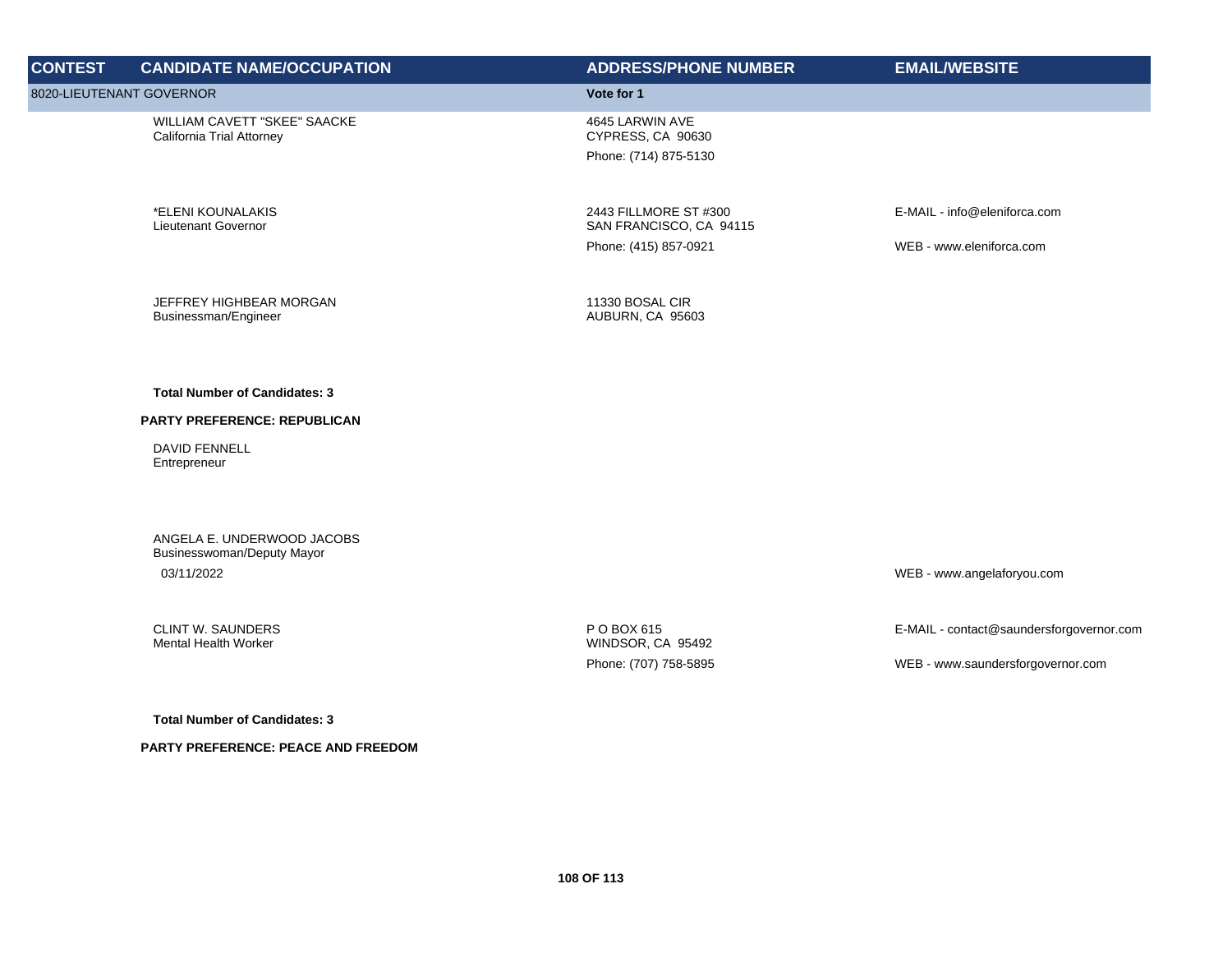| <b>CONTEST</b>          | <b>CANDIDATE NAME/OCCUPATION</b>                                  | <b>ADDRESS/PHONE NUMBER</b>                          | <b>EMAIL/WEBSITE</b>                  |
|-------------------------|-------------------------------------------------------------------|------------------------------------------------------|---------------------------------------|
|                         | 8020-LIEUTENANT GOVERNOR                                          | Vote for 1                                           |                                       |
|                         | MOHAMMAD ARIF<br><b>Businessman</b>                               | 10500 VALVERDE DR<br>BAKERSFIELD, CA 93311           | E-MAIL - awtrust2020@gmail.com        |
|                         |                                                                   | Phone: (520) 560-5520                                | WEB - www.mohammad4california.com     |
|                         | <b>Total Number of Candidates: 1</b>                              |                                                      |                                       |
|                         | <b>Total Number of Candidates for this Contest: 8</b>             |                                                      |                                       |
| 8032-SECRETARY OF STATE |                                                                   | Vote for 1                                           |                                       |
|                         | <b>PARTY PREFERENCE: NONE</b>                                     |                                                      |                                       |
|                         | <b>MATTHEW D. CINQUANTA</b><br>Private Investigator<br>03/07/2022 | 13535 VENTURA BLVD STE 504<br>SHERMAN OAKS, CA 91423 | E-MAIL - yourvoice@cinquantaforca.com |
|                         | <b>Total Number of Candidates: 1</b>                              |                                                      |                                       |
|                         | <b>PARTY PREFERENCE: DEMOCRATIC</b>                               |                                                      |                                       |
|                         | SHIRLEY N. WEBER<br>Appointed California Secretary of State       | 3230 ARENA BLVD #245-416<br>SACRAMENTO, CA 95834     | E-MAIL - saweber31@cox.net            |
|                         |                                                                   | Phone: (619) 889-5860                                | WEB - www.drshirleyweber.com          |
|                         | <b>Total Number of Candidates: 1</b>                              |                                                      |                                       |
|                         | <b>PARTY PREFERENCE: REPUBLICAN</b>                               |                                                      |                                       |
|                         | <b>ROB BERNOSKY</b><br><b>Chief Financial Officer</b>             | P O BOX 2200<br>HOLLISTER, CA 95024                  | E-MAIL - rob@votebernosky.com         |
|                         |                                                                   | Phone: (831) 801-5823                                | WEB - www.votebernosky.com            |
|                         | RACHEL HAMM<br>Author                                             | 655 MINNEWAWA AVE #2866<br>CLOVIS, CA 93612          | E-MAIL - rachelhamm@att.net           |
|                         |                                                                   | Phone: (559) 593-8288                                | WEB - www.rachelhammsos.com           |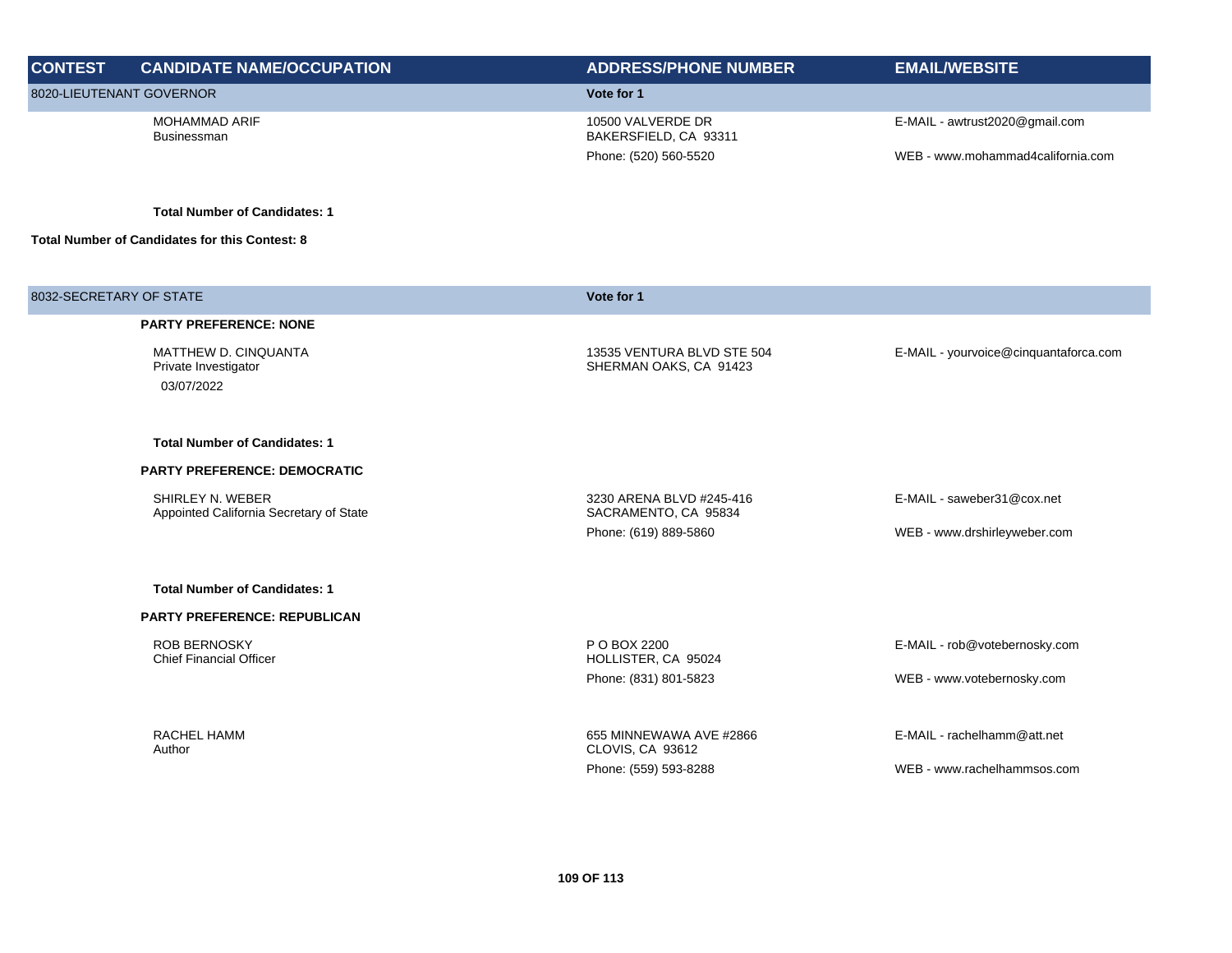| <b>CONTEST</b>          | <b>CANDIDATE NAME/OCCUPATION</b>                 | <b>ADDRESS/PHONE NUMBER</b>                 | <b>EMAIL/WEBSITE</b>                  |
|-------------------------|--------------------------------------------------|---------------------------------------------|---------------------------------------|
| 8032-SECRETARY OF STATE |                                                  | Vote for 1                                  |                                       |
|                         | JAMES "JW" PAINE<br><b>Teamster Truck Driver</b> | 691 DEL MAR DR<br>HOLLISTER, CA 95023       | E-MAIL - jw@helpjw.com                |
|                         |                                                  | Phone: (831) 205-1844                       | WEB - www.helpjw.com                  |
|                         | RAUL RODRIGUEZ JR.<br>Retired Warehouseman       | 19446 LYNBROOK RD<br>APPLE VALLEY, CA 92308 | E-MAIL - raul4secofstate4ca@gmail.com |
|                         | <b>Total Number of Candidates: 4</b>             |                                             |                                       |
|                         | <b>PARTY PREFERENCE: GREEN</b>                   |                                             |                                       |
|                         | <b>GARY N. BLENNER</b>                           |                                             |                                       |

**Total Number of Candidates: 1**

## **Total Number of Candidates for this Contest: 7**

Teacher

8018-SUPERINTENDENT OF PUBLIC INSTRUCTION **Vote for 1**

## **NON PARTISAN**

MARCO AMARAL Teacher/Trustee

JOSEPH GUY CAMPBELL Montessori Education Publisher

LANCE RAY CHRISTENSEN Education Policy Executive

11 W NINTH ST SANTA ROSA, CA 95472

Phone: (707) 579-3003

3683 NISENAN LN WHEATLAND, CA 95692 Phone: (916) 220-2728

E-MAIL joecampbell@montessoriservices.com

E-MAIL - lancelands@gmail.com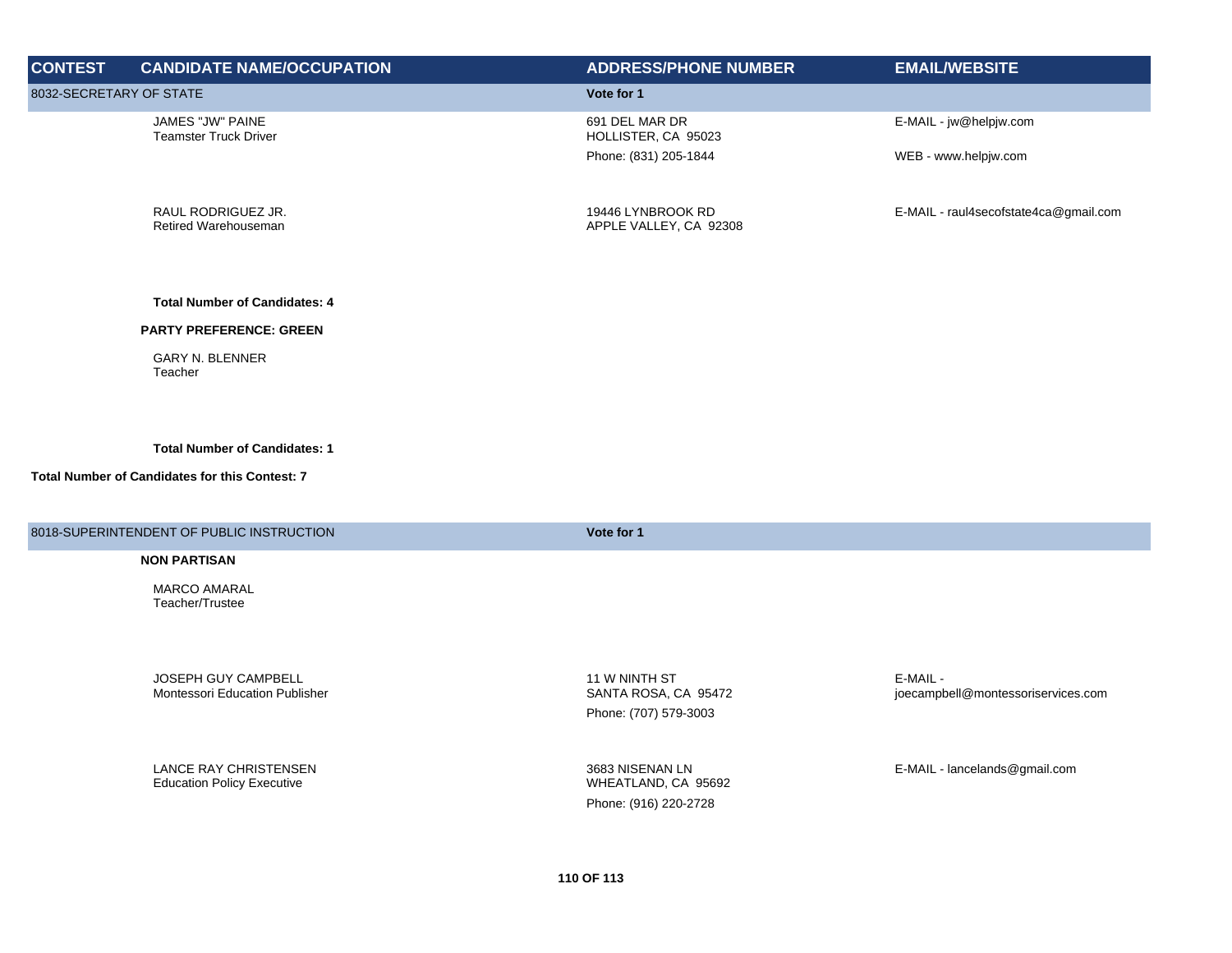| <b>CONTEST</b> | <b>CANDIDATE NAME/OCCUPATION</b>                         | <b>ADDRESS/PHONE NUMBER</b>                                      | <b>EMAIL/WEBSITE</b>              |
|----------------|----------------------------------------------------------|------------------------------------------------------------------|-----------------------------------|
|                | 8018-SUPERINTENDENT OF PUBLIC INSTRUCTION                | Vote for 1                                                       |                                   |
|                | <b>JIM GIBSON</b><br><b>Cyber Security Professional</b>  | 675 N TREMONT ST<br>OCEANSIDE, CA 92054                          | E-MAIL - jim@electgibson.com      |
|                |                                                          | Phone: (760) 805-1627                                            | WEB - www.electgibson.com         |
|                | AINYE E. LONG<br><b>Public School Teacher</b>            | 1236 23RD AVE<br>OAKLAND, CA 94606<br>Phone: (510) 619-8948      | E-MAIL - ainyerun@gmail.com       |
|                | TONY K. THURMOND<br>Superintendent of Public Instruction | P O BOX 2145<br>RICHMOND, CA 94802                               |                                   |
|                | <b>GEORGE YANG</b><br>Software Architect/Father          | 1312 MADERA AVE<br>MENLO PARK, CA 94025<br>Phone: (408) 768-6891 | E-MAIL - george@yang2022.com      |
|                | <b>Total Number of Candidates: 7</b>                     |                                                                  |                                   |
|                | Total Number of Candidates for this Contest: 7           |                                                                  |                                   |
| 8034-TREASURER |                                                          | Vote for 1                                                       |                                   |
|                | <b>PARTY PREFERENCE: DEMOCRATIC</b>                      |                                                                  |                                   |
|                | <b>FIONA MA</b><br>State Treasurer/CPA                   | 1032 IRVING ST #908<br>SAN FRANCISCO, CA 94122                   | E-MAIL - fiona@fionama.com        |
|                |                                                          | Phone: (415) 498-0357                                            | WEB - www.fionama.com             |
|                | <b>Total Number of Candidates: 1</b>                     |                                                                  |                                   |
|                | PARTY PREFERENCE: REPUBLICAN                             |                                                                  |                                   |
|                | JACK M. GUERRERO<br>Councilmember/CPA/Economist          | P O BOX 1334<br>CUDAHY, CA 90201                                 | E-MAIL - jack4treasurer@gmail.com |
|                | 03/09/2022                                               | Phone: (323) 821-2670                                            | WEB - www.jack4treasurer.com      |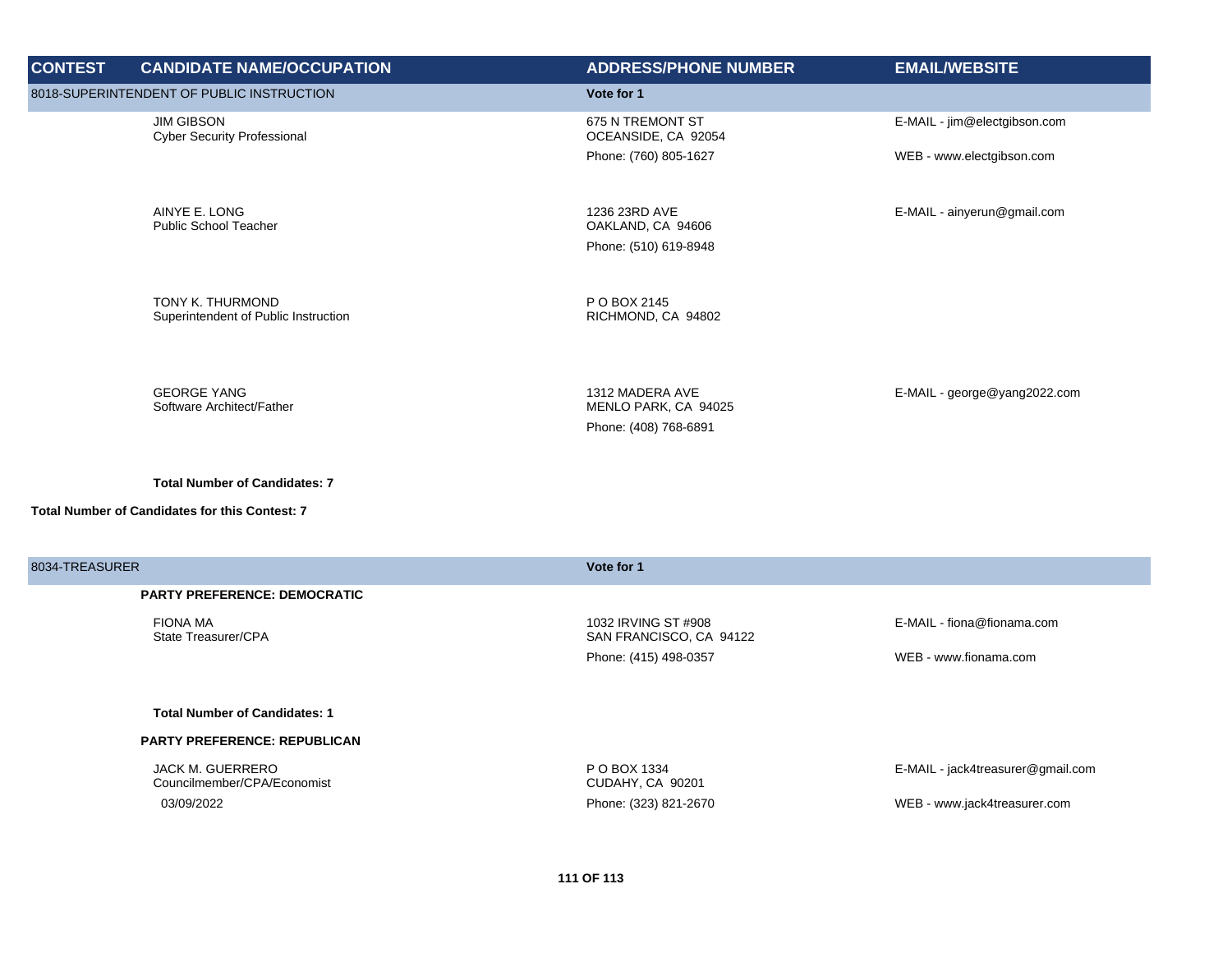| <b>CONTEST</b> | <b>CANDIDATE NAME/OCCUPATION</b>            | <b>ADDRESS/PHONE NUMBER</b>                        | <b>EMAIL/WEBSITE</b>           |
|----------------|---------------------------------------------|----------------------------------------------------|--------------------------------|
| 8034-TREASURER |                                             | Vote for 1                                         |                                |
|                | ANDREW DO<br><b>Chief Financial Officer</b> | 8907 WARNER AVE #166<br>HUNTINGTON BEACH, CA 92647 | E-MAIL - info@voteandrewdo.com |
|                |                                             | Phone: (714) 468-5282                              | WEB - www.voteandrewdo.com     |

**Total Number of Candidates: 2**

**PARTY PREFERENCE: PEACE AND FREEDOM**

MEGHANN ADAMS School Bus Driver

## **Total Number of Candidates: 1**

## **Total Number of Candidates for this Contest: 4**

| 8023-MEMBER STATE BOARD OF EQUALIZATION 3rd District | Vote for 1                                |                                    |
|------------------------------------------------------|-------------------------------------------|------------------------------------|
| <b>PARTY PREFERENCE: NONE</b>                        |                                           |                                    |
| Y. MARIE MANVEL<br>Social Services Commissioner      | P O BOX 11793<br>MARINA DEL REY, CA 90295 |                                    |
| 03/11/2022                                           | Phone: (310) 827-8360                     |                                    |
|                                                      |                                           |                                    |
| <b>Total Number of Candidates: 1</b>                 |                                           |                                    |
| <b>PARTY PREFERENCE: DEMOCRATIC</b>                  |                                           |                                    |
| JOHN MENDOZA                                         | 1602 N PARK AVE<br>POMONA, CA 91768       | E-MAIL - mendozajohn2016@gmail.com |
| 03/10/2022                                           |                                           |                                    |
|                                                      |                                           |                                    |
| <b>TONY VAZQUEZ</b><br>Board of Equalization, Member | 2530 PICO BLVD<br>SANTA MONICA, CA 90405  | E-MAIL - vazquezforboe@gmail.com   |
| 02/17/2022                                           |                                           | WEB - www.tonyvazquez.org          |